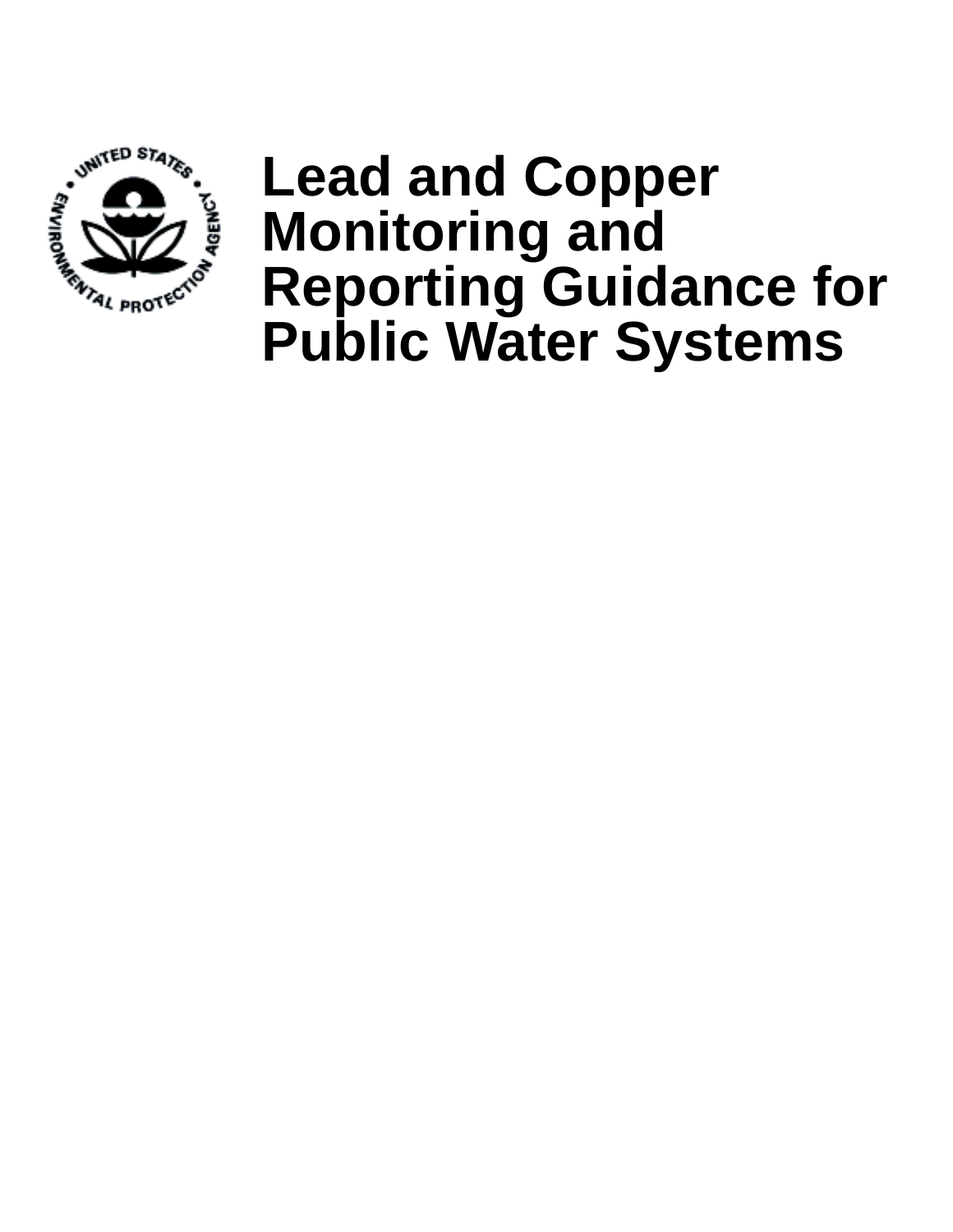## **Office of Water (4606M) EPA-816-R-02-009 www.epa.gov February 2002**

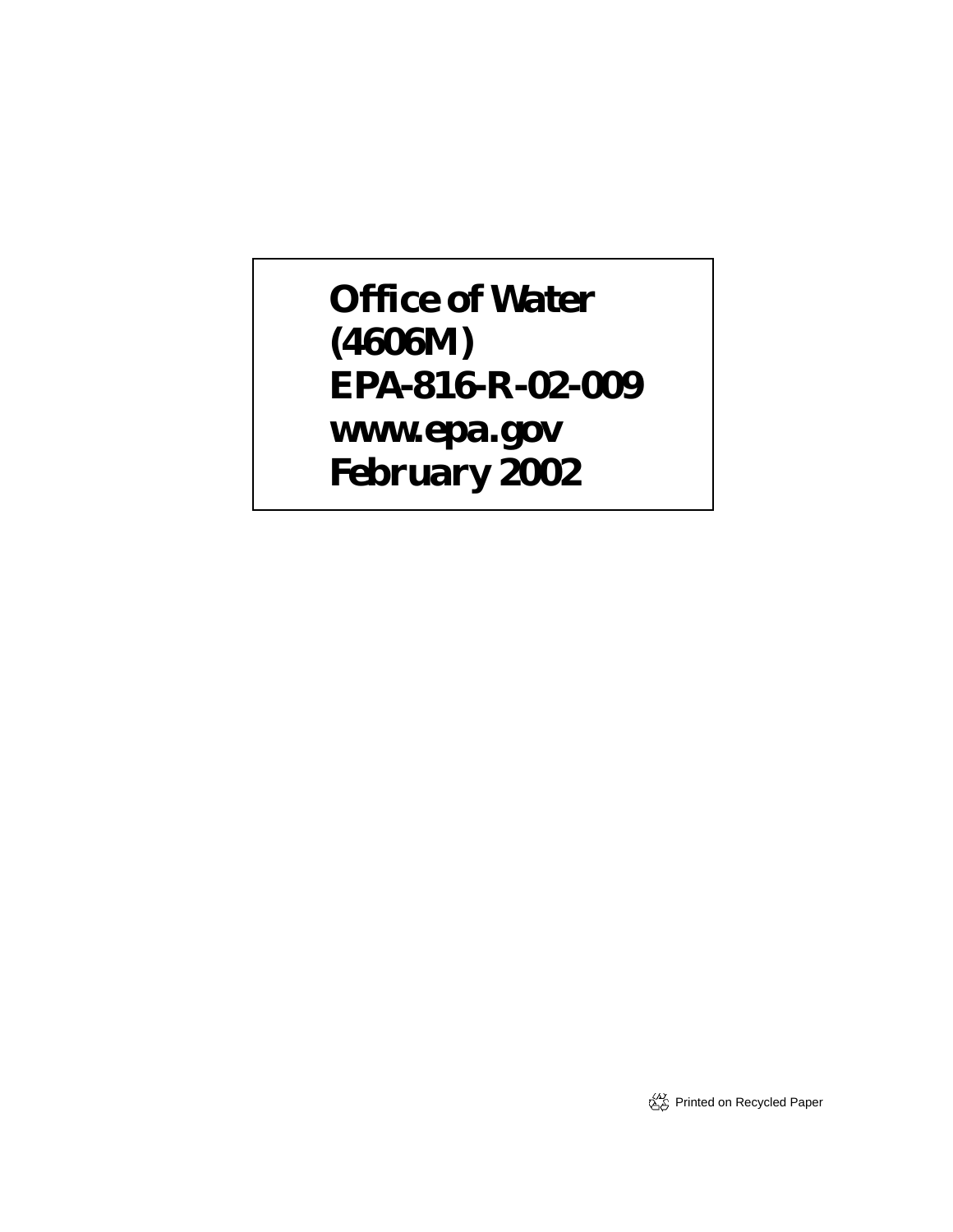### **Disclaimer**

The SDWA provisions and EPA regulations described in this document contain legally-binding requirements. This document does not substitute for those provisions or regulations, nor is it a regulation itself. Thus, it does not impose legally-binding requirements on EPA, States, or the regulated community, and may not apply to a particular situation based upon the circumstances. EPA and State decisionmakers retain the discretion to adopt approaches on a case-by-case basis that differ from this guidance where appropriate. Any decisions regarding a particular facility will be made based on the applicable statutes and regulations. Therefore, interested parties are free to raise questions and objections about the appropriateness of the application of this guidance to a particular situation, and EPA will consider whether or not the recommendations or interpretations in the guidance are appropriate in that situation. EPA may change this guidance in the future. Mention of trade names or commercial products does not constitute endorsement or recommendation for use.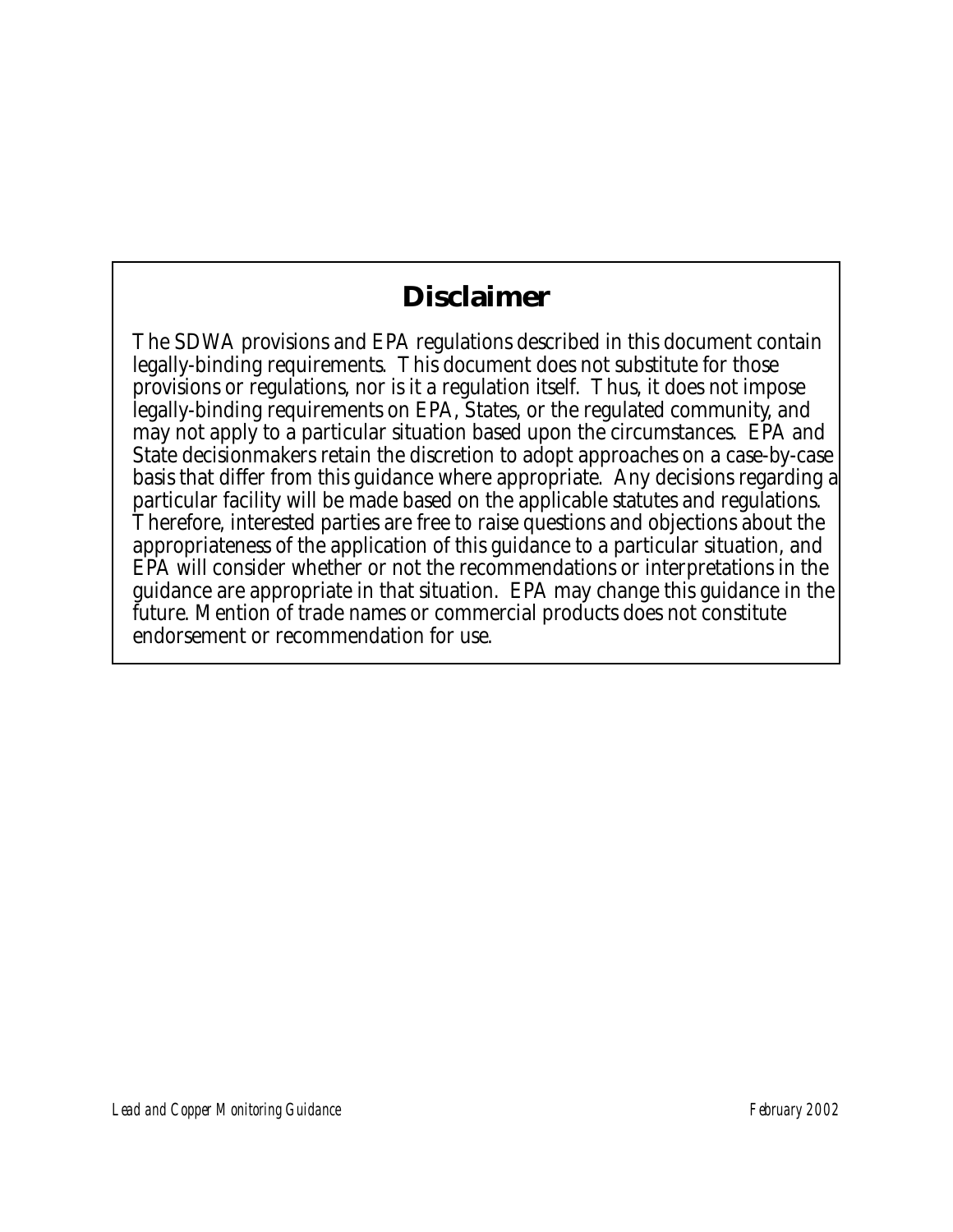### **TABLE OF CONTENTS**

| What Are the Requirements of the Lead and Copper Regulations?  4                                                                                                                             |
|----------------------------------------------------------------------------------------------------------------------------------------------------------------------------------------------|
|                                                                                                                                                                                              |
|                                                                                                                                                                                              |
|                                                                                                                                                                                              |
|                                                                                                                                                                                              |
| <b>CHAPTER II: LEAD AND COPPER TAP MONITORING AND REPORTING</b>                                                                                                                              |
|                                                                                                                                                                                              |
| What Is The Purpose of Collecting Lead and Copper Tap Samples?  12                                                                                                                           |
| Is My System Required to Collect Lead and Copper Tap Samples?  12                                                                                                                            |
|                                                                                                                                                                                              |
| Am I Eligible for Reduced Lead and Copper Tap Monitoring?  15                                                                                                                                |
|                                                                                                                                                                                              |
|                                                                                                                                                                                              |
| What Are the Approved Methods for Analyzing Water Samples for Lead and Copper?  23                                                                                                           |
|                                                                                                                                                                                              |
|                                                                                                                                                                                              |
| What Should I Do If I Exceed an Action Level While I am Monitoring at 6-month intervals?  32                                                                                                 |
| What Should I Do If I Exceed the Lead or Copper Action Level During Reduced Monitoring?  33                                                                                                  |
|                                                                                                                                                                                              |
| What Lead and Copper Tap Monitoring Information Must I Report to the State?  34                                                                                                              |
| What Should I Do If I Sell Water To, or Buy Water From, Another Water System?  35                                                                                                            |
| What Happens If I Do Not Fulfill My Lead and Copper Tap Monitoring And Reporting Requirements36<br>What Provisions of the LCRMR Pertain to Lead and Copper Tap Monitoring and Reporting?  38 |
| What Key Points Should I Remember About Lead and Copper Tap Monitoring?  40                                                                                                                  |
|                                                                                                                                                                                              |
| <b>CHAPTER III: WATER QUALITY PARAMETER MONITORING AND REPORTING</b>                                                                                                                         |
|                                                                                                                                                                                              |
| What Is The Purpose of Collecting Water Quality Parameter Samples?  41                                                                                                                       |
| Which Systems Must Collect Water Quality Parameter Samples?  41                                                                                                                              |
|                                                                                                                                                                                              |
|                                                                                                                                                                                              |
|                                                                                                                                                                                              |
| How Does the State Determine If I Am In Compliance With My Optimal Water Quality Parameter Values?                                                                                           |
|                                                                                                                                                                                              |
|                                                                                                                                                                                              |
| What Water Quality Parameter Monitoring Information Must I Report to the State?  54                                                                                                          |
|                                                                                                                                                                                              |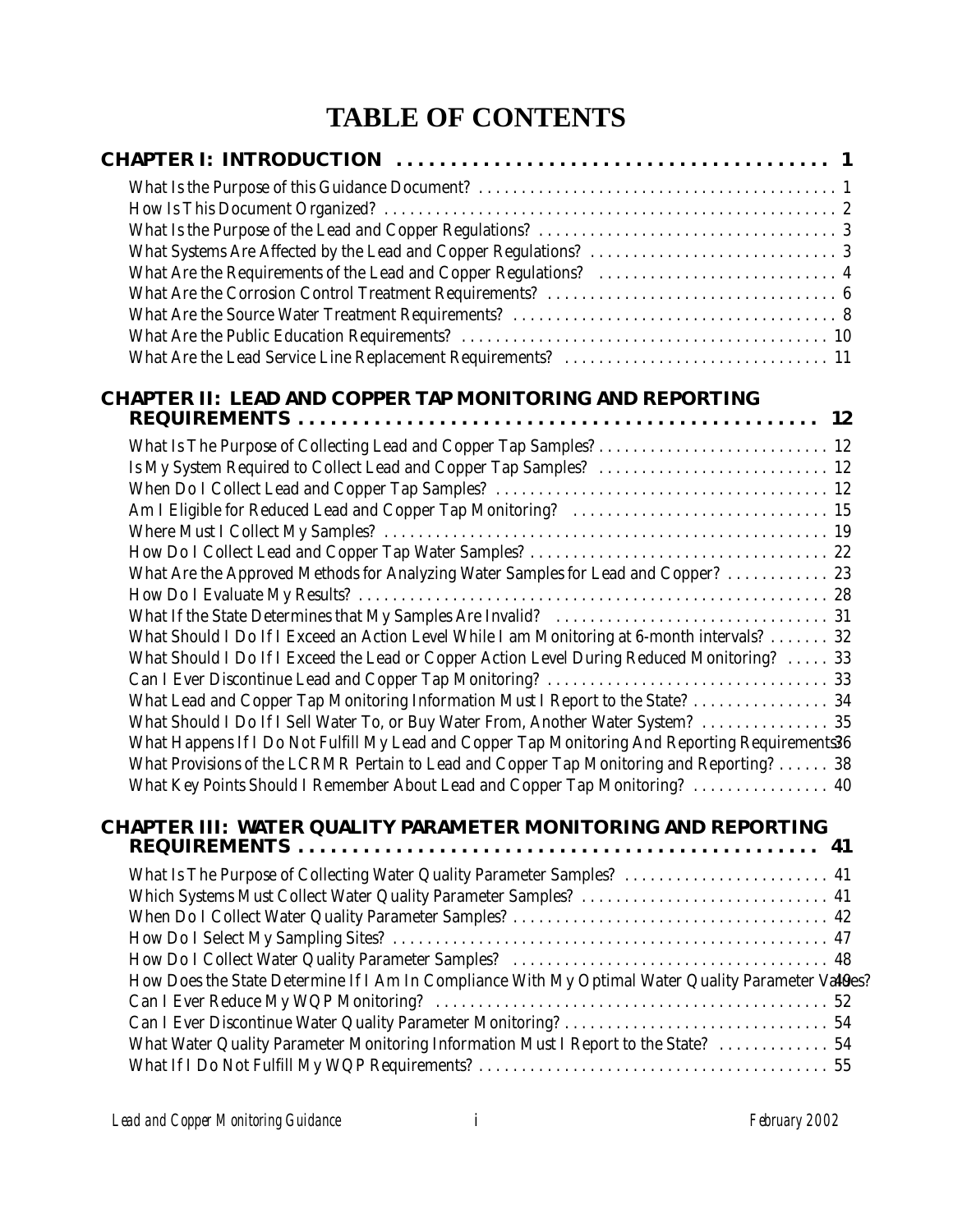| What Provisions of the LCRMR Pertain to Water Quality Parameter Monitoring and Reporting? 56<br>What Key Points Should I Remember About Water Quality Parameter Monitoring?  58    |  |
|------------------------------------------------------------------------------------------------------------------------------------------------------------------------------------|--|
| <b>CHAPTER IV: LEAD AND COPPER SOURCE WATER MONITORING AND</b>                                                                                                                     |  |
|                                                                                                                                                                                    |  |
|                                                                                                                                                                                    |  |
|                                                                                                                                                                                    |  |
|                                                                                                                                                                                    |  |
|                                                                                                                                                                                    |  |
| How Does the State Evaluate My Source Water Monitoring Results?  63                                                                                                                |  |
|                                                                                                                                                                                    |  |
| What Source Water Monitoring Information Must I Report to the State?  65                                                                                                           |  |
| What If I Do Not Fulfill My Source Water Monitoring And Reporting Requirements?  65<br>What Provisions of the LCRMR Pertain to Source Water Monitoring and Reporting Requirements? |  |
| What Key Points Should I Remember About Lead and Copper Source Water Monitoring?  67                                                                                               |  |
| <b>CHAPTER V: LEAD SERVICE LINE MONITORING AND REPORTING</b>                                                                                                                       |  |
|                                                                                                                                                                                    |  |
|                                                                                                                                                                                    |  |
|                                                                                                                                                                                    |  |
|                                                                                                                                                                                    |  |
|                                                                                                                                                                                    |  |
| What Lead Service Line-Related Information Must I Report to the State?  71                                                                                                         |  |
| What If I Do Not Fulfill My Lead Service Line Replacement Requirements?  72                                                                                                        |  |
| What Provisions of the LCRMR Pertain to Lead Service Line Monitoring and Replacement?  73                                                                                          |  |
| What Key Points Should I Remember About Lead Service Line Monitoring and Reporting?  74                                                                                            |  |
| <b>APPENDIX A</b><br>List of LCRMR Outreach Materials for Water Systems  A-1                                                                                                       |  |
| <b>APPENDIX B</b>                                                                                                                                                                  |  |
| <b>APPENDIX C</b>                                                                                                                                                                  |  |
| <b>APPENDIX D</b>                                                                                                                                                                  |  |
| Summary of Monitoring and Reporting Violations  D-1<br><b>APPENDIX E</b>                                                                                                           |  |
|                                                                                                                                                                                    |  |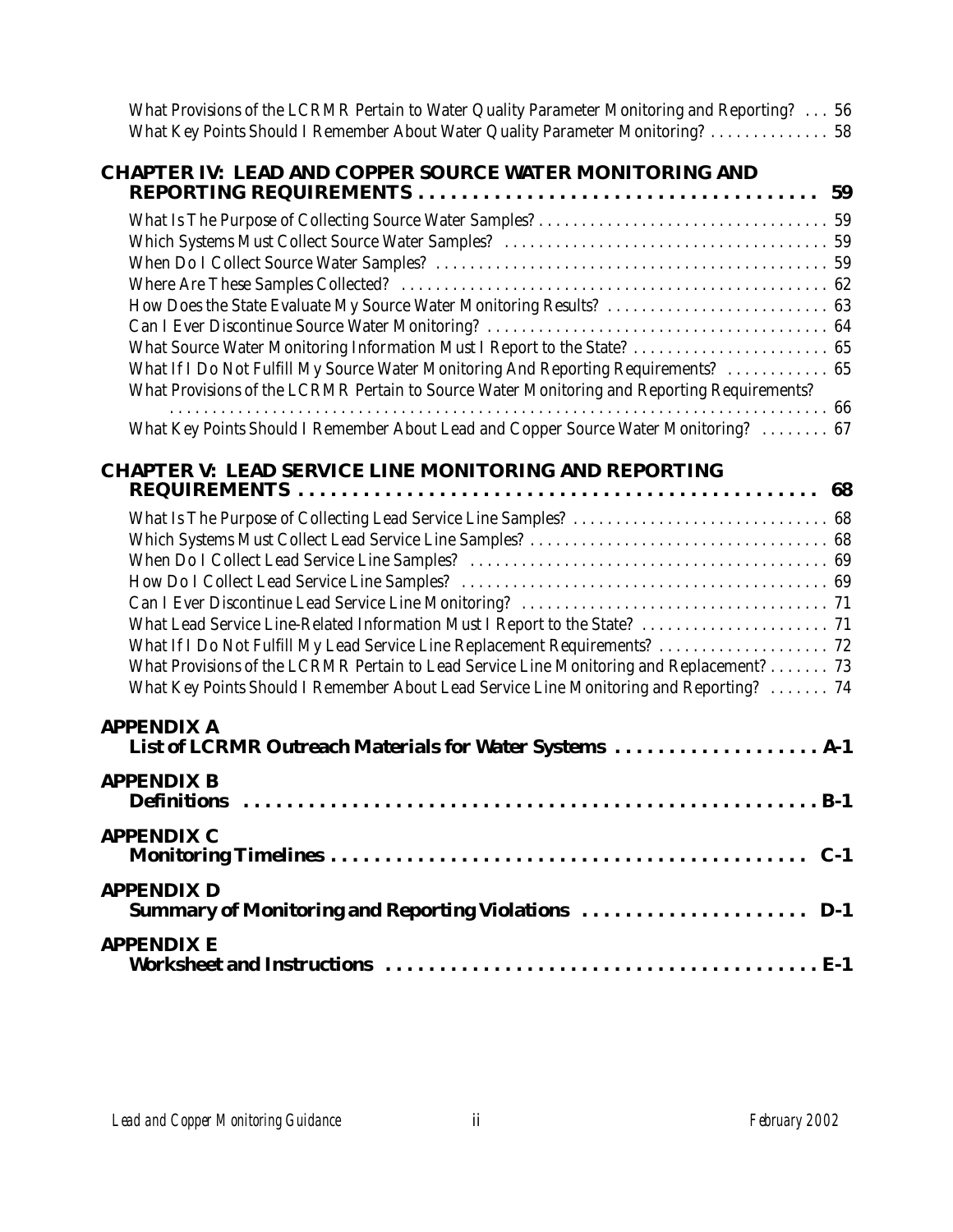### **LIST OF TABLES**

| Table 2-2: Minimum Number of Lead and Copper Tap Samples for Systems on Standard Monitoring |  |
|---------------------------------------------------------------------------------------------|--|
|                                                                                             |  |
| Table 2-3: Minimum Number of Lead and Copper Tap Samples for Systems on Reduced Monitoring  |  |
|                                                                                             |  |
|                                                                                             |  |
|                                                                                             |  |
| Table 2-6: Approved Analytical Methods for the Lead and Copper Rule  23                     |  |
| Table 2-7: Sample Handling Requirements for Lead, Copper, and Water Quality Parameters  27  |  |
| Table 3-1: Initial WQP Requirements for Systems Serving 50,000 and Fewer People  43         |  |
|                                                                                             |  |
| Table 3-3: Daily Value Calculation Based on Monitoring Frequency  51                        |  |
|                                                                                             |  |
|                                                                                             |  |
|                                                                                             |  |
|                                                                                             |  |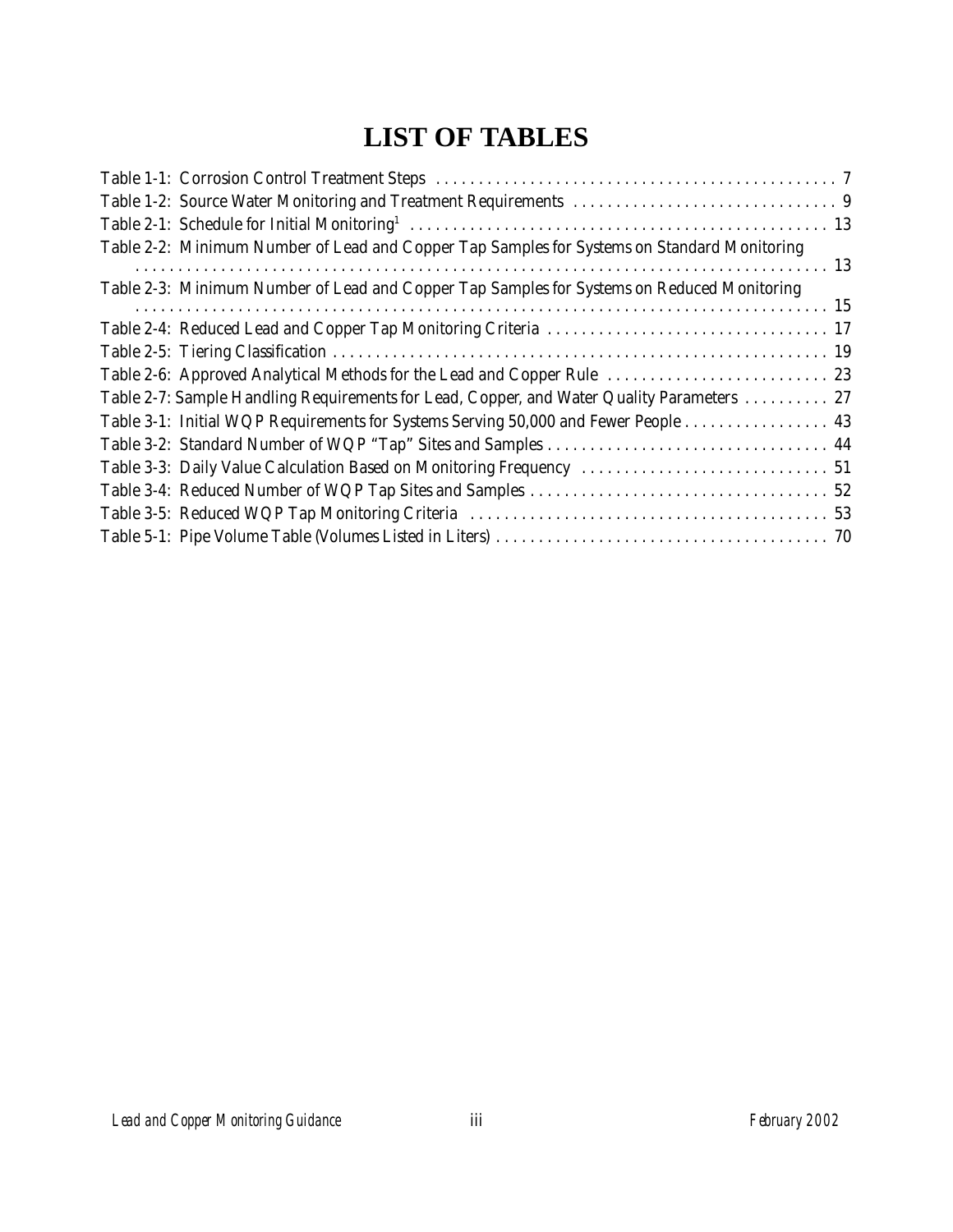### **List of Acronyms and Abbreviations**

| AL               | <b>Action level</b>                                      |
|------------------|----------------------------------------------------------|
| <b>ALE</b>       | <b>Action level exceedance</b>                           |
| <b>CCT</b>       | <b>Corrosion control treatment</b>                       |
| Cu               | Copper                                                   |
| <b>CWS</b>       | <b>Community water system</b>                            |
| EP               | <b>Entry point</b>                                       |
| <b>GUDI</b>      | Ground water under the direct influence of surface water |
| HNO <sub>3</sub> | <b>Nitric Acid</b>                                       |
| LCR              | <b>Lead and Copper Rule</b>                              |
| <b>LCRMR</b>     | <b>Lead and Copper Rule Minor Revisions</b>              |
| <b>LSL</b>       | Lead service line                                        |
| <b>MCL</b>       | <b>Maximum contaminant level</b>                         |
| <b>MDL</b>       | <b>Method detection limit</b>                            |
| <b>MFR</b>       | <b>Multi-family residence</b>                            |
| mg/L             | Milligrams per liter                                     |
| <b>MPL</b>       | Maximum permissible level                                |
| <b>NTNCWS</b>    | Non-transient, non-community water system                |
| <b>OCCT</b>      | <b>Optimal corrosion control treatment</b>               |
| <b>OWQP</b>      | <b>Optimal water quality parameter</b>                   |
| Pb               | Lead                                                     |
| ppb              | Parts per billion                                        |
| PQL              | <b>Practical quantitation level</b>                      |
| <b>PSA</b>       | <b>Public service announcement</b>                       |
| <b>PWS</b>       | Public water system                                      |
| QA/QC            | Quality assurance/Quality control                        |
| <b>SFR</b>       | Single family residence                                  |
| <b>SMF</b>       | <b>Standardized monitoring framework</b>                 |
| <b>SOWT</b>      | Source water treatment                                   |
| <b>WQP</b>       | Water quality parameter                                  |
|                  |                                                          |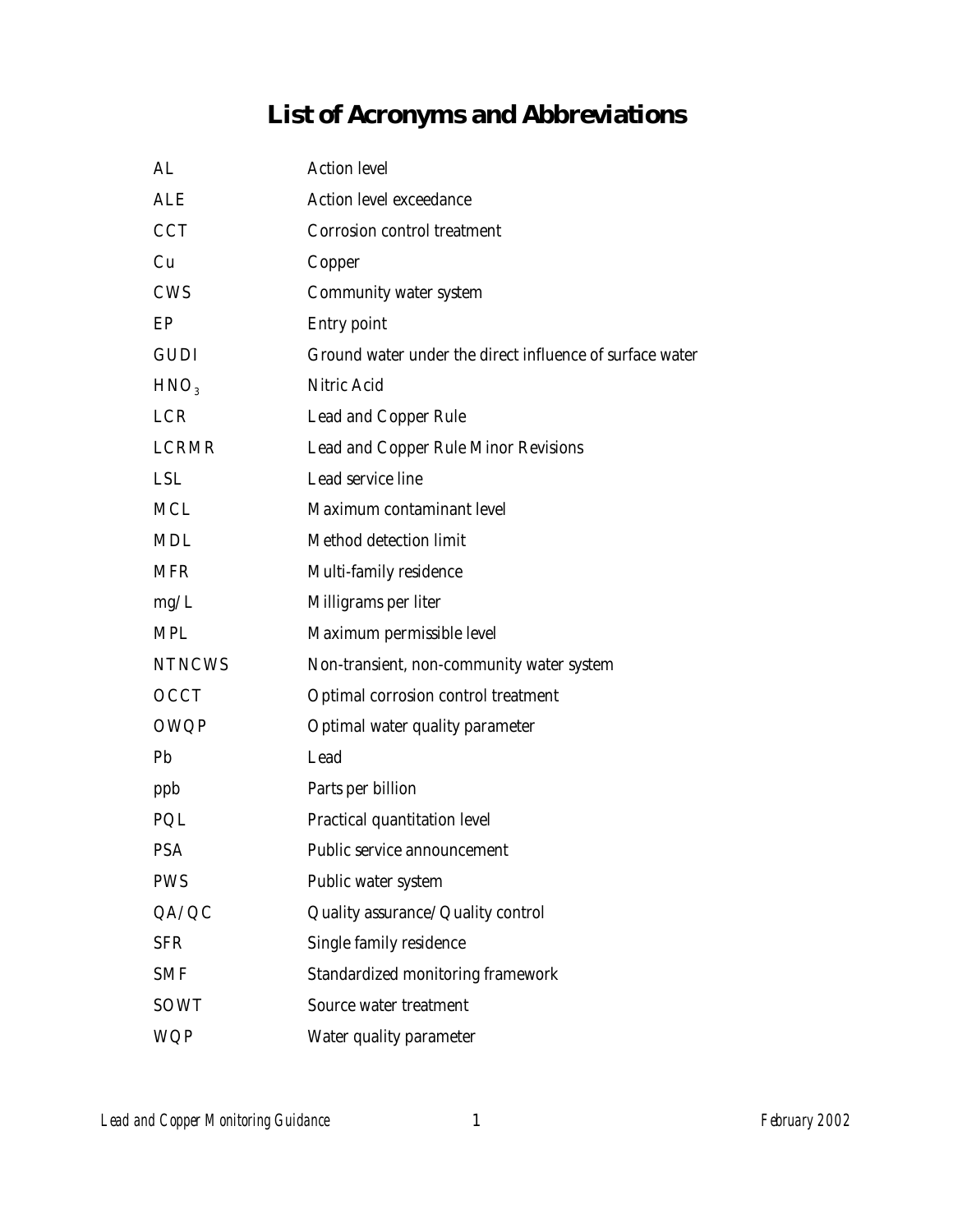### **Lead and Copper Rule Monitoring and Reporting Guidance for Public Water Systems**

### **CHAPTER I: INTRODUCTION**

#### *What Is the Purpose of this Guidance Document?*

On June 7, 1991, the United States Environmental Protection Agency or EPA, published in the *Federal Register*, a regulation to control lead and copper in drinking water. This regulation is known as the Lead and Copper Rule (also referred to as the LCR or 1991 Rule throughout this document).

On January 12, 2000, EPA published minor revisions to the 1991 Rule. The purpose of the Lead and Copper Rule Minor Revisions (LCRMR) is to eliminate unnecessary requirements, streamline and reduce monitoring and reporting burdens, and promote consistent national implementation. In some cases, EPA has added language which clarifies requirements and corrects oversights in the original rule. EPA calls the revisions "minor" because they do not affect the lead and copper maximum contaminant level goals, action levels, or other basic regulatory requirements to monitor for lead and copper at the tap and to optimize corrosion control.

This guidance document has been developed for you, the water system owner and operator of community water systems (CWSs) and non-transient, non-community water systems (NTNCWSs). It provides a comprehensive discussion of the monitoring and monitoring-related reporting requirements of the LCR, as amended by the LCRMR. Some of the LCRMR provisions are clarifications to the LCR while other provisions are more stringent than the LCR. These are revisions for which you and your States were required to begin implementation on April 11, 2000. Some of the revisions are less stringent than the LCR (e.g., allow a reduction in monitoring if specific criteria are met) and you may not be able to implement them because your State has chosen not to adopt these provisions or has not yet incorporated these provisions into its State's drinking water regulations. Therefore, you should first check with your State before following any of these "less stringent" provisions. For water systems on Tribal lands, or located in Wyoming or the District of Columbia, the Federal version of the entire LCRMR applies. Therefore, you were able to take advantage of the burden reduction requirements of the LCRMR on April 11, 2000.

EPA recognizes that the majority of systems already have their monitoring programs underway but believes that systems will find this document useful in understanding the modifications to the monitoring and reporting requirements resulting from the LCRMR.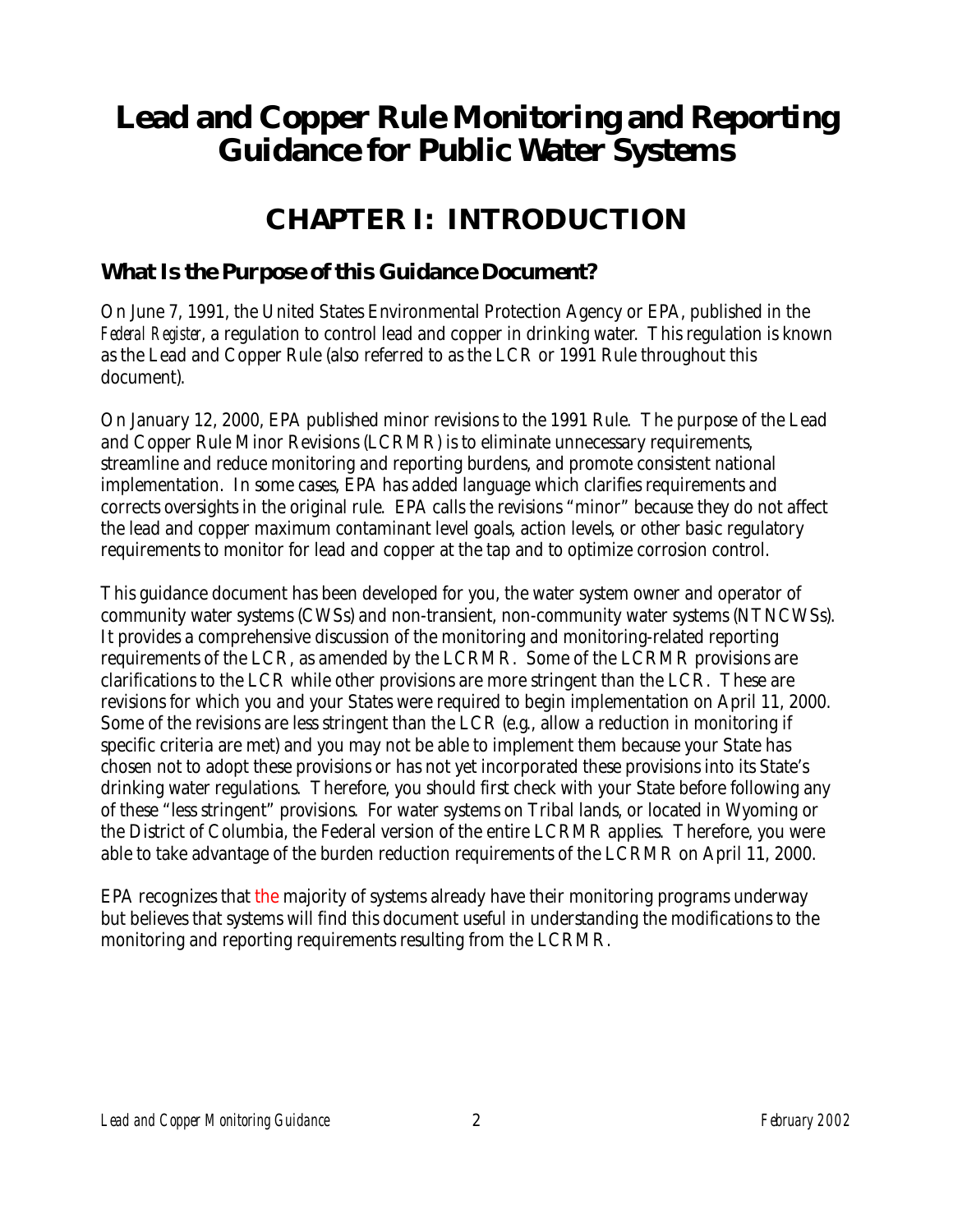#### *How Is This Document Organized?*

The document contains five chapters, including this introduction and a discussion of the four monitoring protocols contained in the LCR. These chapters are listed below.

| $\star$ Chapter I:        | <b>Introduction</b>                                                                 |
|---------------------------|-------------------------------------------------------------------------------------|
| $\mathcal{R}$ Chapter II: | Lead and Copper Tap Water Monitoring and Reporting Requirements                     |
| $\star$ Chapter III:      | <b>Water Quality Parameter Monitoring and Reporting Requirements</b>                |
| $\star$ Chapter IV:       | <b>Lead and Copper Source Water Monitoring and Reporting</b><br><b>Requirements</b> |
| $\star$ Chapter V:        | <b>Lead Service Line Monitoring and Reporting Requirements</b>                      |

Chapter I includes a discussion of the purpose of the lead and copper regulations, and an overview of the corrosion control treatment, source water treatment, public education, and lead service line replacement requirements. Chapters II through V address the following topics:

- The purpose of the sample collection;
- Which systems are subject to the monitoring requirements;
- When, where, and how to conduct the monitoring;
- How to evaluate the results;
- What happens if the system does not meet its requirements;
- Criteria that allows a system to reduce and/or eliminate its monitoring requirements;
- Information that must be reported to the State;
- How the LCRMR have impacted monitoring and reporting requirements; and
- Key points to remember.

Chapter II also contains a detailed discussion on how to calculate  $90<sup>th</sup>$  percentile levels and an explanation of monitoring requirements for systems that purchase water from another system.

Please note that parenthetical references to the Code of Federal Regulations, Chapter 40 (i.e., EPA's regulations) are included throughout the document so that system owners and operators can consult the federal regulations for further details. Note also that the term "State" is used throughout the guidance document to refer to the government agency that enforces compliance with drinking water regulations and assists you in understanding and implementing these regulations. For most systems, this is an organization within the State government (e.g., Department of Natural Resources, Department of Environmental Quality, Department of Health). For the District of Columbia, Wyoming, and Native American Lands, the contact is often from the respective EPA Regional Office.

This guidance document focuses on those revisions that impact monitoring and reporting requirements. Those revisions that are unrelated to monitoring and reporting requirements are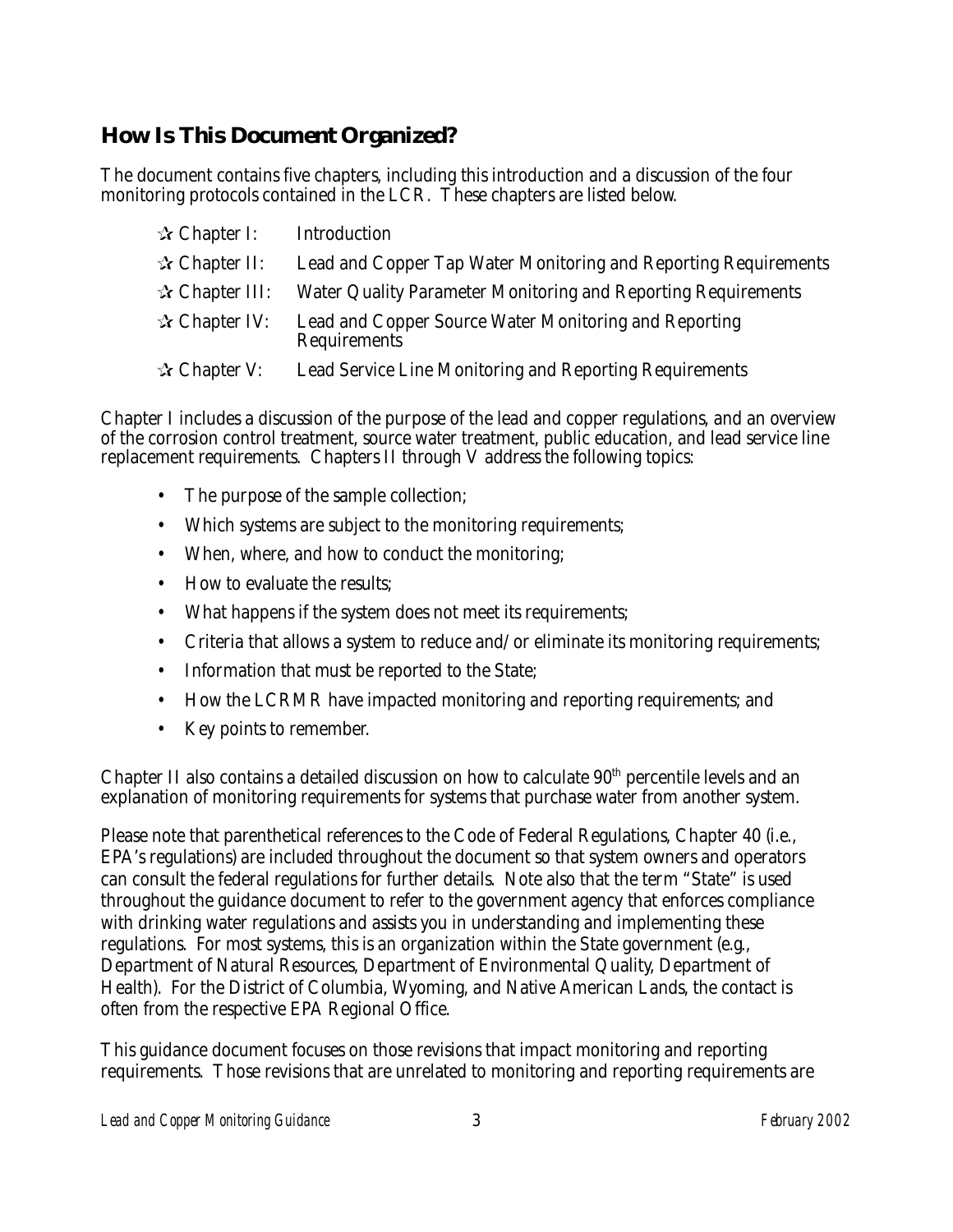discussed in more detail in separate guidance documents. For example, the guidance document, entitled, *Lead and Copper Rule: Summary of Revisions,* April 2000, EPA 815-R-99-020, contains a discussion of each of the important changes made to the 1991 Rule by the LCRMR by major rule section (e.g., §141.81, §141.82, etc.), and identifies when you must begin complying with the new requirements. It also contains an appendix which compares the rule language of the LCR against the minor revisions. All available guidance documents, can be obtained by contacting the Safe Drinking Water Hotline at (800) 426-4791 or via the EPA website:

www.epa.gov/safewater/leadcop.html. A list of key documents is provided as Appendix A.

Also included are five appendices to this document:

|                       | $\triangle$ Appendix A: List of LCRMR Outreach Materials for Water Systems.                                                                                                                                |
|-----------------------|------------------------------------------------------------------------------------------------------------------------------------------------------------------------------------------------------------|
|                       | $\Rightarrow$ Appendix B: Definitions that explain the terms used in this guidance.                                                                                                                        |
|                       | $\hat{\mathbf{x}}$ Appendix C: Timelines that illustrate the schedule for corrosion control treatment (if<br>applicable), lead and copper tap monitoring, and water quality<br>parameters (if applicable). |
| $\lambda$ Appendix D: | <b>Summary of Monitoring and Reporting Violations.</b>                                                                                                                                                     |
| $\lambda$ Appendix E: | Worksheets and instructions to assist in identifying sampling sites,<br>sample collection, and the documentation and justification of decisions.                                                           |

#### *What Is the Purpose of the Lead and Copper Regulations? (See §141.80 & §141.81(b))*

The purpose of the lead and copper regulations is to protect public health by minimizing lead and copper levels in drinking water. Most regulations require sampling at entry points to the distribution system. Because lead and copper in drinking water is primarily due to the corrosion of distribution and household plumbing materials, tap water samples are collected at kitchen or bathroom taps of residences and other buildings. This requirement significantly complicates sample collection, requiring you, the water system, to coordinate with the people you serve.

#### *What Systems Are Affected by the Lead and Copper Regulations? (See §141.80(a))*

Lead and copper tap monitoring applies to all community water systems (CWSs) and nontransient, non-community water systems (NTNCWSs). The regulations divide these systems into three broad size categories (large, medium, and small). System size is a factor in determining the number of samples that must be collected, as well as the applicability and timing of some of the provisions.

| Size   | <b>No. of people served</b> |  |
|--------|-----------------------------|--|
| Small  | $25 - 3,300$                |  |
| Medium | $3,301 - 50,000$            |  |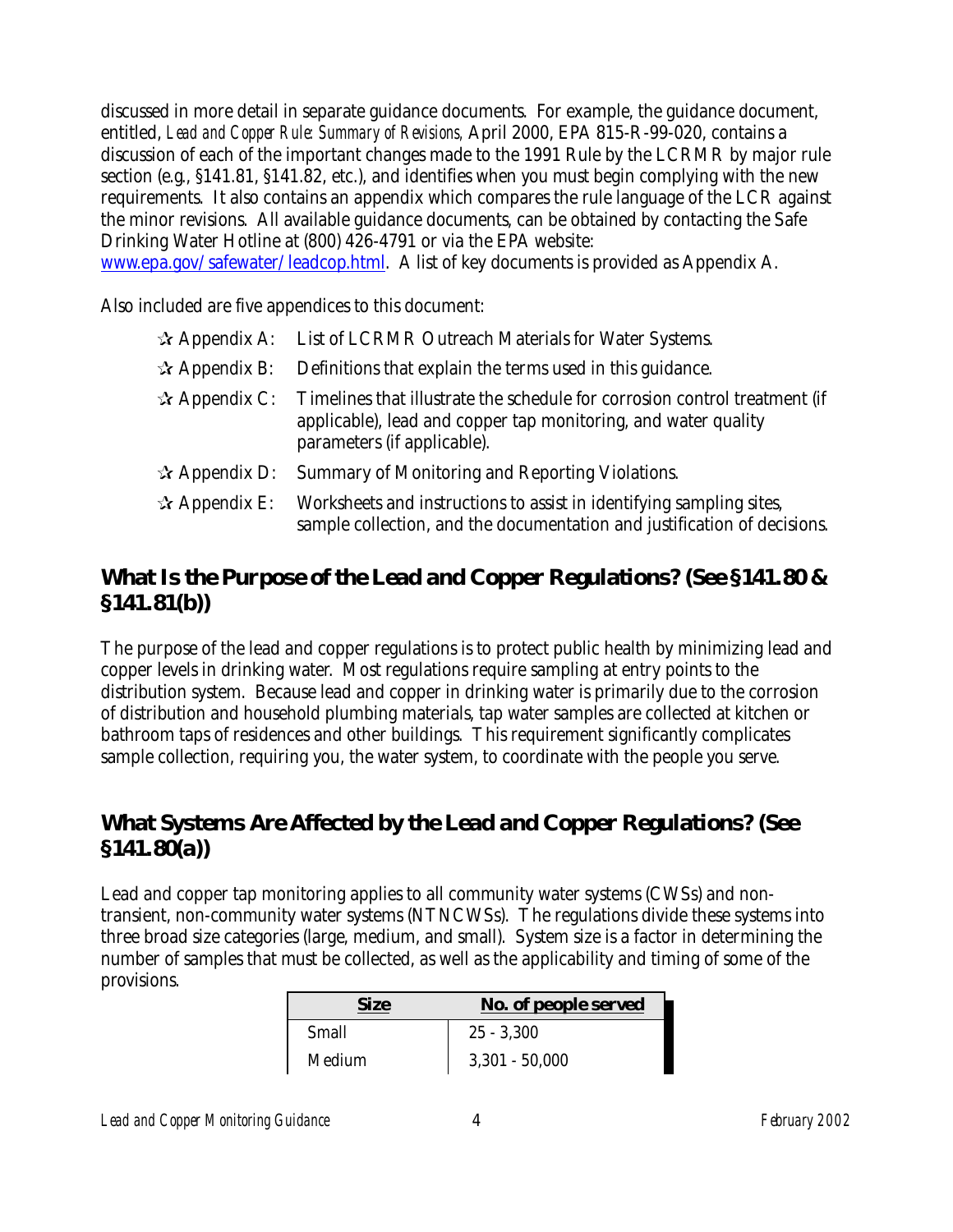Large over 50,000

#### *What Are the Requirements of the Lead and Copper Regulations? (See §§141.80-141.91)*

Tap monitoring results are the primary factor for determining your ongoing monitoring requirements and whether you need to undertake any of the following treatment technique requirements:

- Corrosion control treatment;
- Source water treatment;
- Public education; and/or
- Lead service line replacement.

There is no maximum contaminant level (MCL) for lead or copper. However, if your lead and copper tap monitoring results are higher than the lead action level of 0.015 milligrams per liter (mg/l) and/or the copper action level of 1.3 mg/L, corrosion control treatment is required. To determine whether an action level has been exceeded, the value at the 90<sup>th</sup> percentile of all lead or copper samples collected is compared against its respective action level. This means that no more than 10 percent of your samples can be above either action level. An explanation of how to calculate the 90<sup>th</sup> percentile levels is provided in Chapter II.

#### *If your 90<sup>th</sup> percentile level exceeds the lead action level of 0.015 mg/L, you must:*

- Begin corrosion control treatment steps which include water quality parameter (WQP) monitoring during the same monitoring period in which the exceedance occurs;
- Conduct source water monitoring within 6 months of the exceedance and install source water treatment, if needed;
- Deliver public education within 60 days of the exceedance that informs your users about the health effects of lead and measures that will reduce their exposure to lead; and
- Replace lead service lines if you still exceed the lead action level after installing treatment.

#### *If your 90<sup>th</sup> percentile level exceeds the copper action level of 1.3 mg/L, you must:*

- Begin corrosion control treatment steps which include WQP monitoring during the same monitoring period in which the exceedance occurs; and
- Conduct source water monitoring within 6 months of the exceedance and install source water treatment, if needed.

O **Note:** Public education and lead service line replacement are not required if only the copper action level is exceeded.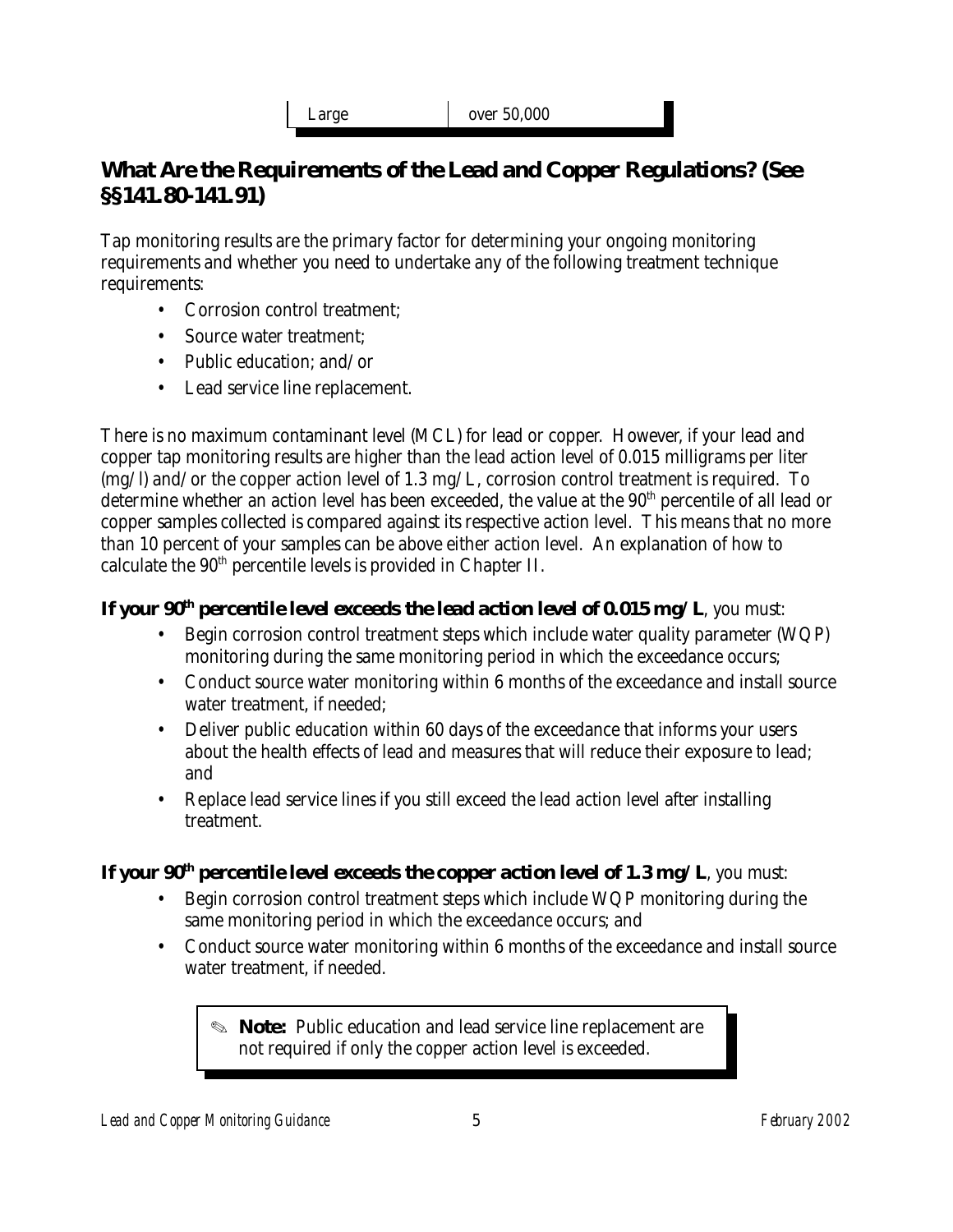A basic requirement of the lead and copper regulations is for systems to optimize corrosion control. This means that the water system is delivering water that is minimally corrosive, thereby reducing the likelihood that lead and copper will be introduced into the drinking water from the corrosion of lead and copper plumbing materials. Some systems have naturally non-corrosive water and would not benefit from installing treatment. Others installed corrosion control treatment prior to the effective date of the original LCR (i.e., December 7, 1992). Still other systems must install corrosion control to reduce the corrosivity of their water and thereby, their lead and copper levels.

A State can deem a system to have optimized corrosion control in one of the three ways that are listed below. For some systems, this can happen without installing treatment. As discussed in more detail later in this document, systems that have optimized corrosion control have fewer monitoring and/or treatment requirements.

#### *You can be deemed to have optimized corrosion control if:*

- 1. You are a small or medium system (i.e., serve  $50,000$  or fewer people) and your  $90<sup>th</sup>$ percentile levels are at or below both the lead and copper action levels for 2, consecutive, 6-month monitoring periods. EPA also refers to these systems as "(b)(1) systems" because they meet the requirements of §141.81(b)(1) of the federal version of the lead and copper regulations.
- 2. You already have treatment in place, prior to the effective date of the 1991 LCR (i.e., prior to 12/7/92) and have conducted activities equivalent to those outlined in  $$141.81(b)(2)$ . EPA also refers to these systems as "(b)(2) systems".
- 3. You demonstrate that the difference between the  $90<sup>th</sup>$  percentile tap water lead level and the highest source water lead level is less than 0.005 mg/L. To make this demonstration, you must collect tap water samples for lead at the standard number of sites (see Table 2-2), and source water samples for lead at each entry point to the distribution system during each of 2, consecutive, 6-month monitoring periods. EPA also refers to these systems as "(b)(3) systems" because these criteria are specified in §141.81(b)(3) of the regulations.
- 4. You demonstrate that for 2, consecutive, 6-month periods your source water lead levels are below the method detection limit (MDL) **and** your 90<sup>th</sup> percentile lead levels are less than or equal to the practical quantitation level (PQL) of 0.005 mg/L. This *new* criterion was added in the LCRMR because systems with undetectable source water lead levels and low 90<sup>th</sup> percentile lead levels could be precluded from qualifying as a (b)(3) system under the 1991 LCR. This is because source water levels that are below the MDL must be reported as 0; whereas, levels above the MDL, but less than 0.005  $mg/L$  must be reported as 0.0025 mg/L which is half the PQL. This point is more clearly illustrated in the following two examples.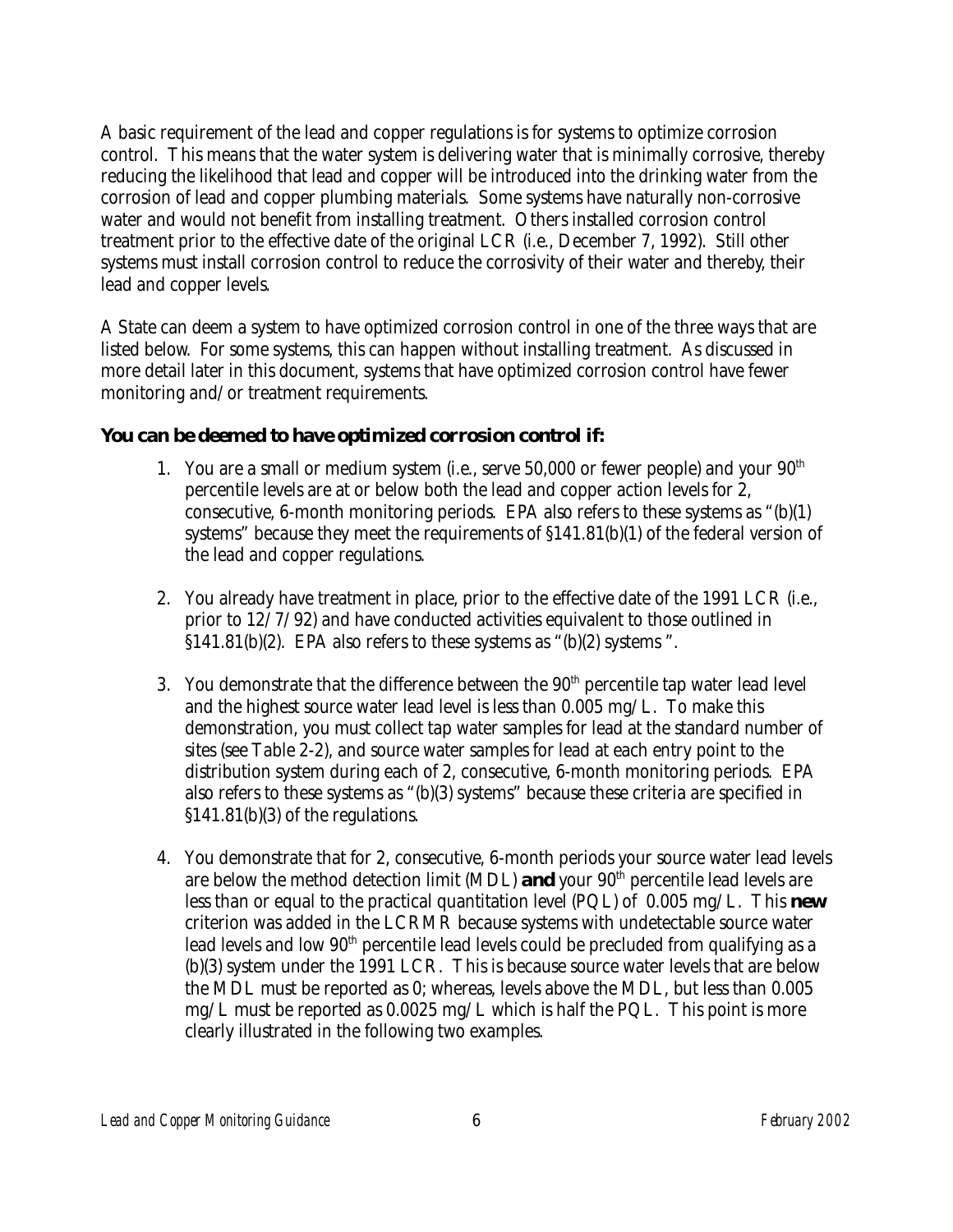**Example 1:** A system with source water lead levels just below a MDL of 0.001 mg/L and a 90<sup>th</sup> percentile tap level of 0.005 mg/L would not be deemed to be optimized using the 1991 LCR (b)(3) criteria, which requires the difference to be *less than* 0.005 mg/L. The difference here would be 0.005 mg/L, as shown in the following equation:  $0.005$  mg/L -  $0 \text{ mg/L} = 0.005$  mg/L.

**Example 2:** With a lead MDL of 0.001 mg/L, a system with source water levels of 0.002 mg/L and a 90th percentile of 0.0050 mg/L would be optimized under the 1991 LCR criteria because the source levels could be reported as 0.0025 mg/L. The difference here would be 0.0025 mg/L, as shown in the following equation:  $0.0050$  mg/L -  $0.0025$  mg/L =  $0.0025$  mg/L.

> **Note:** The LCRMR also clarify that a (b)(3) system's 90<sup>th</sup> percentile cannot exceed the copper action level of 1.3 mg/L. The 1991 LCR did not include copper levels as part of the  $(b)(3)$  criteria. A  $(b)(3)$ system that exceeds the copper action level after July 12, 2001 (i.e., 18 months after the date of rule promulgation) will no longer qualify as a (b)(3) system. Such a system must begin corrosion control treatment steps, unless such treatment is already in place.

#### *What Are the Corrosion Control Treatment Requirements? (See §§141.81 & 141.82)*

You must conduct the corrosion control treatment steps described below if: 1) you serve more than 50,000 people and you do not qualify as a (b)(2) or (b)(3) system; or 2) you serve 50,000 or fewer people and you exceed either the lead or copper action level.

- Step 1: System serving 50,000 or fewer people submit a recommendation regarding the type of corrosion control to be installed (for large systems, the recommendation is included as part of the corrosion control study referred to in Step 2).
- Step 2: The State decides if systems serving 50,000 or fewer people must conduct a corrosion control study to help evaluate the most effective type of corrosion control treatment for the system. For systems serving more than 50,000 people, the study is required.
- Step 3: The system submits the corrosion control study, if required.
- Step 4: The State determines the type of corrosion control treatment to be installed.
- Step 5 The system installs corrosion control treatment.
- Step 6: The system collects follow-up lead and copper tap and WQPs after the installation of corrosion control treatment. *Note: Systems serving*  $\leq 50,000$  people are *only required to collect WQP samples if they continue to exceed the lead or copper action level.*
- Step 7: The State sets WQPs ranges or minimums (called optimal water quality parameters or OWQPs) that indicate that a system is operating corrosion control treatment at a level that most effectively minimizes the lead and copper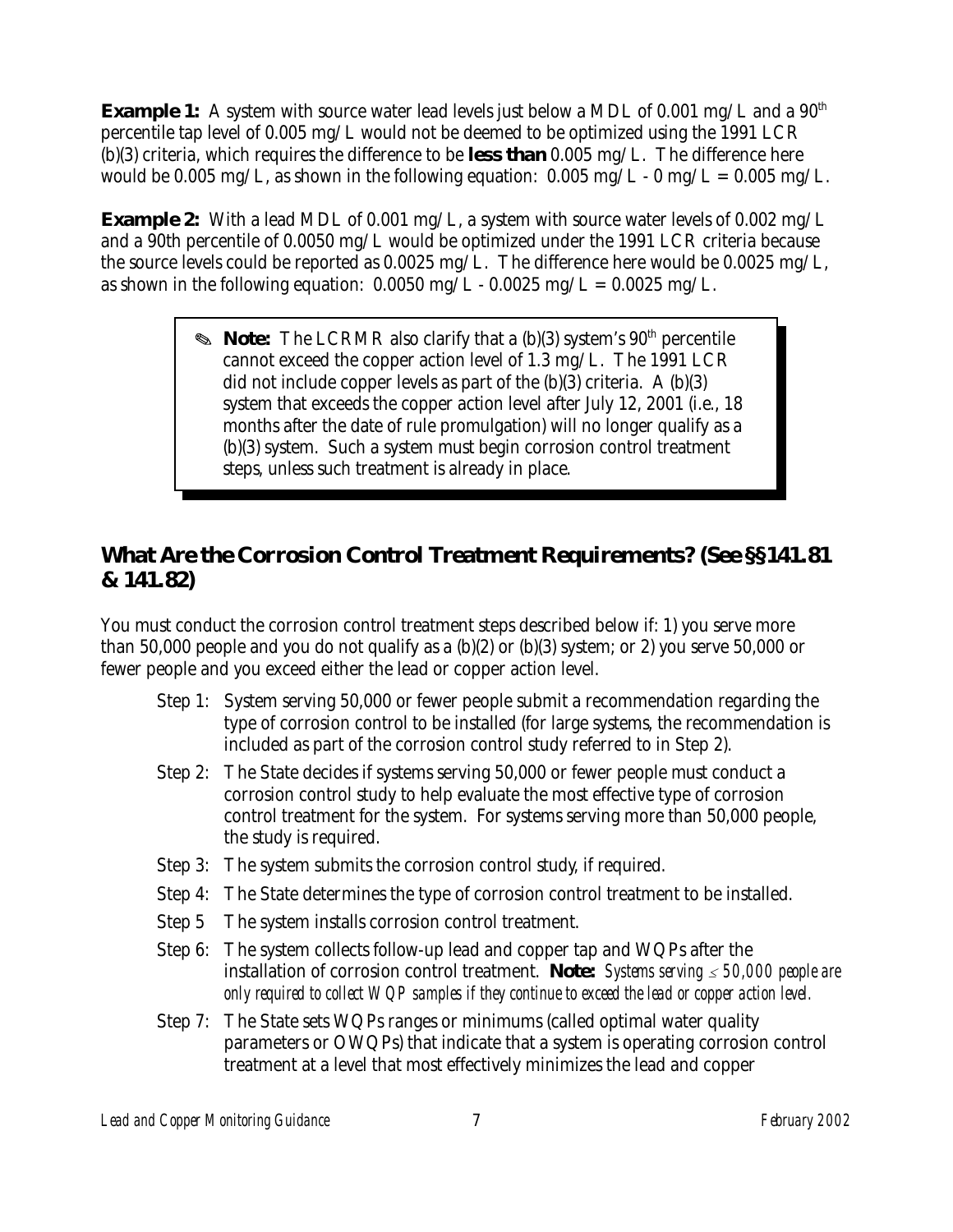concentrations at users' taps. *Note: The State is not required to set OWQPs for systems*  $serving  $50,000$  people if they are at or below the lead and copper action levels, although the State$ *may opt to do so.*

- Step 8: The system conducts periodic lead and copper tap and WQP monitoring. *Note: Systems serving*  $\leq 50,000$  *people are only required to collect WQP samples during any monitoring period in which they exceed the lead or copper action level.*
	- O **Notes:** Systems serving 50,000 or fewer people can discontinue these steps whenever their  $90<sup>th</sup>$  percentile levels are at or below both action levels for 2, consecutive, 6-month monitoring periods. In addition, (b)(2) systems are not required to conduct a study, install corrosion control treatment, or conduct follow-up monitoring. The LCRMR clarify that (b)(2) systems must conduct lead and copper tap and WQP monitoring after the State sets OWQPs. Further, a system that meet the (b)(3) criteria based on initial monitoring is not subject to the corrosion control treatment requirements.

| <b>Table 1-1: Corrosion Control Treatment Steps</b>        |                                                                                                             |                                                |  |
|------------------------------------------------------------|-------------------------------------------------------------------------------------------------------------|------------------------------------------------|--|
| <b>Requirement</b>                                         | <b>Timetable for Completing Corrosion Control Treatment</b><br>for Systems Serving:                         |                                                |  |
|                                                            | 50,000 or fewer people <sup>2</sup>                                                                         | More than 50,000                               |  |
| System recommends the type<br>of treatment to be installed | 6 months after the lead and/or copper action<br>level exceedance (ALE)                                      | $N/A$ (Part of the corrosion<br>control study) |  |
| State decides whether study is<br>required                 | 12 months after the ALE                                                                                     | N/A (System must conduct<br>study)             |  |
| System completes study                                     | 18 months after State decision to conduct study                                                             | July 1, 1994                                   |  |
| State determines the type of<br>treatment to be installed  | If study is required:<br>6 months after study completed<br>If no study is required:                         | <b>January 1, 1995</b>                         |  |
|                                                            | for $\leq$ 3,300: 24 months after ALE<br>for 3,301 - 50,000: 18 months after ALE                            |                                                |  |
| <b>System installs treatment</b>                           | 24 months after State decision regarding the<br>type of treatment to be installed                           | <b>January 1, 1997</b>                         |  |
| <b>System conducts follow-up</b><br>monitoring             | 12 months after treatment installation (2)<br>consecutive, 6-month periods)                                 | <b>January 1, 1998</b>                         |  |
| State designates OWQPs <sup>1</sup>                        | 6 months after follow-up monitoring                                                                         | July 1, 1998                                   |  |
| System conducts continued<br>monitoring                    | The schedule based on whether an action level is exceeded and/or compliance<br>with OWQP ranges or minimums |                                                |  |

Table 1-1 shows the schedule for completing corrosion control treatment steps for those systems that are subject to these requirements.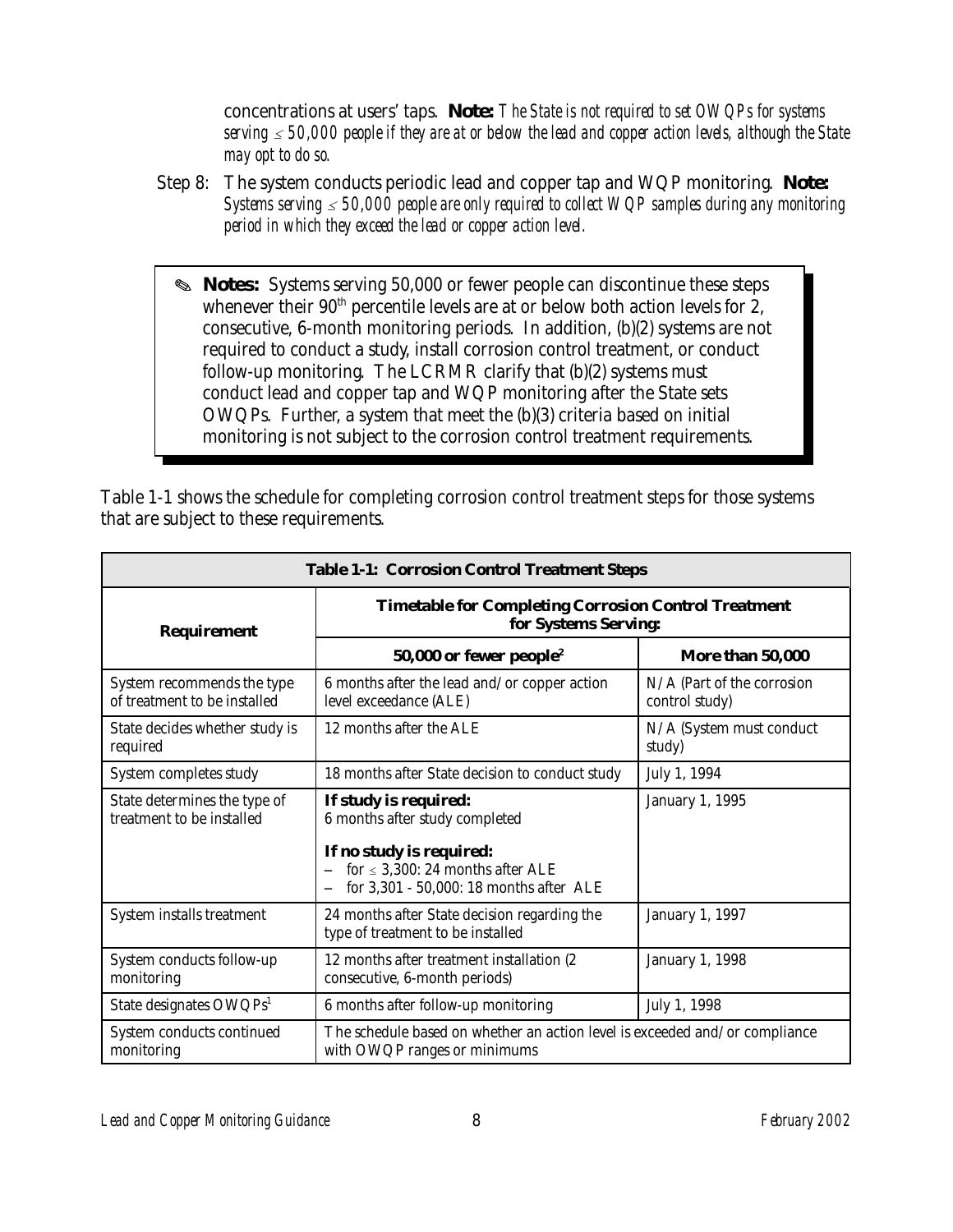| <b>Table 1-1: Corrosion Control Treatment Steps</b>                                                                                                                                                                                                                                                                                                                                                     |                                                         |  |  |
|---------------------------------------------------------------------------------------------------------------------------------------------------------------------------------------------------------------------------------------------------------------------------------------------------------------------------------------------------------------------------------------------------------|---------------------------------------------------------|--|--|
| <b>Timetable for Completing Corrosion Control Treatment</b><br>for Systems Serving:<br><b>Requirement</b>                                                                                                                                                                                                                                                                                               |                                                         |  |  |
|                                                                                                                                                                                                                                                                                                                                                                                                         | 50,000 or fewer people <sup>2</sup><br>More than 50,000 |  |  |
| <b>Notes:</b><br><sup>1</sup> The State is not required to designate OWQPs if a system no longer exceeds both action levels after installing<br>treatment. However, some States have opted to do so.<br>${}^{2}$ A system whose population exceeds 50,000 after July 1, 1994 must follow the schedule for medium-size systems,<br>beginning with the requirement to complete a corrosion control study. |                                                         |  |  |

Form 141-C, *Optimal Corrosion Control Treatment/Water Quality Parameter*s, has been provided in Appendix E. This form can help you to document: the results of corrosion control treatment studies, your optimal corrosion control treatment recommendation, certification that optimal corrosion control treatment has been installed, and request for modification of State decisions regarding current corrosion control treatment or WQPs. You need only complete those boxes that apply.

Lead and copper tap monitoring and WQP monitoring requirements are discussed in detail in Chapter II and III, respectively. In addition, Appendix C contains several lead and copper tap and WQP monitoring timelines that illustrate how these monitoring requirements are impacted by a system's size category and whether a system exceeds an action level.



*Lead and Copper Rule Guidance Manual, Volume II: Corrosion Control Treatment*, September 1992.

#### *What Are the Source Water Treatment (SOWT) Requirements? (See §141.83)*

Systems that exceed the lead or copper action level are triggered into source water treatment requirements. In general, these requirements will be limited to source water monitoring. EPA anticipates that few systems have high source water lead or copper levels and will require SOWT. The SOWT steps are as follows:

- Step 1: The system conducts source water monitoring at each entry point (EP) to the distribution system and submits a recommendation to the State regarding source water treatment (required of all systems that exceed the lead and/or copper action level).
- Step 2: The State decides if source water treatment is needed.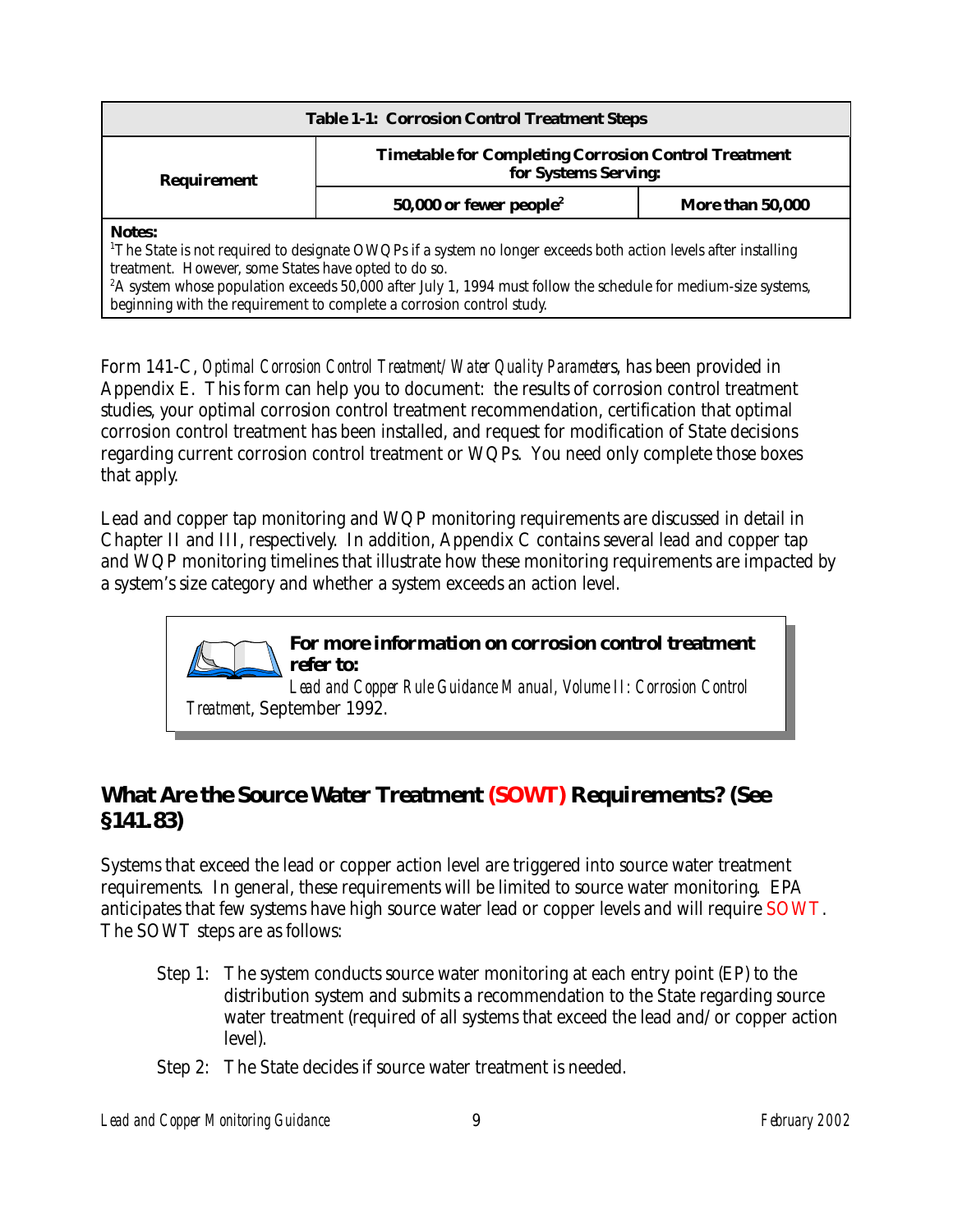- Step 3: The system installs source water treatment (if required).
- Step 4 The system collects follow-up lead and copper samples at the tap and at each EP (only required if treatment is installed).
- Step 5: The State sets maximum permissible levels (MPLs) of lead and copper in source water (generally only specified by the State for systems installing source water treatment).
- Step 6: The system conducts periodic lead and copper source water monitoring (required regardless of whether source water treatment is installed).

Table 1-2 indicates the timing of these SOWT requirements. Please note that Steps 3 through 5 only apply to those systems that are required to install SOWT.

| <b>Table 1-2: Source Water Monitoring and Treatment Requirements</b>      |                                                                             |                                    |                                                  |                                    |
|---------------------------------------------------------------------------|-----------------------------------------------------------------------------|------------------------------------|--------------------------------------------------|------------------------------------|
|                                                                           | <b>Deadline for Completing Action</b>                                       |                                    | <b>Total Number of Months from</b><br><b>ALE</b> |                                    |
| <b>Action</b>                                                             | <b>SOWT</b><br><b>Required</b>                                              | <b>SOWT Not</b><br><b>Required</b> | <b>SOWT</b><br><b>Required</b>                   | <b>SOWT Not</b><br><b>Required</b> |
| System monitors at<br>each EP & submits<br>recommendation                 | 6 months<br>6 months after exceeding the lead and/or<br>copper action level |                                    |                                                  |                                    |
| <b>State determines if</b><br><b>SOWT</b> is required                     | 6 months after receipt of results &<br>recommendation                       |                                    | 12 months                                        |                                    |
| <b>System installs</b><br><b>SOWT</b>                                     | 24 months after<br><b>State requires</b><br><b>SOWT</b>                     | N/A                                | 36 months                                        | N/A                                |
| <b>System conducts</b><br>follow-up monitoring                            | 12 months after<br>installing treatment                                     | N/A                                | 48 months                                        | N/A                                |
| <b>State sets MPLs for</b><br>lead & copper <sup>1</sup>                  | Within 6 months<br>after follow-up<br>monitoring                            | N/A                                | 54 months                                        | N/A                                |
| <b>System conducts</b><br>routine source water<br>monitoring <sup>2</sup> | Annually for surface water/combined<br>sources                              |                                    | 66 months                                        | 24 months                          |
|                                                                           | Triennially for ground water systems                                        |                                    | Depends on 3-yr compliance period in<br>effect   |                                    |
| <b>System conducts</b><br>reduced source water<br>monitoring <sup>3</sup> | Once during each 9-year compliance cycle                                    |                                    | Depends on 9-yr compliance cycle in effect       |                                    |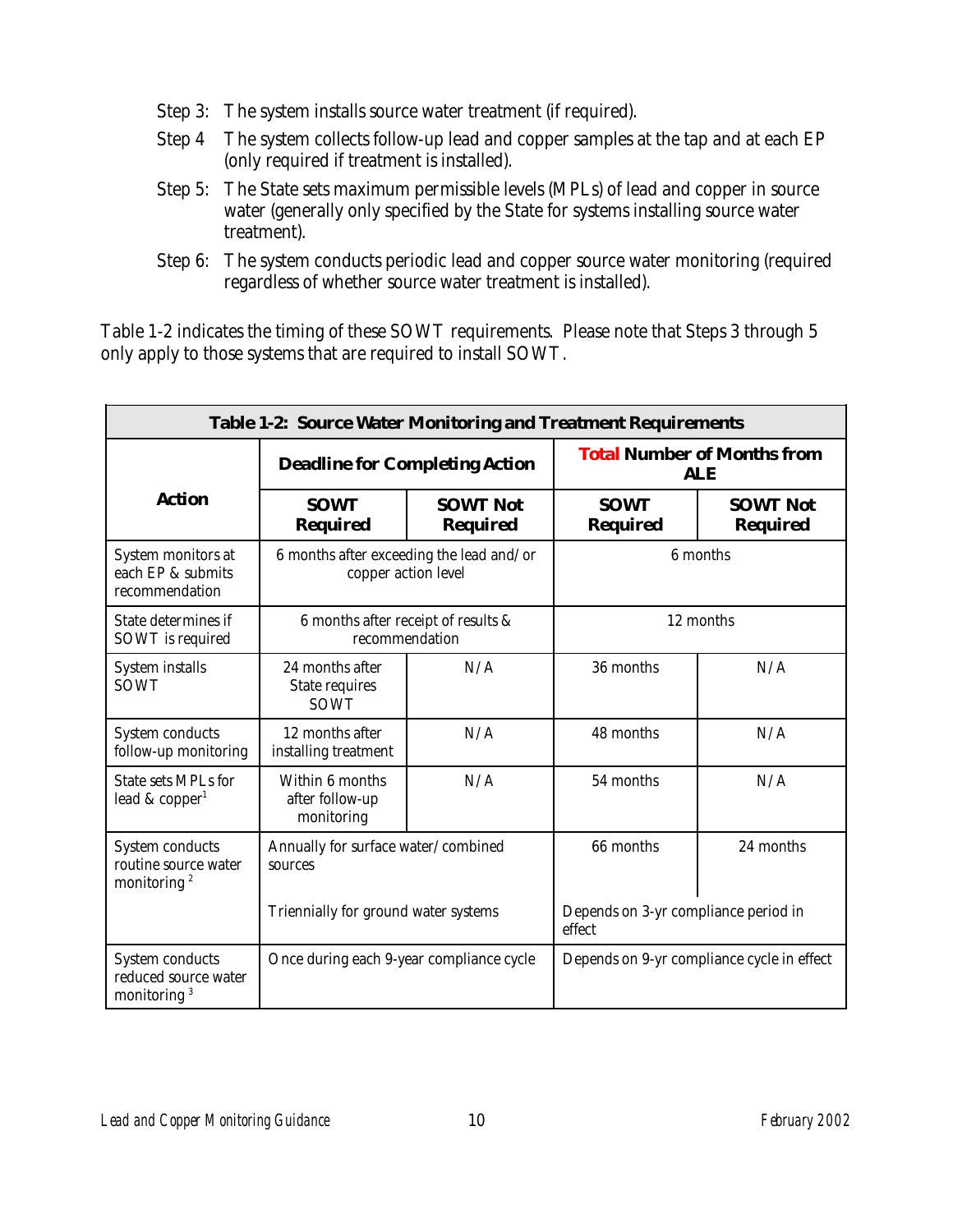| <b>Table 1-2: Source Water Monitoring and Treatment Requirements</b>                                                                                                                                                                                                                                                                                                                                                                                                                                                                                                                                                                                                                                    |                                                                                                                                              |  |                                                  |  |
|---------------------------------------------------------------------------------------------------------------------------------------------------------------------------------------------------------------------------------------------------------------------------------------------------------------------------------------------------------------------------------------------------------------------------------------------------------------------------------------------------------------------------------------------------------------------------------------------------------------------------------------------------------------------------------------------------------|----------------------------------------------------------------------------------------------------------------------------------------------|--|--------------------------------------------------|--|
|                                                                                                                                                                                                                                                                                                                                                                                                                                                                                                                                                                                                                                                                                                         | <b>Deadline for Completing Action</b>                                                                                                        |  | <b>Total Number of Months from</b><br><b>ALE</b> |  |
| <b>Action</b>                                                                                                                                                                                                                                                                                                                                                                                                                                                                                                                                                                                                                                                                                           | <b>SOWT</b><br><b>SOWT Not</b><br><b>SOWT Not</b><br><b>SOWT</b><br><b>Required</b><br><b>Required</b><br><b>Required</b><br><b>Required</b> |  |                                                  |  |
| State will set MPLs for both lead and copper even if the system exceeded only one action level.<br>The 1 <sup>st</sup> year of annual monitoring begins on the date the State set MPLs or determined that SOWT was not<br>needed. Triennial monitoring begins with the 3-year compliance period in effect when the State set MPLs or<br>determined that SOWT was not needed.<br>Systems can qualify for reduced monitoring, at a frequency of once every 9-year compliance cycle, if they are in<br>compliance with their MPLs for 3 <i>consecutive</i> compliance periods (i.e., 3 annual periods for surface<br>water/combined sources; 3, 3-year periods (equals 9 years) for ground water systems). |                                                                                                                                              |  |                                                  |  |
| <b> IF Note:</b> Unlike corrosion control treatment, systems that are at or below both<br>action levels must complete the source water treatment steps once begun.<br>However, once the State sets MPLs or determines that source water<br>treatment is not needed, the system is not required to collect source water<br>samples during any source water monitoring period in which its 90 <sup>th</sup>                                                                                                                                                                                                                                                                                               |                                                                                                                                              |  |                                                  |  |

percentile lead and copper tap water levels are at or below their action levels.

Source water monitoring requirements are discussed in more detail in Chapter IV of this guidance. Detailed information regarding source water treatment is provided in *Lead and Copper Rule Guidance Manual, Volume II: Corrosion Control Treatment*, September 1992.

#### *What Are the Public Education Requirements? (See §141.85)*

If you exceed the lead action level, you must deliver public education to your customers to inform them of the health effects of lead, measures you are taking to correct the problem, and what they can do to minimize their exposure to lead. The public education requirements are different for CWSs and NTNCWSs. An overview of the requirements are provided below.

Within 60 days of exceeding the lead action level (either for the first time or again after having monitoring periods at or below the lead action level), **a CWS** must:

- Insert notices in each customer's water utility bill;
- Deliver pamphlets and/or brochures that contain the public education materials to facilities and organizations that provide services to pregnant women and children;
- Submit information to the editorial departments of the major daily and weekly newspapers circulated throughout the community; and
- Deliver public service announcements (PSAs) to radio and television stations.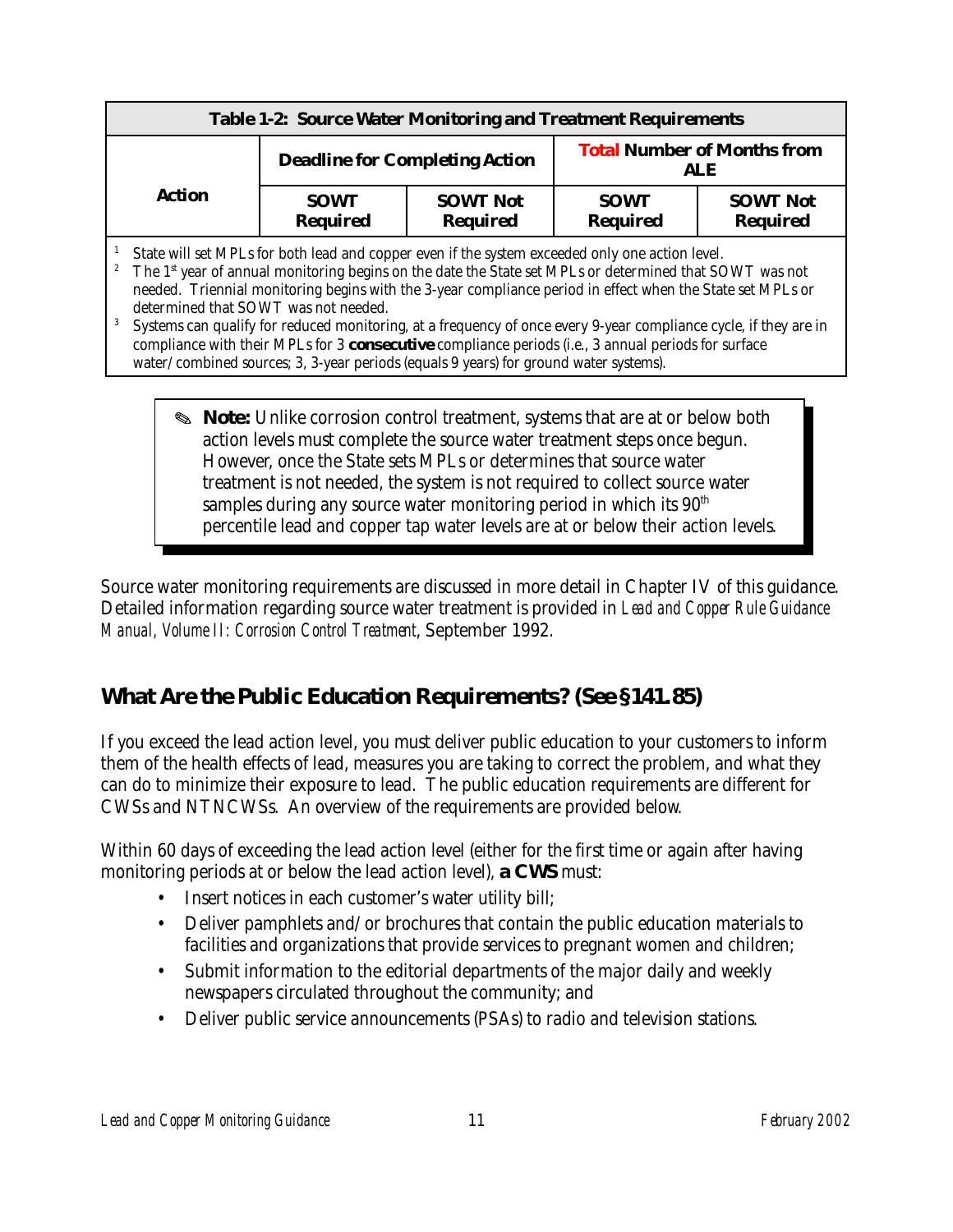A CWS must repeat delivery every 6 months for PSAs, and every 12 months for other forms of delivery, for as long as the system exceeds the lead action level.

Within 60 days of exceeding the lead action level (either for the first time or again after having monitoring periods at or below the lead action level), **an NTNCWS** must distribute public education by:

- Posting informational posters in public places or in common areas of buildings served by the system; and
- Distributing informational pamphlets and/or brochures to each person served by the NTNCWSs.

An NTNCWS must repeat this information annually for as long as it exceeds the lead action level.

Any system can stop delivering public education whenever its  $90<sup>th</sup>$  percentile lead level is at or below the action level for *one monitoring period*. If it again exceeds the lead action level, it must recommence public education within 60 days of the exceedance.

#### O *Please note, the LCRMR offer some flexibility in making revisions to the mandatory public education language and the distribution of public education materials.*



### *What Are the Lead Service Line Replacement Requirements? (See §141.84)*

If treatment is not effective in reducing lead levels, systems with lead service lines must replace at least 7 percent of their lines annually (the State can require a higher rate). The State can also require systems to begin lead service line replacement if they do not meet their deadline for installing corrosion control or source water treatment. Systems can discontinue lead service line replacement if they are at or below the lead action level for *2 consecutive monitoring periods*.

The monitoring requirements that are associated with lead service line replacement are discussed in Chapter V. A detailed discussion of the lead service line replacement requirements is provided in *Lead and Copper Rule Guidance Manual, Volume II: Corrosion Control Treatment*, September 1992.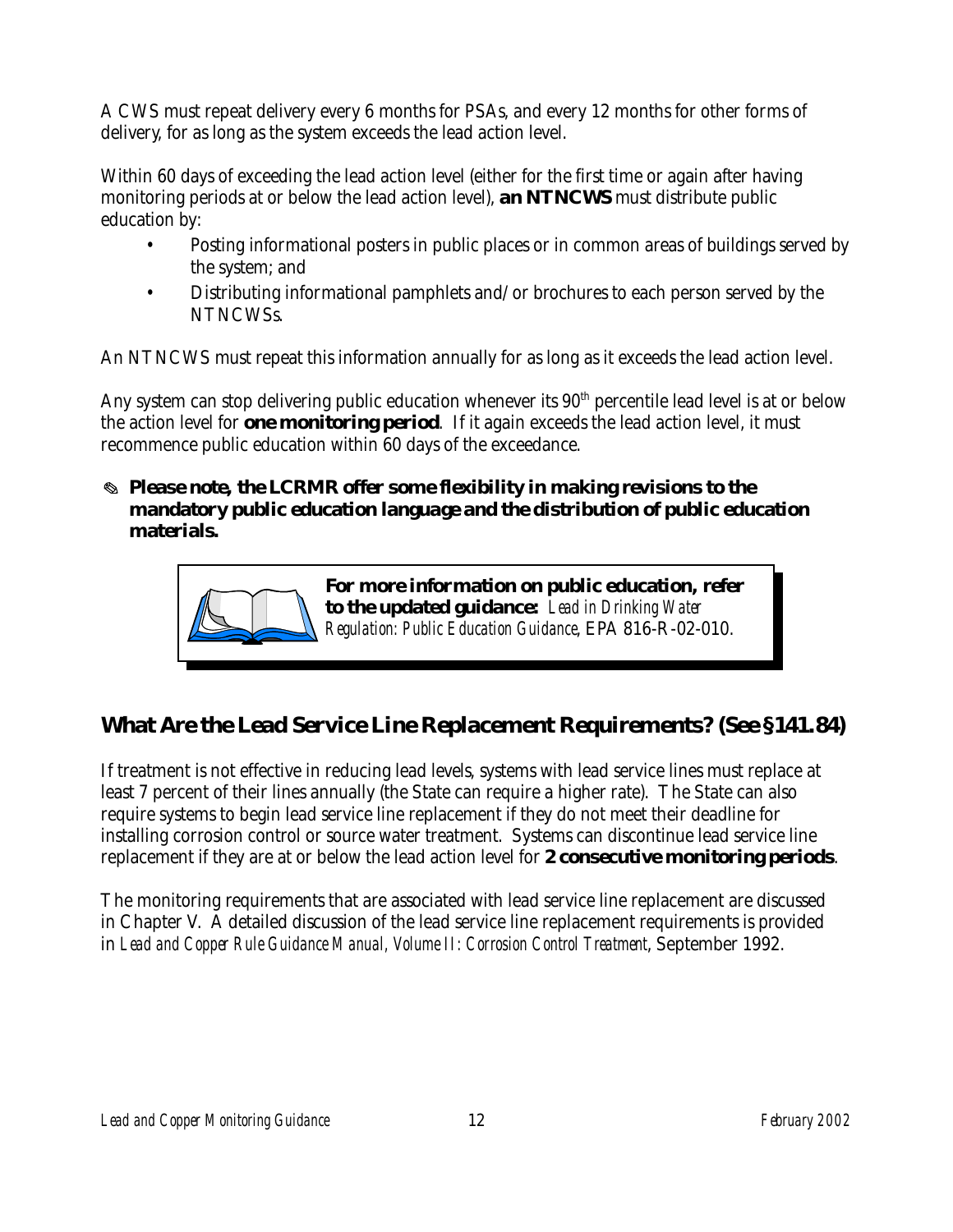### **CHAPTER II: LEAD AND COPPER TAP MONITORING AND REPORTING REQUIREMENTS**

#### *What Is The Purpose of Collecting Lead and Copper Tap Samples?*

The tap water monitoring protocol for lead and copper is designed to identify those residences or sampling locations with lead service lines, lead interior plumbing, or copper pipes with lead solder. Samples collected from these locations are most likely to have high levels of lead and/or copper caused by the contact of corrosive water with lead- and copper-containing plumbing materials. You are required to monitor at these "high-risk" locations, whenever possible (versus collecting a random sample) to better ensure that high levels of lead or copper are detected and that you institute treatment that provides uniform and adequate levels of health protection throughout the distribution system. Tap water monitoring for lead and copper not only allows you to determine the lead and copper concentrations in drinking water, but if you have installed treatment, monitoring allows you to assess the effectiveness of corrosion control treatment and/or source water treatment.

#### *Is My System Required to Collect Lead and Copper Tap Samples? (See §§140.80(a) & 141.86(c)&(d))*

All CWSs and NTNCWSs must collect lead and copper tap samples. Transient, non-community water systems are not subject to the lead and copper regulations. The frequency of the monitoring and number of samples to be collected and analyzed is based primarily on how many people you serve and your tap water monitoring results.

#### *When Do I Collect Lead and Copper Tap Samples? (See §§141.86(c) & (d))*

Lead and copper monitoring can be divided into four phases:

- **Initial monitoring** that is required of all systems.
- **Follow-up monitoring** that corresponds to the 2, consecutive 6-month periods after a system completes the installation of corrosion control and is only required for systems that install treatment.
- **Routine monitoring** applies both to systems that are required to install treatment and to (b)(2) systems. For these systems, this monitoring occurs after the State sets OWQPs.
- **Reduced monitoring** corresponds to monitoring that occurs at a reduced frequency and a reduced number of sample locations. This reduction is based on a system's lead and copper 90<sup>th</sup> percentile levels or compliance with OWQPs.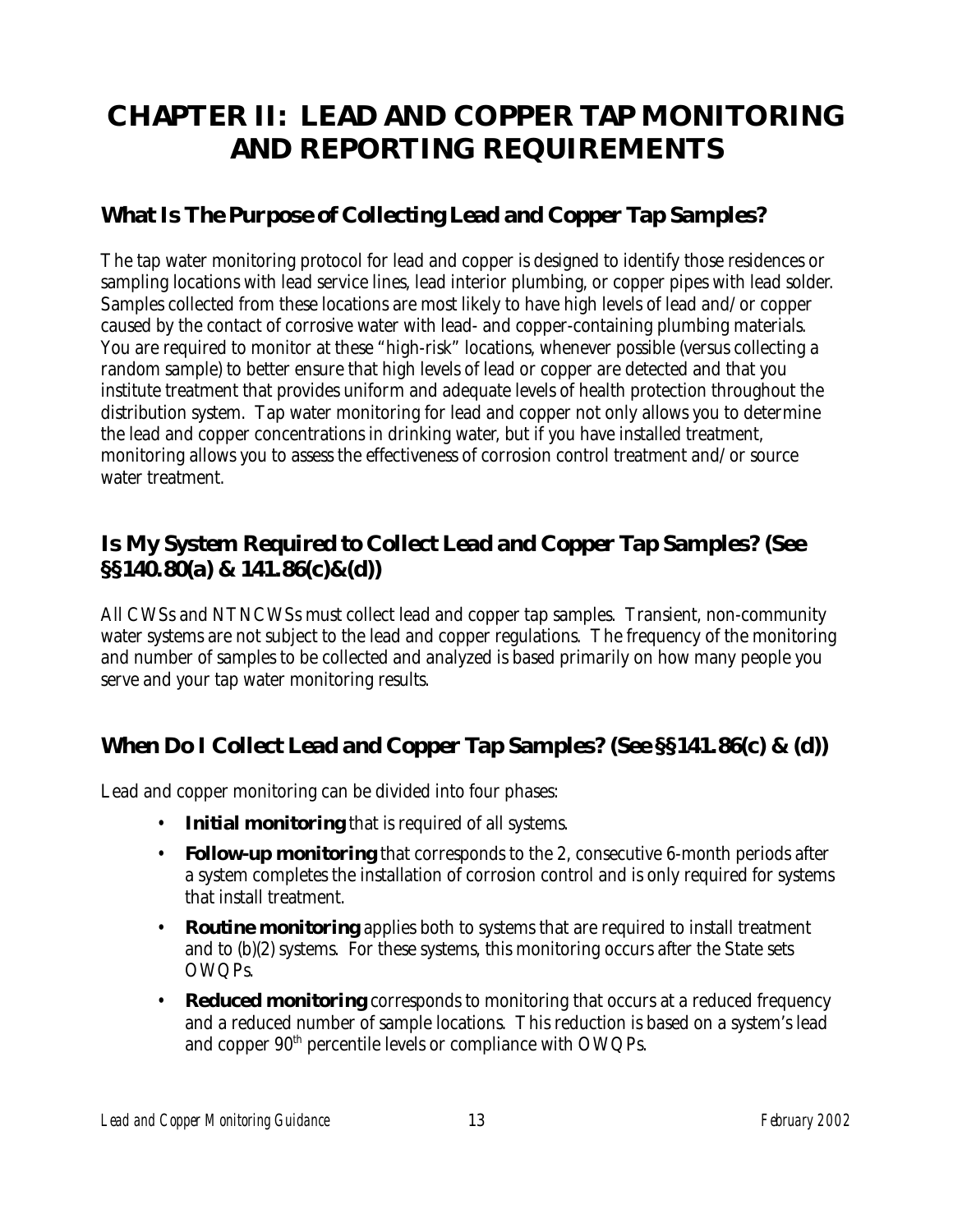Each type of monitoring is discussed in greater detail below. In addition, refer to the monitoring timelines in Appendix  $\overline{C}$  which help illustrate how lead and copper tap monitoring requirements are impacted by a system's size category and whether the system exceeds an action level.

#### **Initial Lead and Copper Tap Monitoring**

The LCR specifies dates by which you were required to begin monitoring. The date was dependent on the number of people that you served as shown in Table 2-1 below, and was specified for discrete 6-month monitoring periods of January through June and July through December.

| Table 2-1: Schedule for Initial Monitoring <sup>1</sup>                                                                                                                                                                                                                                                                                                      |                                                     |                                           |  |
|--------------------------------------------------------------------------------------------------------------------------------------------------------------------------------------------------------------------------------------------------------------------------------------------------------------------------------------------------------------|-----------------------------------------------------|-------------------------------------------|--|
| <b>System Size</b><br>(No. of People Served)                                                                                                                                                                                                                                                                                                                 | 1 <sup>st</sup> Initial<br><b>Monitoring Period</b> | $2nd$ Initial<br><b>Monitoring Period</b> |  |
| 3,300 and under                                                                                                                                                                                                                                                                                                                                              | $7/1/93 - 12/31/93$                                 | $1/1/94 - 6/30/94^2$                      |  |
| $3,301 - 50,000$                                                                                                                                                                                                                                                                                                                                             | $7/1/92 - 12/31/92$                                 | $1/1/93 - 6/30/93^2$                      |  |
| 50,001 and more                                                                                                                                                                                                                                                                                                                                              | $1/1/92 - 6/30/92$                                  | $7/1/92 - 12/31/92$                       |  |
| <b>NOTES:</b><br><sup>1</sup> If you are a new system, consult with your State LCR Coordinator to find out when you<br>should begin lead and copper monitoring.<br><sup>2</sup> Required if you do not exceed either action level during the 1 <sup>st</sup> initial monitoring period,<br>or if your State specifies that you must conduct this monitoring. |                                                     |                                           |  |

*If you serve more than 50,000 people*, you were required to conduct **both** 6-month rounds of initial lead and copper tap monitoring at the standard number of sites, required for your system size (see Table 2-2).

*If you serve 50,000 or fewer people*, you were required to conduct a minimum of **one**, 6 month round of initial monitoring at the standard number of sites (see Table 2-2). The

requirement for you to conduct a second round of initial lead and copper tap monitoring was based on your 90th percentile lead and copper levels during the first round of monitoring as follows:

> • You were not required to collect a second round of initial monitoring if you exceeded the lead or copper action level (unless required by your State). Instead, you were triggered into corrosion control treatment steps (refer back to the corrosion control treatment discussion in Chapter I). You also had the option to continue lead and copper tap monitoring while conducting corrosion

| Table 2-2: Minimum Number of<br><b>Lead and Copper Tap Samples for</b><br><b>Systems on Standard Monitoring</b> |     |  |
|-----------------------------------------------------------------------------------------------------------------|-----|--|
| <b>System Size</b><br><b>No. of Samples</b>                                                                     |     |  |
| >100.000                                                                                                        | 100 |  |
| $10,001 - 100,000$                                                                                              | 60  |  |
| $3,301 - 10,000$                                                                                                | 40  |  |
| $501 - 3,300$                                                                                                   | 20  |  |
| $101 - 500$                                                                                                     | 10  |  |
| < 100                                                                                                           | 5   |  |

*Lead and Copper Monitoring Guidance* 14 *February 2002*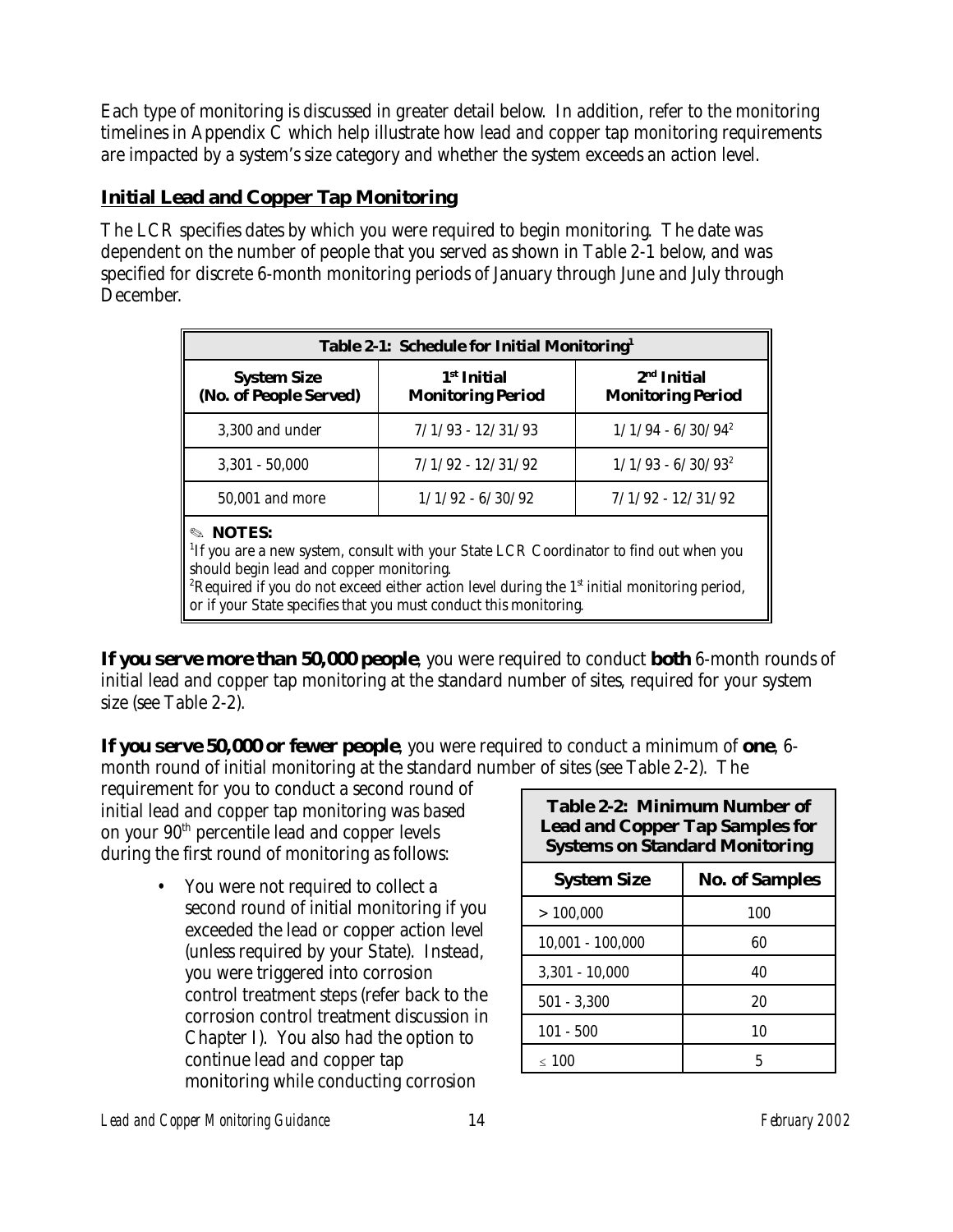control treatment steps to determine if you were eligible to stop these steps (i.e., you had 2, consecutive, 6-month periods in which your  $90<sup>th</sup>$  percentile lead and copper levels were at or below their respective action levels).

- O **Note:** If you are triggered into corrosion control treatment requirements, some lead and copper tap monitoring will be needed to evaluate the type of corrosion control to be installed and/or fine-tune your treatment. These samples are not part of your monitoring requirements. However, some States may require systems to submit these data for compliance purposes. In this event, the lead and copper samples must be used by systems and States in calculating 90<sup>th</sup> percentile levels *[See §141.86(e)]*.
- You were required to conduct a second round of initial monitoring during the next 6 months, if you were at or below the lead and copper action levels during the first round of monitoring.
- O **Note:** If you serve 50,000 or fewer people and never exceed an action level, you only have to conduct periodic lead and copper tap monitoring.

**~** *No other requirements apply to you* **~**

#### **Follow-up Lead and Copper Tap Monitoring**

If you are required to install corrosion control treatment, you must conduct 2, consecutive, 6 month rounds of follow-up lead and copper tap monitoring at the standard number of sites. If you serve more than 50,000 people and you did not meet either the (b)(2) or (b)(3) criteria, this monitoring was required to be conducted by January 1, 1998. If you serve 50,000 or fewer people, this monitoring must be completed within one year of installing corrosion control treatment.

#### **Routine Lead and Copper Tap Monitoring**

*If you serve more than 50,000 people and you do meet the (b)(3) criteria*, you must monitor semi-annually at the standard number of sites until you qualify for reduced monitoring by being in compliance with your OWQP specifications for 2, consecutive, 6-month monitoring periods.

*If you serve 50,000 or fewer people and you continue to exceed either action level after installing corrosion control treatment*, you must monitor semi-annually at the standard number of sites until you qualify for reduced monitoring by being in compliance with your OWQP specifications for 2, consecutive, 6-month monitoring periods.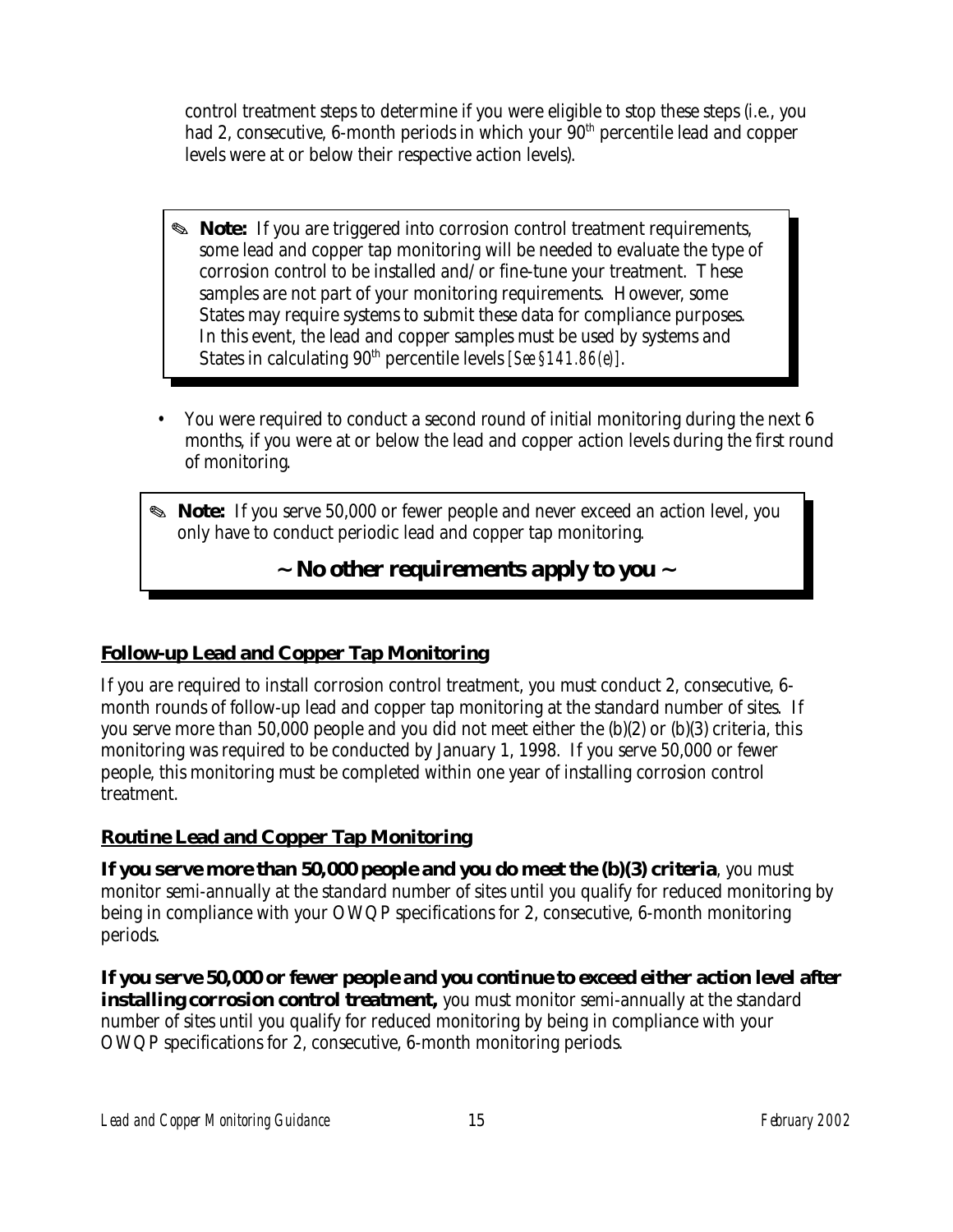#### *Am I Eligible for Reduced Lead and Copper Tap Monitoring? (See §§141.86(d)(4) & (g))*

#### **Reduced Lead and Copper Tap Monitoring**

**Criteria for Annual Monitoring:** You can reduce the frequency of your monitoring to annually and collect from a reduced number of sites, as shown in Table 2-3, if:

 1. You serve 50,000 or fewer people, and you are at or below both action levels during 2, consecutive, 6-month monitoring periods. The earliest that you could qualify for reduced monitoring is after initial monitoring. You do not need prior approval from the State.

#### *OR*

2. For any size system, you operate in accordance with State-specified OWQPs during 2, consecutive, 6-month monitoring periods. *The LCRMR no longer require you to request reduced monitoring status from the State. However, you must receive written permission to proceed to reduced monitoring.*

| <b>Table 2-3: Minimum Number of</b>    |
|----------------------------------------|
| <b>Lead and Copper Tap Samples for</b> |
| <b>Systems on Reduced Monitoring</b>   |

| <b>System Size</b> | <b>No. of Samples</b> |
|--------------------|-----------------------|
| >100,000           | 50                    |
| $10,001 - 100,00$  | 30                    |
| $3,301 - 10,000$   | 20                    |
| $501 - 3,300$      | 10                    |
| $101 - 500$        | 5                     |
| $\leq 100$         | 5                     |
|                    |                       |

**Note:** The number of samples for systems serving  $\leq$ 100 people is the same under standard and reduced monitoring.

**REMEMBER:** If you do not have the required number of sampling sites, it may be necessary to collect more than one sample from the same location, on different days, in order to collect the minimum number of required samples.

**Criteria for Triennial Monitoring:** You can reduce the frequency of sampling to once every 3 years and collect the reduced number of samples if you are:

- 1. A system that serves 50,000 or fewer people and your  $90<sup>th</sup>$  percentile lead and copper levels are at or below both action levels for 3 consecutive years. *You do not need prior approval from the State)*. Two, consecutive, 6-month periods at or below both action levels (such as the two initial monitoring periods) can count as the first year of the 3 years needed to qualify for triennial monitoring.
- 2. Any size system that operates in accordance with State-specified OWQPs during, 3 consecutive years, even if you exceed one or both action levels. *You must receive written permission to proceed to reduced monitoring*.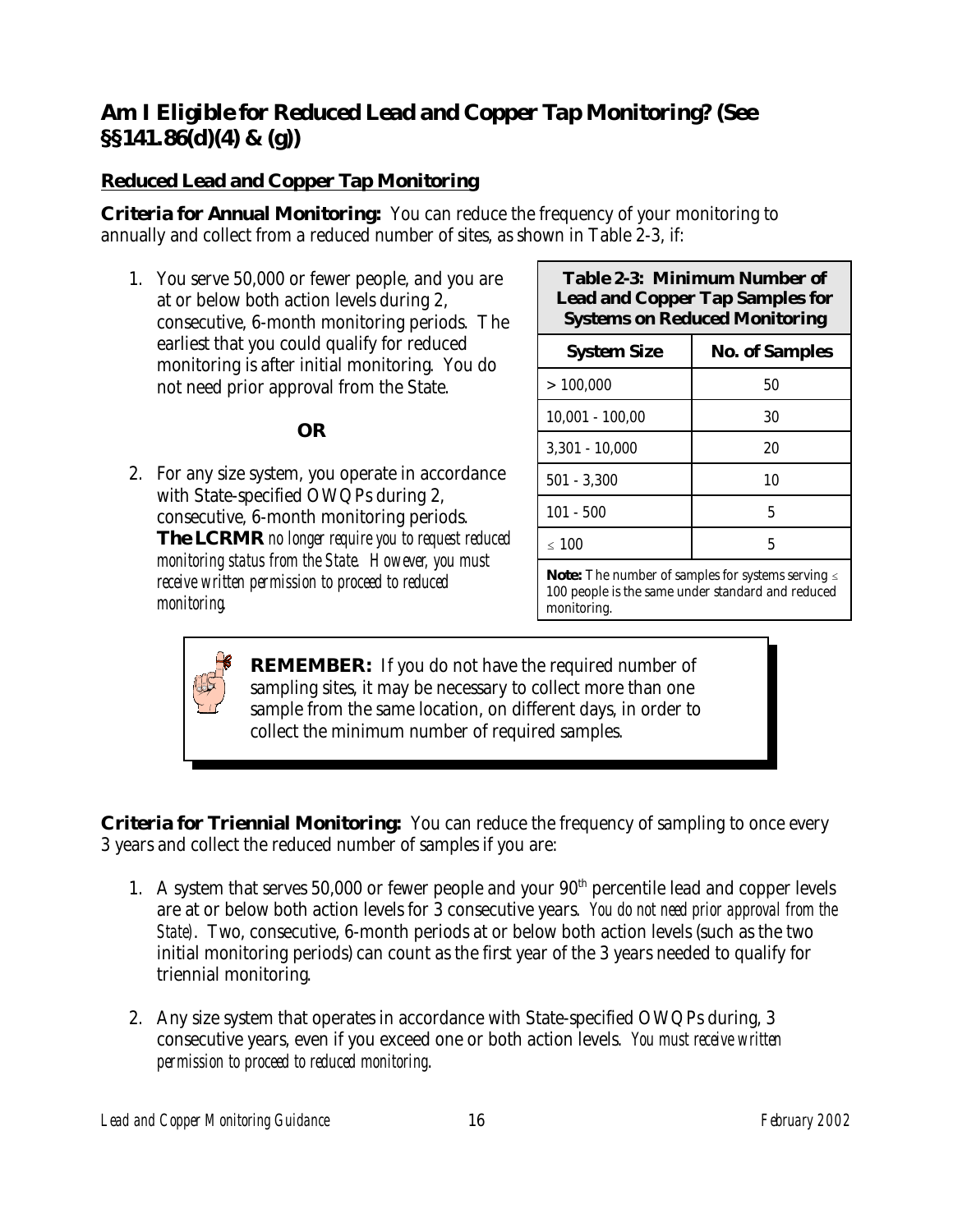- 3. Any size system that demonstrates that it meets the (b)(3) criteria. The LCRMR clarify that (b)(3) systems must conduct one round of monitoring at the reduced number of sites between September 1, 1997 and September 30, 2000 and collect lead and copper tap samples at least once every 3 calendar years, thereafter *(Note: Some States may not allow triennial monitoring for certain size systems)*. If you no longer meet the (b)(3) criteria for any of the following reasons, you must begin corrosion control treatment steps, beginning with the study:
	- The difference between your  $90<sup>th</sup>$  percentile lead level at the tap and the lead level in your source water is 0.005 mg/L or higher; or
	- You exceed the lead action level; or
	- You exceed the copper action level on or after July 12, 2001.
- 4. Any size system with  $90<sup>th</sup>$  percentile lead levels of less than or equal to 0.005 mg/L and  $90<sup>th</sup>$ percentile copper levels of less than or equal to 0.65 mg/L, for 2, consecutive, 6-month periods (also known as accelerated reduced lead and copper tap monitoring). This provision is newly allowed under the LCRMR and is less stringent than the original LCR. T *You must first check with your State to determine if it has adopted this provision.*

**Criteria for a Monitoring Waiver:** Under the LCRMR, if you serve 3,300 or fewer people, you may be eligible for a lead and/or copper monitoring waiver, that allows you to collect lead and copper samples at 9-year intervals at the reduced number of sites if you meet specific materials and monitoring criteria.

- To meet the materials criteria for lead, you must certify that the plumbing materials in your system contain no plastic pipes which contain lead plasticizers, or plastic service lines which contain lead plasticizers, and are free of lead service lines, lead pipes, lead soldered pipe joints, and leaded brass or bronze alloy fittings and fixtures, unless the fittings and fixtures meet the specifications of any standard established by SDWA section 1417(e). To meet the materials criteria for copper, you must certify that the plumbing materials in your system do not contain any copper pipes or copper service lines.
- The monitoring criteria specify that your  $90<sup>th</sup>$  percentile lead level cannot be greater than 0.005 mg/L and your  $90<sup>th</sup>$  percentile copper level cannot be higher than 0.65 mg/L.

Full waivers may be granted if you meet the materials and monitoring criteria for both lead and copper. Partial waivers for lead or copper may be granted if you demonstrate to the State that you meet the materials and monitoring criteria for either lead or copper, but not both. States may elect not to grant full or partial monitoring waivers. *Note: Some States are not planning on adopting this waiver provision.* 

A few States granted waivers prior to the April 11, 2000, effective date of the LCRMR. If you were granted a "pre-existing waiver" and were not required to monitor, the LCRMR specify that

*Lead and Copper Monitoring Guidance* 17 *February 2002*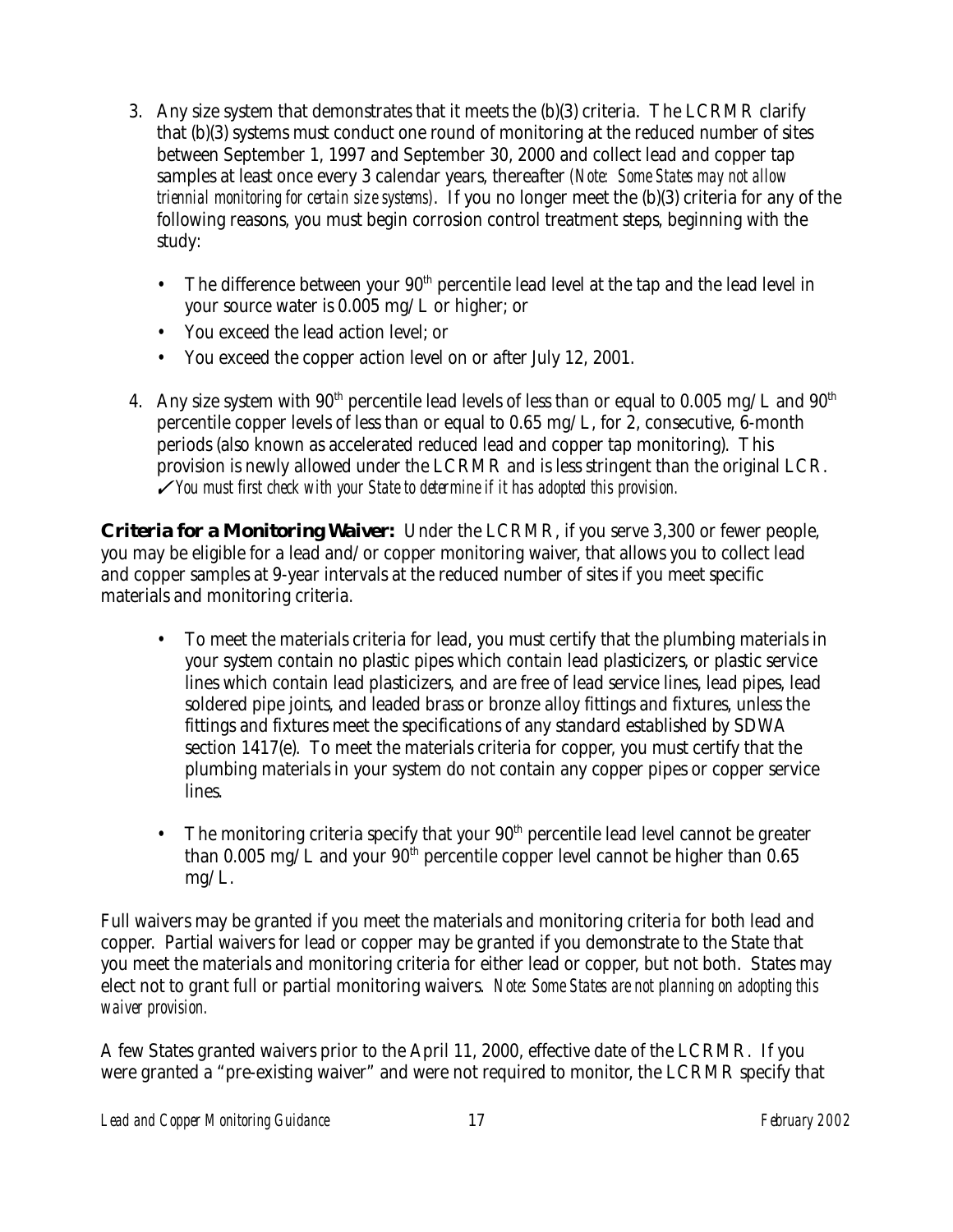you had to conduct at least one set of lead and copper samples at the tap at the standard number of sites by September 30, 2000.



Table 2-4 below summarizes the criteria that you must meet to qualify for reduced monitoring. For systems serving more than 100 people, monitoring is conducted at a reduced number of sites.

| Table 2-4: Reduced Lead and Copper Tap Monitoring Criteria |                                                                                                                                                                                                                                                                                                                                                                                                                                                                                   |                  |  |
|------------------------------------------------------------|-----------------------------------------------------------------------------------------------------------------------------------------------------------------------------------------------------------------------------------------------------------------------------------------------------------------------------------------------------------------------------------------------------------------------------------------------------------------------------------|------------------|--|
| <b>System Size</b><br>(No. of people<br>served)            | <b>Monitoring</b><br><b>Criteria</b><br><b>Frequency</b>                                                                                                                                                                                                                                                                                                                                                                                                                          |                  |  |
| 50,000 and fewer                                           | At or below both action levels for 2 consecutive 6-month monitoring<br>periods.                                                                                                                                                                                                                                                                                                                                                                                                   | Annual           |  |
| Any size                                                   | Meet OWQP specifications for 2 consecutive 6-month monitoring<br>periods.                                                                                                                                                                                                                                                                                                                                                                                                         |                  |  |
| 50,000 and fewer                                           | At or below both action levels for 3 consecutive years of monitoring.                                                                                                                                                                                                                                                                                                                                                                                                             |                  |  |
| Any size                                                   | Meet OWQP specifications for 3 consecutive years of monitoring.                                                                                                                                                                                                                                                                                                                                                                                                                   |                  |  |
| Any size                                                   | $90th$ percentile lead level is $\leq 0.005$ mg/L and $90th$ percentile copper<br>level is $\leq 0.65$ mg/L for 2, consecutive, 6-month periods. $\mathcal{D}$ Note: This<br>is newly allowed under the LCRMR and the State must adopt it before it can be<br>implemented.                                                                                                                                                                                                        | <b>Triennial</b> |  |
| Any size                                                   | Meet (b)(3) criteria:<br>1. the 90 <sup>th</sup> percentile lead level minus the highest source water level is<br>$<$ 0.005 mg/L for 2 consecutive, 6-month monitoring periods.<br>2. source water lead levels are below the MDL and the 90 <sup>th</sup> percentile<br>lead level is $\leq 0.005$ mg/L for 2 consecutive, 6-month monitoring<br>periods.<br><b>and</b><br>after July 12, 2001, $90th$ percentile copper levels are at or below the<br>3.<br>copper action level. |                  |  |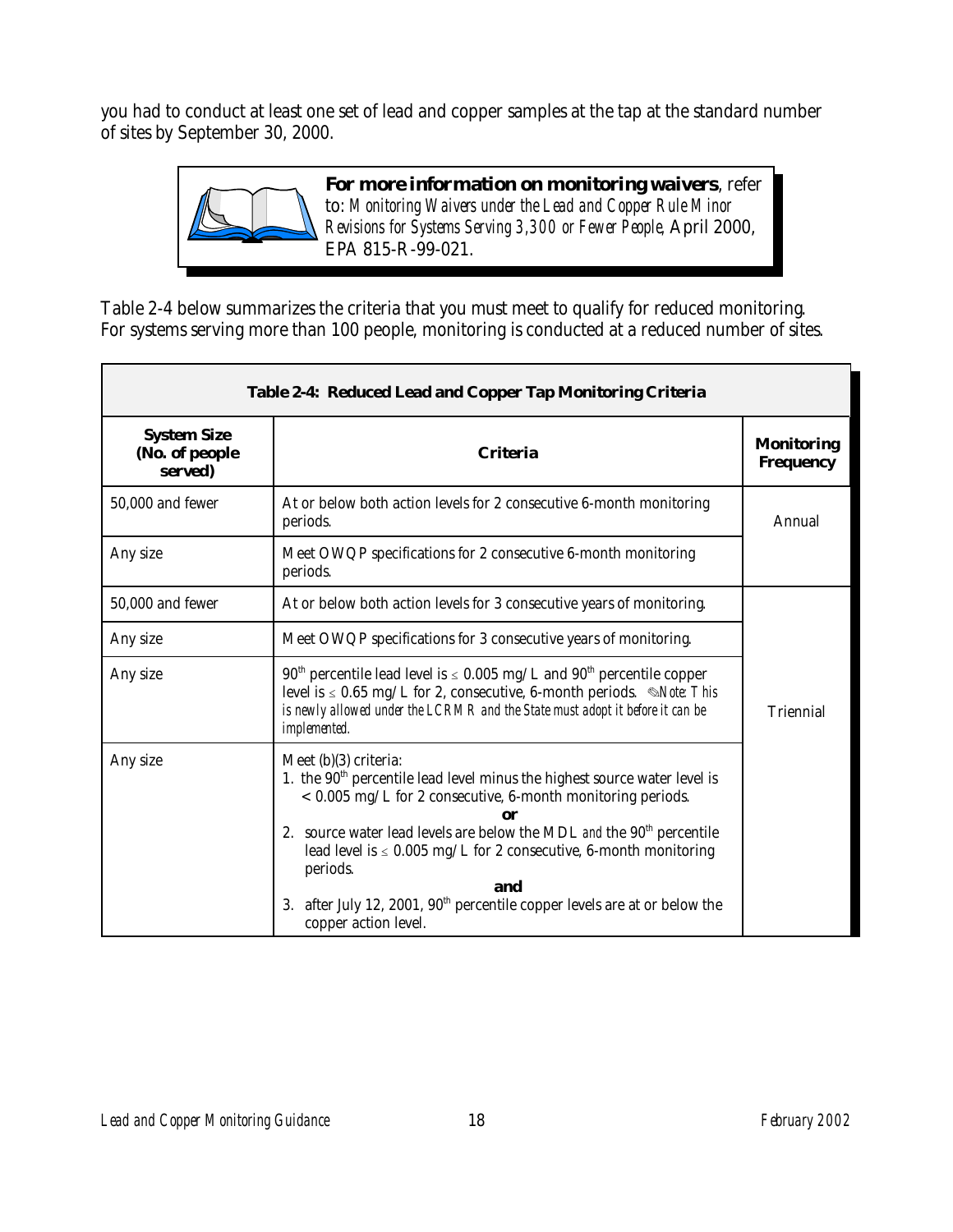| <b>Table 2-4: Reduced Lead and Copper Tap Monitoring Criteria</b>                                                                                      |                                                                                                                                                                                                                                                                                                                                              |                                       |  |
|--------------------------------------------------------------------------------------------------------------------------------------------------------|----------------------------------------------------------------------------------------------------------------------------------------------------------------------------------------------------------------------------------------------------------------------------------------------------------------------------------------------|---------------------------------------|--|
| <b>System Size</b><br>(No. of people<br>served)                                                                                                        | <b>Criteria</b>                                                                                                                                                                                                                                                                                                                              | <b>Monitoring</b><br><b>Frequency</b> |  |
| 25 to 3,300                                                                                                                                            | Meet monitoring waiver criteria:<br>1. 90 <sup>th</sup> percentile levels are $\leq$ 0.005 mg/L for lead and/or $\leq$ 0.65<br>$mg/L$ for copper.<br><b>and</b><br>plumbing materials meet certain criteria that indicate negligible risk<br>2.<br>from lead and/or copper exposure.<br><b>and</b><br>waiver is approved by the State.<br>3. | Once every 9<br>years                 |  |
| Note: 2 consecutive, 6-months at or below both action levels can count as the first year of the 3 years needed to<br>qualify for triennial monitoring. |                                                                                                                                                                                                                                                                                                                                              |                                       |  |

Under the LCR, you were required to conduct reduced lead and copper tap monitoring (i.e., annual or triennial monitoring) during the months of June through September. Under the LCRMR, the State may require you to collect your tap samples during months other than June through September, if it believes that another time period better represents a time of normal operation where the highest lead levels are likely to occur (e.g., seasonal system that is closed during the summer months). The LCRMR specify a one-time *transition period* for switching to the new monitoring period, including systems granted monitoring waivers.

| <b>If you monitor:</b> | Then the next round of samples is due no later than: |
|------------------------|------------------------------------------------------|
| <b>Annually</b>        | 21 months after the previous round                   |
| <b>Triennially</b>     | 45 months after the previous round                   |
| Every 9 years          | The end of the 9-year cycle                          |

For example, assume a system is on annual monitoring and last sampled on July 7, 2001. The system is typically closed during the summer months and the State requires the system to collect its samples during October through December. The LCRMR allow a *maximum* of 21 months for a system on annual monitoring to transition to the new monitoring schedule or April 7, 2003 in this example. However, since this system must collect its samples during October through November, it only has until December 31, 2002 to complete this monitoring (a little under 18 months).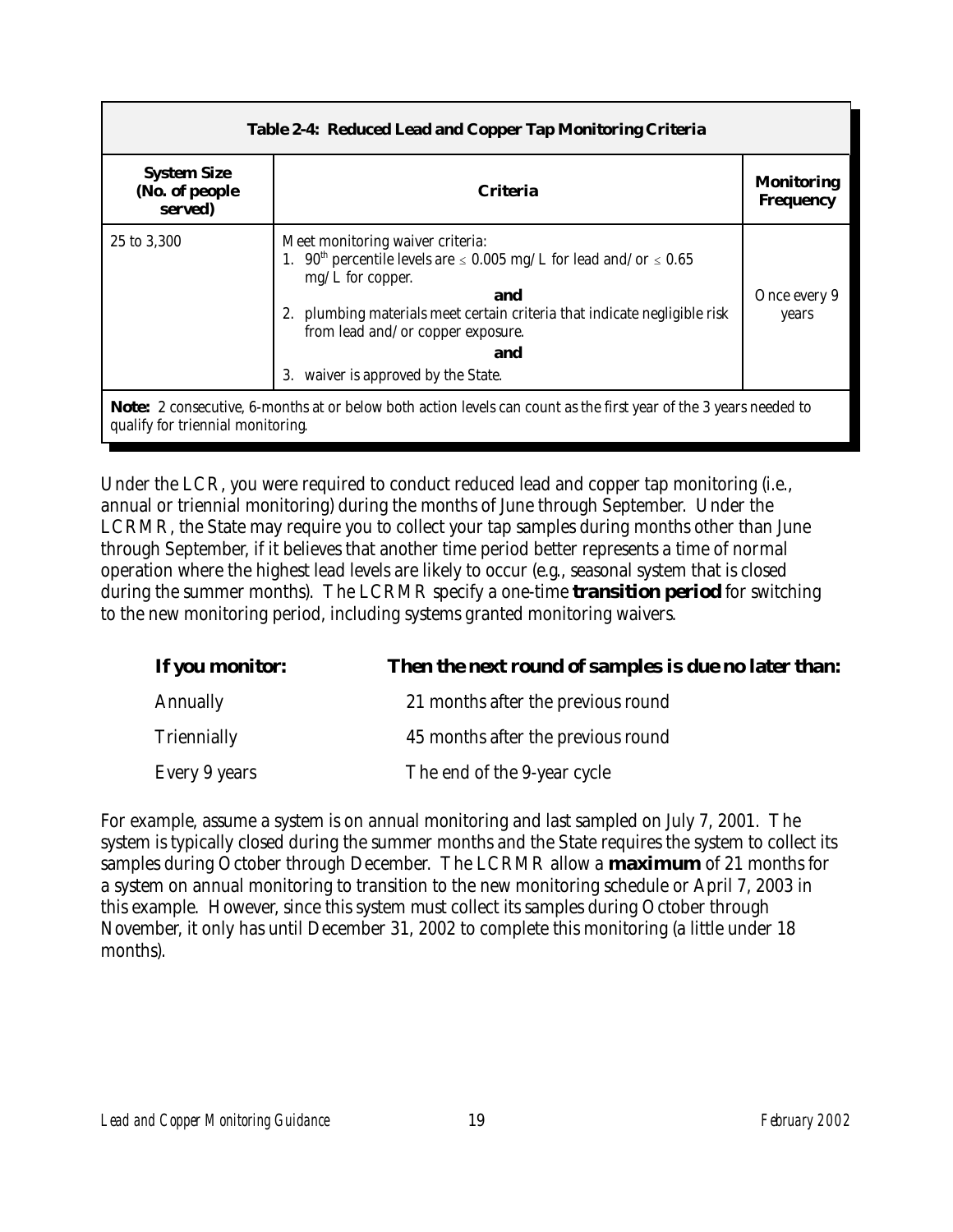#### *Where Must I Collect My Samples? (See §141.86(a))*

The lead and copper regulations require you to sample at locations that may be particularly susceptible to high lead or copper concentrations. The LCR establishes a tiering system for prioritizing sampling sites. A materials evaluation is required to help classify sampling sites into tiers. You must perform a materials evaluation before you begin lead and copper tap monitoring (refer back to Table 2-1). Table 2-5, below, defines the tiering system for prioritizing sampling sites.

| <b>Table 2-5: Tiering Classification</b>                                                                                                                                                                                                                                                           |                                                                                                                                                                                                                                                       |  |
|----------------------------------------------------------------------------------------------------------------------------------------------------------------------------------------------------------------------------------------------------------------------------------------------------|-------------------------------------------------------------------------------------------------------------------------------------------------------------------------------------------------------------------------------------------------------|--|
| <b>If you are a CWS</b>                                                                                                                                                                                                                                                                            | <b>If you are an NTNCWS</b>                                                                                                                                                                                                                           |  |
| <b>Tier I</b> sampling sites are single family structures:<br>with copper pipes with lead solder installed<br>after 1982 (but before the effective date of your State's<br>lead ban) or contain lead pipes; and/or<br>that are served by a lead service line.                                      | <b>Tier I</b> sampling sites consist of buildings:<br>with copper pipes with lead solder installed<br>after 1982 (but before the effective date of your<br>State's lead ban) or contain lead pipes; and/or<br>that are served by a lead service line. |  |
| Sote: When multiple-family residences (MFRs)<br>comprise at least 20% of the structures served by a<br>water system, the system may count them as Tier 1<br>sites.                                                                                                                                 |                                                                                                                                                                                                                                                       |  |
| <b>Tier 2</b> sampling sites consist of buildings, including<br><b>MFRs:</b><br>with copper pipes with lead solder installed<br>after 1982 (but before effective date of your State's lead<br>ban) or contain lead pipes; and/or<br>that are served by a lead service line.<br>п                   | <b>Tier 2</b> sampling sites consist of buildings with<br>copper pipes with lead solder installed before<br>1983.                                                                                                                                     |  |
| <b>Tier 3 sampling sites are single family structures</b><br>w/ copper pipes having lead solder installed before<br>1983.                                                                                                                                                                          | <b>Tier 3:</b> Not applicable.                                                                                                                                                                                                                        |  |
| Note: All States were required to ban the use of lead solder in all public water systems, and all homes and<br>buildings connected to such systems by June 1988 (most States adopted the ban in 1987 or 1988). Contact the<br>Drinking Water Program in your State to find out the effective date. |                                                                                                                                                                                                                                                       |  |

Once monitoring begins, you must use the same sites, unless a site is no longer accessible to you or no longer fits the requirements of a priority site (e.g., the lead service lines that served the site have been replaced).

The LCRMR specify that sites that are chosen for reduced monitoring (i.e., monitoring that is conducted at a 1-year, 3-year, or 9-year frequency) must be representative of those sites that were used during standard monitoring. The LCR did not contain language regarding which sites should be used for reduced monitoring. You may wish to randomly select the reduced number of sites from the larger pool used during standard monitoring. The intent of the rule is that you do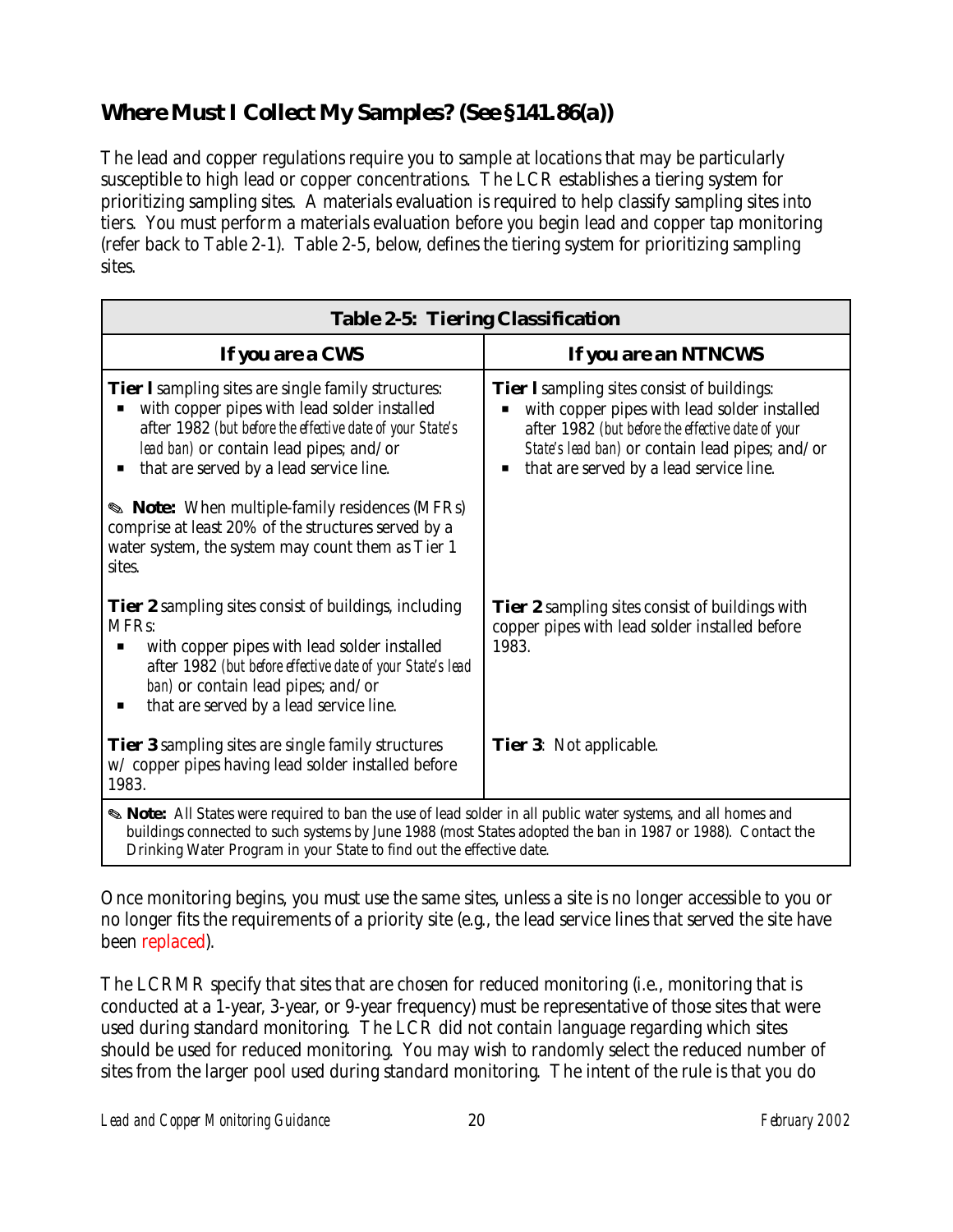not use only those sampling locations with the lowest lead or copper levels. The revised rule also gives States the choice to determine which sample locations you must use. Before proceeding, check with your State to find out what method the State uses in selecting reduced monitoring sampling sites.

#### **Sources of Information That You Should Review**

To identify enough sites that meet targeting criteria, you should survey all records documenting the materials used to construct and repair your distribution system and buildings connected to your distribution system. Relevant information can be attained through the following sources:

- Plumbing Codes;
- Plumbing Permits:
- Distribution Maps and Drawings;
- Inspection and Maintenance Records;
- Meter Installation Records;
- Capital Improvement and Master Plans;
- Standard Operating Procedures;
- Operation and Maintenance Manuals;
- Permit Files;
- Existing Water Quality Data;
- Interviews with Senior Personnel, Building Inspectors, and Retirees; and
- Community Survey.

EPA recommends that you identify more sampling sites than the number of samples you are required to collect during each monitoring period, in case volunteers drop out. The regulations specify the minimum number of tap samples that you must collect each monitoring period, as are shown in Tables 2-2 and 2-3. For example, if you serve 3,301 to 10,000 people, you are required to collect 40 tap water samples during each of (at least) 2, consecutive, 6-month monitoring periods. You should try to maintain a list of about 60 to 80 sampling sites that meet the Tier 1 targeting criteria. If you cannot identify 60 to 80 sites meeting the Tier 1 targeting criteria, then you should complete your list with sites meeting Tier 2 criteria, followed by those meeting Tier 3 criteria (for CWSs only). If you do not have enough Tier 1, 2, and 3 sites, the LCRMR clarify that you must complete your sampling pool with representative sites. A site is representative if its plumbing is similar to that of other sites in your system. EPA encourages you to use sites with copper plumbing installed subsequent to the local implementation if the lead ban (typically 1988 or 1989), provided these sites can be considered representative.

If your system contains lead service lines, then, if possible, half of the required sampling sites should be served by a lead service line. Using the medium system example: your sampling plan should include 20 sites that are served by a lead service line, and you should try to maintain a list of about 30 to 40 sampling sites served by lead service lines to ensure access to enough sites.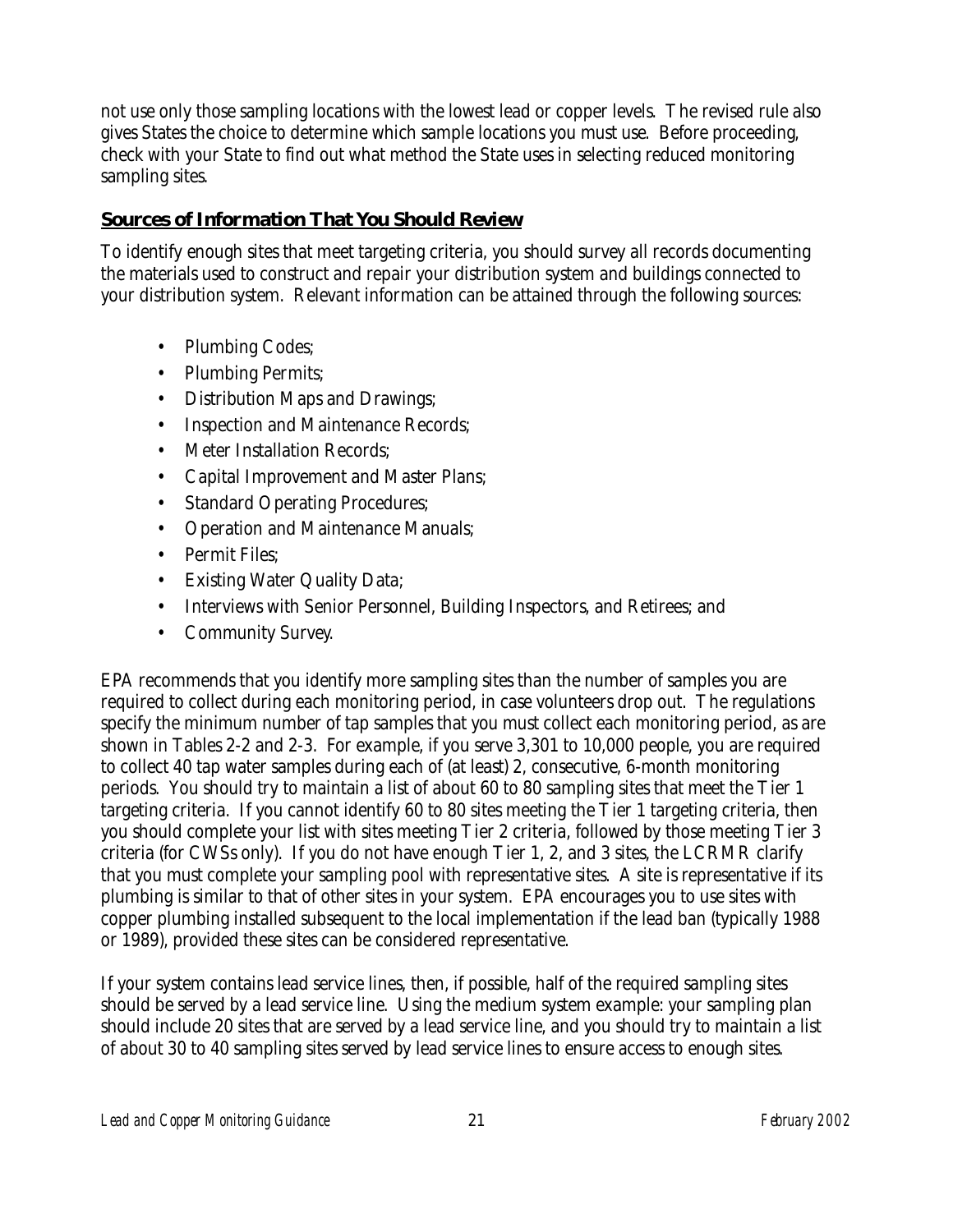The preamble of the LCRMR (see page 1970) also clarifies that you may need to collect more than one sample from the same location, on different days, in order to meet your minimum sampling requirements. For example, if you are required to collect a minimum of five samples, but you only have one sampling site, you must collect five samples from this sampling site on different days.

Three worksheets for organizing the information collected during the materials evaluation are included in Appendix E as follows:

- Worksheet 1: Materials Survey Investigation Results
- Worksheet 2: Materials Survey Results by Number of Service Connections for each Plumbing Materials Type
- Worksheet 3: Summary of Material Survey Results

These worksheets can help you determine the sites that contain the highest priority materials. You do not have to send them to the State, unless requested. In addition, you may want to conduct some site surveys to be sure you have identified sites with lead.

#### **If You Cannot Find Enough Sampling Sites with High Risk**

If you are unable to collect all your samples from Tier 1 sites, then you must follow the procedures discussed below:

- When a sufficient number of Tier 1 sites do not exist or are inaccessible, you should complete your sampling pool with Tier 2 sites.
- For CWSs, when a sufficient number of Tier 1 and 2 sites do not exist or are inaccessible, you should complete your sampling pool with Tier 3 sites.
- According to the LCRMR, any water system that cannot complete its sampling at sites that meet the applicable tiering criteria must complete sampling at representative sites throughout the distribution system.
- You are not required to target buildings with lead solder installed after the effective date that the lead ban was adopted in your State.
- You should not monitor at sampling sites that have water softeners; however, if all of your available sampling sites have water softeners, you should identify the highest risk sites (Tier 1) and monitor at those locations (such as a kitchen or bathroom tap).
- If you are not able to draw at least half of your samples from taps served by lead service lines, you must collect a sample from each site that is served by a lead service line.

For example, a system serving 3,301 to 10,000 people does not qualify for reduced monitoring and is required to collect tap water samples from a total of 40 sites, 20 of which must be from sites served by a lead service line. If, after reviewing all of the records listed on the previous page, the system can identify only 12 sites served by a lead service line, it must collect a tap water sample from each of those sites. The remaining 28 samples would be collected from other Tier 1 sites. If an insufficient number of Tier 1 sites are available, the system must use Tier 2 sites, followed by Tier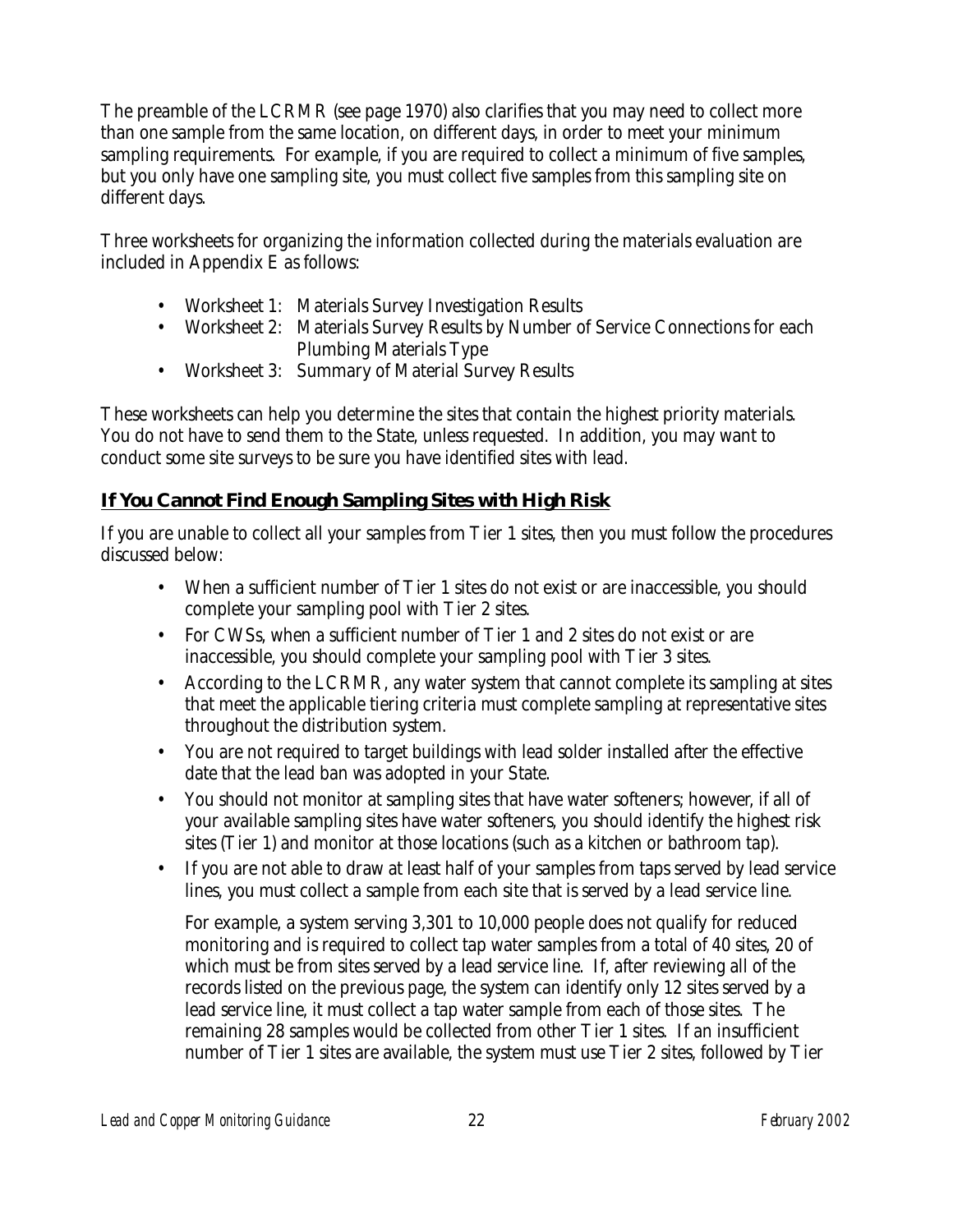3 sites, and lastly by representative sites. *Refer back to Tables 2-2 (standard monitoring) and 2- 3 (reduced monitoring) to identify the appropriate number of sites for your system size.*

• If you have no lead service lines, but you have lead goosenecks or pigtails, you can collect tap water samples at the sites with the goosenecks and/or pigtails.

#### *How Do I Collect Lead and Copper Tap Water Samples? (See §141.86(b))*

When collecting lead and copper tap samples, you must follow the procedures listed below:

- Always collect a 1-liter sample in one container only (e.g., do not split the sample between two containers).
- Always collect a first-draw sample from a tap where the water has stood in the pipes for at least 6 hours (e.g., no flushing, showering, etc.), *except where noted below in the box titled: "Related LCRMR Provisions"*. However, make sure it is a tap that is used regularly, and not an abandoned or infrequently used tap.
- First-draw samples collected at single-family residences should always be drawn from the cold-water kitchen tap or bathroom tap.
- First-draw samples collected from buildings other than single-family homes should always be drawn from an interior tap from which water is typically taken for consumption.
- You may allow residents to collect sample, but you must supply the residents with instructions as to the sample collection procedures. You can use the instruction form provided as page E-5 of Appendix E. Be sure to properly label sample bottles prior to distributing them to residents.
- As a general rule, you should collect your lead and copper tap water samples early in the monitoring period in case you exceed the lead or copper action level. This is because you will be required to also collect WQP samples during the same monitoring period (refer to Chapter III for a more detailed discussion of WQP monitoring).
- After the sample is drawn, acidification of the sample should be completed by the laboratory personnel upon receipt of the sample, but in no case later than 14 days after sample collection. Neither the homeowner nor the sample collector should handle the nitric acid used for sample acidification.
- If you cannot gain access to an original sampling site during any repeat sample collections, you should collect a tap water sample from another site which meets the same targeting criteria as the original site. The replacement site should be located within reasonable proximity of the original site. *(Note: Some States require prior notification or approval of any changes in sampling sites.)* Form 141-A in Appendix E provides you with an easy-to-follow format for tracking sample site identification and certification.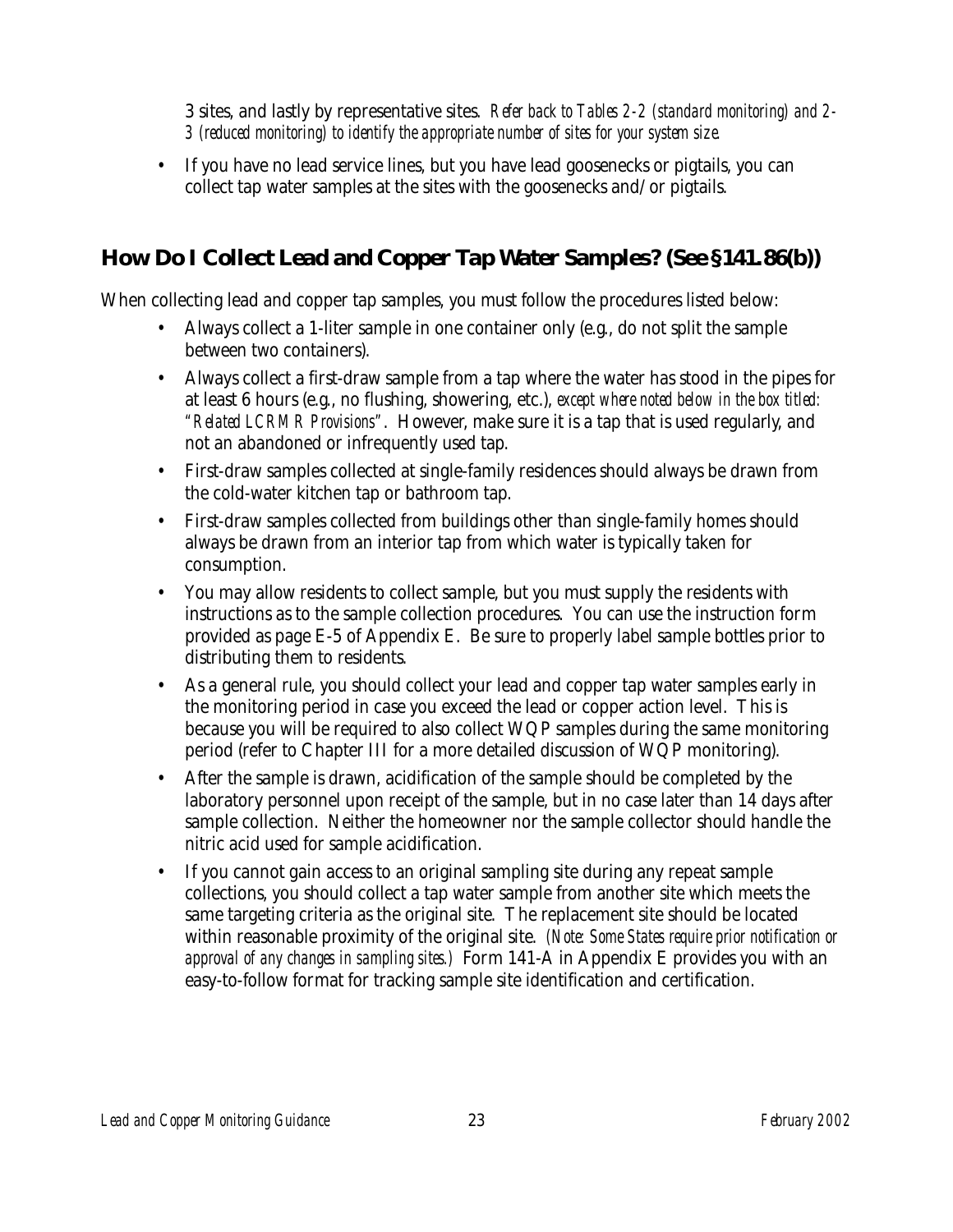#### **Related LCRMR Provision**

If you are an NTNCWS or CWS (such as a prison or hospital) that does not have enough inside taps where the water stands unused for at least 6 hours, the LCRMR allow you to use inside taps that are the most likely to have remained unused for the longest period of time. Your State contact will tell you whether you must submit a sampling plan for State approval prior to sampling at nonfirst-draw sample locations or if you can proceed with sampling and submit the plan with your sampling results.

#### T *Please check with your State before collecting any non-first draw samples.*

#### *What Are the Approved Methods for Analyzing Water Samples for Lead and Copper? (See §141.23(l))*

The approved analytical methods for lead, copper, and all WQPs (pH, calcium, alkalinity, silica, orthophosphate, conductivity, and temperature) are shown in Table 2-6. A summary of the preservation protocols, sample containers, and maximum holding times for analysis is provided in Table 2-7.

| Table 2-6: Approved Analytical Methods for the Lead and Copper Rule |            |                          |                 |              |  |
|---------------------------------------------------------------------|------------|--------------------------|-----------------|--------------|--|
|                                                                     |            | Methodology <sup>8</sup> |                 |              |  |
| <b>Contaminant</b>                                                  | <b>EPA</b> | <b>ASTM</b> <sup>3</sup> | SM <sup>4</sup> | <b>Other</b> |  |
| <b>Alkalinity</b>                                                   |            |                          |                 |              |  |
| <b>Titrimetric</b>                                                  |            | D1067-92B                | 2320 B          |              |  |
| <b>Electrometric titration</b>                                      |            |                          |                 | $I-1030-855$ |  |
| <b>Calcium</b>                                                      |            |                          |                 |              |  |
| <b>EDTA</b> titrimetric                                             |            | D511-93A                 | 3500-Ca D       |              |  |
| Atomic absorption; direct aspiration                                |            | D511-93B                 | 3111 B          |              |  |
| Inductively-coupled plasma <sup>2</sup>                             | 200.7      |                          | 3120 B          |              |  |
| <b>Copper</b>                                                       |            |                          |                 |              |  |
| Atomic absorption; furnace                                          |            | D1688-95C                | 3113 B          |              |  |
| Atomic absorption; direct aspiration                                |            | D1688-95A                | 3111 B          |              |  |
| <b>Inductively Coupled Plasma (ICP)<sup>2</sup></b>                 | 200.7      |                          | 3120 B          |              |  |
| ICP-Mass spectrometry <sup>2</sup>                                  | 200.8      |                          |                 |              |  |
| Atomic absorption; platform <sup>2</sup>                            | 200.9      |                          |                 |              |  |

*Lead and Copper Monitoring Guidance* 24 *February 2002*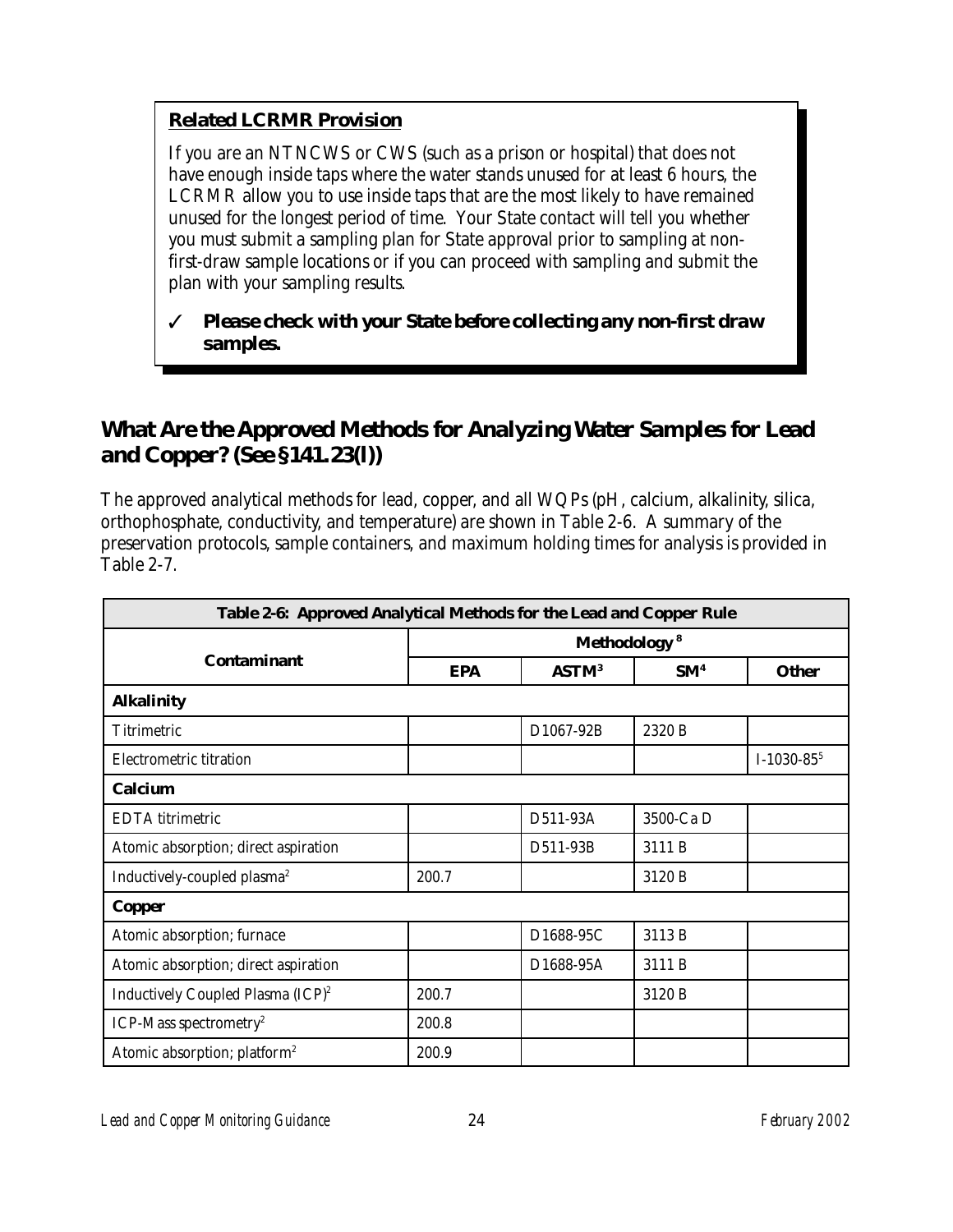| Table 2-6: Approved Analytical Methods for the Lead and Copper Rule                                                                                 |                          |                   |                 |                                    |
|-----------------------------------------------------------------------------------------------------------------------------------------------------|--------------------------|-------------------|-----------------|------------------------------------|
|                                                                                                                                                     | Methodology <sup>8</sup> |                   |                 |                                    |
| <b>Contaminant</b>                                                                                                                                  | <b>EPA</b>               | ASTM <sup>3</sup> | SM <sup>4</sup> | <b>Other</b>                       |
| <b>Conductivity Conductance</b>                                                                                                                     |                          | D1125-95A         | 2510 B          |                                    |
| <b>Lead</b>                                                                                                                                         |                          |                   |                 |                                    |
| Atomic absorption; furnace                                                                                                                          |                          | D3559-95D         | 3113 B          |                                    |
| ICP-Mass spectrometry <sup>2</sup>                                                                                                                  | 200.8                    |                   |                 |                                    |
| Atomic absorption; platform <sup>2</sup>                                                                                                            | 200.9                    |                   |                 |                                    |
| Differential pulse anodic stripping<br>voltammetry                                                                                                  |                          |                   |                 | <b>Method</b><br>1001 <sup>9</sup> |
| Orthophosphate <sup>7</sup>                                                                                                                         |                          |                   |                 |                                    |
| Colorimetric, automated, ascorbic acid <sup>6</sup>                                                                                                 | 365.1                    |                   | 4500-PF         |                                    |
| Colorimetric, ascorbic acid, single reagent                                                                                                         |                          | D515-88A          | 4500-PE         |                                    |
| Colorimetric, phosphomolybdate                                                                                                                      |                          |                   |                 | I-1602-85 $5$                      |
| Colorimetric, automated-segmented flow                                                                                                              |                          |                   |                 | $I-2601-905$                       |
| Colorimetric, automated discrete                                                                                                                    |                          |                   |                 | I-2598-85 $5$                      |
| Ion Chromatography <sup>6</sup>                                                                                                                     | 300.0                    | D4327-91          | 4110 B          |                                    |
| $\boldsymbol{p}$ H                                                                                                                                  |                          |                   |                 |                                    |
| Electrometric <sup>1</sup>                                                                                                                          | 150.1, 150.2             | D1293-95          | 4500-H+B        |                                    |
| <b>Silica</b>                                                                                                                                       |                          |                   |                 |                                    |
| Colorimetric: molybdate blue                                                                                                                        |                          |                   |                 | $I-1700-85$                        |
| Colorimetric: automated-seg. flow                                                                                                                   |                          |                   |                 | I-2700-85                          |
| Colorimetric                                                                                                                                        |                          | D859-95           |                 |                                    |
| Colorimetric: molybdosilicate                                                                                                                       |                          |                   | 4500-Si D       |                                    |
| <b>Colorimetric: heteropoly blue</b>                                                                                                                |                          |                   | 4500-Si E       |                                    |
| Colorimetric: automated method for<br>molybdate-reactive silica                                                                                     |                          |                   | 4500-Si F       |                                    |
| Colorimetric: inductively-coupled plasma                                                                                                            | 200.7                    |                   | 3120 B          |                                    |
| <b>Temperature</b>                                                                                                                                  |                          |                   |                 |                                    |
| <b>Thermometric</b>                                                                                                                                 |                          |                   | 2550            |                                    |
| <b>Notes</b><br><sup>1</sup> "Methods for Chemical Analysis of Water and Wastes", EPA/600/4-79/020, March 1983. Available at NTIS, PB84-<br>128677. |                          |                   |                 |                                    |

**2** ''Methods for the Determination of Metals in Environmental Samples—Supplement I'', EPA/600/R-94/111, May 1994. Available at NTIS, PB95-125472.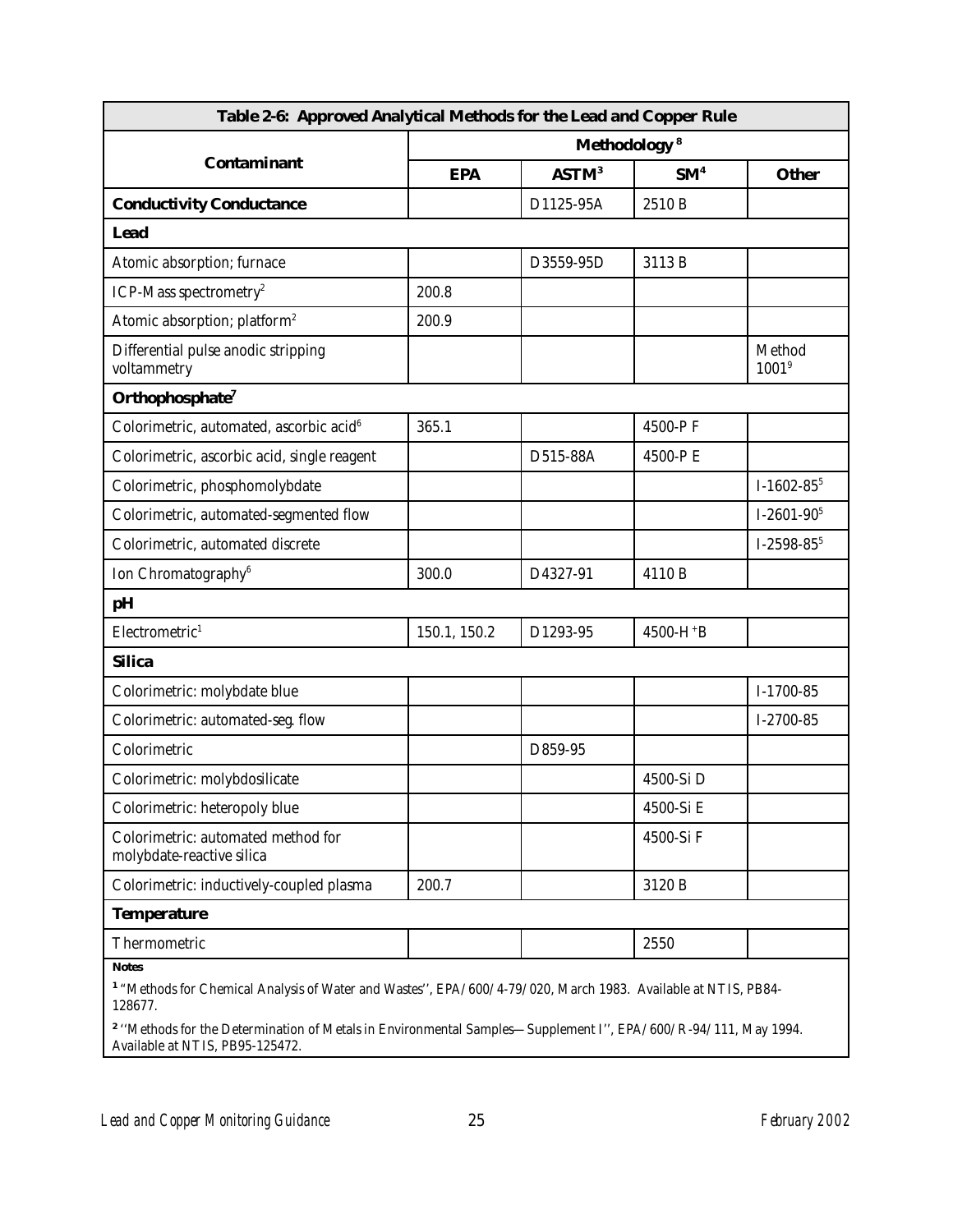| Table 2-6: Approved Analytical Methods for the Lead and Copper Rule                                                                                                                                                                                                                                                                                                                                                                                                                                                                                                                                                                                                                                                                                                                                                               |                          |                          |                 |              |
|-----------------------------------------------------------------------------------------------------------------------------------------------------------------------------------------------------------------------------------------------------------------------------------------------------------------------------------------------------------------------------------------------------------------------------------------------------------------------------------------------------------------------------------------------------------------------------------------------------------------------------------------------------------------------------------------------------------------------------------------------------------------------------------------------------------------------------------|--------------------------|--------------------------|-----------------|--------------|
|                                                                                                                                                                                                                                                                                                                                                                                                                                                                                                                                                                                                                                                                                                                                                                                                                                   | Methodology <sup>8</sup> |                          |                 |              |
| <b>Contaminant</b>                                                                                                                                                                                                                                                                                                                                                                                                                                                                                                                                                                                                                                                                                                                                                                                                                | <b>EPA</b>               | <b>ASTM</b> <sup>3</sup> | SM <sup>4</sup> | <b>Other</b> |
| <sup>3</sup> Annual Book of ASTM Standards, 1994 and 1996, Vols. 11.01 and 11.02, American Society for Testing and Materials.<br>The previous versions of D1688-95A, D1688-95C (copper), D3559-95D (lead), D1293-95 (pH), D1125-91A (conductivity)<br>and D859-94 (silica) are also approved. These previous versions D1688-90A, C; D3559-90D, D1293-84, D1125-91A and<br>D859-88, respectively are located in the Annual Book of ASTM Standards, 1994, Vols. 11.01. Copies may be obtained from<br>the American Society for Testing and Materials, 100 Barr Harbor Drive, West Conshohocken, PA 19428.                                                                                                                                                                                                                           |                          |                          |                 |              |
| <sup>4</sup> 18th and 19th editions of Standard Methods for the Examination of Water and Wastewater, 1992 and 1995, respectively,<br>American Public Health Association; either edition may be used. Copies may be obtained from the American Public Health<br>Asso-ciation, 1015 Fifteenth Street NW, Washington, DC 20005.                                                                                                                                                                                                                                                                                                                                                                                                                                                                                                      |                          |                          |                 |              |
| <sup>5</sup> Method I-2601-90, Methods for Analysis by the U.S. Geological Survey National Water Quality Laboratory<br>Determination of Inorganic and Organic Constituents in Water and Fluvial Sediments, Open File Report 93-125, 1993; For<br>Methods I-1030-85; I-1601-85; I-1700-85; I-2598-85; I-2700-85; and I-3300-85 See Techniques of Water Resources<br>Investigation of the U.S. Geological Survey, Book 5, Chapter A-1, 3rd ed., 1989; Available from Information Services, U.S.<br>Geological Survey, Federal Center, Box 25286, Denver, CO 80225-0425.                                                                                                                                                                                                                                                             |                          |                          |                 |              |
| <sup>6</sup> "Methods for the Determination of Inorganic Substances in Environmental Samples", EPA/600/R-93/100, August 1993.<br>Available at NTIS, PB94-120821.                                                                                                                                                                                                                                                                                                                                                                                                                                                                                                                                                                                                                                                                  |                          |                          |                 |              |
| <sup>7</sup> Unfiltered, no digestion or hydolysis.                                                                                                                                                                                                                                                                                                                                                                                                                                                                                                                                                                                                                                                                                                                                                                               |                          |                          |                 |              |
| <sup>8</sup> Because MDLs reported in EPA Methods 200.7 and 200.9 were determined using a 2X preconcentration step during<br>sample digestion, MDLs determined when samples are analyzed by direct analysis (i.e., no sample digestion) will be higher.<br>For direct analysis of cadmium and arsenic by Method 200.7, and arsenic by Method 3120 B sample preconcentration using<br>pneumatic nebulization may be required to achieve lower detection limits. Preconcentration may also be required for direct<br>analysis of antimony, lead, and thallium by Method 200.9; antimony and lead by Method 3113 B; and lead by Method<br>D3559-90D unless multiple in-furnace depositions are made.                                                                                                                                 |                          |                          |                 |              |
| <sup>9</sup> The description for Method Number 1001 for lead is available from Palintest, LTD, 21 Kenton Lands Road, P.O. Box<br>18395, Erlanger, KY 41018. Or from the Hach Company, P.O. Box 389, Loveland, CO 8053.                                                                                                                                                                                                                                                                                                                                                                                                                                                                                                                                                                                                            |                          |                          |                 |              |
| Laboratory certification will only be required for lead and copper analyses, and is based on the<br>performance requirements included with the method detection limits. The use of the approved<br>analytical methods for all of the WQPs as well as lead and copper is necessary to assure consistent<br>results and high quality data. However, sample collection and analysis procedures in the field can<br>contribute to errors in measurement. A quality assurance/quality control $(QA/QC)$ program for<br>field sampling/analysis and laboratory analysis should be developed and implemented by all<br>water systems. If a commercial or State laboratory performs the laboratory analyses, it is still<br>important that quality control measures be taken for the field sampling portion of the monitoring<br>program. |                          |                          |                 |              |

A complete QA/QC program should contain components at each step in the data collection process, including sample collection and methods, laboratory sample handling and analysis, and recording/reporting of the results. An important element in implementing a successful QA/QC program is the ability to properly track a sample from its collection through analysis and ultimate recording in either the State or your database. The QA/QC program requirements for sample tracking include: (1) sample identification; (2) complete sample labeling; (3) training sample collectors and field data collectors; (4) parallel construction of laboratory record keeping and database format to sample labeling and identification; and, (5) periodic self-audits of the QA/QC procedures.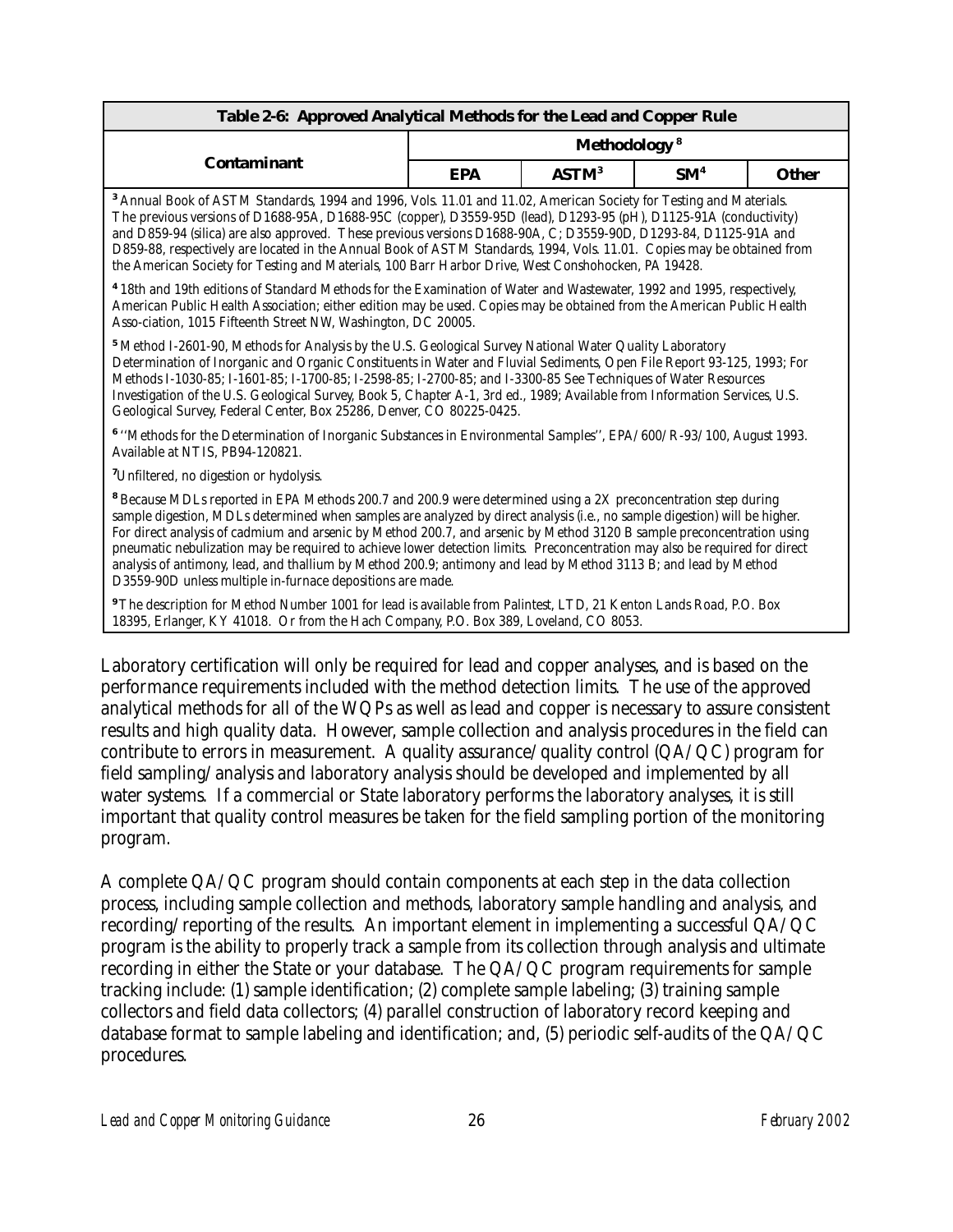Significant benefits could be gained by the implementation of a program to properly label and identify samples to track their collection, analysis, and results. Minimally, the data fields (i.e., variables defined within the laboratory and/or your database) needed to fully identify a sample are:

- 1. Water System Identification Number.
- 2. Applicable Water System Entry Point Identification Numbers. (There may be multiple entry points to a distribution system which should be identified for each sample collected within it.)
- 3. Sample Identification Number.
- 4. Sample Type Identifier: (2 Fields)
	- a. First-draw tap, Distribution system, Source water for lead and copper, Source water for WQPs, or Lead service line.
	- b. Initial, Follow-Up, Routine, Reduced, or Lead Service Line.
- 5. Sample Site Identifier: (3 Fields)
	- a. Region of Distribution System. (Suggest that Region 0 be assigned for each entry point location.)
	- b. Subregion of Distribution System. (Suggest that Subregion 0 be assigned for each entry point location.)
	- c. Sample Site Specific Identifier.
- 6. Sample Collection Date.
- 7. Sample Collection Time.
- 8. Sample Period.
- 9. Sample Collector Identifier: Public Water System (PWS) Staff, Resident, State, or Other.
- 10. Parameters for Analysis: Lead, Copper, Water Quality Parameters or pH and Temperature (field measurements).
- 11. Sample Site Street Address for water system use.
- 12. Sample Collection Route for water system use.
- 13. Water system Name.
- 14. Water system Contact Person and telephone number.

You should include data fields to identify those samples delivered to the laboratory representing travel blanks and blind spikes. As part of your routine QA/QC program for analytical results, travel blanks should be included in at least 10 percent of the sampling kits delivered to and returned from homeowners performing tap monitoring. Additionally, for lead and copper analyses, at least three blind spike samples should be included during every 6-month monitoring period for medium and large water systems, and at least one such sample for small water systems.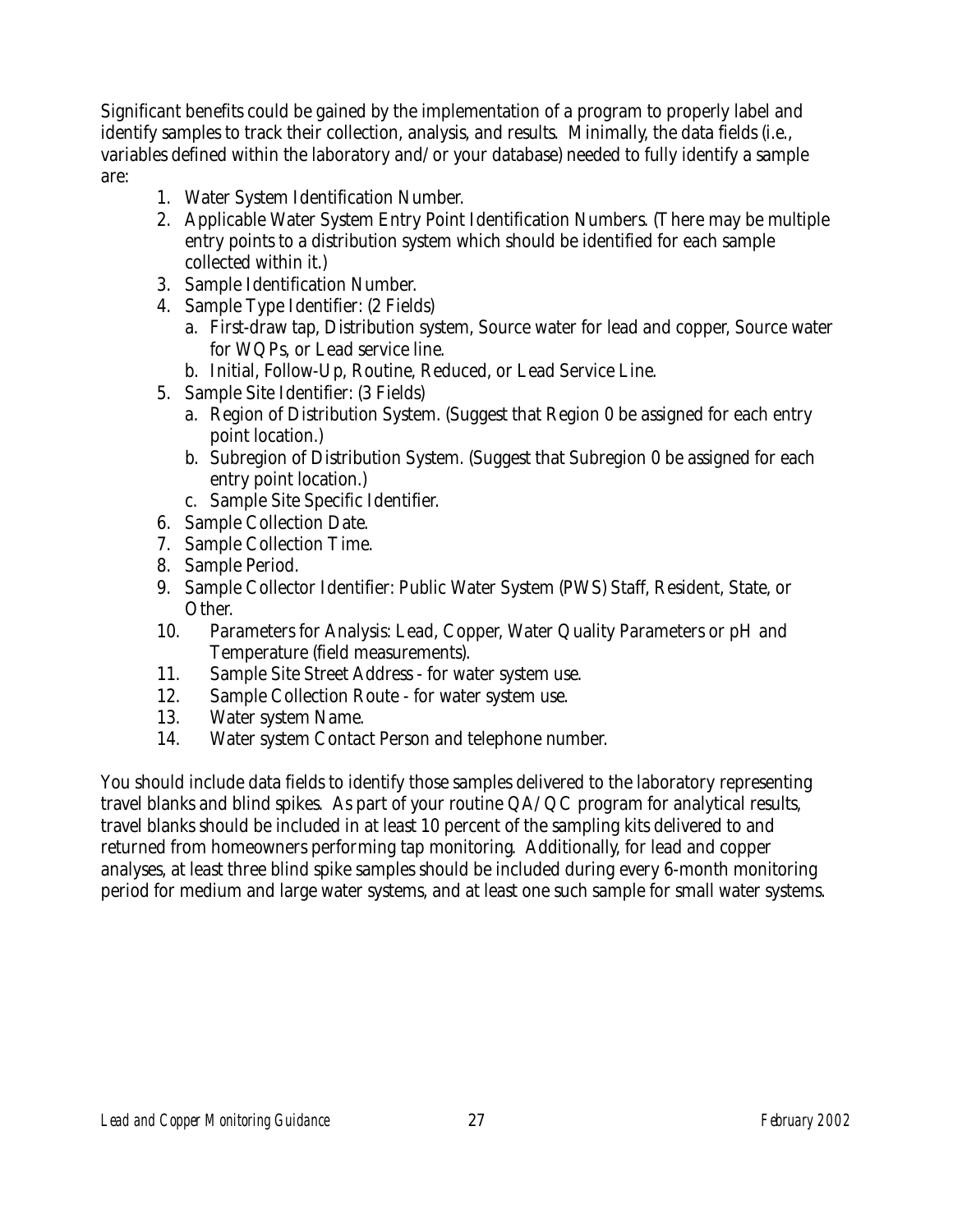| Table 2-7: Sample Handling Requirements for Lead, Copper, and Water Quality Parameters |                                               |        |                                             |
|----------------------------------------------------------------------------------------|-----------------------------------------------|--------|---------------------------------------------|
| <b>Contaminant or</b><br><b>Parameters</b>                                             | Container <sup>1</sup><br><b>Preservative</b> |        | <b>Maximum Holding</b><br>Time <sup>2</sup> |
| Lead                                                                                   | Conc. $HNO3$ to pH $< 23$                     | P or G | 6 months                                    |
| Copper                                                                                 | Conc. HNO <sub>3</sub> to pH $< 23$           | P or G | 6 months                                    |
| pH                                                                                     | <b>None</b>                                   | P or G | Test Immediately <sup>4</sup>               |
| Conductivity                                                                           | Cool, $4^{\circ}$ C                           | P or G | 28 days                                     |
| <b>Calcium</b>                                                                         | Conc. HNO <sub>3</sub> to pH $< 25$           | P or G | 6 months                                    |
| <b>Alkalinity</b>                                                                      | Cool, $4^{\circ}$ C                           | P or G | 14 days                                     |
| Orthophosphate                                                                         | Cool. $4^{\circ}$ C                           | P or G | 48 hours                                    |
| <b>Silica</b>                                                                          | Cool, $4^{\circ}$ C                           | P only | 28 days                                     |
| <b>Temperature</b>                                                                     | <b>None</b>                                   | P or G | Test Immediately <sup>4</sup>               |

 $P =$  Plastic, hard or soft;  $G =$  Glass, hard or soft.

<sup>2</sup> In all cases, samples should be analyzed as soon after collection as possible.

- <sup>3</sup> If nitric acid (HNO<sub>3)</sub> cannot be used because of shipping restrictions or is not used because homeowners are collecting samples, the sample for analysis can be shipped to a laboratory where it must be acidified (generally to pH  $<$  2) with concentrated HNO<sub>3</sub> as soon as possible but not later than 14 days after sample collection. Sample must stand in the original container used for sampling for at least 28 hours after acidification. Laboratories should match the acid matrix of their samples, quality control, and calibration standards for accurate results. The latter two sets of solutions will have the same, fixed concentration of acid. It is recommended that good laboratory practice would be to determine by prior tests the amount of acid necessary to achieve some pH <2, and make it consistent with the standards used. For instance, for most waters, the previous EPA recommendation of 0.15% v/v of  $HNO<sub>3</sub>$  will result in a pH < 2. Therefore, all samples can be automatically preserved with 1.5 mL of the acid, and all standards can be made with the same acid concentration. In some extreme, high-alkalinity cases, more acid may be necessary.
- <sup>4</sup> "Test Immediately" generally means within 15 minutes of sample collection. In the case of pH, the sample should be measured as soon as the sample is taken and should be measured under closed system conditions, particularly if the water is poorly buffered.
- $5$  If HNO<sub>3</sub> cannot be used because of shipping restrictions or safety concerns for sampling personnel, the sample for analysis may be initially preserved by icing and immediately shipping it to the laboratory. Upon receipt in the laboratory, the sample must be acidified with concentrated  $HNO<sub>3</sub>$  to pH < 2.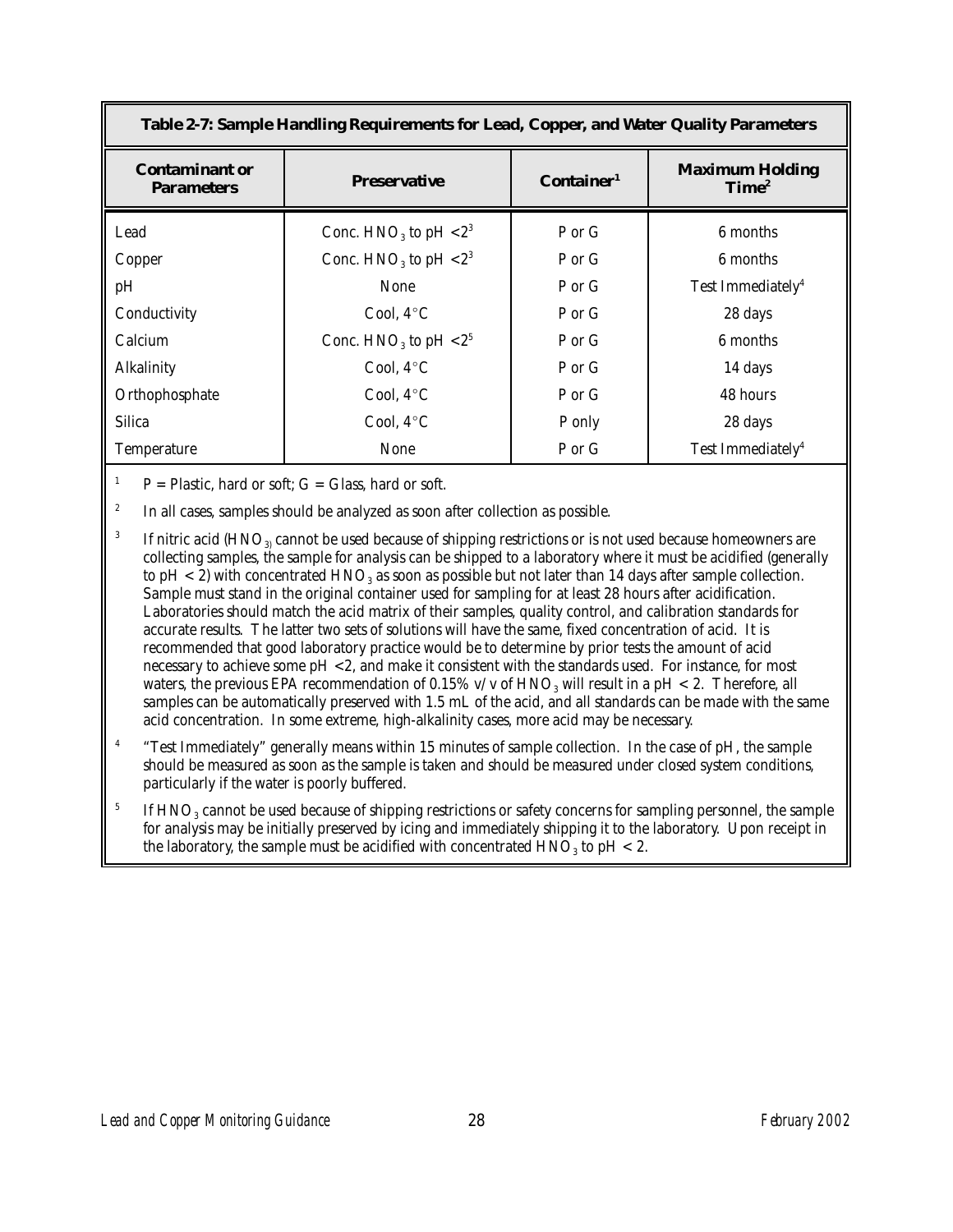#### *How Do I Evaluate My Results? (See §§141.80(c)(3) & 141.86(f))*

Lead and copper analytical results are evaluated against an action level, not an MCL. The lead action level is exceeded if the concentration of lead in more than 10 percent of tap water samples collected during any monitoring period is greater than 0.015 mg/L (i.e., if the  $90<sup>th</sup>$  percentile level lead level is greater than 0.015 mg/L). The copper action level is exceeded if the concentration of copper in more than 10 percent of tap water samples collected during any monitoring period conducted is greater than 1.3 mg/L (i.e., if the  $90<sup>th</sup>$  percentile level copper level is greater than 1.3 mg/L). All samples that meet the proper site selection and sample collection procedures are used to determine the  $90<sup>th</sup>$  percentile calculation, even if you collect samples from more sites than required.

The 90<sup>th</sup> percentile is calculated separately for lead and copper. The procedure for determining the lead  $90<sup>th</sup>$  percentile value is as follows:

#### **If you are required to collect more than 5 samples:**

- Step 1: Place *lead* results in ascending order (from lowest to highest value).
- Step 2: Assign each sample a number, 1 for lowest value.
- Step 3: Multiply the total number of samples by 0.9.
- Step 4: Compare the 90<sup>th</sup> percentile level to the action level of 0.015 mg/L(i.e., 15 parts per billion (ppb)). If your  $90<sup>th</sup>$  percentile value is higher than 0.015 mg/L, you have an exceedance.

*Repeat this procedure for <i>copper* sample results, except compare the 90<sup>th</sup> percentile copper level against its action *level of 1.3 mg/L. If your 90<sup>th</sup> percentile value is greater than 1.3 mg/L, you have an exceedance.* 

#### **If you are required to collect 5 samples:**

- Step 1: Place lead or copper results in ascending order.
- Step 2: Take the average of the  $4<sup>th</sup>$  and  $5<sup>th</sup>$  highest sample. This is your  $90<sup>th</sup>$  percentile level.
- Step 3: Compare the  $90<sup>th</sup>$  percentile level against the lead or copper action level.

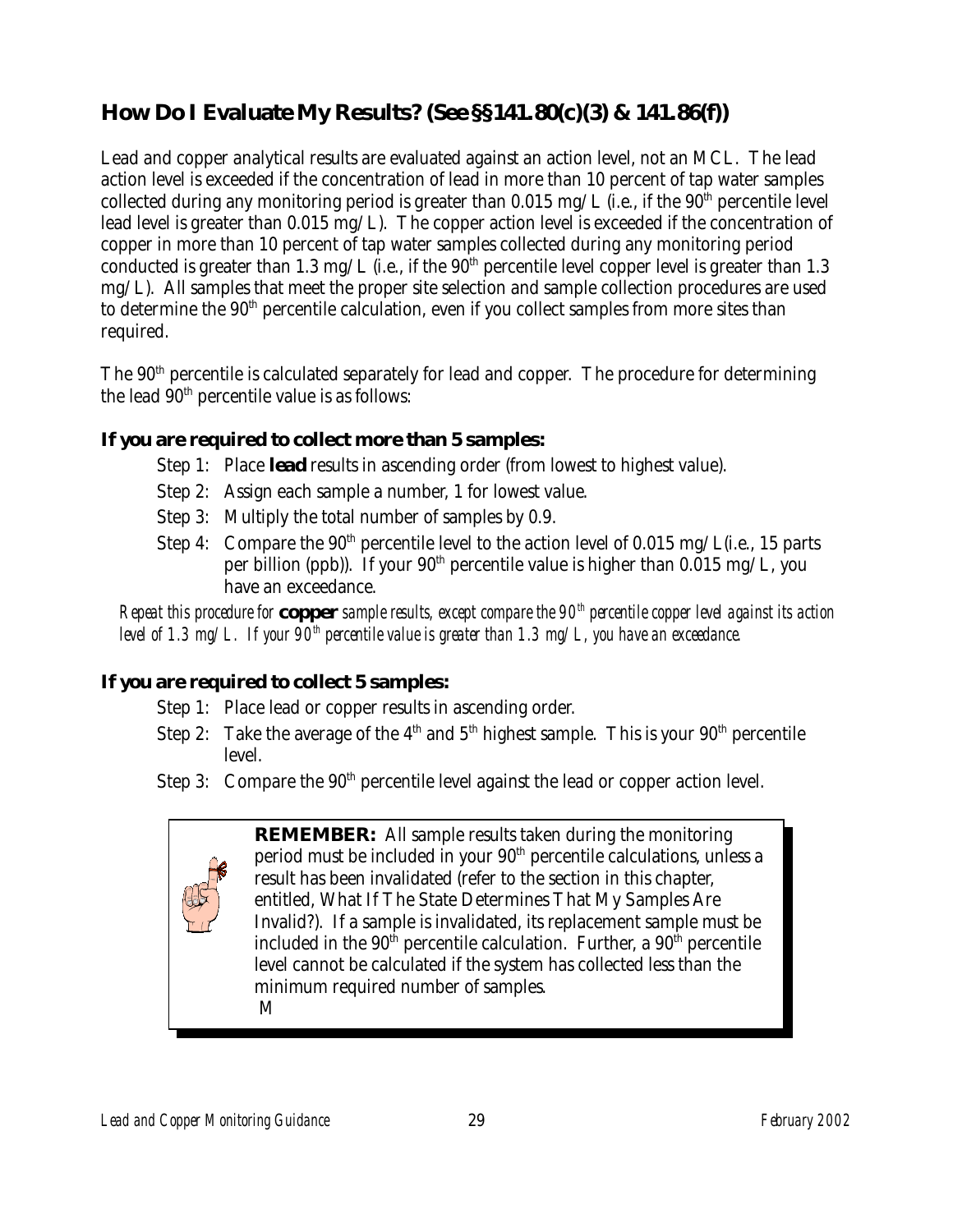Below are two examples to help demonstrate the 90<sup>th</sup> percentile calculation for systems that are required to collect more than 5 samples. The first example explains how to determine whether you have exceeded an action level when your 90<sup>th</sup> percentile level is a whole number. The second example shows how to make this determination, using either rounding or interpolation, when your 90<sup>th</sup> percentile level contains a decimal. This may happen when you collect more than the minimum required number of samples.

| <b>Example 1: Determining Whether An Action Level Has Been</b><br><b>Exceeded When the 90th Percentile Level is A Whole Number</b>                                                                                                                                 |                                                                               |  |  |
|--------------------------------------------------------------------------------------------------------------------------------------------------------------------------------------------------------------------------------------------------------------------|-------------------------------------------------------------------------------|--|--|
| <b>Sample Value</b> (mg/L)<br><b>Sample Rank</b>                                                                                                                                                                                                                   |                                                                               |  |  |
| 2<br>3<br>5<br>6<br>9 (90th %)                                                                                                                                                                                                                                     | 0.000<br>0.000<br>0.002<br>0.005<br>0.005<br>0.006<br>0.006<br>0.010<br>0.015 |  |  |
| 0.020<br>10<br>The system does not exceed the lead action level because its 90th percentile level (the $9th$ sample)<br>is 0.015 mg/L which equals the lead action level. To have an exceedance, the $90th$ percentile<br>level must be greater than $0.015$ mg/L. |                                                                               |  |  |

In Example 2 below, the system is required to collect a minimum of 10 valid samples. It collects 12 valid samples and thus, all 12 are used in the  $90<sup>th</sup>$  percentile calculation. In this example, the 90th percentile level is 10.8 (i.e., *12 samples x 0.9 = 10.8*).

| <b>Example 2: Determining Whether An Action Level Has Been</b><br><b>Exceeded When the 90th Percentile Level Contains A Decimal</b> |                                                                               |
|-------------------------------------------------------------------------------------------------------------------------------------|-------------------------------------------------------------------------------|
| <b>Sample Rank</b>                                                                                                                  | <b>Sample Value</b> $(mg/L)$                                                  |
| 2<br>3<br>5<br>6<br>8<br>9                                                                                                          | 0.000<br>0.000<br>0.002<br>0.005<br>0.005<br>0.005<br>0.006<br>0.006<br>0.010 |
| 10<br>11<br>12                                                                                                                      | 0.014<br>0.018<br>0.020                                                       |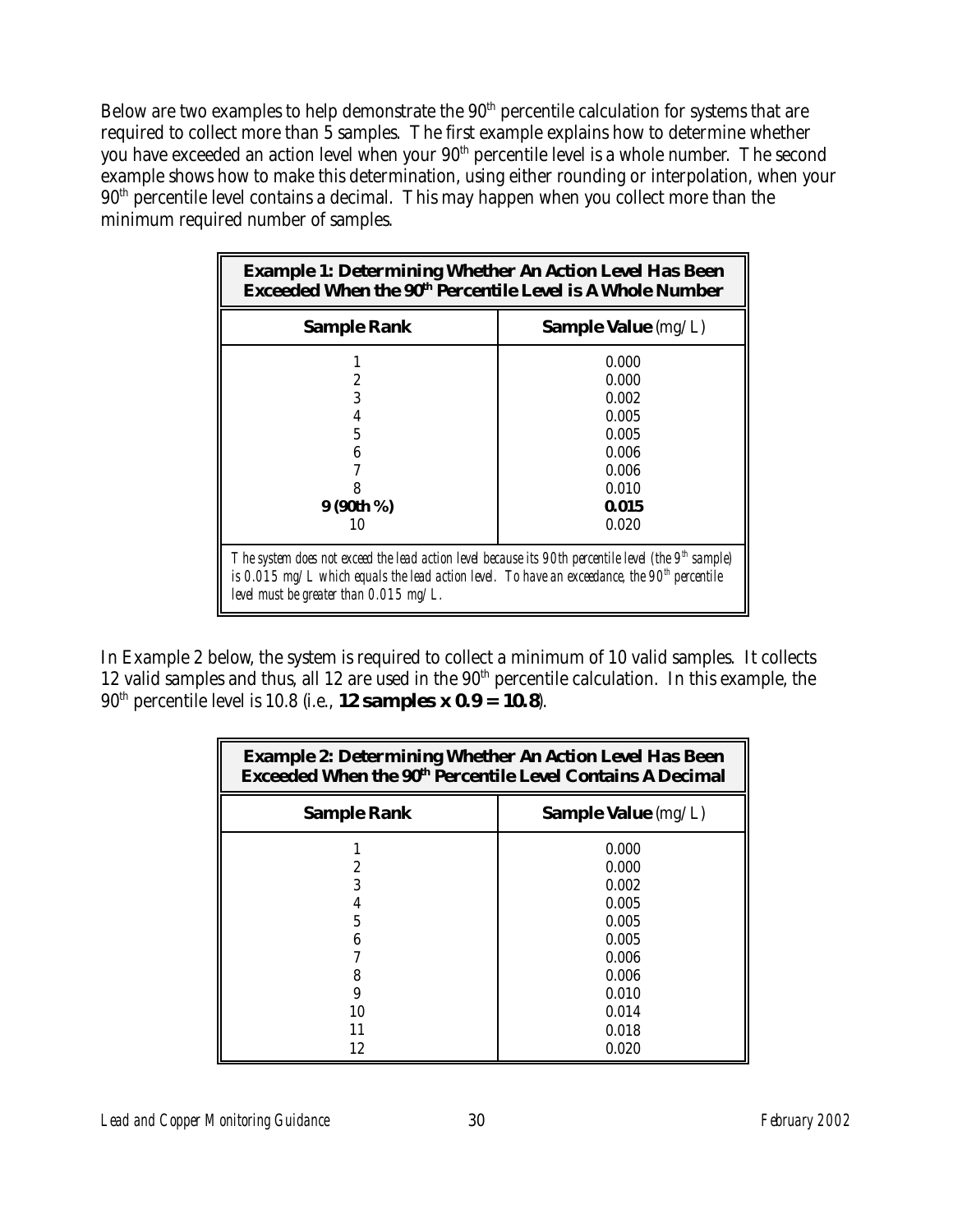Either rounding or interpolation can be used to determine the  $90<sup>th</sup>$  percentile level when the sample that represents the  $90<sup>th</sup>$  percentile value is not a whole number. Your State may specify which method you should use.

#### **Using Rounding:** EPA's policy is to:

- 1. Round down to the nearest whole number if your decimal is 0.4 or lower.
- 2. Round up to the nearest whole number if your decimal is 0.5 or higher.

In this example, the  $90<sup>th</sup>$  percentile sample is 10.8, and you would round up to 11. So, the sample that is ranked  $11<sup>th</sup>$  in the list represents the  $90<sup>th</sup>$  percentile value that you compare to the relevant action level.

#### Using rounding, the 90<sup>th</sup> percentile result is 0.018 mg/L and the *system exceeds the lead action level of 0.015 mg/L.*

**Using Interpolation:** To determine the 90<sup>th</sup> percentile level, using interpolation, you would:

- 1. Subtract the difference between the two samples between which your  $90<sup>th</sup>$  percentile falls. In this example you subtract the  $10^{th}$  sample result of 0.014 mg/L from the  $11^{th}$ sample result of 0.018 mg/L, for a difference of 0.004 mg/L.
- 2. Multiply the difference of 0.004 mg/L by 0.8 because the  $90<sup>th</sup>$  percentile level is 0.8 higher than the 10<sup>th</sup> sample result:  $0.004 \times 0.8 = 0.0032$  mg/L (or 0.003 when rounded to the number of significant figures).
- 3. Add 0.003 to the lower of the two sample results, in this example to the  $10<sup>th</sup>$  sample result of 0.014 mg/L:  $0.003 + 0.014 = 0.017$  mg/L.

#### *Using interpolation, the 90th percentile lead level is 0.017 mg/L and the system exceeds the lead action level.*

- **Note:** The LCRMR allow the State to perform the 90<sup>th</sup> percentile calculation for you if:
	- your State has notified you that it will perform this calculation;
	- you provide your sampling results and sampling site information by the State-specified date; and
	- vour State gives you the results of the  $90<sup>th</sup>$  percentile calculation before the end of the monitoring period.

*However, if you do not meet all three of these criteria, you must calculate the 90th percentile results yourself, and provide them to the State.*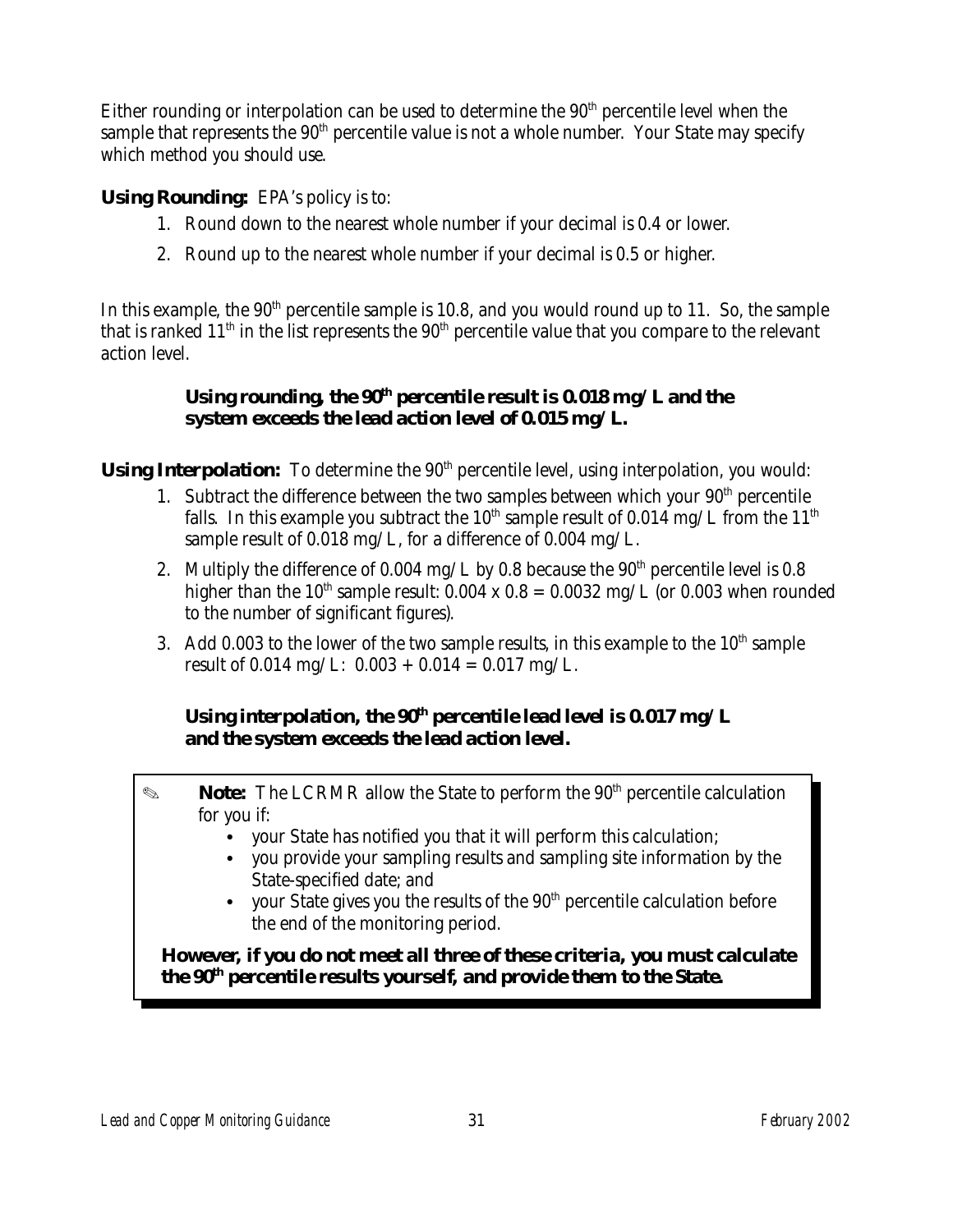### *What If the State Determines that My Samples Are Invalid? (See §141.86(f))*

Under the LCRMR the State can invalidate a lead or copper tap water sample if *any* one of the following are true:

- 1. The laboratory establishes that improper analysis caused errors;
- 2. The State determines that the sample site did not meet the site selection criteria;
- 3. The sample container was damaged in transit; or
- 4. Substantial reason exists to believe that the sample was tampered with.

In order for the State to make this determination, you must report to the State all sample results and documentation of the reasons that the samples should be invalidated. Samples may not be invalidated solely on the grounds that a follow-up sample result is higher or lower than the original sample. T *Please check with your State before requesting sample invalidation, because your State may be unable to implement this provision until it has been incorporated into its drinking water regulations.*

**Replacement Samples:** If the State invalidates your sample(s), you only need to collect a replacement sample if the number of valid samples is below the minimum number of required samples. For example, assume you are on standard monitoring and only collect the required number of samples (use 40 as an example). If one of these samples is invalidated, you only have 39 valid samples, and therefore, must collect 1 replacement sample. Conversely, if you initially collected 41 samples and 1 was invalidated, you would still have 40 valid samples and would not need to collect a replacement sample. Note that if a replacement cannot be taken at the same location, it should be taken at a location other than one already used for sampling during the monitoring period.

Replacement samples must be taken as soon as possible, but within 20 days of the date of invalidation, or by the end of the applicable monitoring period, whichever is later. Note that if these samples are taken after the end of the applicable monitoring period, they cannot be used to fulfill the sampling requirements of a subsequent period. For example, assume a replacement sample is collected in July 2001 for one invalidated sample that was collected during the January through June 2001 monitoring period. You cannot include this replacement sample as part of your samples for the July through December 2001 monitoring period.

Please note that you may find yourself in a situation where the State invalidates your sample(s) on a date that does not allow you to collect a replacement sample during the months in which you are required to conduct monitoring (i.e., June through September or an alternate period designated by the State). In this event, you can collect this sample outside this time period, as long as you collect the sample(s) no later than 20 days after the date the sample(s) was(were) invalidated or by the end of the monitoring period, whichever occurs later. For example, assume you are required to conduct monitoring during June through September and the State invalidates one of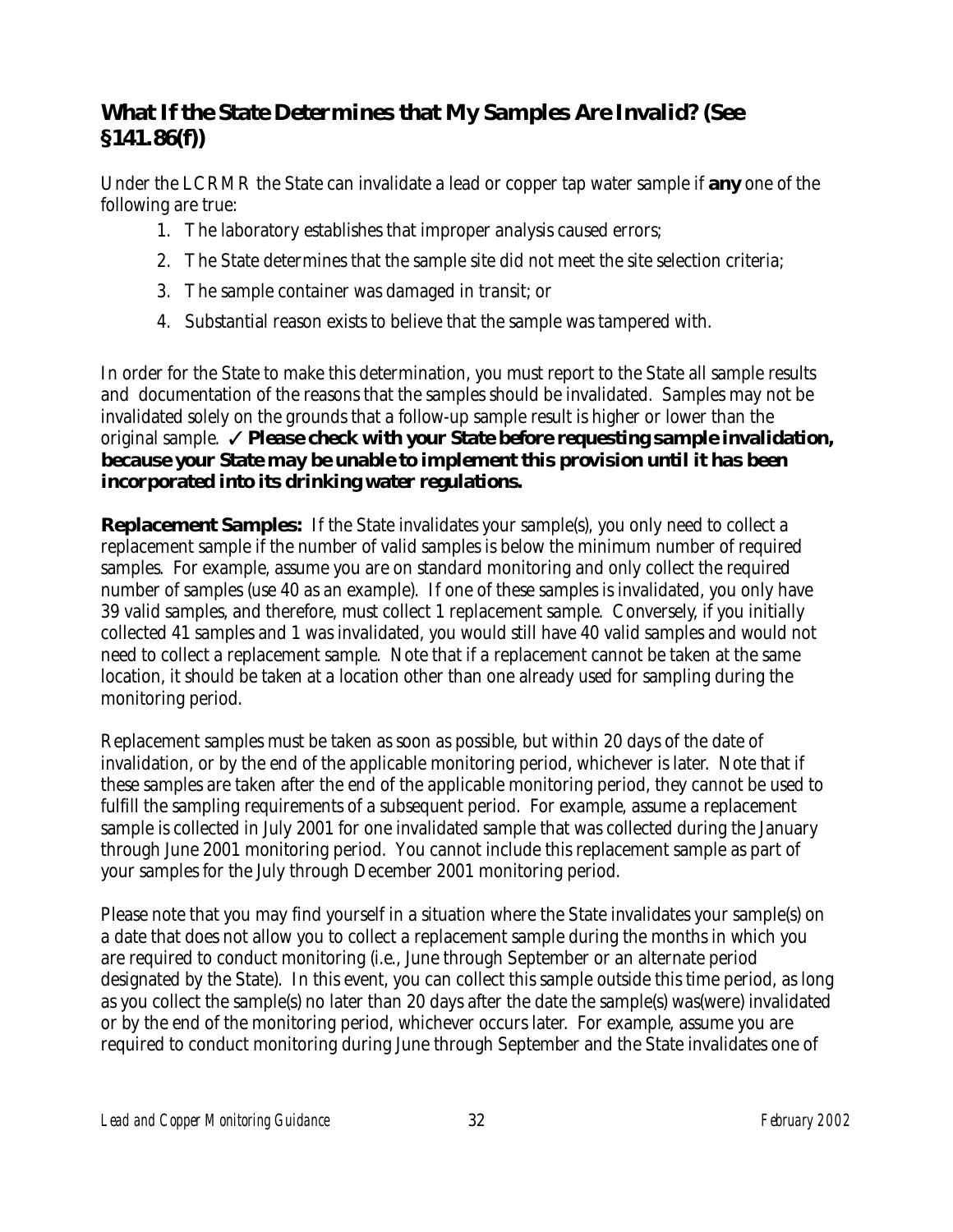your samples on October 15, 2000. You have until November 4, 2000 (i.e., 20 days after the State's invalidation decision) to collect the replacement sample.



### *What Should I Do If I Exceed an Action Level While I am Monitoring at 6 month intervals? (See §141.80)*

If the  $90<sup>th</sup>$  percentile lead level exceeds 0.015 mg/L or if the  $90<sup>th</sup>$  percentile copper level exceeds 1.3 mg/L, you must:

- Conduct WQP monitoring in each monitoring period in which you exceed an action level, if you serve 50,000 or fewer people. If you are a large system, you are required to collect WQPs regardless of whether you exceed an action level (unless you meet the (b)(3) criteria) (see §141.87). Refer to Chapter III which discusses WQP requirements in more detail.
- Collect lead and copper source water samples and submit a source water treatment recommendation to the State, if you have not already done so within 6 months of the exceedance (see §141.83(b)). Form 141-D, Source Water Monitoring and Treatment, in Appendix E has been provided to assist you with compiling the information needed to support and provide your recommendation. You do not need to complete the boxes entitled "Certification that Source Water Treatment Has Been Installed" or "Request for Modification of State Treatment Decisions and/or Maximum Permissible Lead and Copper Levels".
- Submit an optimal corrosion control treatment recommendation to the State, if you have not already done so within 6 months of the exceedance for systems serving 50,000 or fewer people. Systems serving more than 50,000 people were required to provide this recommendation as part of their corrosion control study by July 1, 1994 (see §141.81)(e)(1)).

In addition, for lead action level exceedances, you must:

- Deliver the public education program described in *Lead in Drinking Water Regulation: Public Education Guidance*, EPA 816-R-02-010. If your system has never exceeded, or if the exceedance occurred after a monitoring period without a lead exceedance, then delivery is due within 60 days. If it is a continued exceedance, then delivery is every 6 months or annually depending on whether you are a CWS or NTNCWS and depending on the form of public education delivery required (see §141.85).
- If you exceed the lead action level after installing optimal corrosion control treatment and/or source water treatment (whichever occurs later), you must replace 7 percent of

*Lead and Copper Monitoring Guidance* 33 *February 2002*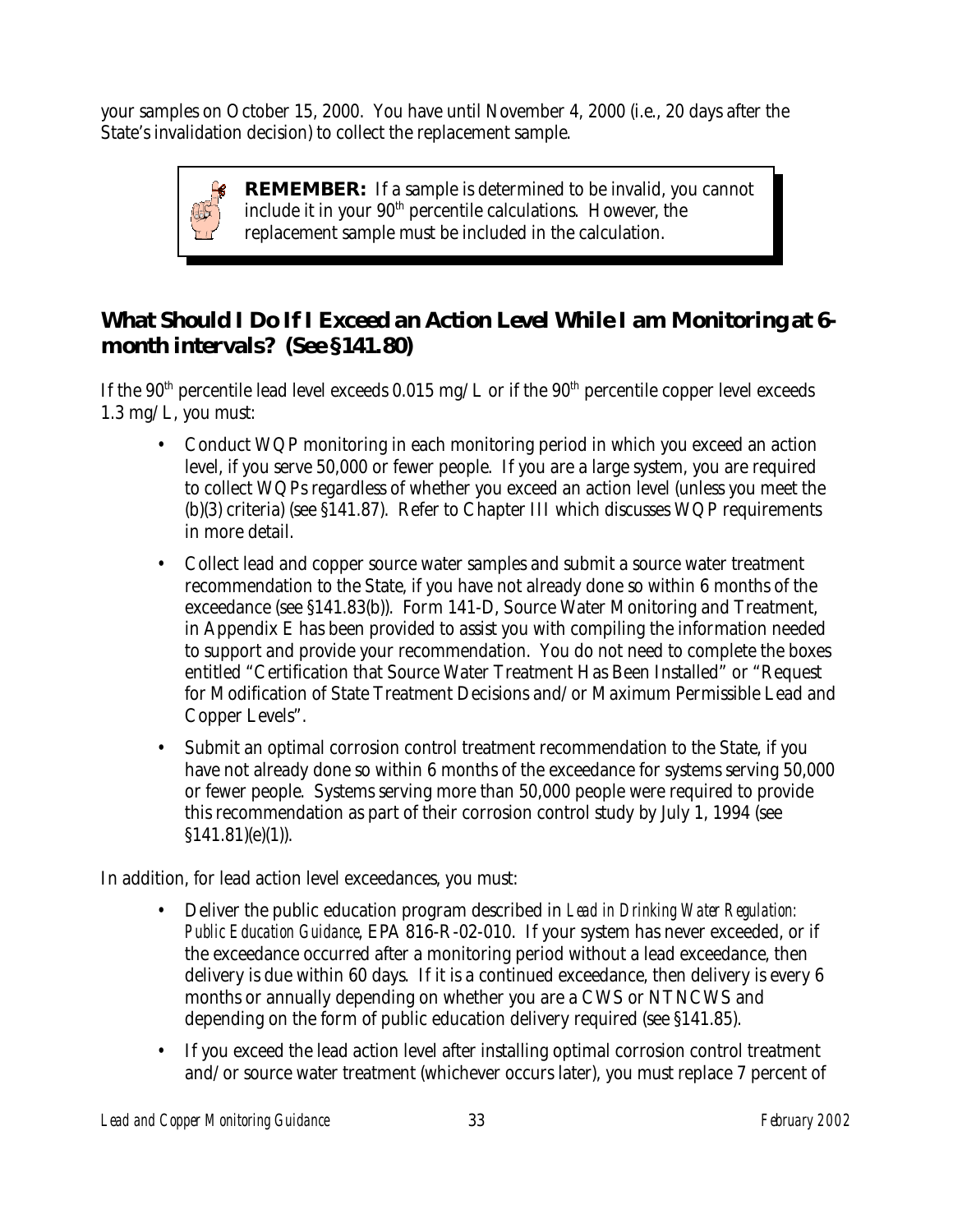your lead service lines within 12 months of the exceedance. You also must replace an additional 7 percent every 12 months thereafter for as long as you continue to exceed the lead action level. However, the State may require that more than 7 percent be replaced each year (see §141.84). Chapter V provides an overview of the lead service line replacement requirements and a more detailed discussion regarding the related monitoring and reporting requirements.

### *What Should I Do If I Exceed the Lead or Copper Action Level During Reduced Monitoring? (See §§141.80 & 141.86(d)(4)(vi)(A))*

If the 90<sup>th</sup> percentile lead level exceeds 0.015 mg/L  $or$  90<sup>th</sup> percentile copper level exceeds 1.3 mg/L, you must:

- Stop monitoring at a reduced number and frequency, and, 6 months from the date of the exceedance, begin collecting the standard number of samples every 6 months (see §141.86(d)(4)(vi)). Refer back to Table 2-2 to find the correct number of sites for your system size.
- Conduct WQP monitoring in each monitoring period in which you exceed an action level, if you serve 50,000 or fewer people. If you are a large system, you are required to collect WQPs regardless of whether you exceed an action level (unless you meet the (b)(3) criteria) (see §141.81(b)(3) & §141.87).
- If you have not collected source water samples or submitted a source water treatment recommendation to the State, do so within 6 months of the exceedance (see §141.83(b)). As mentioned previously, you can use Form 141-D to assist you with preparing and documenting your source water treatment monitoring results and recommendation.
- If you exceed the lead action level after installing optimal corrosion control treatment and/or source water treatment (whichever occurs later), you must begin lead service line replacement (see §141.84).
- Within 60 days of a lead action level exceedance, deliver the public education program described in EPA's *Lead in Drinking Water Regulation: Public Education Guidance,* EPA 816-R-02-010 (see §141.85).

# *Can I Ever Discontinue Lead and Copper Tap Monitoring?*

No, the lead and copper regulations do not allow you to discontinue lead and copper tap monitoring; only to reduce the number and frequency of this monitoring.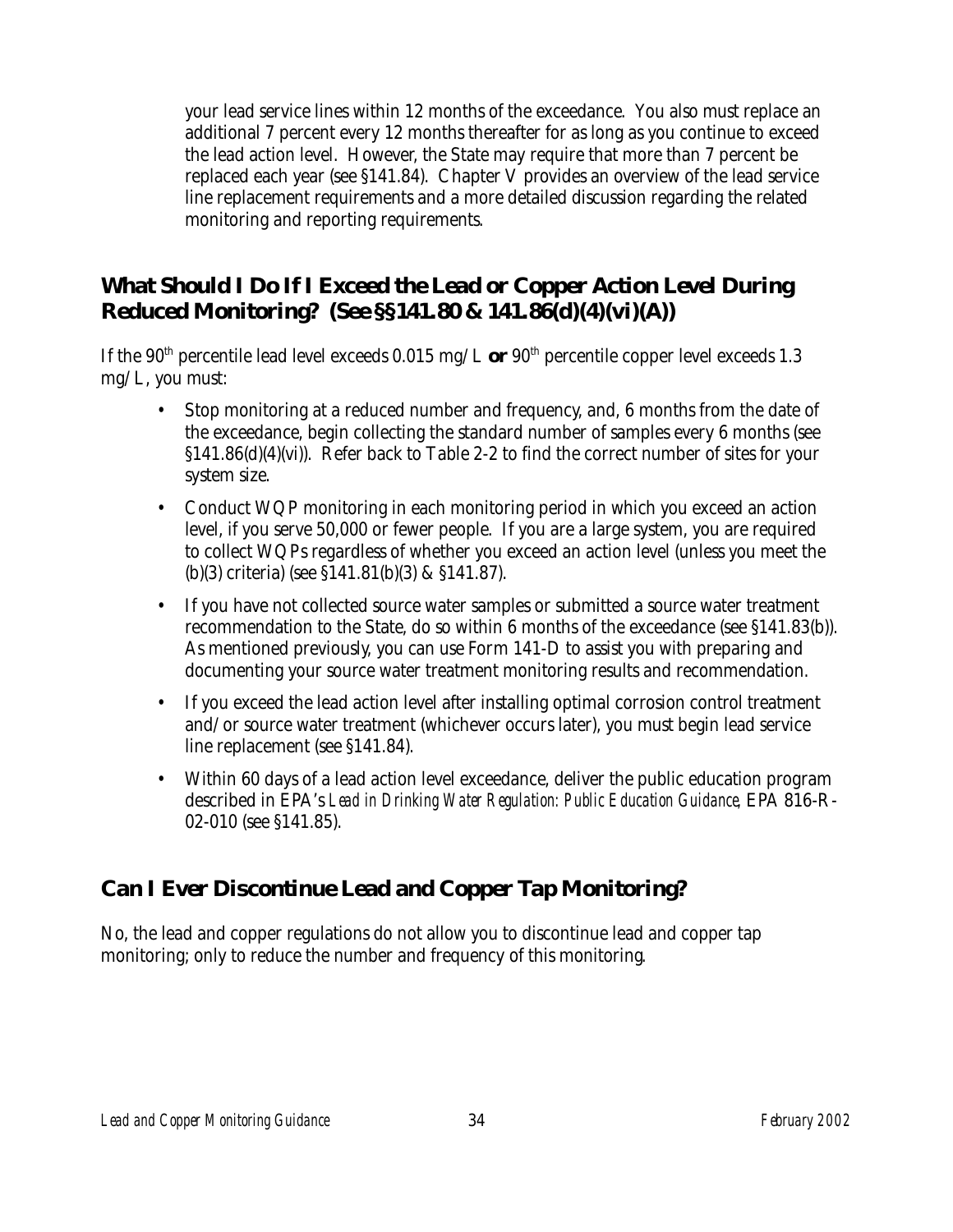## *What Lead and Copper Tap Monitoring Information Must I Report to the State? (See §§141.90(a) & (h))*

#### **Within 10 Days of the End of the Monitoring Period**

Within 10 days of the end of the monitoring period (i.e., 6 months, 1 year, 3 years, or 9 years), you must report the following information to the State:

- All tap sample results, including any samples which meet the lead and copper monitoring protocol and are above the minimum required number of samples for standard or reduced monitoring.
- Documentation for any tap sample for which you are requesting sample invalidation (if applicable).
- 90<sup>th</sup> percentile calculations. Under the LCRMR, the State may elect to do this for you. However, if the State has not contacted you about this, you are responsible for these calculations.
- Written explanation for any changes in sampling location (e.g., if homeowners no longer allow sampling from their taps).

#### **Newly Required by the LCRMR**

If you are on a reduced monitoring schedule (i.e., collect lead and copper tap samples less frequently than semi-annually), the LCRMR require you to submit notification of any change in source water or treatment within 60 days of the change or sooner if required by the State. The State may return you to a standard monitoring schedule or take other appropriate steps, if needed.

#### **Less Stringent LCRMR Reporting Provisions:**

The following provisions are generally less stringent than the LCR and your State may not be able to implement them until the provisions are incorporated into its regulations. Your State may also elect not to incorporate these revisions into its regulations.  $\checkmark$  **Please check with your State** *before following through on any of these provisions.*

- Under the LCRMR you may no longer be required to provide a:
	- certification showing that residents who took samples were informed of proper sampling procedures;
	- certification that each sample represents a first-draw sample;
	- justification for using sites that do not meet the Tier 1 criteria; or
	- written request for moving to a reduced tap monitoring schedule when you meet your optimal WQPs (under §141.86(d)(4)).
- If you are an NTNCWS or CWS (such as a prison or hospital) that does not have enough inside taps where the water stands unused for at least 6 hours, the LCRMR allow you to use inside taps that are the most likely to have remained unused for the longest period of time. The State will determine whether you must receive prior approval to collect non-first draw samples, or whether you can submit documentation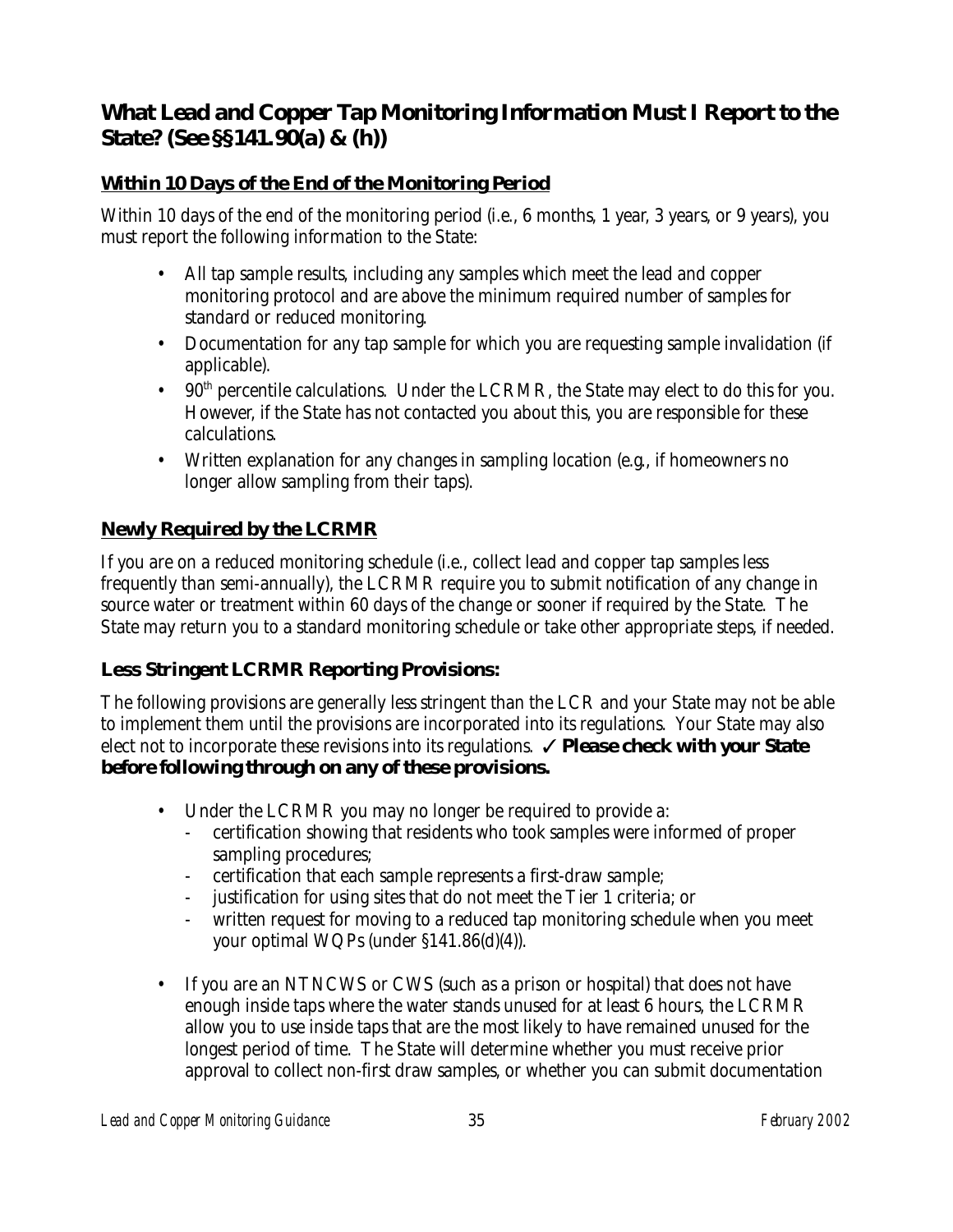that identifies each site and length of standing time for the samples collected at these sites when you submit your sample results. Unless you make additional changes to your sampling plan during subsequent monitoring periods, this is a one-time reporting requirement.

### *What Should I Do If I Sell Water To, or Buy Water From, Another Water System? (See §141.29)*

EPA's position on the consolidation of sampling requirements under the Lead and Copper Rule was stated in a January 10, 1992 memorandum, entitled "*Consecutive Systems Regulated under the National Primary Drinking Water Regulations for Lead and Copper*". Highlights and excerpts from this memorandum are presented below.

EPA believes it is reasonable to reduce monitoring in consecutive systems if the systems can demonstrate they are interconnected in a manner that justifies treating them as a single system, in accordance with §141.29.

Prior to allowing consecutive systems to consolidate their sampling, the State should submit to its EPA Regional office a written explanation of how the monitoring, treatment, and reporting requirements will be administered and enforced in consecutive systems that consolidate their operations for lead and copper. These proposals should clearly identify which systems will be held accountable for violations of any of the rule's requirements. Should enforcement actions ever become necessary, it is vital that the party responsible for monitoring, or, if needed, subsequent treatment and/or other activities (including public education or lead service line replacement) be clearly identified and accept responsibility for any rule violations.

The key elements that should be contained in the proposal are:

- 1. Rationale for reduced monitoring;
- 2. Explanations of the responsibilities among systems involved, including which water system(s) is (are) responsible for:
	- Collecting and reporting to the State the results of the lead and copper tap monitoring and all WQP monitoring;
	- Completing corrosion control requirements under  $\S$ \$141.81 and 141.82; and
	- Lead service line replacement.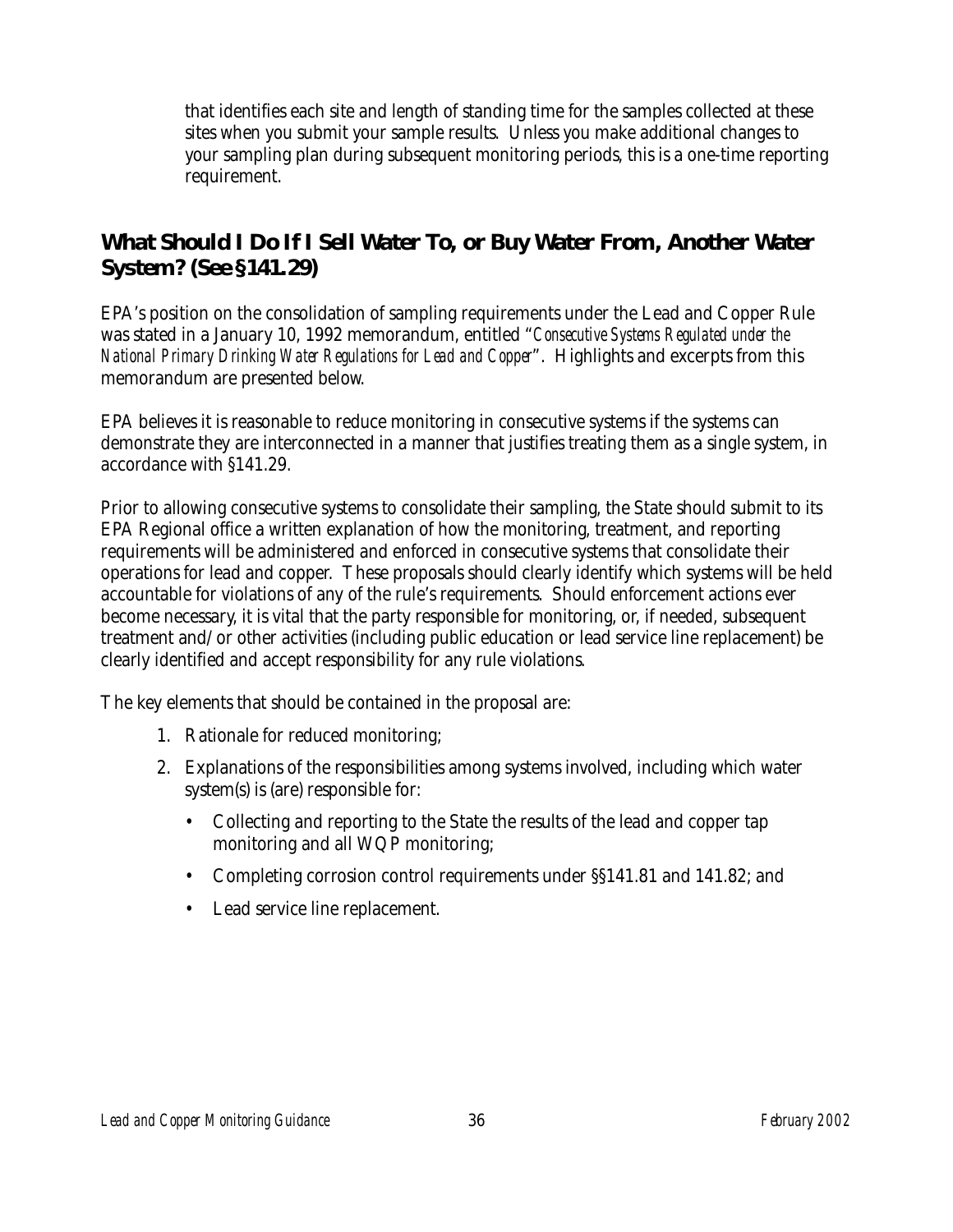- O **Note:** EPA expects that the parent water system will take responsibility for corrosion control throughout the entire area served. Depending on contractual agreements, the size and configuration of the satellite system(s), and the distance from the parent treatment facility, individual corrosion control treatment may need to be installed at a point or points other than the parent plant.
- 3. How the following provisions will be modified:
	- Determination of 90<sup>th</sup> percentile lead and copper concentrations in the consolidated system; and
	- WQP monitoring to determine baseline values and ensure that optimal corrosion control treatment is properly installed and maintained.
- 4. If applicable, how the responsibility for public education, source water monitoring, and source water treatment will differ from the responsibilities as assigned in the preamble to the LCR.
	- O **Note:** In the preamble to the 1991 LCR, EPA has stated that responsibility for public education delivery resides with the retailer (i.e., the consecutive or "satellite" system) and responsibility for source water monitoring and treatment resides with the wholesaler or "parent" system.

# *What Happens If I Do Not Fulfill My Lead and Copper Tap Monitoring And Reporting Requirements? (See §141.80(k))*

If you do not meet all of the following monitoring and reporting requirements within the time frame specified by the rule, you are in violation of these requirements:

- Use appropriate sampling procedures in accordance with §§141.86(a) and (b);
- Collect the required number of samples during the specified time frame in accordance with §§141.86(c) and (d);
- Ensure samples are analyzed properly in accordance with §141.89(a);
- Submit all required monitoring information on time in accordance with §141.90(a); *or*
- Report a change in treatment, or an addition of a new source, within 60 days or within the time frame specified by the State, if you are on reduced monitoring, have a waiver, or are a  $(b)(3)$  system, as required by  $$141.90(a)(3)$ .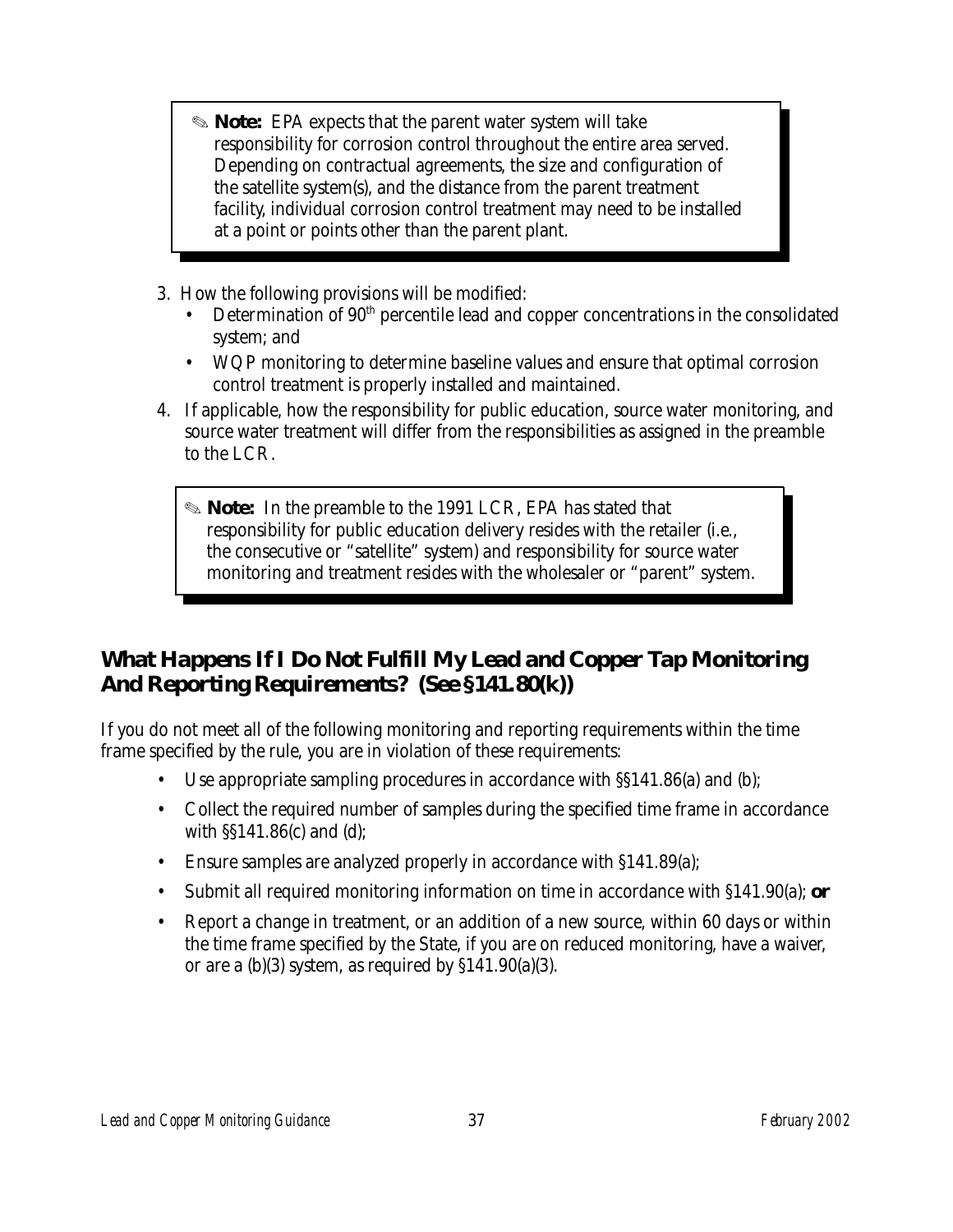Depending on whether the State adopts the less stringent provisions of the LCRMR into its revised drinking water regulation, you may also be in violation if you do not meet the following requirements within the timeframe specified by the rule:

- Meet replacement sample requirements for invalidated samples as described in §141.86(f)(4) where these samples are needed to meet minimum sampling requirements*;*
- Meet the conditions of your monitoring waivers in §141.86(g) or provide the required information in §§141.90(a)(4)(ii)-(iv);
- Provide sample information needed for your State to perform the  $90<sup>th</sup>$  percentile calculation as outlined in §141.90(h);
- Collect non-first draw samples that did not meet the criteria in §141.86(b)(5); *or*
- Meet the monitoring deadline for transitioning to an alternate period (i.e., months other than June through September) for collecting reduced lead and copper tap samples, as specified in  $$141.86(d)(4)(iv)(B)$ .

If you are out of compliance, you must:

- 1. Report the violation to the State within 48 hours of determining the noncompliance (see §141.31(b)).
- 2. Deliver public notification to your customers. If your State has not adopted the new public notification requirements, refer to §141.32. Otherwise, refer to §141.201 & §§141.203 - 141.206 or to EPA's *Public Notification Handbook* (EPA 816-R-00-010, June 2000). The Handbook is available on EPA's website at www.epa.gov/safewater/pn.html.
- 3. If you are a CWS, include a discussion of the violation in your consumer confidence report, including potential adverse health effects and actions taken to address the violation. Refer to §§141.153 & 141.154 or to EPA's *Preparing Your Drinking Water Consumer Confidence Report* (EPA 816-R-99-002, March 1999). This document is available on EPA's website at www.epa.gov/safewater/ccr1.html.

Also keep in mind that:

- 1. An action level exceedance is not a violation and does not trigger public notification requirements. However, if you exceed the lead action level, you must deliver public education to your customers. In addition, if you are a CWS, you must include in your consumer confidence report, the  $90<sup>th</sup>$  percentile value for the most recent sampling (if it is a value greater than 0) and the number of sites that exceeded the action level.
- 2. If you have been granted a monitoring waiver and do not conduct your lead and copper monitoring properly or on-time, you no longer meet the conditions of your waiver and the State may revoke your waiver. You can reapply at a later date when you again meet the eligibility requirements for a waiver.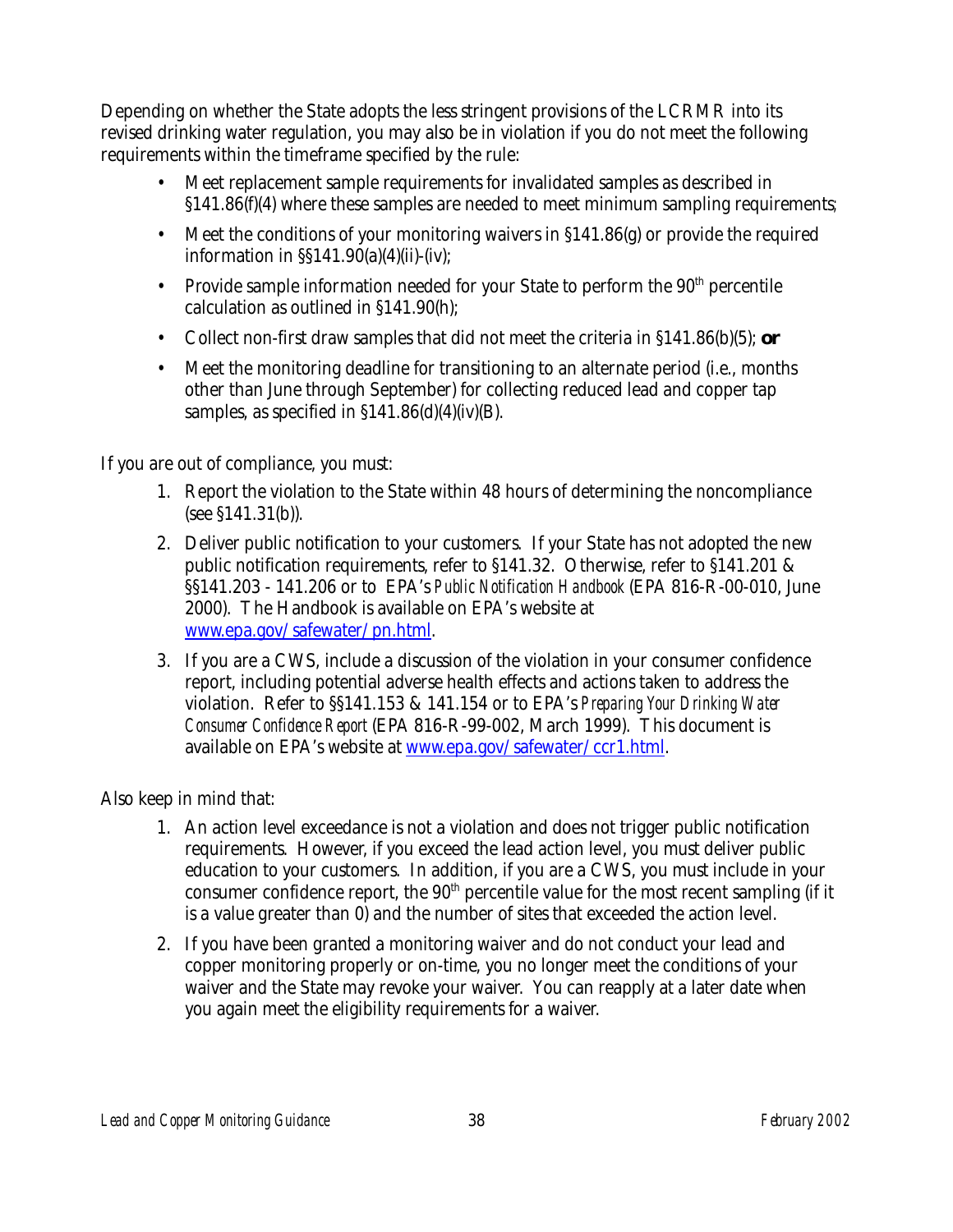3. Consecutive rounds of monitoring are needed to qualify for reduced lead and copper tap monitoring. Thus, noncompliance with your lead and copper tap monitoring requirements can impact how quickly you can qualify for reduced monitoring.

# *What Provisions of the LCRMR Pertain to Lead and Copper Tap Monitoring and Reporting? (See §141.86 & §141.90(a))*

The table below summarize those lead and copper tap monitoring and related reporting provisions that have been discussed throughout Chapter II. The table distinguishes between those provisions that you were required to begin implementing on April 11, 2000 and those less stringent provisions with which you must first check with your State before implementing. Remember, if you own or operate a water system on Tribal lands, in Wyoming, or the District of Columbia, the Federal version of the LCRMR applies to you. Therefore, you were required to implement all of the following provisions beginning April 11, 2000.

#### **You Were Required to Comply with These Monitoring Requirements Beginning April 11, 2000**

If you do not have enough Tier 1, 2, or 3 sites, you must use representative sites to meet minimum sampling requirements.

If you are on reduced lead and copper tap monitoring, you must collect from sites that are representative of the ones you used during standard monitoring. *(Your State entity may specify where to collect these samples.)*

If you are on reduced lead and copper tap monitoring, are a (b)(3) system, or have a monitoring waiver, you must notify your State in writing no later than 60 days after changing treatment or adding a new source.

#### **You Must First Check With Your State Before Implementing the Following Provisions**

Your State may allow you to conduct reduced lead and copper monitoring during months other than June through September.

If you operate 24 hours a day and you do not have enough taps that can supply first-draw lead and copper samples, you may be able to collect samples from the taps that have the longest standing times.

You can collect lead and copper tap water samples once every 3 years after monitoring for only 2 consecutive, 6-month monitoring periods, if your 90<sup>th</sup> percentile levels are  $\leq 0.005$  mg/L for lead and  $\leq 0.65$  mg/L for copper.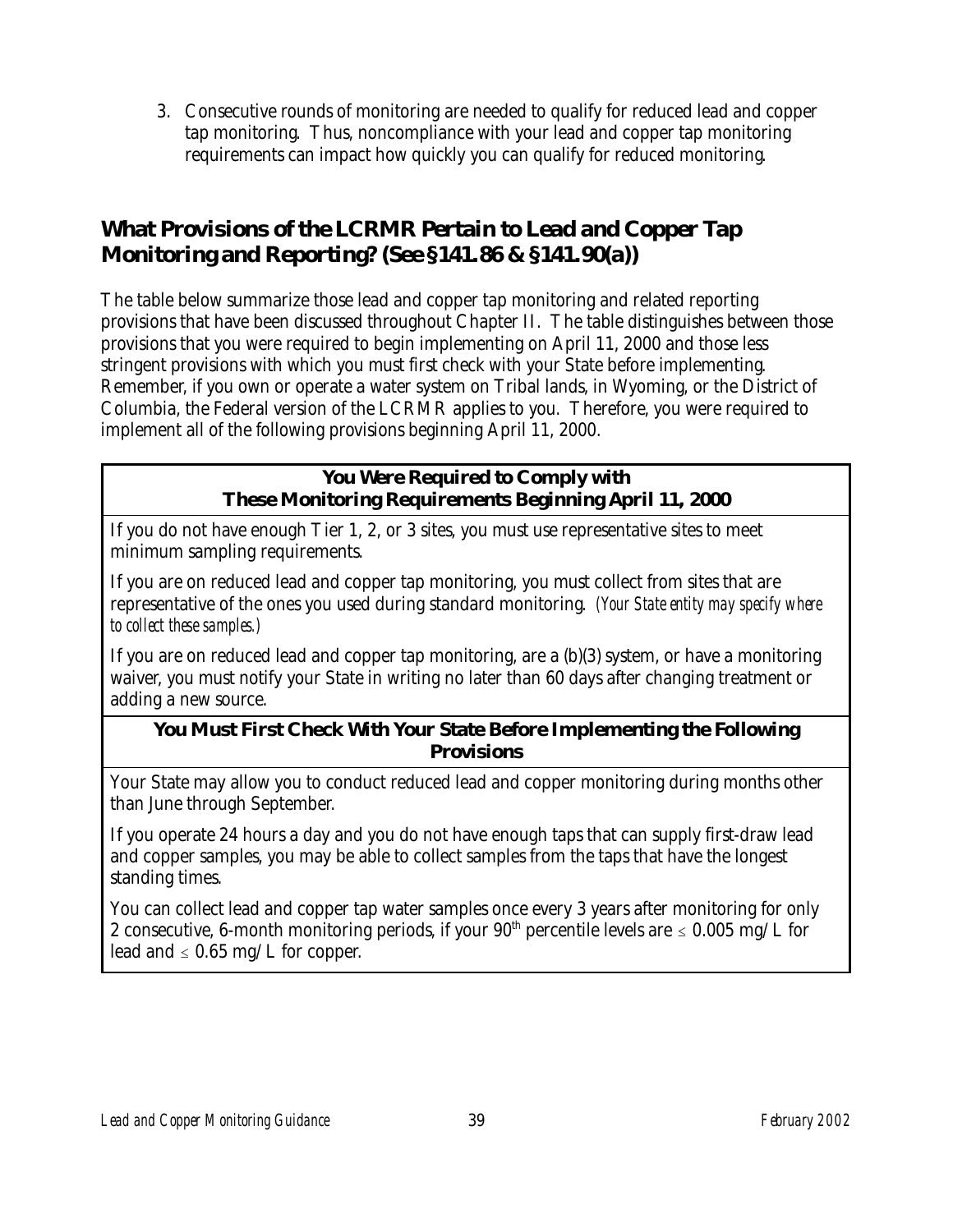#### **You Must First Check With Your State Before Implementing the Following Provisions (Continued)**

You can ask your State to invalidate lead and copper tap water samples if the samples meet *at least one* of the criteria below and you provide documentation that supports your request:

- There is a laboratory error;
- The sample was damaged in transit;
- The State determines that the sample was taken from an inappropriate site; or
- The State believes the sample was tampered with.

*Note: If you do not have enough valid samples after the State invalidates your sample(s), you must collect enough replacement samples to meet the minimum sampling requirements.*

You may request a 9-year monitoring waiver for lead and/or copper tap monitoring if:

- You serve 3,300 or fewer persons;
- Your 90<sup>th</sup> percentile levels are  $\leq 0.005$  mg/L for lead and/or  $\leq 0.65$  mg/L for copper; and
- Your plumbing materials meet certain criteria that indicate negligible risk from lead and/or copper exposure.

You may no longer be required to:

- 1. Calculate and report your 90<sup>th</sup> percentile lead and copper levels if:
	- Your State has notified you that it will perform this calculation;
	- You provided your sampling results and sampling site information to your State no later than the date specified by your State *(Note: this date will be sometime before the end of the monitoring period)*; and
	- Your State gave you the results of the  $90<sup>th</sup>$  percentile calculation before the end of the monitoring period.
- 2. Submit certifications that you followed proper sampling procedures or that homeowners collected samples after receiving proper instructions.
- 3. Provide justifications if your sampling pool contains Tier 2 or Tier 3 sites or an insufficient number of sites served by lead service lines.
- 4. Request in writing your State's permission to monitor for lead and copper on a reduced schedule after you meet your OWQPs. *(You still must receive written approval from your State before you begin reduced monitoring.)*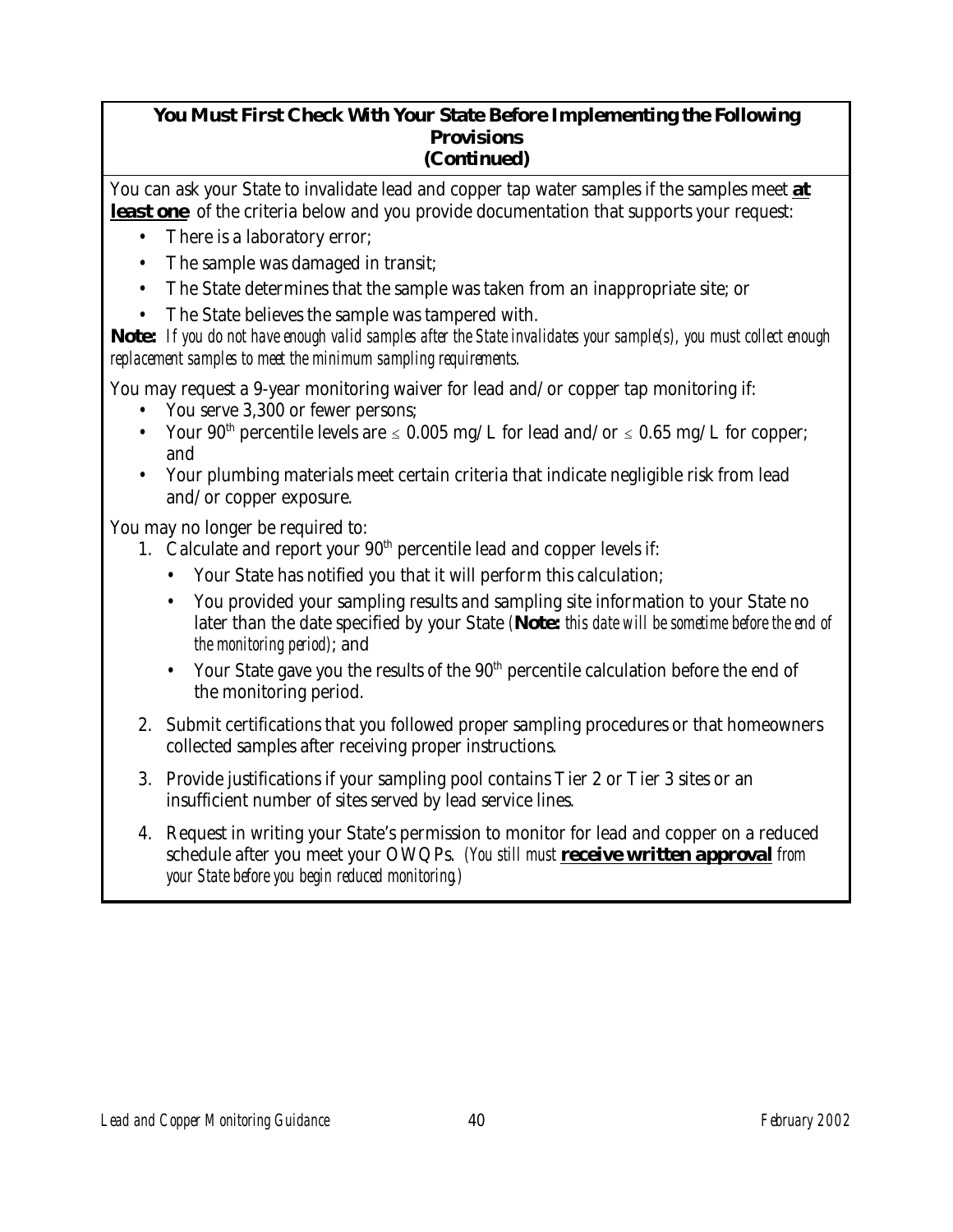

## *What Key Points Should I Remember About Lead and Copper Tap Monitoring? (See §§141.81 & 141.86)*

- $\blacklozenge$  You must sample at Tier 1 sites. If an insufficient number exist, use Tier 1, followed by Tier 2, Tier 3, and representative sites. *(Note: Tier 3 sites only apply to CWSs.)*
- g If you have lead service lines in your distribution system, you should collect at least half of your samples from sites served by lead service lines. If you have no lead service lines, but you have lead goosenecks or pigtails, you can collect tap water samples at the sites with the goosenecks and/or pigtails.
- $\triangleq$  You should identify more sampling sites than the number of samples you are required to collect during each monitoring period, in case volunteers drop out.
- $\triangleq$  If you do not have the required number of sampling sites, it may be necessary to collect more than one sample from the same location, on different days, in order to collect the minimum number of required samples.
- $\triangle$  Samples must be 1-liter in volume and be taken from an interior tap where the water has stood in the pipes for at least 6 hours *(except as noted below)*.
- ◆ If you are an NTNCWS or CWS that does not have enough inside taps where the water stands unused for at least 6 hours, your State may allow you to use inside taps that have remained unused for the longest period of time.
- $\rightarrow$  You should collect samples early enough in the monitoring period in case WQP samples are required (e.g., small or medium systems that exceeds the lead or copper action level).
- $\blacklozenge$  You must initiate corrosion control treatment steps if you exceed the lead or copper action level or if you serve more than 50,000 people and you are not a (b)(2) or (b)(3) system.
- $\blacklozenge$  You must collect source water samples if you exceed lead and copper action levels.
- g If you serve 50,000 or fewer people, you can stop corrosion control treatment steps whenever your 90<sup>th</sup> percentile lead and copper levels are at or below their action levels for 2, consecutive, 6-month monitoring periods. You must recommence these steps if you again exceed either action level.
- $\blacklozenge$  If you serve 50,000 or fewer people, you qualify for reduced annual monitoring if you have 2, consecutive, 6-month periods at or below both action levels. You can qualify for triennial monitoring if you have 3 consecutive years of monitoring at or below both action levels.
- ◆ Regardless of the number of people that you serve, you can qualify for reduced monitoring if you are in compliance with your OWQP specifications for a minimum of 2, consecutive, 6-month periods and you receive written approval from the State.
- $\triangle$  Regardless of the number of people that you serve, you can qualify for triennial monitoring at the reduced number of sites, if your  $90<sup>th</sup>$  percentile lead level is  $\leq 0.005$  mg/L **and**  $90<sup>th</sup>$  percentile copper level is  $\leq 0.65$  mg/L, for 2, consecutive, 6-month periods *(if the State has adopted this provision*).
- $\triangleq$  If you serve 3,300 or fewer people, you can monitor once every 9 years at the reduced number of sites, if you qualify for a monitoring waiver, and the State has adopted this provision.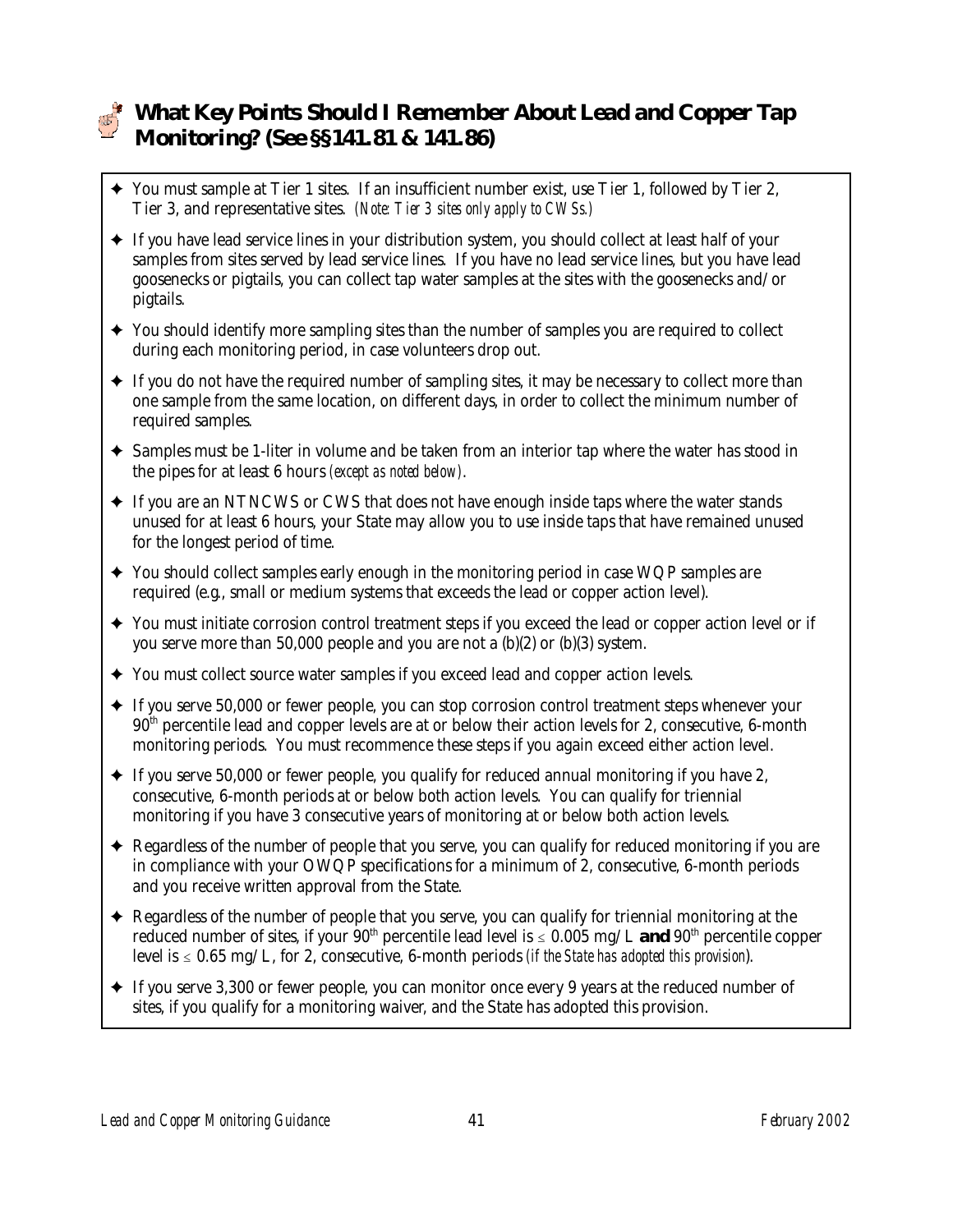# **CHAPTER III: WATER QUALITY PARAMETER MONITORING AND REPORTING REQUIREMENTS**

# *What Is The Purpose of Collecting Water Quality Parameter Samples? (See §141.87)*

WQPs are used to determine the corrosivity of the water, and if needed, to help the system and State determine the type of corrosion control that the system should install and how the treatment should be operated. For most water systems that require treatment, corrosion control treatment is the primary mechanism for reducing their lead and copper levels.

WQP samples include analysis for:

- $\bullet$  pH;
- Alkalinity;
- Calcium;
- Conductivity;
- Water temperature;
- Orthophosphate, if an inhibitor containing phosphate is used; and
- Silica, if an inhibitor containing silica is used.

WQP samples are collected at two separate locations:

- At entry points to the distribution system; and
- At representative taps throughout the distribution system *(approved coliform sampling sites may be used)*.

### *Which Systems Must Collect Water Quality Parameter Samples? (See §141.87)*

*If you serve more than 50,000 people*, you must conduct some WQP monitoring. However, if you meet the (b)(3) criteria based on initial lead and copper tap monitoring, you are only required to conduct WQP monitoring during the same 2, consecutive, 6 months in which you conducted initial lead and copper tap monitoring.

*If you serve 50,000 or fewer people*, you do not have to collect WQP samples unless you exceed an action level. During any monitoring period in which you exceed the lead or copper action level, WQP samples must be collected from entry points to the distribution system and from a set of representative sites located throughout the distribution system.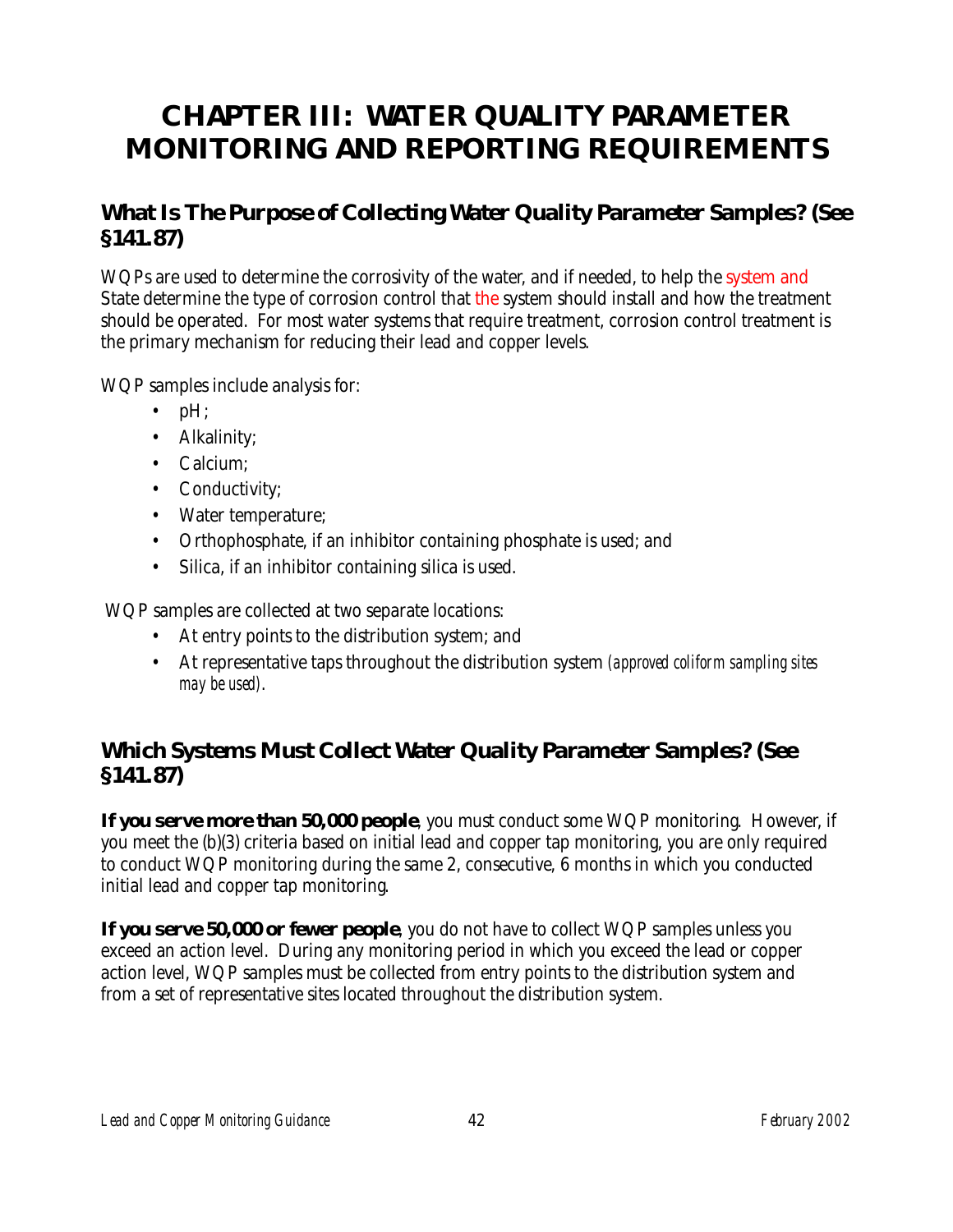# *When Do I Collect Water Quality Parameter Samples? (See §§141.87(b)-(e))*

Water quality parameter monitoring can be divided into three phases:

- Initial WQP monitoring;
- Follow-up monitoring that occurs in the year following the installation of corrosion control treatment; and
- Monitoring that occurs after the State sets OWQPs.

Each of these is discussed in greater detail below. In addition, refer to the timelines in Appendix C which illustrate how WQP monitoring requirements are impacted by a system's size category and whether it exceeds an action level.

#### **Initial WQP Monitoring**

Initial WQP monitoring is conducted during the same monitoring period(s) as initial lead and copper tap monitoring. During initial monitoring, WQP samples are collected at representative sites in the distribution system (also referred to as tap samples) and at each entry point to the distribution system for:

- $pH$ ;
- Alkalinity;
- Calcium;
- Conductivity;
- Temperature;
- Orthophosphate, when a phosphate-based corrosion inhibitor is used; and
- Silica, when a silicate-based corrosion inhibitor is used.

*If you serve more than 50,000 people*, you were required to conduct WQP monitoring during the same 2, consecutive, 6-month monitoring periods as initial tap monitoring. Thus, for systems that were in existence prior to 1992, WQP monitoring was required to be conducted during the monitoring periods of January 1 through June 30, 1992 and July through December 31, 1992.

*If you serve 50,000 or fewer people*, and you exceeded the lead and/or copper action level, you must monitor before the end of the 6-month initial tap monitoring period(s) during which the action level is exceeded. Because WQP samples must be collected in the same monitoring period in which you exceed an action level, you should collect lead and copper tap water samples early in the monitoring period. If you exceed during the first round of initial tap monitoring, you are immediately triggered into corrosion control treatment requirements. If your State requires you to collect a second set of lead and copper tap samples or you elect to conduct this monitoring and you exceed the action level, you will also be required to collect WQP samples during this 6-month monitoring period. Table 3-1 below illustrates the timing for systems serving 50,000 or fewer people that were in existence prior to January 1992.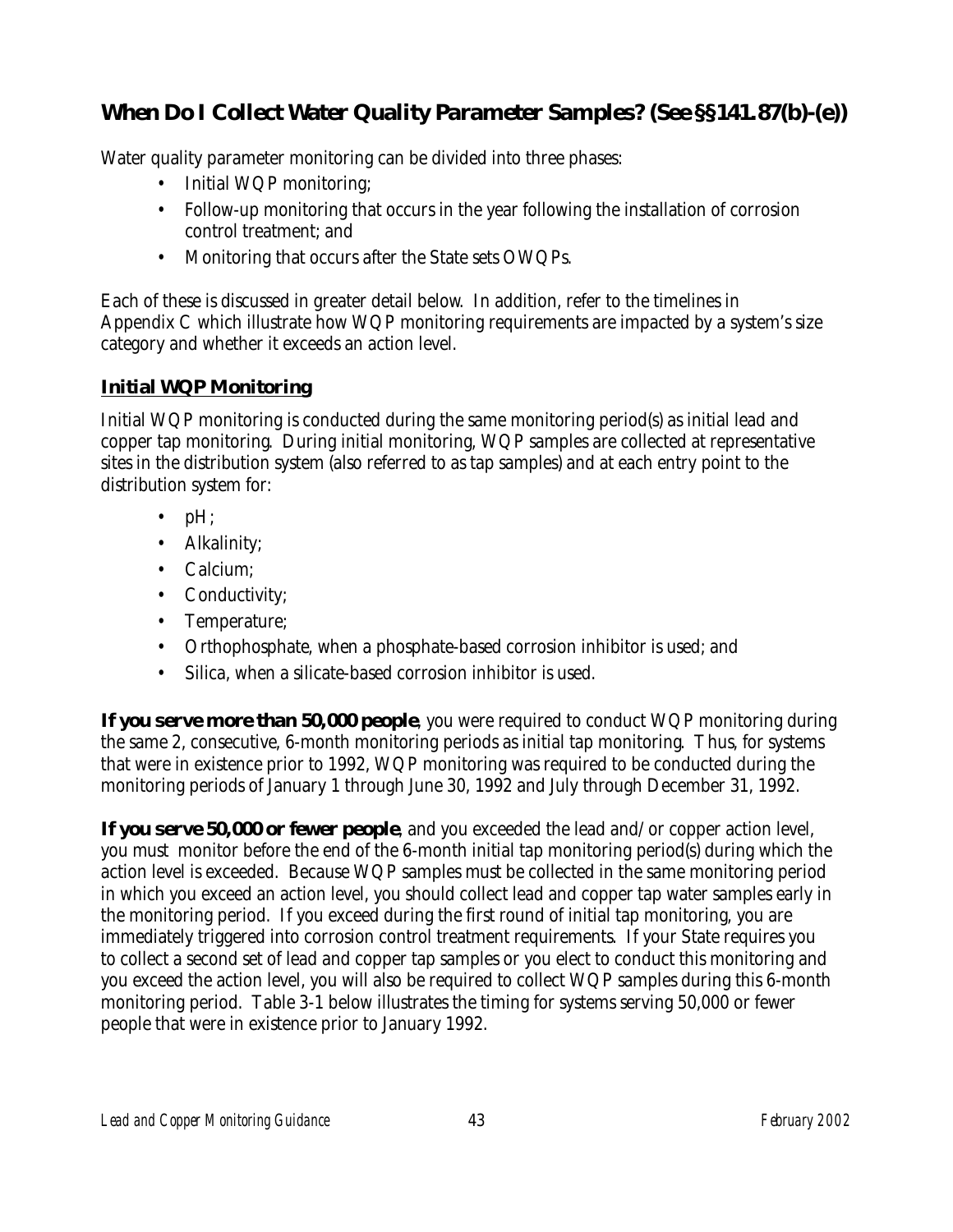

**REMEMBER: For systems of any size,** while you are conducting a corrosion control study and installing corrosion control treatment, you are not required to collect WQP samples, unless required by the State. Samples that are required as part of the study or during treatment installation are not counted towards compliance with your normal WQP sampling requirements.

| Table 3-1: Initial WQP Requirements for Systems Serving 50,000 and Fewer<br><b>People</b> |                                                           |                                                              |  |  |
|-------------------------------------------------------------------------------------------|-----------------------------------------------------------|--------------------------------------------------------------|--|--|
| If you serve                                                                              | And you exceeded during the                               | <b>You were required to</b><br>collect WQP samples<br>during |  |  |
| 3,301 to 50,000 people                                                                    | 1 <sup>st</sup> monitoring period of July - December 1992 | July - December 1992                                         |  |  |
|                                                                                           | 2 <sup>nd</sup> monitoring period of January - July 1993  | January - July 1993                                          |  |  |
| 25 to 3,300 people                                                                        | 1st monitoring period of July - December 1993             | July - December 1993                                         |  |  |
|                                                                                           | 2 <sup>nd</sup> monitoring period of January - July 1994  | January - July 1994                                          |  |  |

**Note:** If you are a new system, the State will specify when you must begin initial lead and copper tap monitoring. WQP samples must be collected before the end of the 6-month initial tap monitoring period(s) during which an action level is exceeded.



**REMEMBER:** A small or medium system that does not exceed an action level does not have to conduct any WQP monitoring unless required by the State.

During each initial monitoring period in which you are required to conduct WQP monitoring, you must collect:

- 2 samples at each of the number of tap sites specified in Table 3-2; and
- 2 sample at each entry point to the distribution system.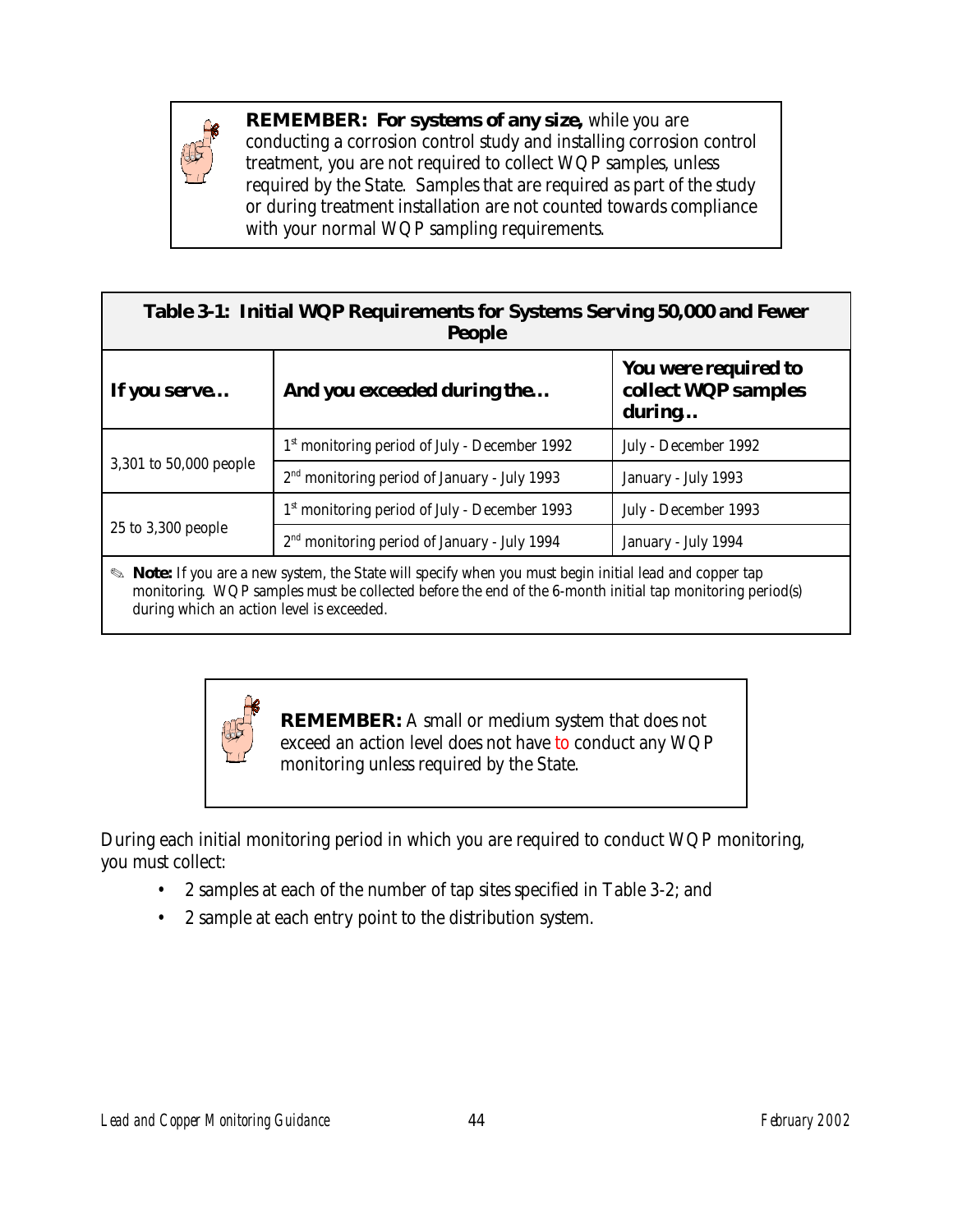| Table 3-2: Standard Number of WQP "Tap" Sites and Samples |                                   |                                       |  |  |  |
|-----------------------------------------------------------|-----------------------------------|---------------------------------------|--|--|--|
| <b>System Size</b><br>(No. of People Served)              | <b>No. of Sites</b><br>(Standard) | <b>No. of Samples</b><br>(2 per site) |  |  |  |
| >100,000                                                  | 25                                | 50                                    |  |  |  |
| 10,001 to 100,000                                         | 10                                | 20                                    |  |  |  |
| 3,301 to 10,000                                           |                                   | В                                     |  |  |  |
| 501 to 3,300                                              |                                   |                                       |  |  |  |
| $\leq 500$                                                |                                   |                                       |  |  |  |

As an example, assume a system serving 9,000 people has 3 entry points. The regulation requires the system to collect 2 distribution samples at 10 sites and 2 samples at each entry point to the distribution system. Therefore, during January through June 1992, these systems would have collected 20 WQP tap samples and 6 entry point samples. During July through December 1992, the system would have collected the same number of entry point and WQP samples.

#### **Follow-up WQP Monitoring**

Follow-up monitoring occurs in the 12 months immediately following the installation of corrosion control treatment. These samples are collected during the same 2, consecutive, 6-month monitoring period(s) as follow-up lead and copper tap monitoring.

*If you serve more than 50,000 people*, you were required to conduct this monitoring during 2, consecutive, 6-month monitoring periods of January through June 1997 and July through December 1997, unless the State determined you met the criteria of a (b)(2) or a (b)(3) system. As previously discussed, (b)(2) systems have already installed treatment that is equivalent to that required under the lead and copper regulations. These systems are not required to conduct initial or follow-up WQP monitoring.

*If you serve 50,000 or fewer people*, WQP monitoring is only required during each of the 6 month follow-up monitoring periods in which you exceed the lead or copper action level. Therefore, if you install corrosion control treatment and are at or below both action levels, you are not required to conduct follow-up WQP monitoring. However, your State may require you to continue WQP monitoring to demonstrate that you are properly operating corrosion control treatment.

You must collect 2 samples at each of the number of WQP sites specified in Table 3-2, during each of 2, consecutive, 6-month monitoring periods for:

- $\bullet$  pH;
- Alkalinity;
- Calcium, when calcium carbonate stabilization is used;
- Orthophosphate, when a phosphate-based inhibitor is used; and
	- Silica, when a silicate-based inhibitor is used.

*Lead and Copper Monitoring Guidance* 45 *February 2002*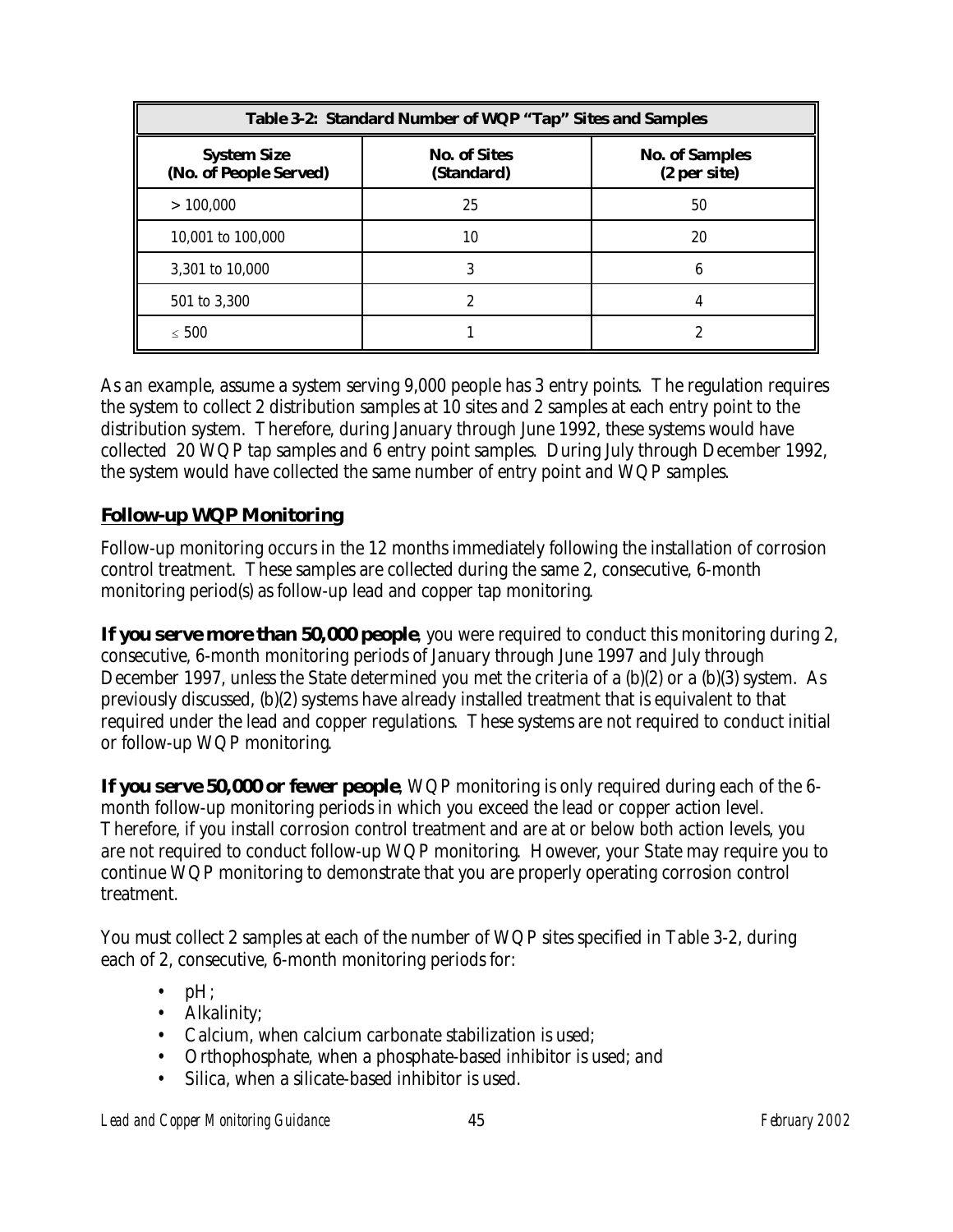These samples should be collected evenly throughout the year to reflect seasonal variability.

You also must immediately begin taking *1 set* of the following WQP samples at each entry point at least once every 2 weeks:

- $pH$ ;
- When alkalinity is adjusted, a reading of the dosage rate of the chemical used to adjust alkalinity and the concentration of alkalinity; and
- When an inhibitor is used, a reading of the dosage rate of the inhibitor used and the concentration of orthophosphate or silicate (whichever is used).

O **Note:** Once treatment has been installed, entry point monitoring changes from 2 samples per entry point at 6-month intervals to 1 sample per entry point at least every 2 weeks.

After corrosion control treatment has been installed, the LCRMR allow ground water systems to limit sampling points to those representative of the water quality and corrosion control treatment conditions throughout the system. If this option is used, prior to sampling, the system must demonstrate to the State that the selected sites are indeed representative. Please note that this option does not apply to initial monitoring and can only apply if the State incorporates this provision into its drinking water regulations.  $\checkmark$  First check with your State to determine if *you can take advantage of this provision.*

#### **Monitoring after the State sets OWQPs**

The State uses the lead and copper tap and WQP data collected before and after the installation of corrosion control treatment to set WQP ranges or minimums (called optimal water quality parameters or OWQPs) that indicate that a system is operating corrosion control treatment at a level that most effectively minimizes the lead and copper concentrations at users' taps. The State sets ranges or minimums for the following OWQPs at entry points and within the distribution system (i.e., tap samples) within 6 months of receiving lead and copper and WQP follow-up monitoring results:

- $pH$ ;
- Alkalinity *(when alkalinity is adjusted)*;
- Orthophosphate *(when a phosphate inhibitor is used);*
- Silica *(when a silicate inhibitor is used);* and
- Calcium *(when calcium carbonate stabilization is used as part of corrosion control)*.

For example, the State might require you to maintain pH between 7.8 and 8.2 at each entry point and a pH of 7.0 to 8.0 at all sampling sites in the distribution system. Similarly, the State might require you to install sodium bicarbonate at a dosage rate of 10 mg/L (measured at each entry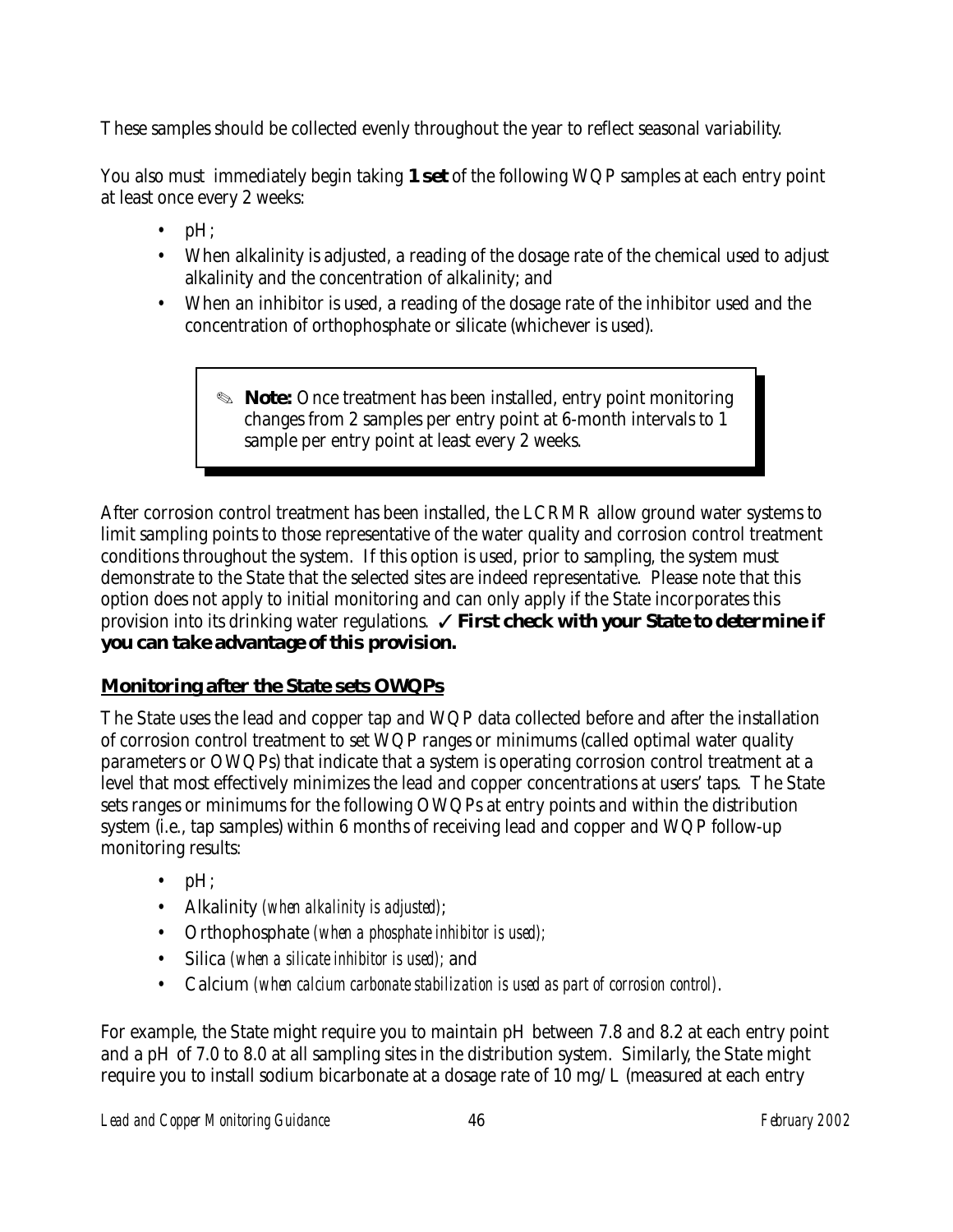point) to maintain alkalinity above 20 (measured at all distribution system sites). The State can also designate values for additional water quality control parameters.

The concentration of each applicable WQP is measured at entry points and at a specified number of sites within the distribution system (refer back to Table 3-2). Measurements at the entry points also include a reading of the dosage rate of the chemical used to adjust the alkalinity (if applicable) and a reading of the dosage rate of the inhibitor used (if applicable).

After OWQPs are set, the frequency of WQP tap monitoring remains semi-annually (unless you qualify for reduced monitoring), and the frequency for entry point monitoring remains every 2 weeks.

*If you serve more than 50,000 people and do not qualify as a (b)(3) system*, you must collect WQP samples and operate in compliance with the OWQPs designated for your system. If you installed corrosion control treatment prior to the effective date of the rule (i.e., are a (b)(2) system), the LCRMR clarify that the State will designate OWQPs and that you must conduct WQP monitoring. Prior to the LCRMR, the regulation was unclear regarding the continuing monitoring requirements for (b)(2) and (b)(3) systems.

*If you serve 50,000 or fewer people*, you are only required to collect WQP samples during those monitoring periods in which an action level exceedance occurs, unless required by the State.

You must collect 2 samples every 6 months at the standard number of WQP tap sampling sites that is specified in Table 3-2 for:

- pH;
- Alkalinity;
- Calcium, when calcium carbonate stabilization is used;
- Orthophosphate, when a phosphate-based inhibitor is used; and
- Silica, when a silicate-based inhibitor is used.

You must collect 1 set of samples at each entry point (except those ground water systems that can limit entry point monitoring to representative sites) at least once every 2 weeks for:

- $\bullet$  pH;
- When alkalinity is adjusted, a reading of the dosage rate of the chemical used to adjust alkalinity and the concentration of alkalinity; and
- When an inhibitor is used, a reading of the dosage rate of the inhibitor used and the concentration of orthophosphate or silicate (whichever is used).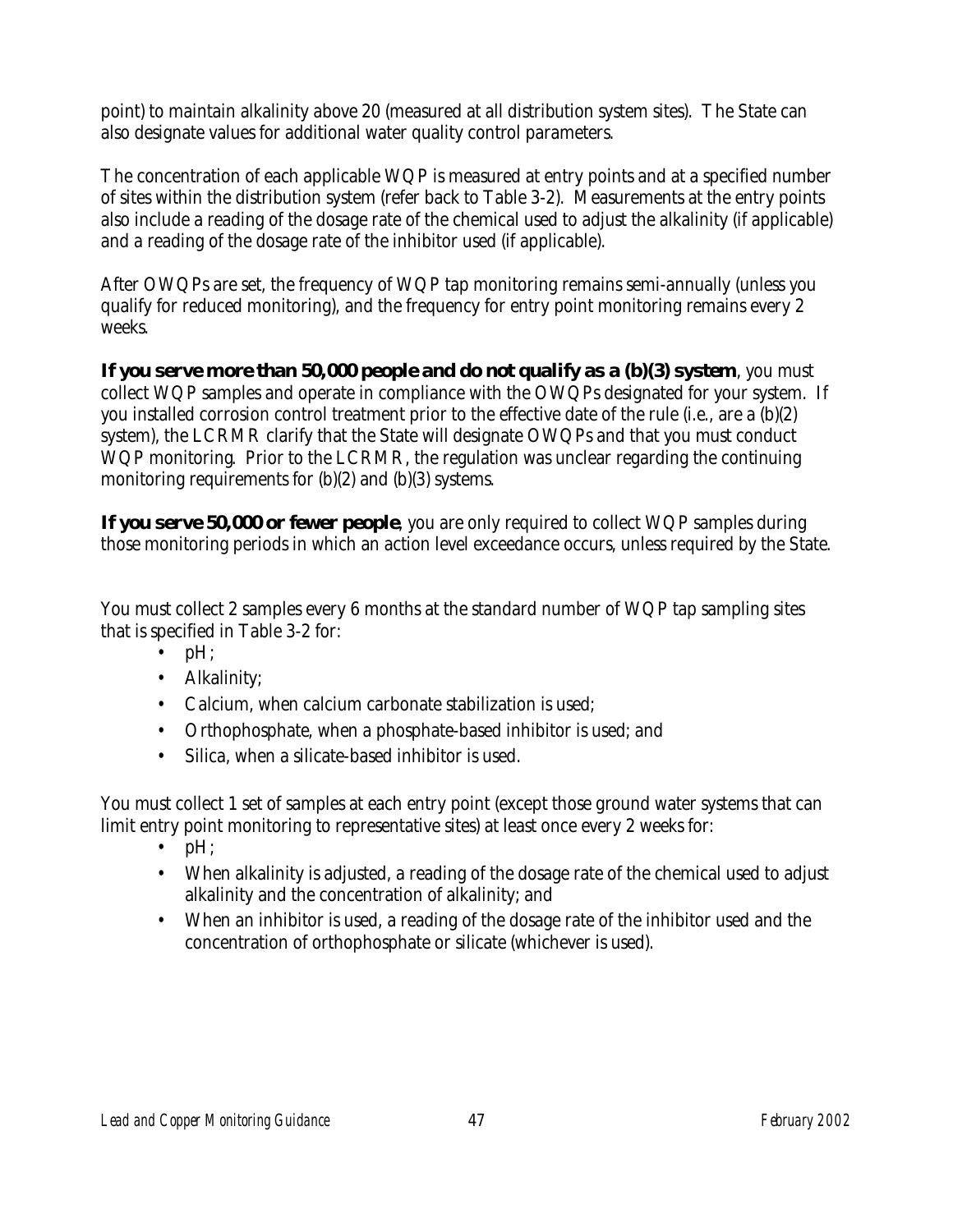O **Note:** The LCRMR also clarify that for those systems with treatment in place, the State must take measures to ensure that systems are operating treatment properly. Thus, the State could require you to collect WQP samples, even if you serve 50,000 or fewer people, or qualify as a (b)(3) system.

~*Refer to the section entitled, "Can I Ever Reduce My WQP Monitoring?", for a discussion of the criteria that allow you to reduce the frequency of WQP tap monitoring~*

# *How Do I Select My Sampling Sites? (See §141.87(a))*

### **Distribution Samples**

You must identify sampling sites in your distribution system representative of the water quality throughout the distribution system. These samples are also referred to as WQP tap samples. The number of tap WQP sampling sites are specified in Table 3-2. For ease, you may want to sample from sites used for coliform monitoring. The advantages associated with using these sites are: (1) access is available since the sites are already being used as sampling locations; (2) personnel are already in place to perform monitoring at these sites; and (3) the locations should be representative of the distribution system conditions as required by the Total Coliform Rule. You also can use the taps from which you collect lead and copper tap samples.

In order to ensure that your distribution sampling sites (or "tap" samples) are representative of water quality throughout the distribution system, you should consider the following:

- Size of the population you serve and where the population is located;
- All of the different sources of water you currently use;
- All of the different treatments installed and operating;
- The effects of seasonal variability on treatment and water quality;
- The proximity of WQP sites to lead and copper tap water sampling sites;
- The proximity of WQP sites to supplemental chlorination feed points;
- The proximity of WQP sites to ground or elevated storage locations;
- The sampling sites' representativeness of typical detention times of water in the distribution system;
- The sampling sites' representativeness of distinct pressure zones located throughout the distribution system; and
- The sampling sites' representativeness of distribution system materials.

Also, avoid areas in the distribution system where maintenance or flushing is conducted because water quality upsets are more likely to occur in these places. Remember, you are trying to collect data that is representative of typical water quality conditions in the distribution system.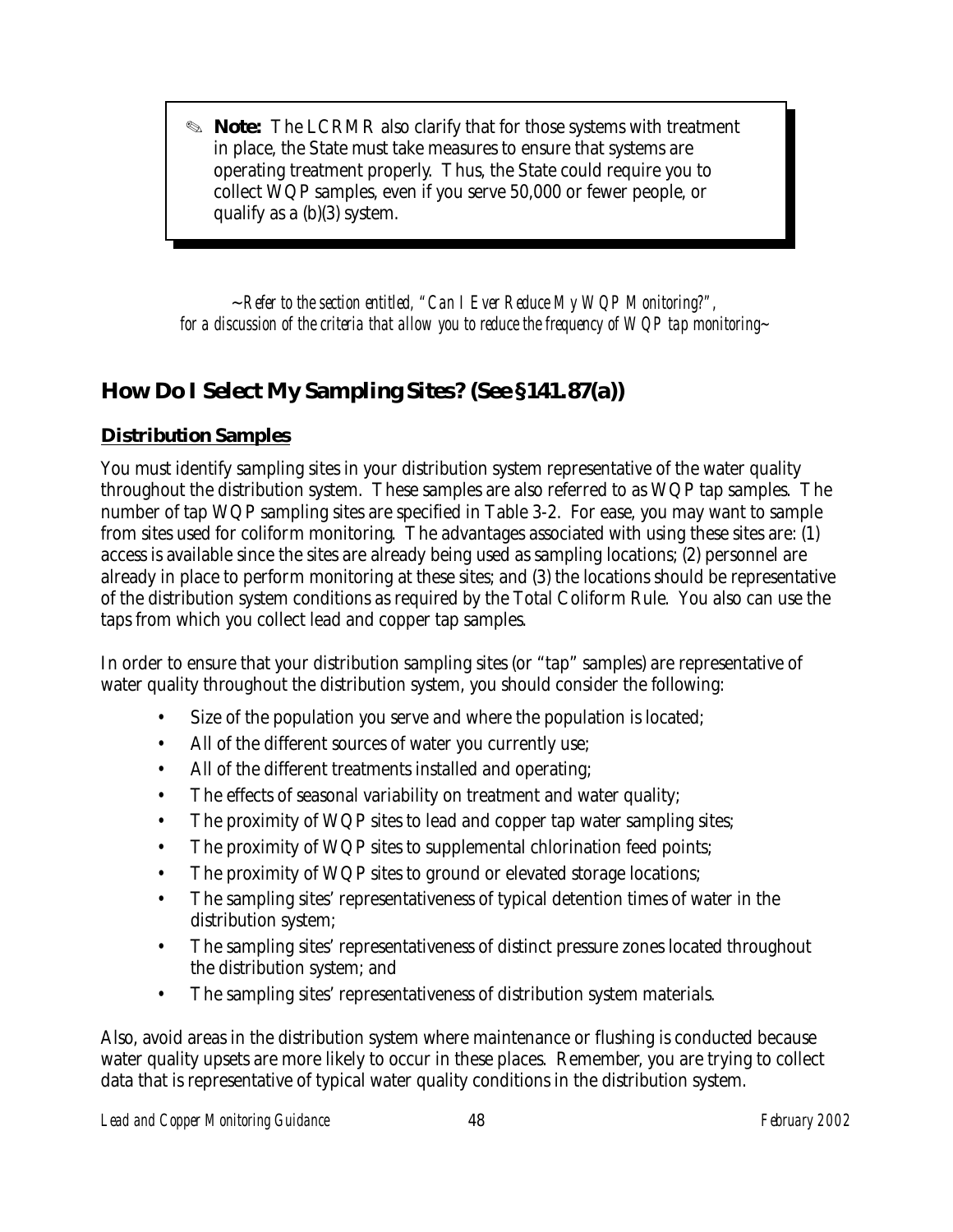#### **Entry Point Samples**

You must sample from each entry point to the distribution system to obtain a sample that is representative of the source after treatment. If 2 or more sources are combined before distribution, your sample must be representative of all sources used.

# *How Do I Collect Water Quality Parameter Samples? (See §141.87(a))*

#### **To Keep in Mind at the Sampling Site**

Unlike lead and copper tap samples, WQP samples should be fully flushed. Samples collected at entry points to the distribution system must be collected at locations representative of each source of water after treatment.

If your system draws water from more than one source, and the sources are combined before distribution, you must collect samples at sites in the distribution system where the water is representative of all sources being used.

If you collect the WQP samples in the distribution system from the same location as coliform and disinfectant residual samples, you should collect the WQP samples in the following manner:

- Fully flush the tap and collect the coliform sample;
- Collect a sample to measure disinfectant residual;
- Collect and analyze sample for temperature and pH; and
- Collect the samples for the other WQPs.

When you collect WQP samples, you should always record your observations about color, suspended solids, and the flushing time required prior to achieving acceptable sampling conditions. During collection of the WQP samples, care should be taken to avoid the introduction of air bubbles into the sample which can affect the pH, conductivity, and dissolved oxygen content of the water sample.

Plastic or glass containers can be used when collecting WQP samples unless silica analyses are required, in which case, plastic must be used. All samples should be stored in a cool environment until analyzed. During transportation, care should be taken to avoid breakage of the sample.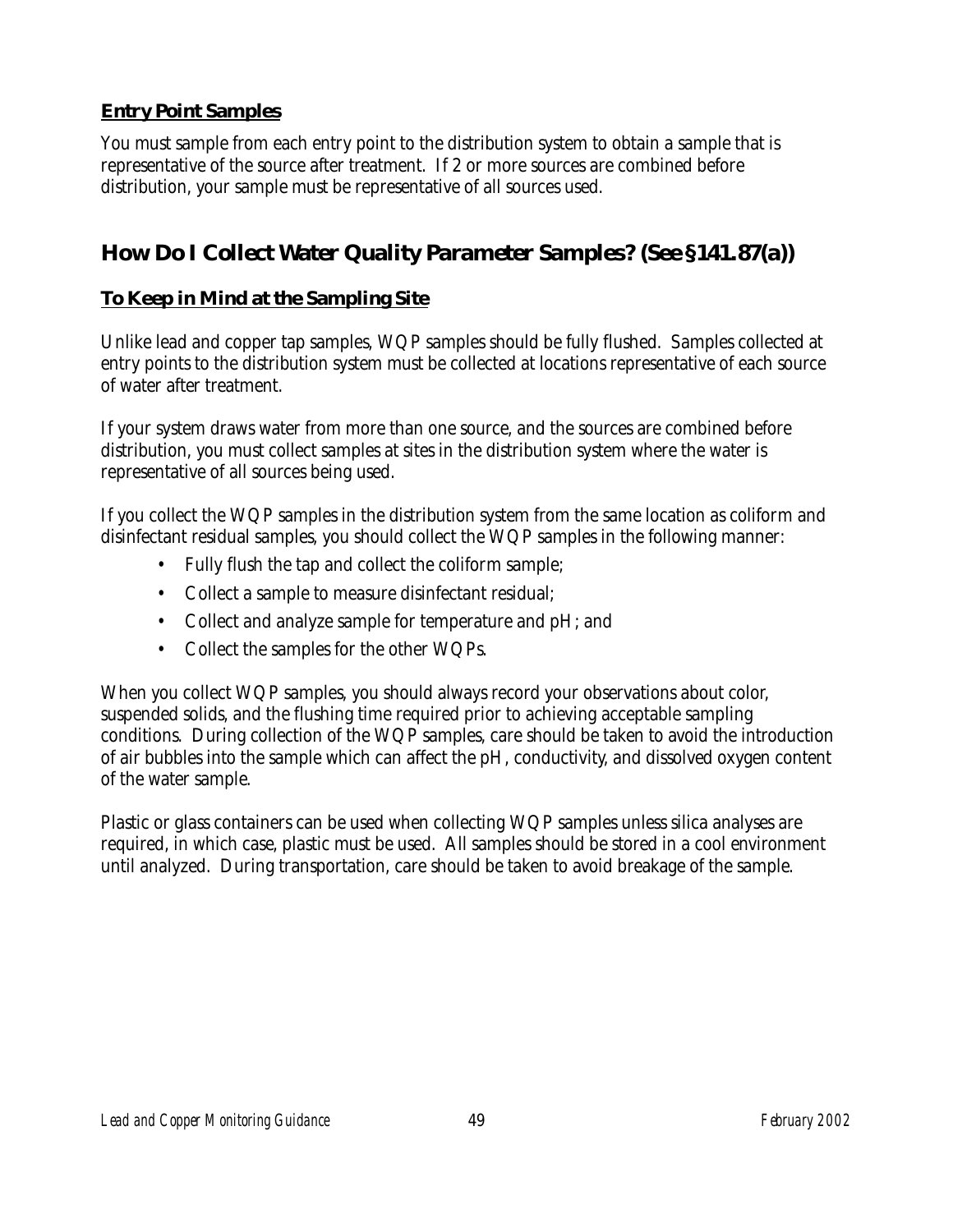#### **Parameter-specific procedures to keep in mind**

**Temperature and pH:** Temperature analyses must be conducted in the field to ensure accuracy. Measure temperature using either a hand-held thermometer or a combined temperature/pH electrode and meter. pH measurements must also be conducted in the field and must be made with a pH electrode and meter within 15 minutes of sample collection. The meter should be capable of measuring to  $1/10$  of a unit. The pH probe should be placed in a holding bottle and secured during transport. The probe's membranes are very delicate and should not come in contact with hard surfaces or be allowed to dry out. Pack a replacement probe just in case. In addition:

- Before collecting the pH sample, the pH electrode should be calibrated at pH 7.0 and a second pH level; either 4.0 or 10.0, depending on the pH range typically found within the distribution system.
- Before collecting the sample, remove the faucet aerator and run the water gently to flush the line.
- Fill the sample bottle to slightly overflowing.
- Use a closed-system bottle which allows you to insert the thermometer or pH probe—to reduce measurement error.
- If you use a hand-held thermometer, insert it in the sample and record the reading when it stabilizes. Insert the pH electrode immediately after removing the thermometer.
- If you use a combined electrode and meter, insert it in the sample immediately after filling the bottle and measure temperature. Change the meter to measure pH levels and gently rotate the bottle until the pH reading stabilizes (may take several minutes).
- Record the pH measurement, rinse the electrode with deionized water and replace it in the holding bottle.

**Other WQPs:** When you collect WQP samples for alkalinity, calcium, conductivity, orthophosphate, and silica, you should take two, 500 mL samples at each sampling location. Two samples are needed because the calcium analysis is conducted using a separate sample in order to acidify the sample prior to measurement. The two, 500 mL samples counts as one set of samples; thus, you must repeat this for each of your 2 entry point sample sets during initial monitoring, as well as your 2 distribution ("tap") samples sets that are required during each WQP monitoring period.

# *How Does the State Determine If I Am In Compliance With My Optimal Water Quality Parameter Values? (See §141.82(g))*

**Prior to the LCRMR**, you would incur a violation if the WQP value of any sample or the average of the original sample and confirmation sample was below the minimum value or outside the range designated by the State. If you elected to collect a confirmation sample, you were required to collect it within 3 days of collecting the original sample.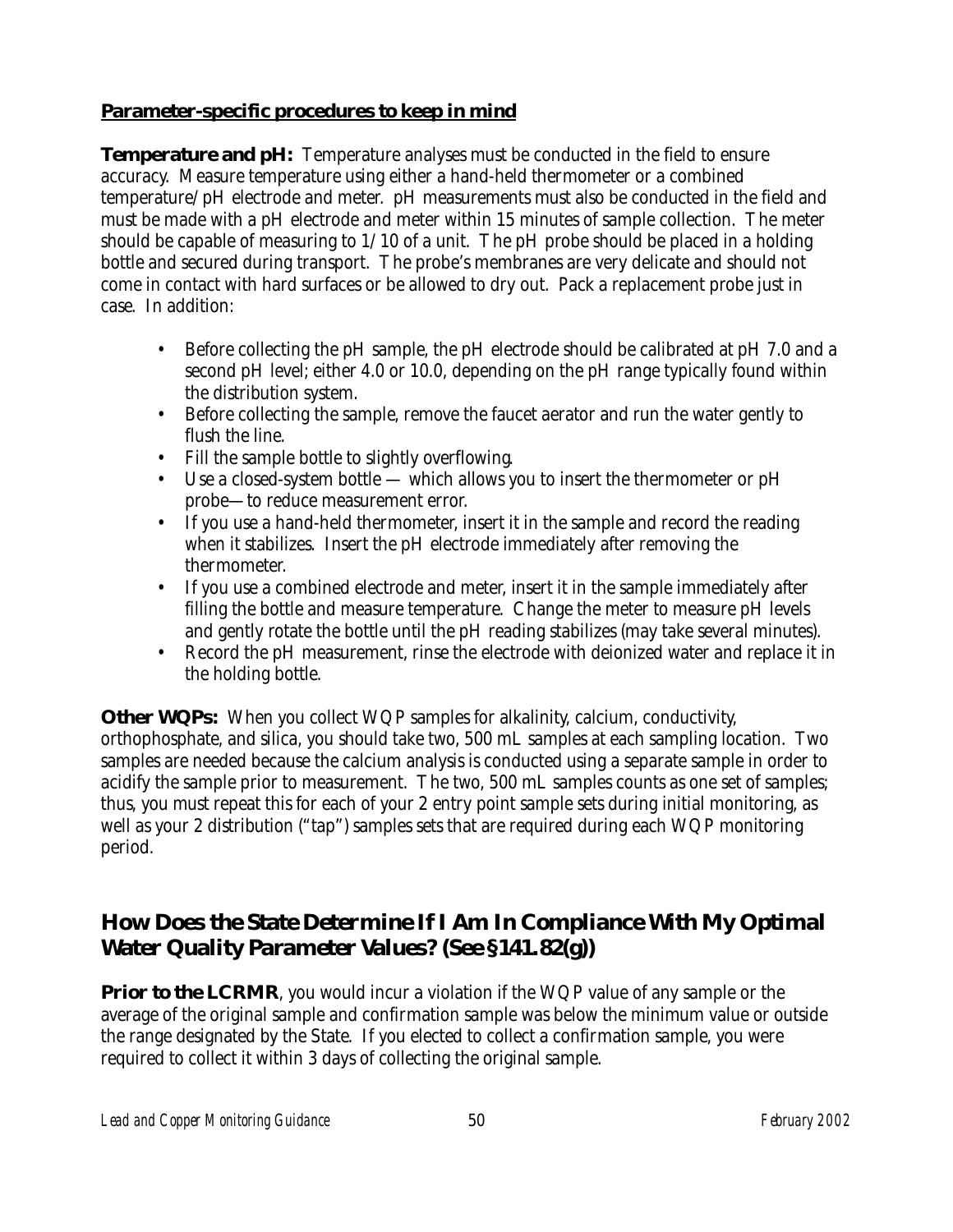In each monitoring period in which you did not meet your OWQP specifications, you would incur a violation. For entry point monitoring, compliance was determined every 2 weeks. For tap WQP monitoring, compliance was determined for the monitoring period in effect (i.e., 6 months, 1 year, or 3 years).

**Under the LCRMR**, EPA revised the procedure for calculating compliance with OWQPs based on concerns raised by several States and water systems. A major concern was that the 1991 compliance approach created a significant disincentive for sampling WQPs more frequently than required, since the more frequently measurements are taken, the greater the potential that some of the results will be outside the OWQP ranges or below the OWQP minimums set by the State. Another concern was the "averaging" of results was not the best approach from an effective corrosion control perspective. A system might have to increase pH scale and cause other problems simply to set the average within range.

Under the LCRMR, compliance determinations are always based on a 6-month period, regardless of the system's monitoring schedule (e.g., daily, biweekly, semi-annually, annually, triennially) or whether the WQP results are from an entry point or the distribution system. The start of the first 6-month period begins on the day the State has designated OWQPs.

You cannot be outside the OWQP ranges or below the OWQP minimum (also known as an excursion) for more than a total of 9 days at a specific sampling point or combination of sampling points, or for a specific WQP or combination of WQPs during a 6-month period. The 9 days can occur anytime during the 6-month period and do not have to be consecutive. The 9 days allow you to make necessary repairs that may be causing your system to not meet its OWQP specifications.

Confirmation samples are no longer used. You must use the results of all WQP samples collected during the 6-month period at a sampling location to determine OWQP compliance and report these results to the State. However, States have discretion to delete results of obvious sampling errors from this calculation.

Daily values are calculated for each WQP at each sampling location. The procedure for determining the daily value is based on the sampling frequency for that WQP and sampling point. It is quite possible for you to collect several samples a day for a given WQP at one sampling location and to conduct annual monitoring at another. Although the term "daily values" contains the word "daily", in many instances, the daily value represents a measurement that was collected more or less frequently than once per day. Table 3-3, below, explains how to calculate the daily value based on the sampling frequency for a given WQP.

> O *Please note that the State is not required to use this new OWQP compliance procedure.*  T *First check with your State to determine when and if you should use this new procedure for assessing compliance with your OWQPs.*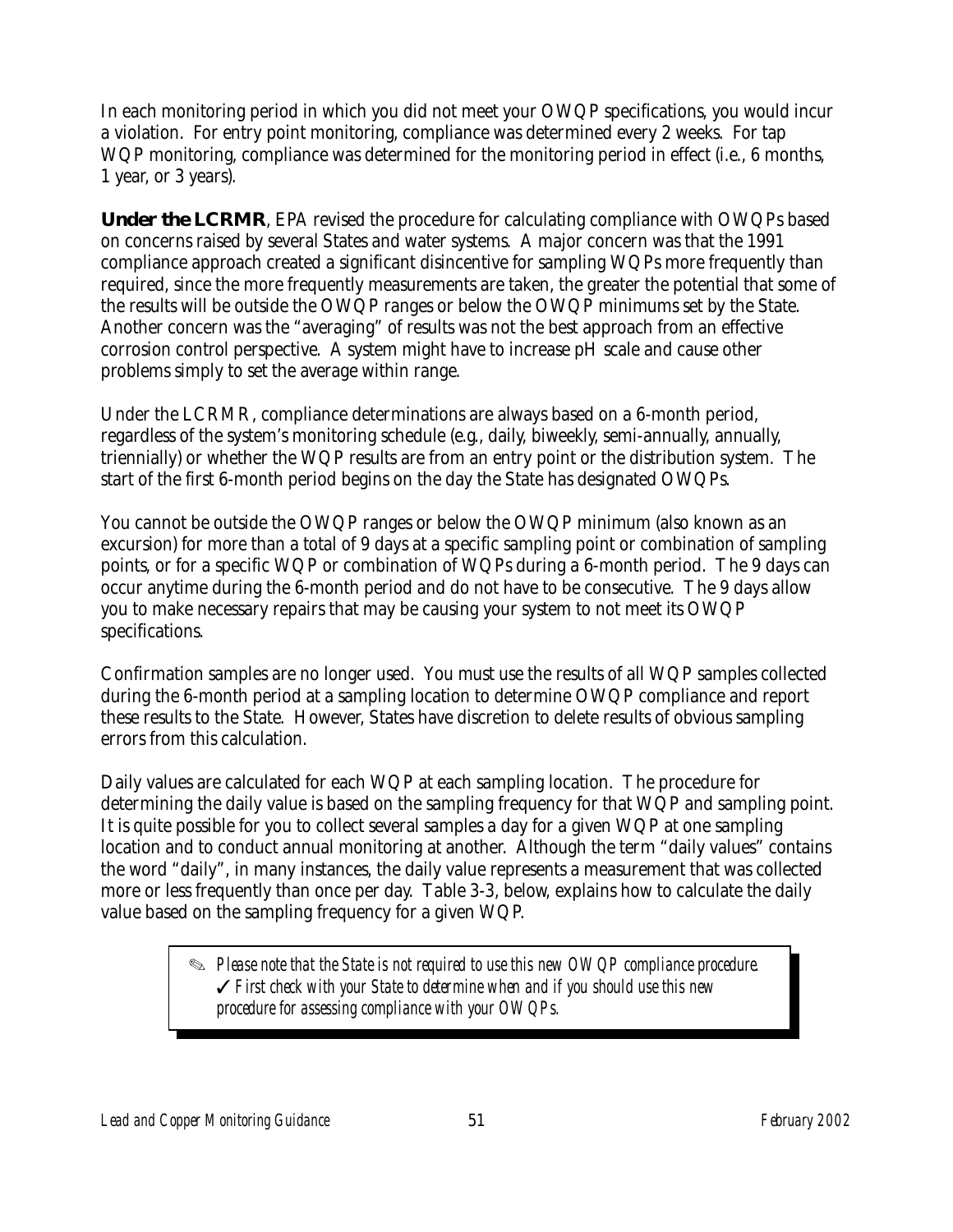| <b>Table 3-3: Daily Value Calculation Based on Monitoring Frequency</b> |                                                                                                                                                                                                                                                                                                                                                                                                                                                           |  |
|-------------------------------------------------------------------------|-----------------------------------------------------------------------------------------------------------------------------------------------------------------------------------------------------------------------------------------------------------------------------------------------------------------------------------------------------------------------------------------------------------------------------------------------------------|--|
| If you are monitoring<br>for a specific WQP at<br>a sampling site:      | Then the daily value is:                                                                                                                                                                                                                                                                                                                                                                                                                                  |  |
| More frequently than<br>Daily                                           | Calculated by averaging all the results measured at the sampling location<br>for that WQP during the day. If both continuous monitoring results and<br>grab samples are collected on the same day, both must be included in the<br>calculation of the daily value. States can specify the frequency with which<br>continuous monitoring results should be recorded.                                                                                       |  |
|                                                                         | A State can also require systems to determine the "daily value" using<br>another formula when they monitor more frequently than daily at the<br>same sampling location. $\checkmark$ First check with your State regarding the frequency of<br>recording values and procedures for aggregating results.                                                                                                                                                   |  |
| Daily                                                                   | Results of each daily sample for that WQP at that location.                                                                                                                                                                                                                                                                                                                                                                                               |  |
| <b>Biweekly</b>                                                         | Results of each sample collected during the 2-week period for that WQP<br>at that location.                                                                                                                                                                                                                                                                                                                                                               |  |
| Semi-annually                                                           | Results of each sample collected during the 6-month period for that WQP<br>at that location.                                                                                                                                                                                                                                                                                                                                                              |  |
| <b>Annually or Triennially</b>                                          | The most recent measurement(s) taken, even if the measurement(s) was<br>(were) collected during a previous monitoring period.                                                                                                                                                                                                                                                                                                                             |  |
|                                                                         | <b>Example:</b> A system is on annual WQP tap monitoring during January -<br>December 2000. It measures pH at the tap on January 10, 2000 (pH $=$<br>7.5) and June 20, 2000 (pH = 7.6). For the 6-month period of January -<br>June 2000, there are two daily values because both measurements were<br>collected during the 6-month period being evaluated. For the 6-month<br>period of July - December 2000, only the most recent value of 7.6 is used. |  |



*For more information on the new OWQP compliance*

*procedure, refer to: How to Determine Compliance with Optimal Water Quality Parameters as Revised by the Lead and Copper Rule Minor Revisions,* February 2001, EPA 815-R-99-019.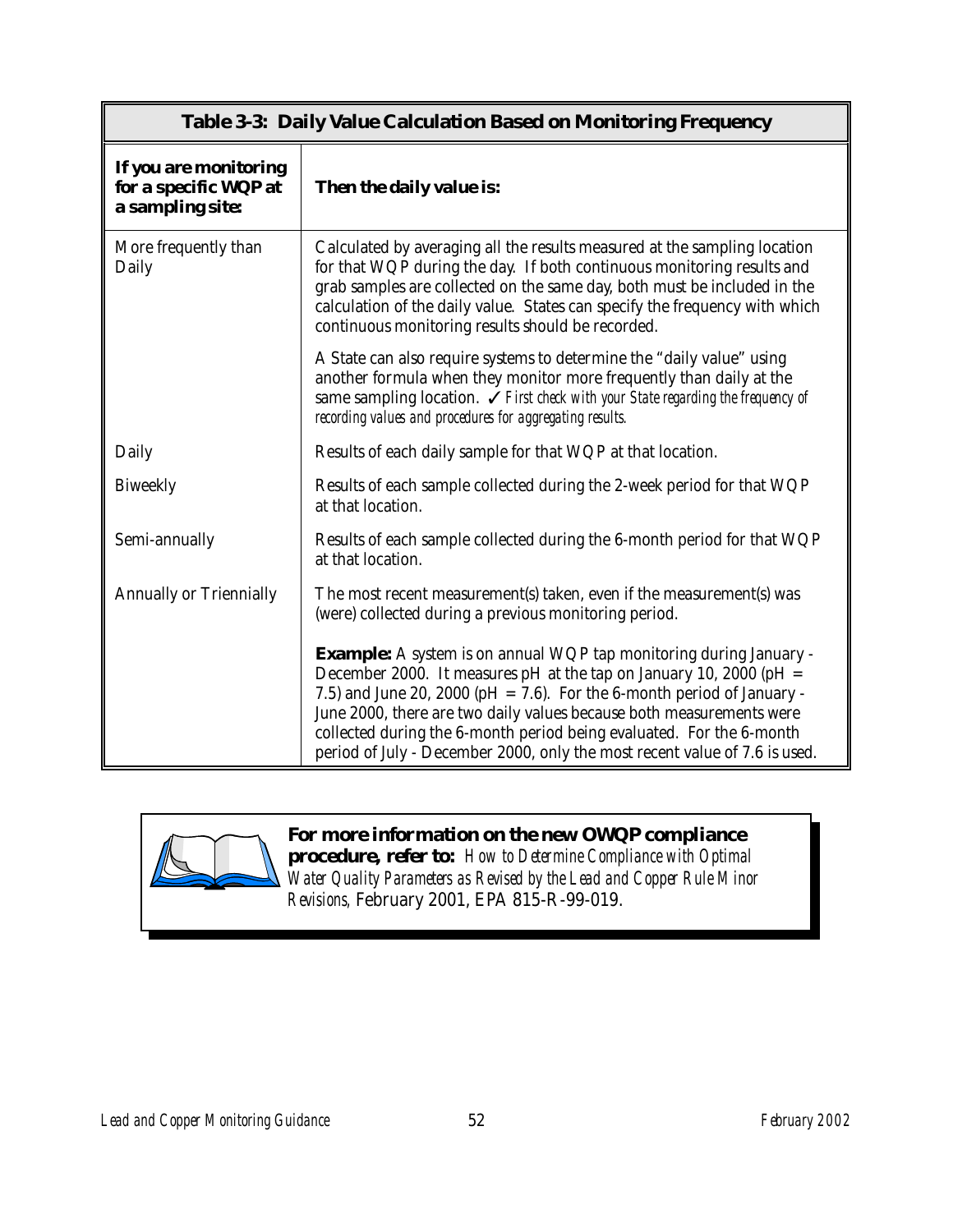# *Can I Ever Reduce My WQP Monitoring? (See §141.87(e))*

After the State sets OWQPs, you can qualify for a reduction in the amount of monitoring conducted at tap locations *only* if you are in compliance with your OWQPs (i.e., do not have excursions for more than 9 days in a 6-month period). This reduction does not apply to entry point WQP monitoring. Entry point monitoring remains at a frequency of every 2 weeks.

#### **Criteria for Reducing the Number of WQP Tap Samples**

If you are in compliance with your OWQPs after 2, consecutive, 6-month monitoring periods *and you serve more than 10,000 people*, you can reduce the number of sample sites at which you collect tap WQP samples from the standard number to the reduced number as shown in Table 3- 4 below. However, 2 samples are still required at each location and the frequency remains at semi-annually.

| <b>Table 3-4: Reduced Number of WQP Tap Sites and Samples</b>                                                                                  |                                  |                                       |  |  |
|------------------------------------------------------------------------------------------------------------------------------------------------|----------------------------------|---------------------------------------|--|--|
| <b>System Size</b><br>(No. of People Served)                                                                                                   | <b>No. of Sites</b><br>(Reduced) | <b>No. of Samples</b><br>(2 per site) |  |  |
| >100,000                                                                                                                                       | 10                               | 20                                    |  |  |
| 10,001 to 100,000                                                                                                                              |                                  | 14                                    |  |  |
| 3,301 to 10,000                                                                                                                                | 3                                | 6                                     |  |  |
| 501 to 3,300                                                                                                                                   | 2                                | 4                                     |  |  |
| 25 to 500                                                                                                                                      |                                  | 2                                     |  |  |
| <b>Note:</b> The number of WQP tap samples for systems serving $\leq 10,000$ people is the same under<br>☜<br>standard and reduced monitoring. |                                  |                                       |  |  |

#### **Criteria for Annual Monitoring**

L

If you are in compliance with your OWQP specifications for 3 consecutive years of monitoring (beginning on the date the State sets WQP values), you may also reduce the frequency with which you collect your distribution WQP samples from once every 6 months to once per year and collect from the reduced number of sites.

#### **Criteria for Triennial Monitoring**

If you are on an annual WQP tap monitoring frequency and you are in compliance with your OWQPs for 3 *consecutive* years of monitoring, you may reduce the frequency with which you collect WQP tap samples from annually to once every 3 years. Systems serving more than 10,000 people would continue to collect from the reduced number of sites.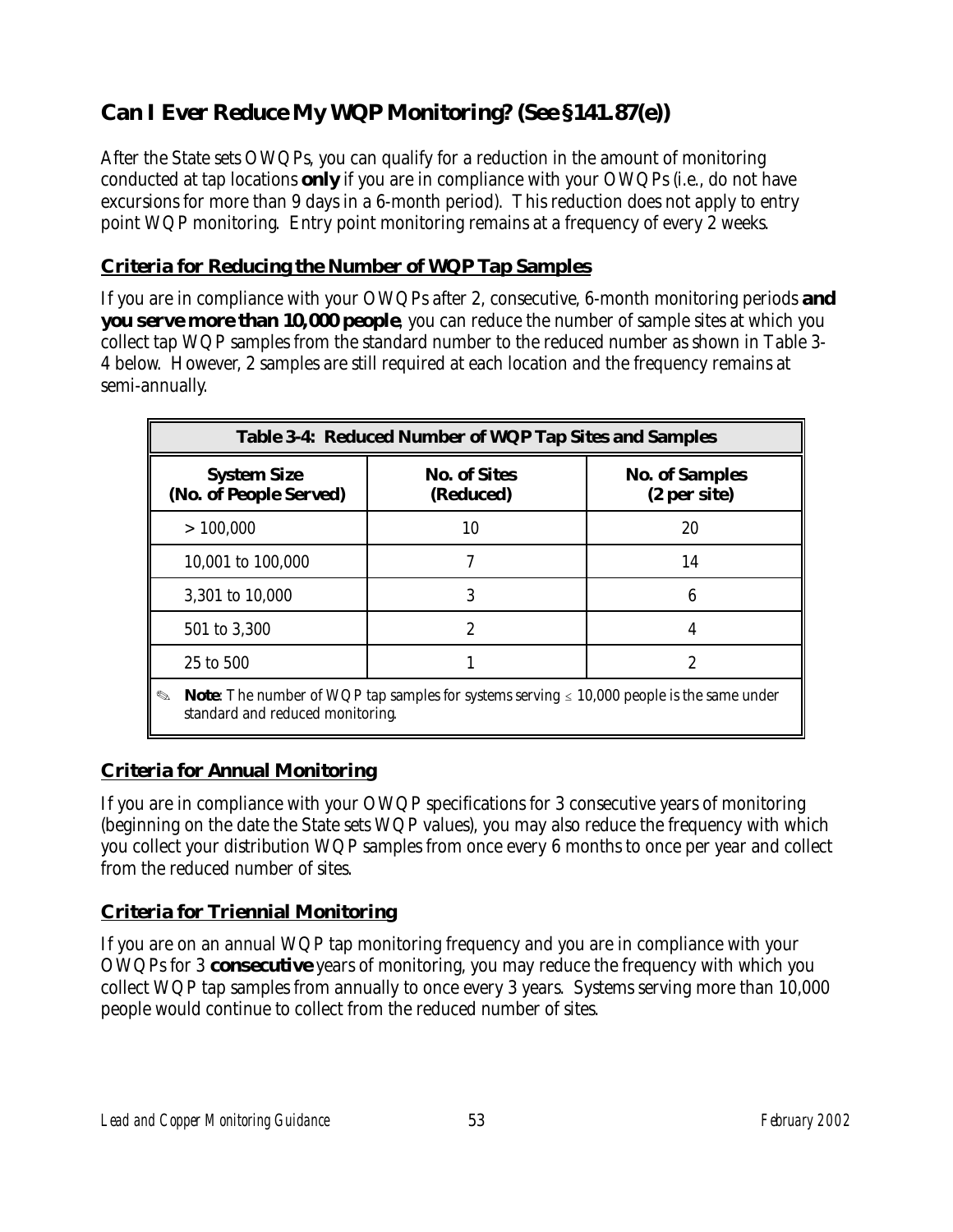O **Note:** Unlike lead and copper tap monitoring, the first year of semi-annually monitoring does not count toward the first year of meeting the triennial monitoring criteria. Instead, you must collect WQP tap samples at the annual frequency for 3 consecutive years to qualify for triennial WQP tap monitoring.

The LCRMR has added an accelerated reduced monitoring provision for tap WQPs. You can now reduce the frequency of WQP monitoring at the tap to once every 3 years more rapidly than before. In order to qualify, you must demonstrate for 2 consecutive monitoring periods (either 6 month or annual periods):

- 1. Your  $90<sup>th</sup>$  percentile lead level does not exceed 0.005 mg/L;
- 2. Your  $90<sup>th</sup>$  percentile copper level does not exceed 0.65 mg/L; and
- 3. You are in compliance with your OWQP requirements.

In general, this provision will apply to large systems because unless required by the State, small and medium systems that are at or below both action levels are not subject to WQP monitoring requirements. *I First check with your State to determine if you can take advantage of this provision.*

Table 3-5 below summarizes the criteria that you must meet to qualify for reduced WQP tap monitoring. For systems serving more than 10,000 people, WQP tap monitoring is conducted at a reduced number of sites. Remember, this reduction does not apply to entry point samples; once corrosion control treatment is installed, these samples are collected at least every 2 weeks.

| <b>Table 3-5: Reduced WQP Tap Monitoring Criteria</b>                                                                                                                                                                |                             |                                                        |  |  |
|----------------------------------------------------------------------------------------------------------------------------------------------------------------------------------------------------------------------|-----------------------------|--------------------------------------------------------|--|--|
| Criteria <sup>1</sup><br>(Required time period in which system is in<br>compliance with its OWQP Specifications)                                                                                                     | <b>Monitoring Frequency</b> | <b>Number of Years</b><br><b>Since State Set OWQPs</b> |  |  |
| 2 consecutive 6-month periods                                                                                                                                                                                        | Every 6 months              | One                                                    |  |  |
| 3 consecutive years (equals six, 6-month periods)                                                                                                                                                                    | Annual                      | <b>Three</b>                                           |  |  |
| 3 consecutive years of <b>annual</b> monitoring <sup>2</sup>                                                                                                                                                         |                             | Six                                                    |  |  |
| 2 consecutive monitoring periods:<br>1. 90 <sup>th</sup> percentile lead level $\leq$ 0.005 mg/L;<br>2. 90 <sup>th</sup> percentile copper level $\leq$ 0.65 mg/L; and<br>3. in compliance with OWQP specifications. | <b>Triennial</b>            | As early as One Year                                   |  |  |
| $^{1}$ Compliance with OWODs must occur in consecutive periods to qualify for reduced monitoring                                                                                                                     |                             |                                                        |  |  |

 Compliance with OWQPs must occur in consecutive periods to qualify for reduced monitoring. 2  $2$  Unlike lead and copper tap monitoring, semi-annual monitoring cannot count as the first year toward the triennial monitoring criteria. A system must be in compliance with its OWQP specifications for 3 years in which it collects WQP tap samples at the annual frequency before qualifying for triennial monitoring.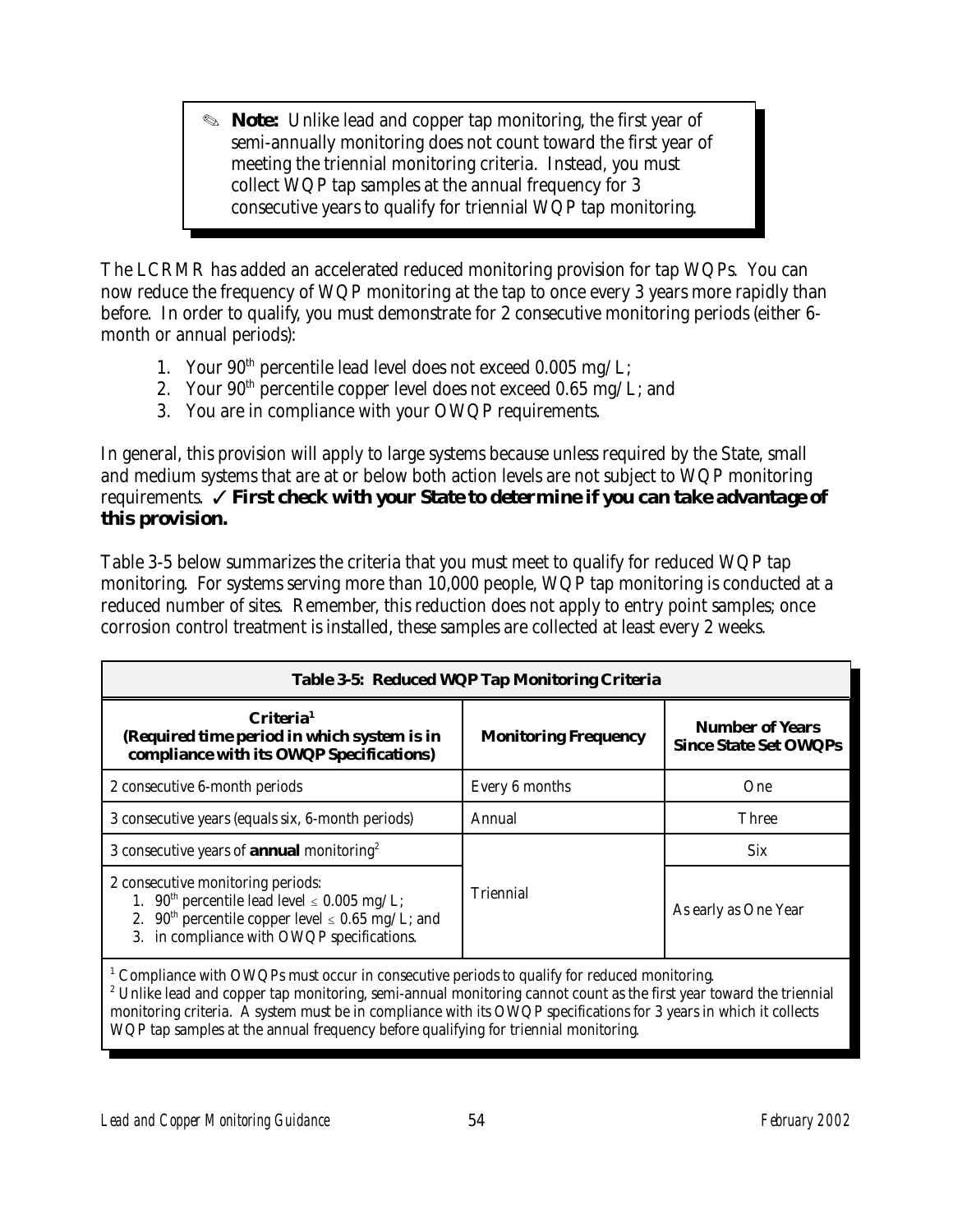

**REMEMBER:** If your State is using the new OWQP compliance procedure, you are in compliance with your OWQPs if you have excursions on no more than 9 days in a 6-month period (at any entry point or WQP tap sampling site or combination of sites). As long as this is the case, you can count this monitoring period toward qualifying for reduced monitoring.

# *Can I Ever Discontinue Water Quality Parameter Monitoring? (See §§141.81(b)(3), 141.82(g), & 141.87(b)-(e))*

If you serve 50,000 or fewer people and you no longer exceed an action level, you can discontinue WQP monitoring. However, if you meet these criteria after installing treatment, your State may require you to continue WQP monitoring. The LCRMR clarify that systems with treatment in place must continue to properly operate it. Systems will also be required to undertake any additional measures that the State deems necessary to ensure treatment is operated properly. This may mean continued WQP monitoring even if you are at or below both action levels.

Similarly, if you are a large system and the State deems you to be a (b)(3) system, you are not required to continue WQP monitoring. However, if the State makes this determination after you have installed treatment, the State may require you to continue to conduct some WQP monitoring.

> **REMEMBER:** If you serve 50,000 or fewer people, if you again exceed the lead or copper action level, you will be required to resume WQP monitoring. Similarly, if you are a large system and no longer meet the (b)(3) criteria, you also will be required to collect WQPs.

# *What Water Quality Parameter Monitoring Information Must I Report to the State? (See §§141.90(a)(1)(vi)-(viii) & (5))*

The LCRMR clarify that you must report WQP monitoring results within the first 10 days following the end of each 6-month compliance period. *This reporting requirement still applies even if your State has not adopted the new OWQP compliance procedure.* For example, during the year of 2001, any WQP samples that you collected during January through June 2001 would be due to the State by July 10, 2001. Those samples that you collected during July through December 2001 would be due to the State by January 10, 2001. If you are on annual or triennial WQP tap monitoring, there will be some 6-month monitoring periods in which you will not have any tap WQP results to report.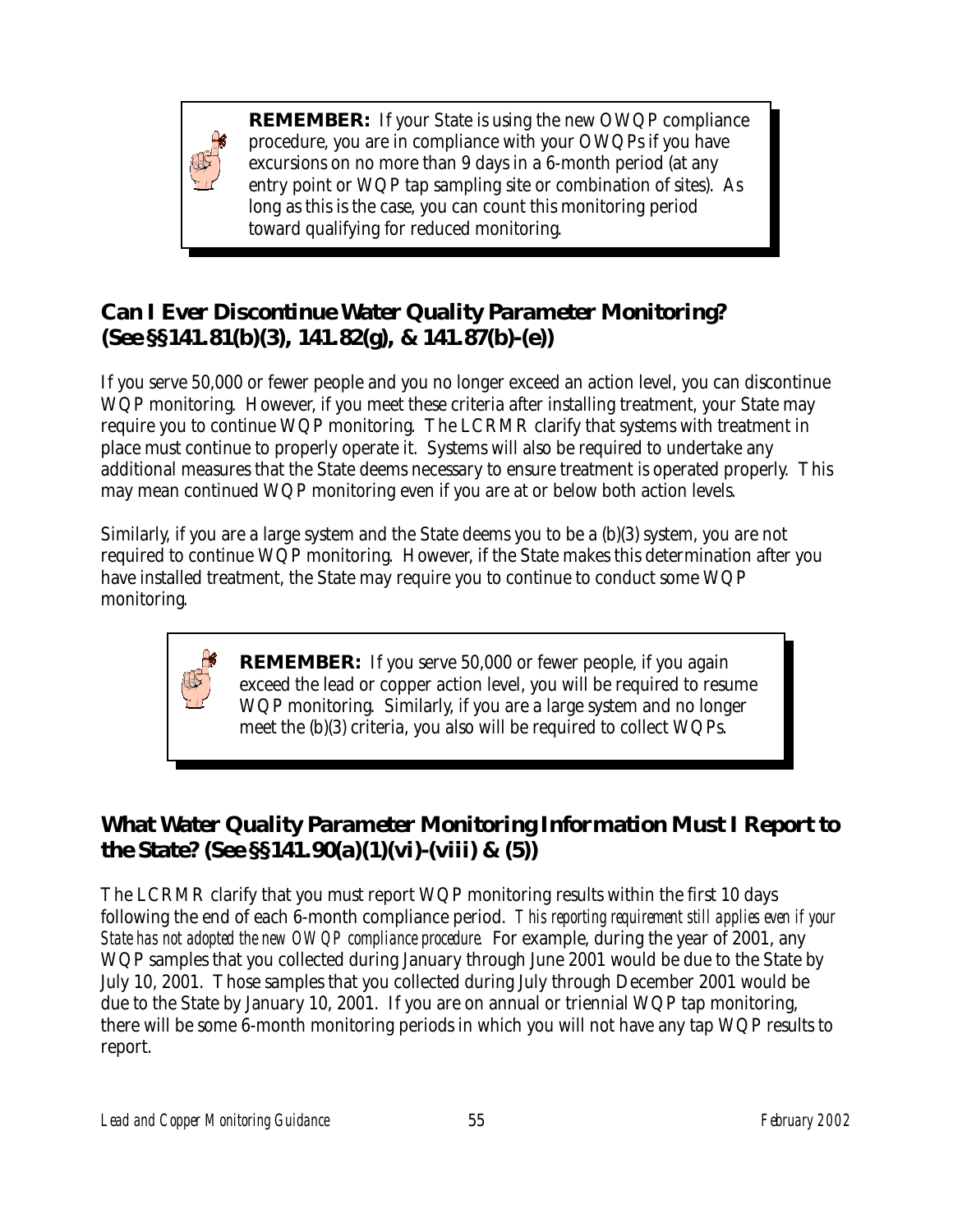If you are a ground water system and you are requesting approval to limit entry point monitoring to representative sites, you must provide a demonstration that selected sites represent water quality and treatment conditions. **Thease check with your State before providing this** *demonstration to be sure this provision is included in the State's regulations.*

### *What If I Do Not Fulfill My WQP Requirements? (See §§141.80(k), 141.82(g), & 141.87(e)(4))*

If you do not meet all of the following monitoring and reporting requirements within the timeframe specified by the rule, you are in violation of these requirements:

- Use appropriate sampling procedures in accordance with  $\S$ §141.87(a)(1);
- Collect the required number and type of samples in accordance with  $\S(141.87(a)(2), (b)$ -(e);
- Ensure samples are analyzed properly in accordance with §141.89(a);
- Submit all required monitoring information on time in accordance with §141.90(a)(vi)- (viii); *or*
- Meet the State-approved sampling plan for collecting WQPs at representative entry point locations in accordance with §§141.87(c)(3) *(this criterion would only apply if you are a ground water system and your State's regulation allows you to limit entry point WQP monitoring to representative sites)*.

In addition, you are in violation if you do not meet your OWQP ranges or minimums set by the State. If your State assesses compliance using the 1991 LCR procedure, you are out of compliance if the results of any WQP sample, or the average of the original sample and a confirmation sample, does not meet the State-designated OWQP ranges or minimums. Under the LCRMR, you are in violation of your requirements if you have OWQP excursions for more than 9 days in a 6-month compliance period.

If you are out of compliance with your monitoring, reporting, or OWQP requirements, you must:

- 1. Report the violation to the State within 48 hours of determining the noncompliance (see §141.31(b)).
- 2. Deliver public notification to your customers (see §141.32 if your State has not adopted the new public notification requirements or §141.201 & 141.203 - 141.206 if your State has adopted these new requirements).
- 3. Include a discussion of the violation in your consumer confidence report if you are a CWS, (see §§141.153).
- 4. Return to semi-annual WQP tap monitoring and lead and copper tap monitoring at the standard number of sites, if you are on reduced monitoring and you are in violation of your OWQP requirements. *Note: A monitoring and reporting violation does not impact your WQP monitoring schedule.*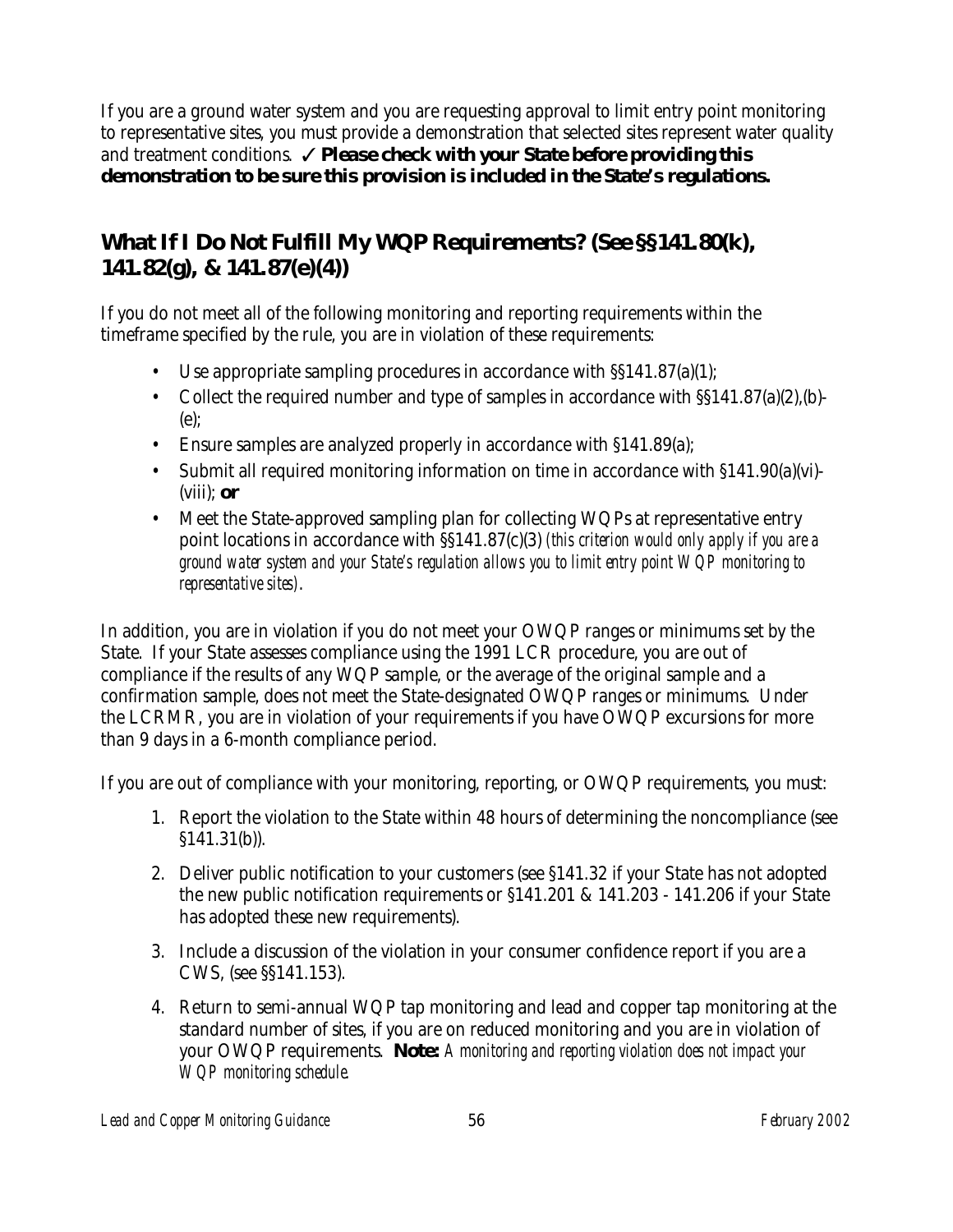EPA has also defined the timing of a 6-month monitoring period for small and medium systems on reduced lead and copper tap monitoring that are triggered into WQP monitoring because of an action level exceedance. For these systems, the end of the 6-month period for WQP monitoring is synchronized with the end of the reduced lead and copper tap monitoring period during which an action level was exceeded. This revision was made to correspond to the new OWQP compliance procedure which is based on 6-month monitoring periods. For example, if you are on annual lead and copper tap monitoring during the time period of January 1 through December 31, 2001 and you exceed an action level, the corresponding WQP monitoring period would be July 1 through December 31, 2001.

### *What Provisions of the LCRMR Pertain to Water Quality Parameter Monitoring and Reporting? (See §141.82(g), §§141.87(c)(3) & (e)(ii), & §141.90(a))*

The table below summarizes those provisions that directly impact your WQP monitoring and reporting requirements. It distinguishes between those provisions that you were required to begin implementing on April 11, 2000 and those less stringent provisions with which you must first check with your State before implementing. For water systems owned or operated on Tribal lands, in Wyoming, or the District of Columbia, all of the provisions listed below became applicable on April 11, 2000.

#### **You Were Required to Comply with These Monitoring Requirements Beginning April 11, 2000**

If you have installed corrosion control treatment but are not required to conduct WQP monitoring, you must continue to properly operate and maintain corrosion control treatment at all times.

You must report WQP monitoring results within the first 10 days following the end of the 6 month OWQP compliance period.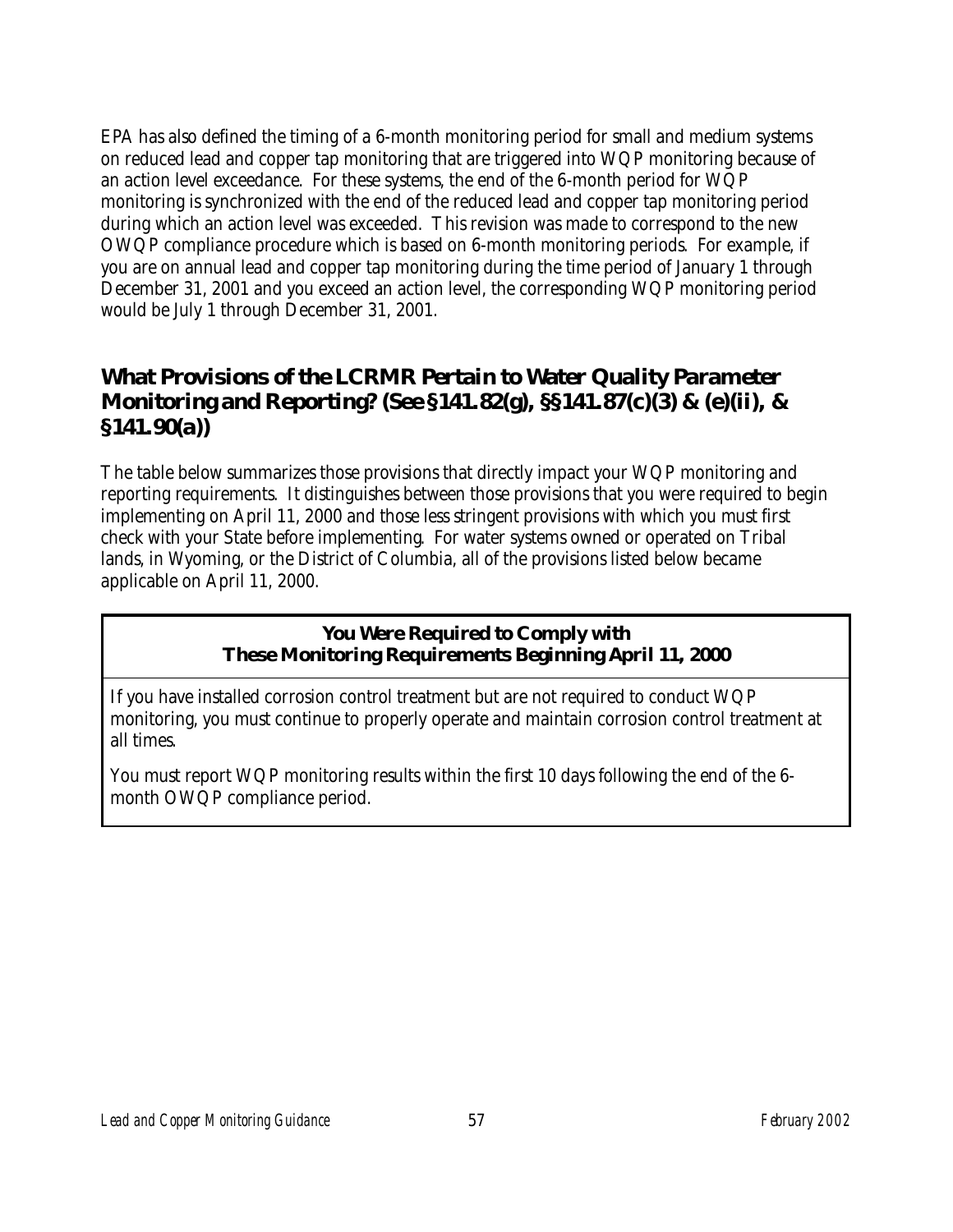#### **You Must First Check With Your State Before Implementing the Following Provisions**

The LCRMR revises the OWQP compliance procedure as follows:

- "Daily values" are now used to determine compliance. Daily values are the sample results for each WQP and are calculated for each WQP at each sampling location. They are based on the sampling frequency for that WQP and sampling point.
- You are only out of compliance if you have an "excursion" for more than a total of 9 days during a 6-month period. An excursion is any "daily value" for a WQP that is below the minimum value or outside the range set by the State.
- Compliance determinations are always based on 6-month periods, regardless of your monitoring schedule (e.g., daily, biweekly, semi-annually, annually, triennially) or whether the sample is from an entry point or tap.
- Confirmation samples are no longer used. You must report the results of all samples collected during the 6-month period.

You can proceed to triennial WQP tap monitoring if you:

- Qualify for accelerated reduced lead and copper tap water monitoring (your  $90<sup>th</sup>$ percentile levels are  $\leq 0.005$  mg/L for lead and  $\leq 0.65$  mg/L for copper), and
- Are in compliance with your OWQPs for 2 consecutive monitoring periods (either 6 month or annual).

You may limit biweekly WQP entry point monitoring to representative locations if:

- You are a ground water system; and
- You can demonstrate that these sites are representative of your system's water quality conditions.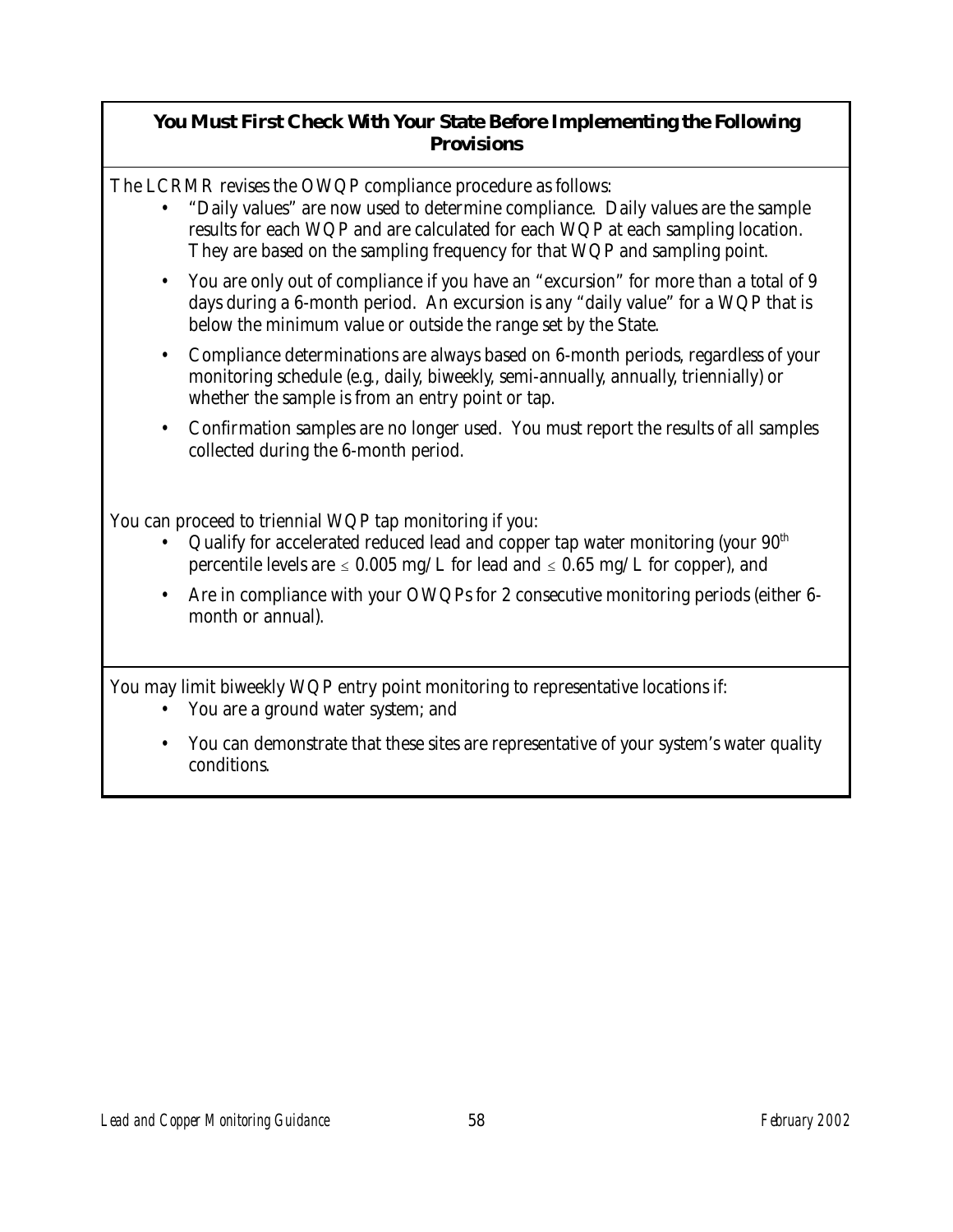

# *What Key Points Should I Remember About Water Quality Parameter Monitoring? (See §§141.82(g) & 141.87)*

- $\triangle$  If you serve more than 50,000 people, you must conduct some WQP monitoring.
- $\triangle$  If you serve 50,000 or fewer people, you do not have to collect WQP samples unless you exceed an action level or are required to by the State. However, you must collect WQP samples during any monitoring period in which you exceed the lead or copper action level.
- $\triangle$  Samples must be collected from entry points to the distribution system and from a set of representative sites located throughout the distribution system (coliform sites may be used).
- $\triangle$  Unlike lead and copper tap samples, WQP samples should be fully flushed. Samples collected at entry points to the distribution system must be collected at locations representative of each source of water after treatment.
- $\triangle$  After you install corrosion control treatment, entry point monitoring changes from 2 samples per site every 6 months to 1 sample per site every 2 weeks.
- $\rightarrow$  You can collect WQP tap samples from a reduced number of sites and/or a reduced frequency by meeting your OWQP requirements for a specified number of consecutive monitoring periods for both WQP entry points and distribution samples. Entry point monitoring remains biweekly.
- g Unlike lead and copper tap monitoring, you cannot count semi-annual monitoring toward meeting the triennial monitoring criteria. You must have conducted WQP tap monitoring annually for 3 *consecutive* years and be in compliance with your OWQPs for these 3 years to qualify for triennial WQP tap monitoring.
- $\triangle$  If your State adopts the new procedure for OWQP compliance, you are in compliance with your OWQP requirements if you have excursions for no more than a total of 9 days at specific sampling point or combination of sampling points, or for a specific WQP or combination of WQPs during a 6-month period.
- $\triangle$  If you are on reduced monitoring for lead and copper tap monitoring or WQP tap monitoring, you must return to standard monitoring if you have excursions on more than 9 days in a 6-month period (based on the LCRMR compliance approach).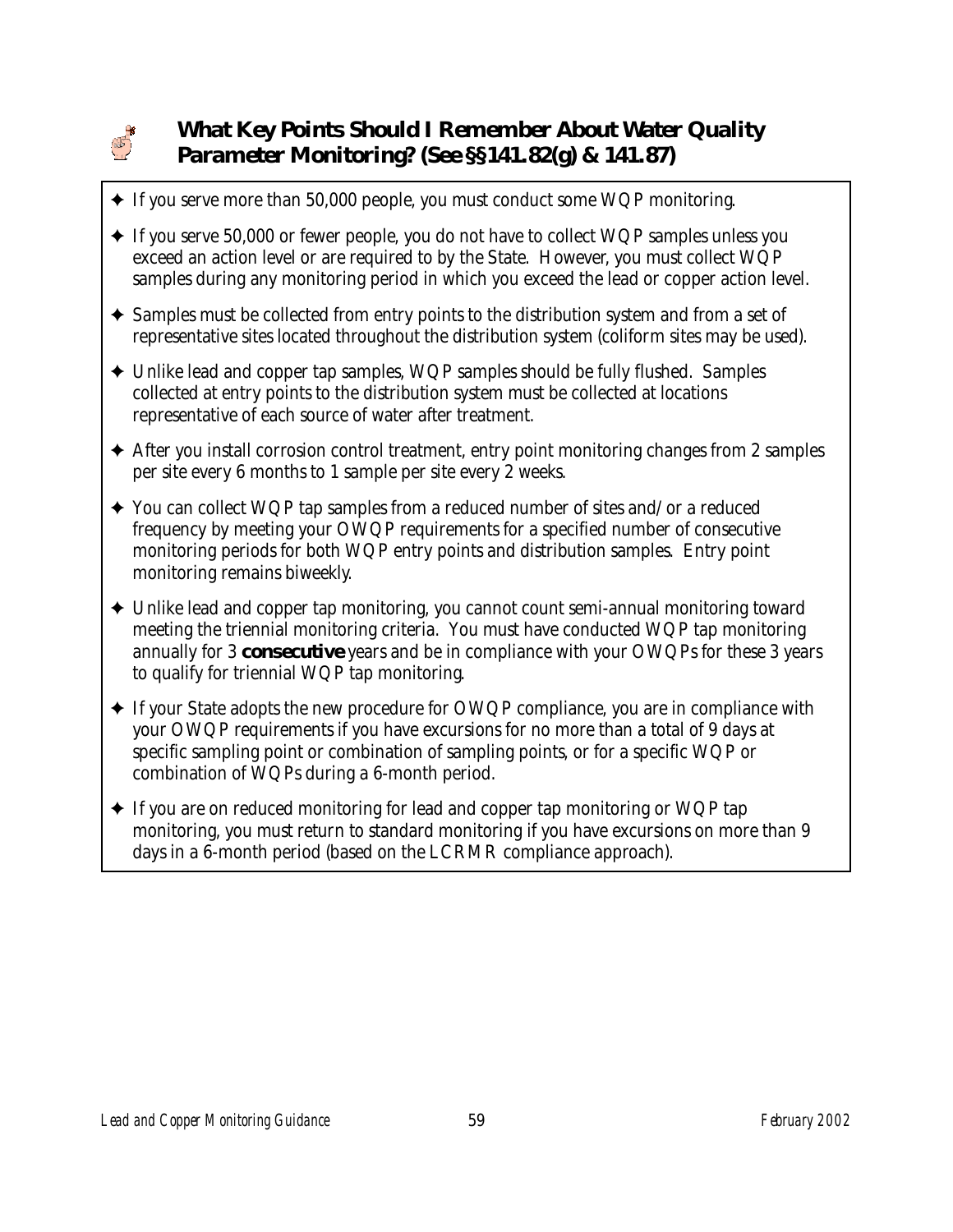# **CHAPTER IV: LEAD AND COPPER SOURCE WATER MONITORING AND REPORTING REQUIREMENTS**

### *What Is The Purpose of Collecting Source Water Samples? (See §§141.81(b)(3) & 141.88(a))*

The purpose of requiring lead and copper sampling at the entry points to the distribution system is to:

- 1. Determine the contribution from source water to total tap water lead and copper levels.
- 2. Assist you and the States in designing an overall treatment plan for reducing lead and copper levels at the tap.
- 3. Assist the State in determining whether source water treatment is necessary to reduce lead and copper levels at the tap.

Source water samples are also required if you are trying to demonstrate that you have optimized corrosion control by meeting the criteria under §141.81(b)(3). Refer to the section entitled, What Is the Purpose of the Lead and Copper Regulations?, in Chapter I for a discussion of the (b)(3) criteria.

# *Which Systems Must Collect Source Water Samples? (See §141.88(a))*

For systems of any size, source water monitoring for lead and copper is required if a system exceeds the lead or copper action level based on the 90<sup>th</sup> percentile lead or copper level *in tap water samples*. Source water monitoring is also required for systems electing to demonstrate that they qualify as (b)(3) systems. Therefore, if a system never exceeds the lead or copper action level or is not trying to demonstrate that it qualifies as a (b)(3) system, lead and copper source water monitoring is not required.

> O **Note:** If you are a (b)(3) system, your State may require you to collect source water samples every 3 years when you conduct lead and copper tap monitoring to confirm your (b)(3) status.

# *When Do I Collect Source Water Samples? (See §§141.88(a)-(e))*

### **If This Is The First Time You Have Exceeded The Lead Or Copper Action Level**

When you exceed the lead or copper action level for the first time, you must collect a sample at each entry point to the distribution system. Each sample must be analyzed for both lead and copper and the results must be submitted to the State within 6 months of the exceedance. The State will use these sample results to determine if source water treatment is needed. In addition to submitting source water samples, you must also submit a source water treatment recommendation to the State for review and approval within 6 months of exceeding an action level. This recommendation is based on source water monitoring results. You are not required to conduct a source water treatment study. As part of your recommendation, you should consider: ion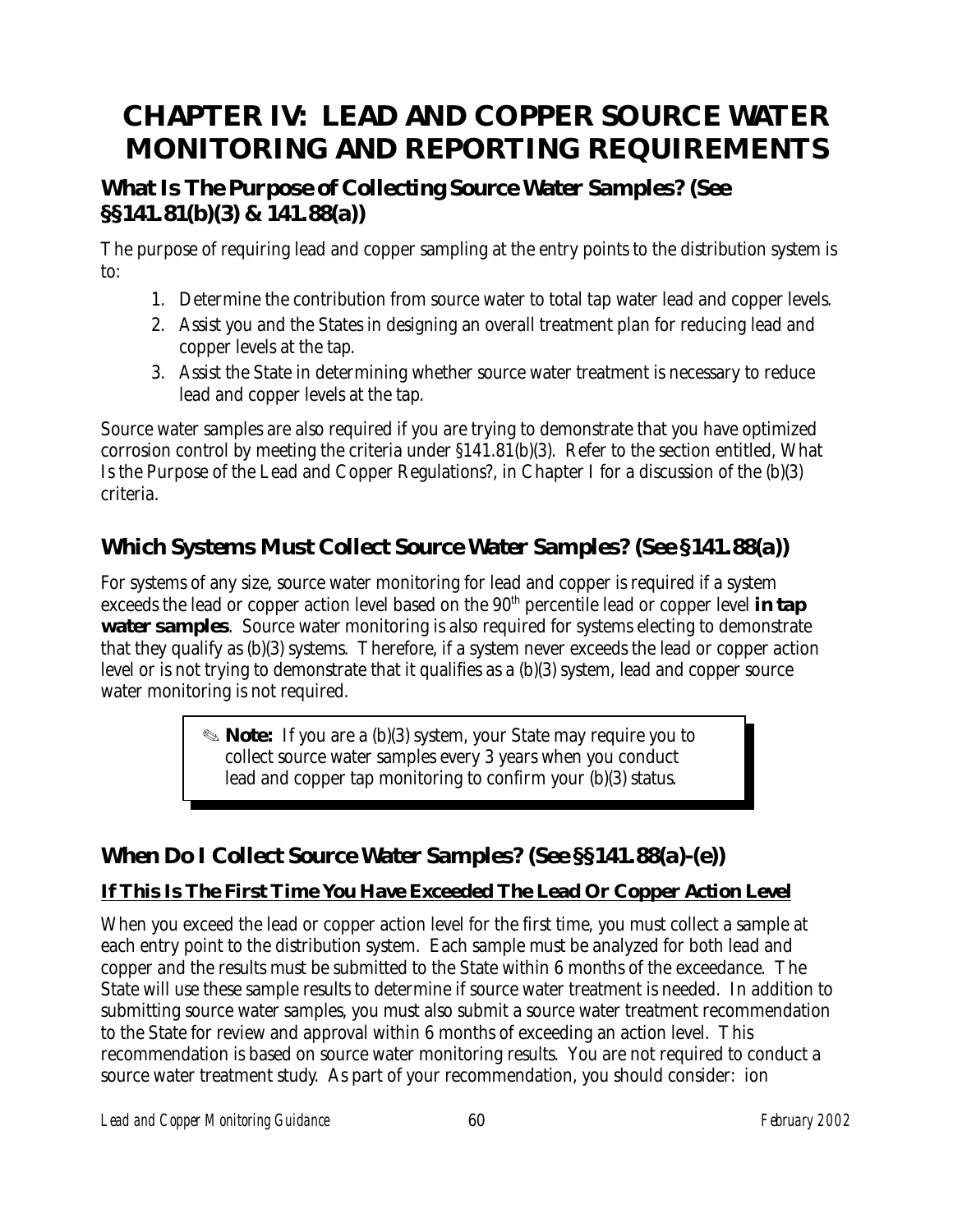exchange, reverse osmosis, lime softening, and coagulation/filtration. You can also recommend that no source water treatment is needed. EPA's guidance document *Lead and Copper Rule Guidance Manual Volume II: Corrosion Control*, September 1992 (see page 3-34), recommends source water treatment when the concentration of lead in the source water is greater than 0.010 mg/L or the concentration of copper in source water is greater than 0.800 mg/L.

Form 141-D in Appendix E may be used to report your source water monitoring results *and* your source water treatment recommendation. If you use this form, you must also attach a copy of the analytical results from the laboratory. The State will make a decision regarding source water treatment and notify you within 6 months of its receipt of your sample results.

### **If The State Requires You To Install Source Water Treatment**

If the State requires you to install source water treatment, you have 24 months to complete installing this treatment. You are not required to conduct source water monitoring while installing this treatment other than samples that you may elect to take to evaluate the performance of your treatment. You are not required to report these results to the State.

Once you have installed source water treatment, you must collect one sample from each entry point during 2, consecutive, 6-month periods, and analyze this sample for both lead and copper even if you exceed only one of the action levels. With the "before and after treatment" lead and copper results, the State will designate maximum permissible levels (MPLs) for lead and copper. These MPLs represent the highest lead and copper concentrations that are allowed in water entering the distribution system after source water treatment. The State will set MPLs for both lead and copper even if you exceeded the action level of only one of these contaminants.

After the State sets MPLs, your monitoring requirements are based on your source type as follows:

- *If you use ground water as your only source, you must monitor during 3-year* compliance periods. The first 3-year compliance period is the one in effect when the State specified MPLs for lead and copper.These are the same compliance periods that were established under the Standardized Monitoring Framework (SMF) for Phase II/V contaminants (e.g., 1993 - 1995, 1996 - 1998, 1999 - 2001, 2002 - 2004, etc.). This was done to allow you to coordinate your source water monitoring for lead and copper with other monitoring requirements.
- *If you use surface water, ground water under of the direct influence of surface water (GUDI), or any combination of these sources with ground water*, you must monitor annually. The first annual monitoring period begins on the date that the State set your MPLs.

You can further reduce your source water monitoring frequency to once every 9 years based on the SMF compliance cycle (i.e., 1993 - 2001, 2002 - 2010, etc). The number of sites from which you must collect source water samples remains at one sample per entry point.

You can reduce your monitoring frequency to once every 9 years if you meet the criteria listed below.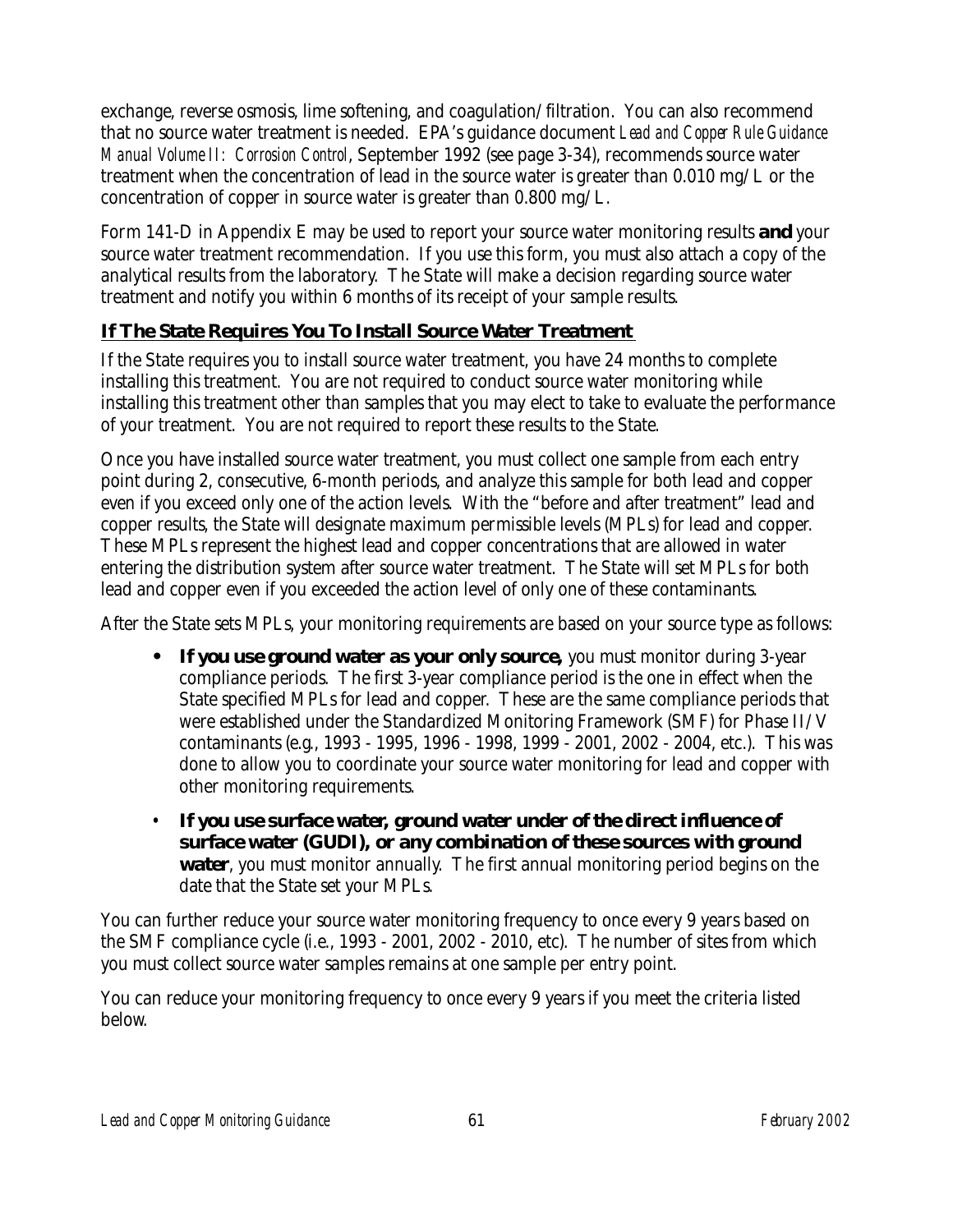- *If you use ground water exclusively,* you can collect source water samples once every 9 years if you do not exceed either the lead or copper MPL for 3 *consecutive*, 3 year compliance periods (i.e., 9 years).
- *If you use surface water, ground water under of the direct influence of surface water (GUDI), or any combination of these sources with ground water*, you can collect source water samples once every 9 years if you do not exceed either MPL for 3 *consecutive* years.

#### **If You Are Not Required To Install Source Water Treatment**

If you continue to exceed the lead or copper action level but the State determines that source water treatment is not needed, your continued monitoring requirements are based on the date that the State made this determination and your source type as follows:

- *If you use ground water as your only source,* you must monitor during 3-year compliance periods. The first 3-year compliance period is the one in effect when the State determines that source water treatment is not needed.
- *If you use surface water, GUDI, or any combination of these sources with ground water*, you must monitor annually. The first annual monitoring period begins on the date that the State determines that source water treatment is not needed.
	- O **Note:** Some States may have set MPLs for systems that were not required to install source water treatment. For these systems, the monitoring schedule is based on when the State set MPLs. More specifically, systems using ground water exclusively would begin triennial monitoring with the 3 year period in effect when the State set MPLs. All other systems would begin annual monitoring on the date that the State set MPLs.

The LCRMR expand the universe of systems that can conduct source water monitoring at a frequency of once every 9 years. The 1991 LCR did not allow systems that exceeded an action level, but for which the State did not set MPLs, to reduce the frequency of source water monitoring. √ *Please check with your State to determine if they have adopted the provision described below***.** 

If you exceed an action level after the State has determined that source water treatment is not needed, you can reduce the frequency of source water monitoring if:

- your source water lead concentrations are  $\leq 0.005$  mg/L; and
- vour source water copper concentrations are  $\leq 0.65$  mg/L; and
- you maintains these levels for 3 *consecutive* compliance periods.

Ground water systems would qualify for reduced monitoring after 3 consecutive, 3-year compliance periods or after 9 years. Surface water systems (or those using a combined source) would qualify after 3 consecutive years.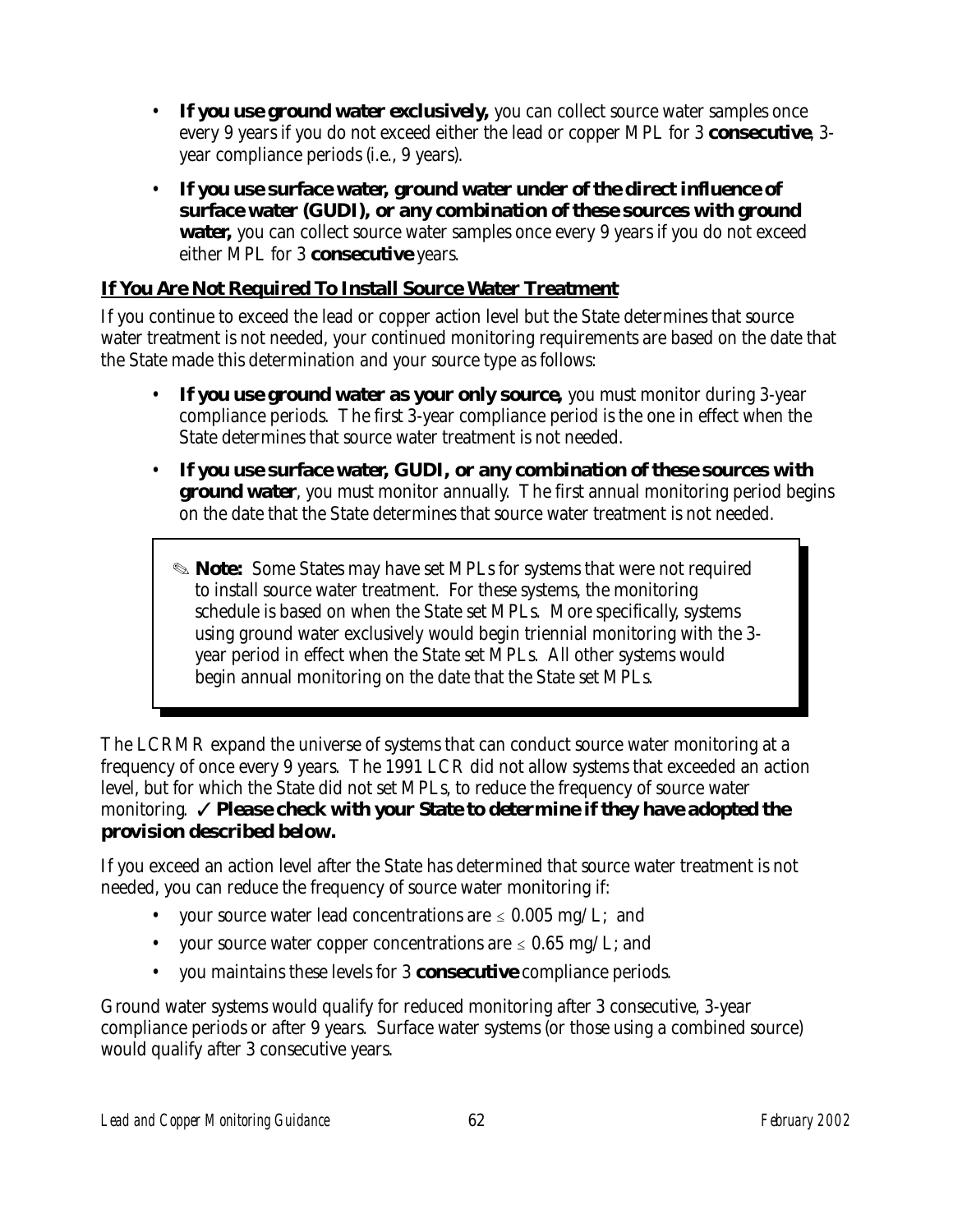

**REMEMBER:** You cannot qualify for reduced source water monitoring unless the 3 compliance periods in which you meet the reduced monitoring criteria are consecutive.

Once you qualify for reduced source water monitoring (regardless of whether you install source water treatment or not), *you are not required to return to standard monitoring*. In other words, an exceedance of an action level or of an MPL does not impact your source water monitoring schedule.

# *Where Are These Samples Collected? (See §141.88(a))*

The sample location, collection methods, and number of samples required are the same as for Phase II/V contaminants, as explained below.

### **Sampling Requirements Based on Your Source**

*If you use ground water as your only source,* you must take at least one sample at every entry point to the distribution system which is representative of each well after treatment. If there are separate entrances to your distribution system from either individual wells or wellfields, a sample must be collected from each discrete entry point. If you use multiple wells that draw from the same aquifer, the State can identify an individual well for monitoring, as long as there is no treatment or blending.

### *If you use surface water, GUDI, or any combination of these sources with ground*

*water*, you must take at least one sample at every entry point to the distribution system after the application of treatment or in the distribution system at a point which is representative of each source after treatment. These samples may be collected after storage during normal operating conditions or at the high service pumps.

### **Other Considerations for All Systems Conducting Source Water Monitoring**

You must have your samples analyzed for *both lead and copper* even if you have only exceeded the action level for one of these contaminants.

If you are drawing from sources that are combined, samples should be taken during normal operations so that the water is representative of all sources being used.

Some States allow a maximum of 5 samples to be combined together and analyzed as one sample (known as compositing). The LCRMR require that compositing be done by a certified laboratory. There are two types of compositing: (1) compositing of samples collected within the same system (intra-system compositing) and (2) compositing among different systems (inter-system compositing). Inter-system composting is only allowed for systems serving 3,300 or fewer people. T *First check with your State to determine whether compositing of source water samples is allowed.*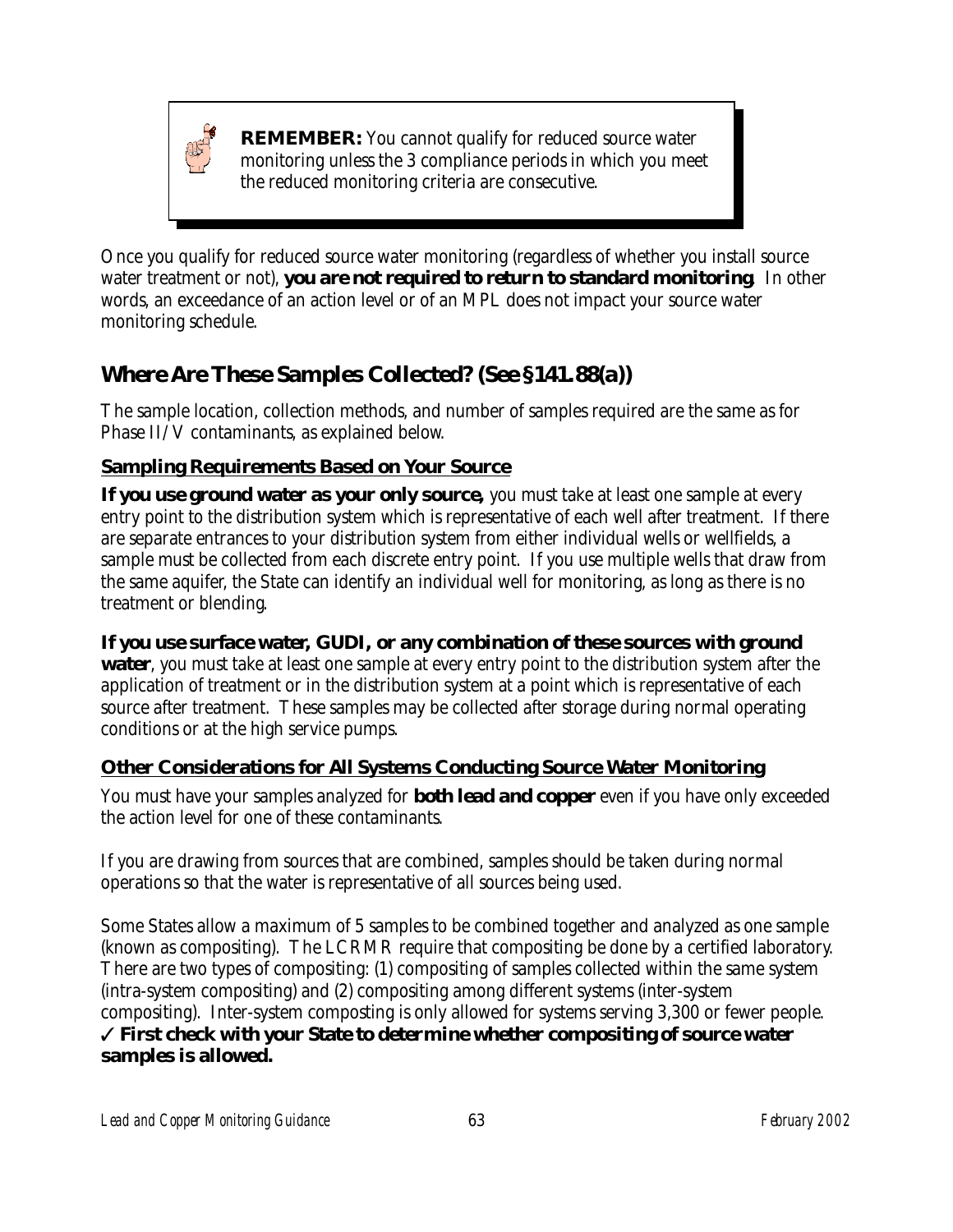If the lead concentration in a composite sample is greater than or equal to the lead resampling trigger of 0.001 mg/L, or if the copper concentration is greater than or equal to the copper resampling trigger of 0.160 mg/L, then a follow-up sample for the contaminant which exceeded the trigger should be taken at each site and analyzed within 14 days of when the original sample was collected. If duplicates of or sufficient amounts are available from the original samples from each sampling point, these may be used instead of resampling.

**Note:** The LCRMR increased the copper resampling trigger from greater than 0.020 mg/L or 0.001 mg/L (depending on the analytical method) to greater than or equal to 0.160 mg/L and the changed the lead resampling trigger from greater than 0.001 mg/L to greater than *or equal* to 0.001 mg/L.

You must take each repeat sample at the same sampling site unless conditions make sampling at another site more representative of each source or treatment plant.

> **REMEMBER:** Compositing allows you to save on analytical costs. It does not reduce the number of samples that you must collect. Also remember to first check with your State to determine if compositing of samples is allowed.

# *How Does the State Evaluate My Source Water Monitoring Results? (See §§141.83(b)(4) & 141.88(a)(2))*

If the State sets MPLs for lead and copper, it will compare your source water results to these levels. If you exceed the lead or copper MPL, you can take a confirmation sample within 14 days of collecting the original sample. If the average of these results are still higher than the MPL, you are in violation. The State may require you to make changes to your source water treatment. If the State does not set these levels, it will review your results to determine if there are any significant fluctuations in your source water levels, indicating a possible need for source water treatment.

**Note:** 90<sup>th</sup> percentile levels are never calculated for source water samples.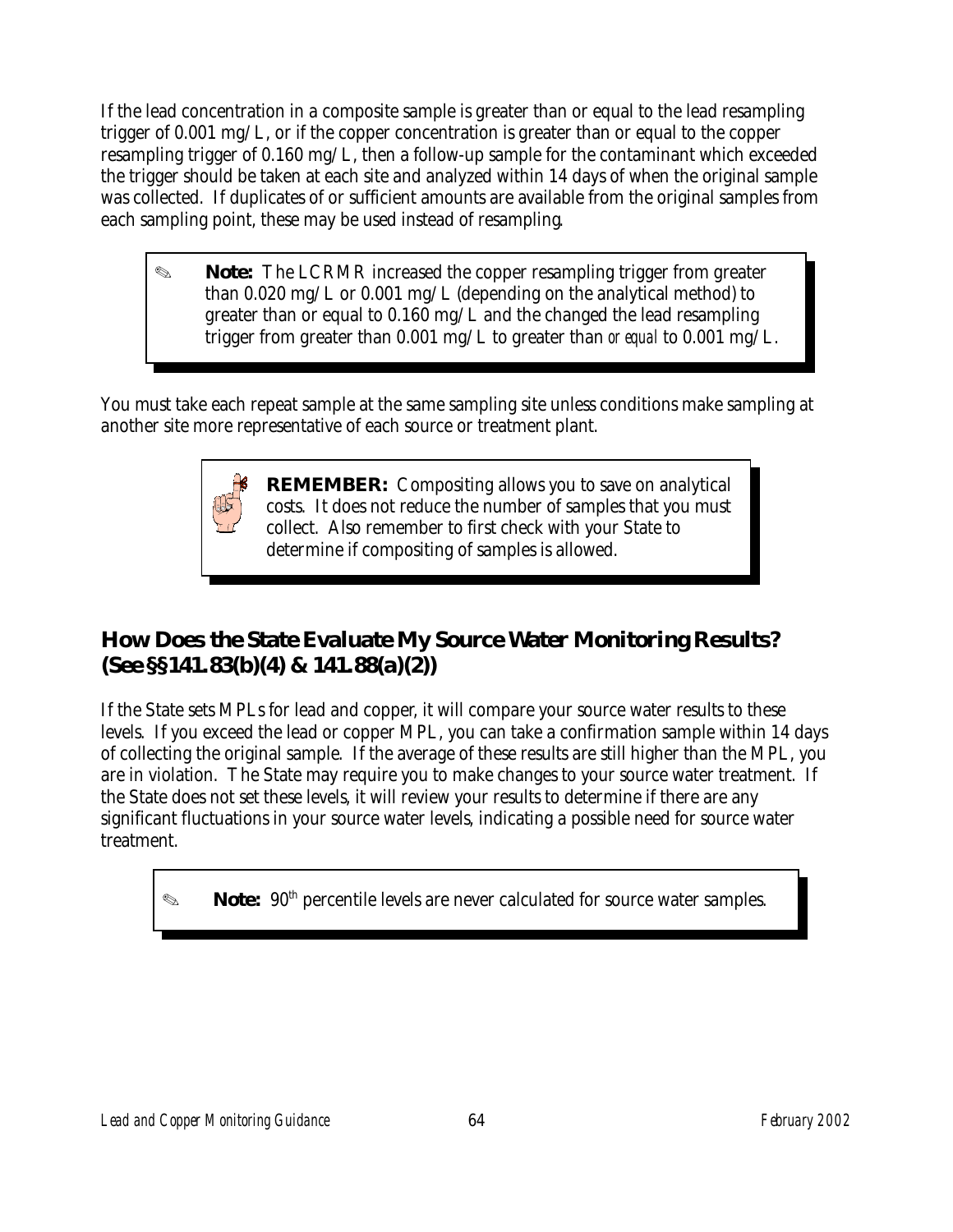# *Can I Ever Discontinue Source Water Monitoring? (See §141.88(d)(2))*

Once you exceed either the lead or copper action level, you are always subject to source water monitoring requirements. However, *afte*r the State has designated MPLs or determined that you are not required to install source water treatment, you *are not required to collect any source water samples* during any monitoring period in which your 90<sup>th</sup> percentile lead or copper levels of tap water samples are at or below their action levels for the entire source water monitoring period in effect. If your lead and copper tap and source water monitoring periods do not overlap, then source water monitoring is not required if your  $90<sup>th</sup>$  percentile lead and copper levels from the last monitoring period were at or below their respective action levels. These points are illustrated in the three examples below.

#### **EXAMPLE 1:**

A system qualifies for reduced source water monitoring for the compliance cycle of 2002 through 2010. During this time period, the system is on triennial lead and copper tap monitoring. It conducts lead and copper tap monitoring during 2001 through 2003, 2004 through2006, 2007 through 2009, and  $2010$  through 2012. Both the lead and copper  $90<sup>th</sup>$  percentile levels are below the lead and copper action levels for all four monitoring periods. The system is not required to conduct source water monitoring because it was below both action levels during the entire source water monitoring period in effect (i.e., the 9-year compliance cycle of 2002 through 2010).

#### **EXAMPLE 2:**

Another system qualifies for reduced source water monitoring for the compliance cycle of 2002 through 2010. It conducts lead and copper tap monitoring during 2001 through2003, 2004 through 2006, 2007 through 2009, and 2010 through 2012. During the compliance period of 2010 to 2012, it exceeds the lead action level. These lead and copper tap samples were collected during 2011. This system is not required to conduct source water monitoring during 2001 through 2010, but it would be required to conduct this monitoring during 2011 through 2019 because of the exceedance that occurred in 2011.

### **EXAMPLE 3:**

Beginning January 1, 2000, a surface water system is on an annual source water monitoring schedule, and a triennial lead and copper tap monitoring schedule. The system collects lead and copper samples during 2001 for the compliance period of 2000 through 2002. It continues to exceed the copper action level, but still qualifies for triennial tap monitoring because it is in compliance with its OWQPs. The next time the system collects samples is in 2004 (for the 3-year tap monitoring period of 2003 through 2005) and for the first time, it is below both action levels.

The source water monitoring period in effect in this example is one year. This system must conduct source water monitoring in 2000, 2001, and 2002 because the system exceeded the copper action level. The system is also required to conduct monitoring in 2003 although no lead and copper tap monitoring occurred because it exceeded the copper action level during the last monitoring period. It is not required to conduct source water monitoring during 2004 and 2005 because the system was below both action levels.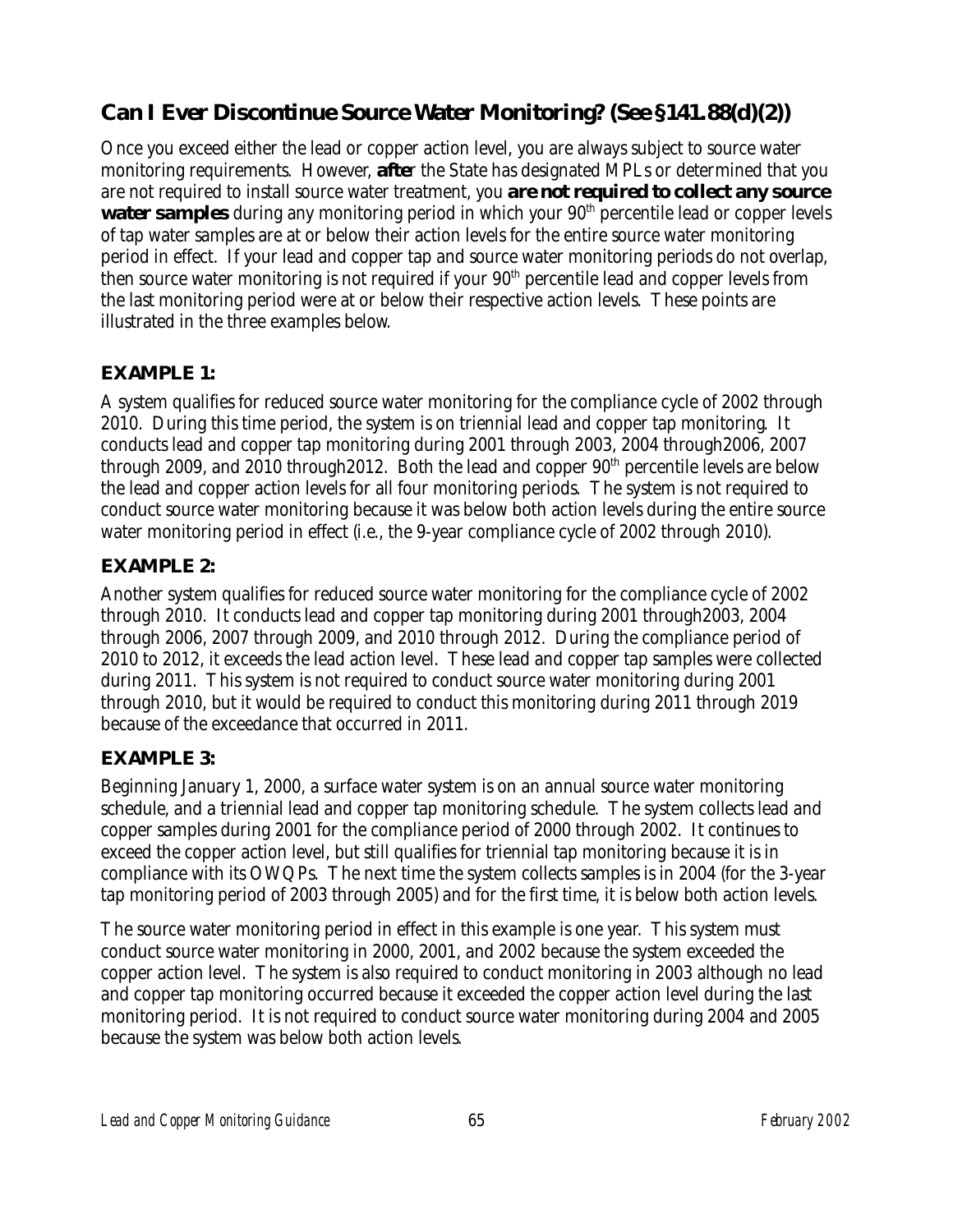

**REMEMBER:** Once the State sets MPLs or determines that you are not required to install source water treatment, you can discontinue source water monitoring if you no longer exceed the lead or copper action level during the entire source water monitoring period in effect. The State does not set MPLs until after follow-up monitoring has been completed. Therefore, if you are required to install source water treatment, you must complete the 2 consecutive, 6-month rounds of follow-up source water monitoring even if you no longer exceed the lead or copper action level in your tap water samples.

### *What Source Water Monitoring Information Must I Report to the State? (See §141.90(b))*

You must provide the following information within 10 days of the end of the monitoring period *(based on your source water lead and copper sampling schedule — 6 months, 1 year, 3 years, or 9 years)*:

- All source water sample results; and
- With the exception of your first round of source water monitoring, the identification of any new sampling location(s) and an explanation for any changes in your sampling site(s).

# *What If I Do Not Fulfill My Source Water Monitoring And Reporting Requirements? (See §§141.80(k) & 141.83(b)(5))*

If you do not meet all of the following monitoring and reporting requirements within the timeframe specified by the rule, you are in violation of these requirements:

- Use appropriate sampling procedures (see §§141.88(a)(1) and (2));
- Collect the required number of source water samples (see  $\S$ §141.88(a)(1) (e));
- Ensure samples are analyzed properly (see §141.89(a)); *or*
- Submit all required sampling information on time (see §141.90(b)).

You are also in violation if you do not meet your State-designated or approved MPLs. If you are above either MPL, you can take a confirmation sample within 2 weeks of the original sample, if allowed by the State. The results of the original and confirmation samples are averaged to determine whether you are in compliance with your MPLs (see §§141.88(a)(2)).

If you are out of compliance with your monitoring, reporting, or MPLs, you must:

- 1. Report the violation to the State within 48 hours of determining the noncompliance (see §141.31(b)).
- 2. Deliver public notification to your customers (see §141.32 or if the State has adopted the new public notification requirements, see §141.201 & §§141.203 - 141.206.)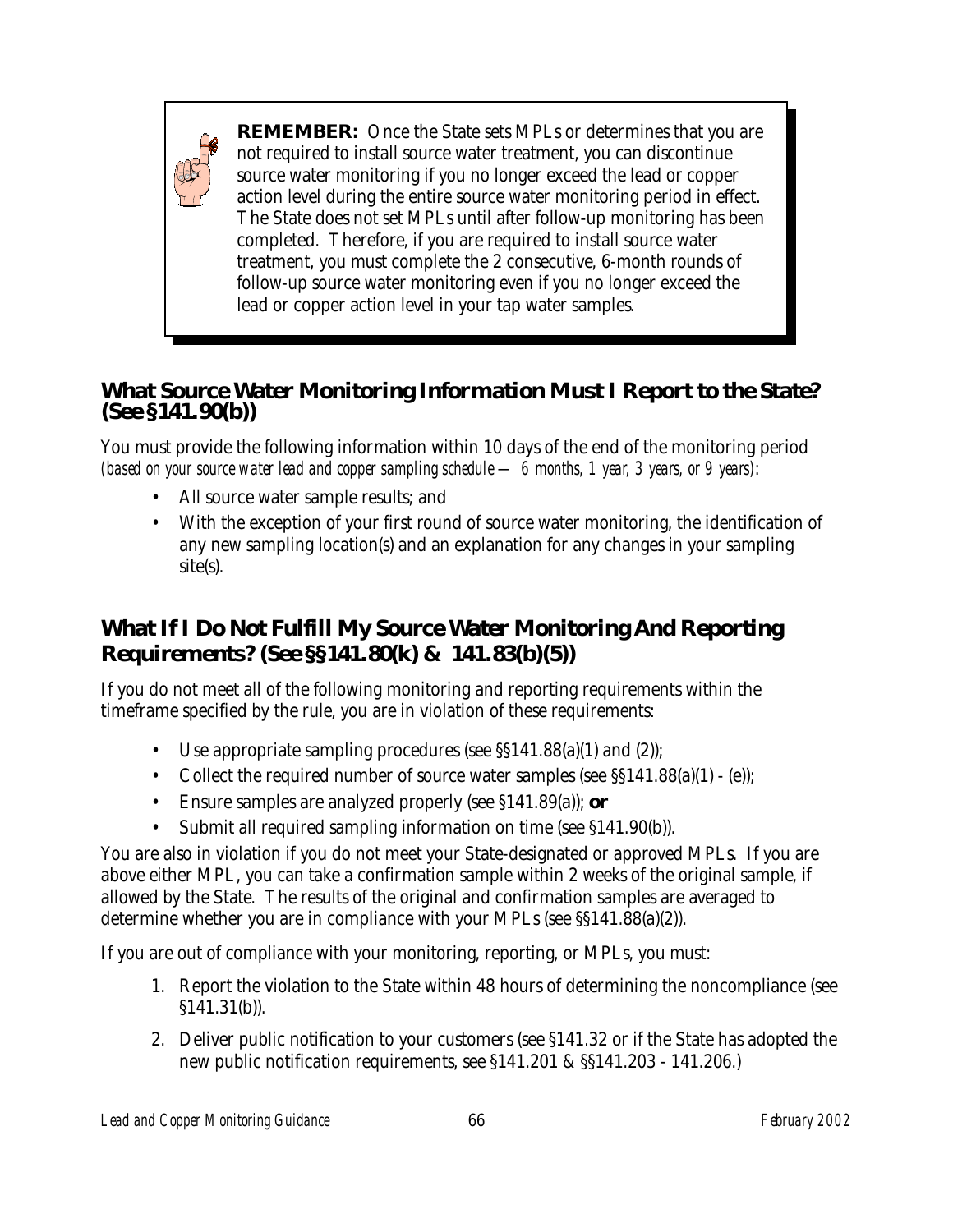3. Include a discussion of the violation in your consumer confidence report if you are a CWS (see §§141.153).

 *~ Also keep in mind that consecutive rounds of monitoring are needed to qualify for reduced lead and copper source water monitoring. Thus, noncompliance with your monitoring requirements will impact how quickly you can qualify for reduced monitoring*. ~

# *What Provisions of the LCRMR Pertain to Source Water Monitoring and Reporting Requirements? (See §§141.88(a)(iv) & 141.88(e)(2)(ii))*

The table below summarizes those provisions that directly impact your source water monitoring requirements. The LCRMR did not change your source water reporting requirements. The table distinguishes between those provisions that you were required to begin implementing on April 11, 2000 and those less stringent provisions with which you must first check with your State before following. For water systems owned and operated on Tribal lands, Wyoming, or the District of Columbia, all of the provisions listed below became applicable on April 11, 2000.

# **You Were Required to Comply with These Monitoring Requirements Beginning April 11, 2000**

EPA has clarified that compositing (if permitted by the State) must be conducted by certified lab personnel.

EPA has revised the resampling trigger for composite samples to:

- $\geq 0.001$  mg/L for lead; and
- $\bullet$   $\geq$  0.160 mg/L for copper. *(This one for copper is less stringent because the resampling trigger was increased from 0.020 mg/L to 0.160 mg/L.*)

# **You Must First Check With Your State Before Implementing the Following Provisions**

You may conduct source water monitoring on a reduced schedule even though you exceed an action level, *if*:

- your source water levels are  $\leq 0.005$  mg/L for lead and  $\leq 0.65$  mg/L for copper; and
- your State has determined that source water treatment is unnecessary.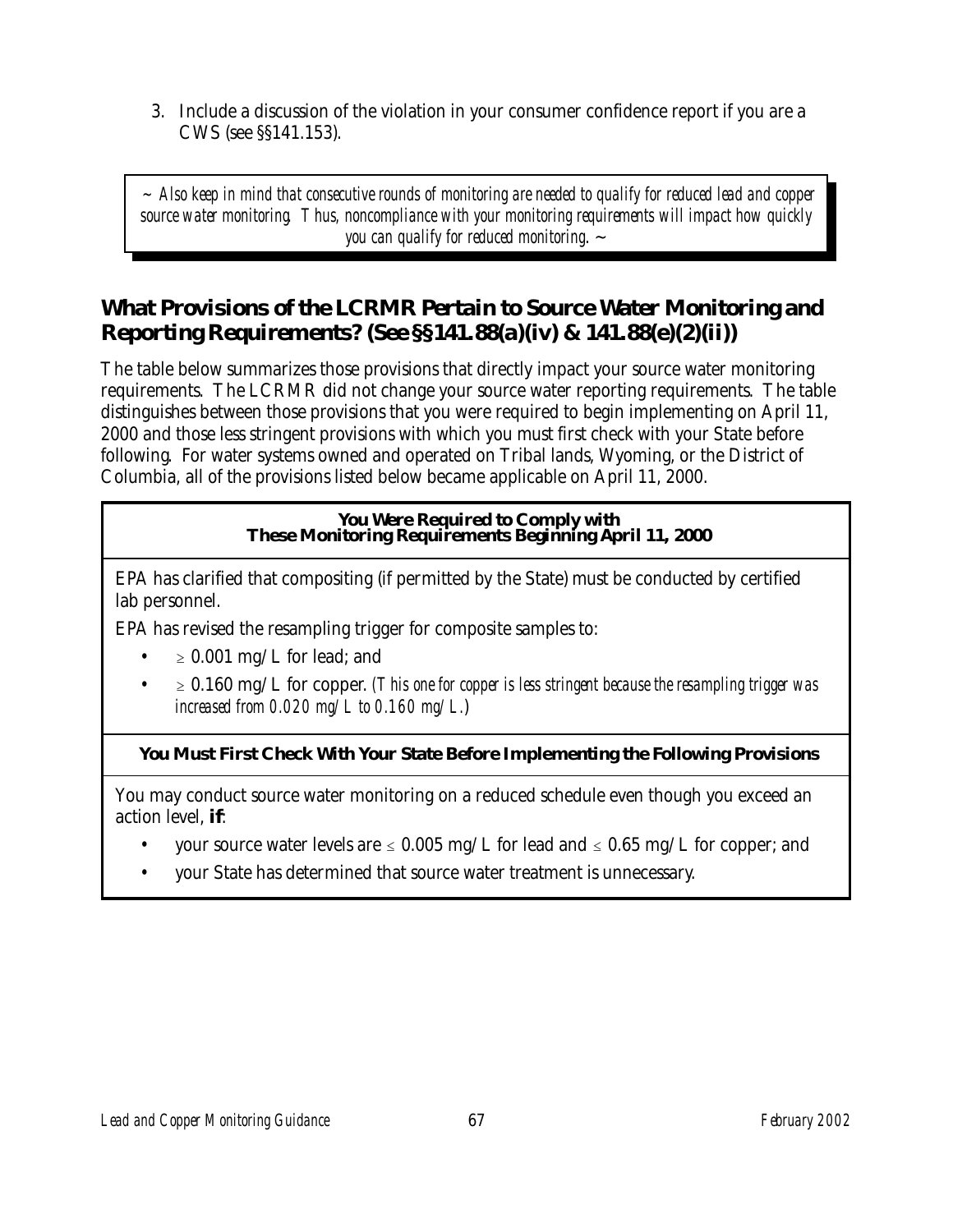# *What Key Points Should I Remember About Lead and Copper Source Water Monitoring? (See §§141.83 & 141.88)*

- $\triangle$  Source water lead and copper monitoring is not required if you do not exceed the lead or copper action level based on tap water monitoring or you are not trying to qualify as a (b)(3) system.
- g You must analyze for both lead and copper even if you exceed only one of the action levels in lead or copper tap monitoring.
- $\rightarrow$  You must collect a set of samples at each entry point and provide a source water treatment recommendation (that can include no treatment needed) within 6 months of exceeding an action level. No source water treatment study is required.
- ◆ Source water samples are compared against the lead and copper MPLs. 90<sup>th</sup> percentile levels *are not* calculated for source water samples and compared against the action level.
- $\triangleq$  If you are required to install source water treatment, you must complete follow-up source water monitoring regardless of whether your  $90<sup>th</sup>$  percentile lead and copper tap monitoring results are at or below the lead and copper action levels. If you are required to install source water treatment, the State will establish MPLs for both lead and copper even if you only exceeded one of the action levels in tap water monitoring.
- $\triangle$  Once the State sets MPLs or determines that source water treatment is not needed, ground water systems must monitor every 3 years beginning with the SMF compliance period in effect when the State made the applicable decision.
- $\triangle$  Once the State sets MPLs or determines that source water treatment is not needed, surface water systems or ones using a combined source must monitor annually. The first year begins on the date the State made the applicable decision.
- g You can collect source water samples once every 9 years based on SMF compliance cycles, if for 3 *consecutive* compliance periods you do not exceed your MPLs (equals 9 years for ground water systems and 3 years for all other systems).
- Your State may allow you to collect source water samples once every 9 years if:
	- S you continue to exceed the lead or copper action level and are not required to install source water treatment, but
	- for 3 *consecutive* compliance periods your source water lead and copper levels do not exceed 0.005 mg/L and 0.65 mg/L, respectively.
- ◆ Once you are on reduced source water monitoring, an exceedance of an action level in lead or copper tap monitoring or an exceedance of an MPL does not alter your monitoring schedule.
- $\triangle$  After the State has designated MPLs or determined that you are not required to install source water treatment, you are not required to collect any source water samples during any monitoring period in which your 90<sup>th</sup> percentile lead or copper levels of tap water samples are at or below their action levels for the entire source water monitoring period in effect.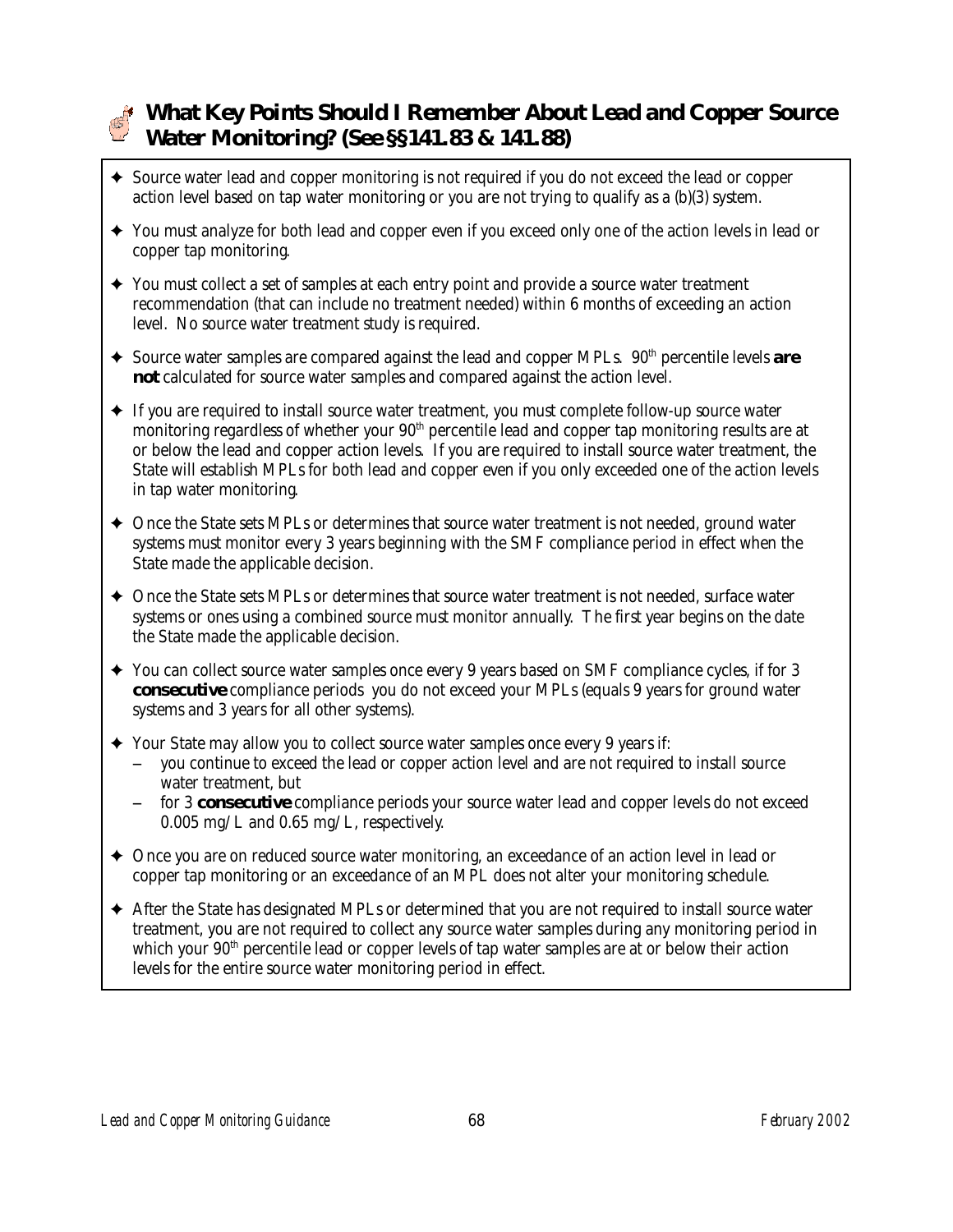# **CHAPTER V: LEAD SERVICE LINE MONITORING AND REPORTING REQUIREMENTS**

# *What Is The Purpose of Collecting Lead Service Line Samples? (See §§141.84(a) - (d)(1))*

You must begin replacing lead service lines if you continue to exceed the lead action level after installing corrosion control treatment and/or source water treatment (in whichever sampling occurs later). The State can also require you to begin lead service line replacement if you are required to install corrosion control treatment or source water treatment and have not installed such treatment.

There are two reasons for collecting lead service line samples.

- 1. To determine if a lead service line must be replaced. You are not required to replace an individual lead service line if the lead concentration of all samples from the line is less than or equal to 0.015 mg/L. This line counts as a replaced line. You are required to replace a minimum of 7 percent of your lead service lines annually for as long as you continue to exceed the lead action level. *This monitoring is optional*, but it may save you the expense of replacing a lead service line.
- 2. To determine the impact of partial lead service line replacement on lead levels. Partial lead service line replacement occurs when you do not replace the privately-owned portion of the line, because of legal restrictions or the owner decides not to pay for the replacement of the privately-owned portion. In this event, you must collect a sample that is representative of the water in the service line that you partially replaced and have the sample analyzed for lead within 72 hours after the partial lead service line replacement. *This monitoring is required.*

# *Which Systems Must Collect Lead Service Line Samples? (See §§141.84(a) & (d)(1))*<br>Only those systems that are required to replace lead service lines may be required to conduct

some lead service line monitoring. As stated above, monitoring to determine whether a line needs to be replaced is optional. However, the cost of a lead analysis is less expensive than the cost to replace a line.

If you replace a line, but do not replace the privately-owned portion of the line, then you must collect a sample that is representative of the water in the service line. This sample is *not* required if you replace the *entire* lead service line, or if you only replaces a gooseneck, pigtail, or other fittings and these are the only lead components in your service line.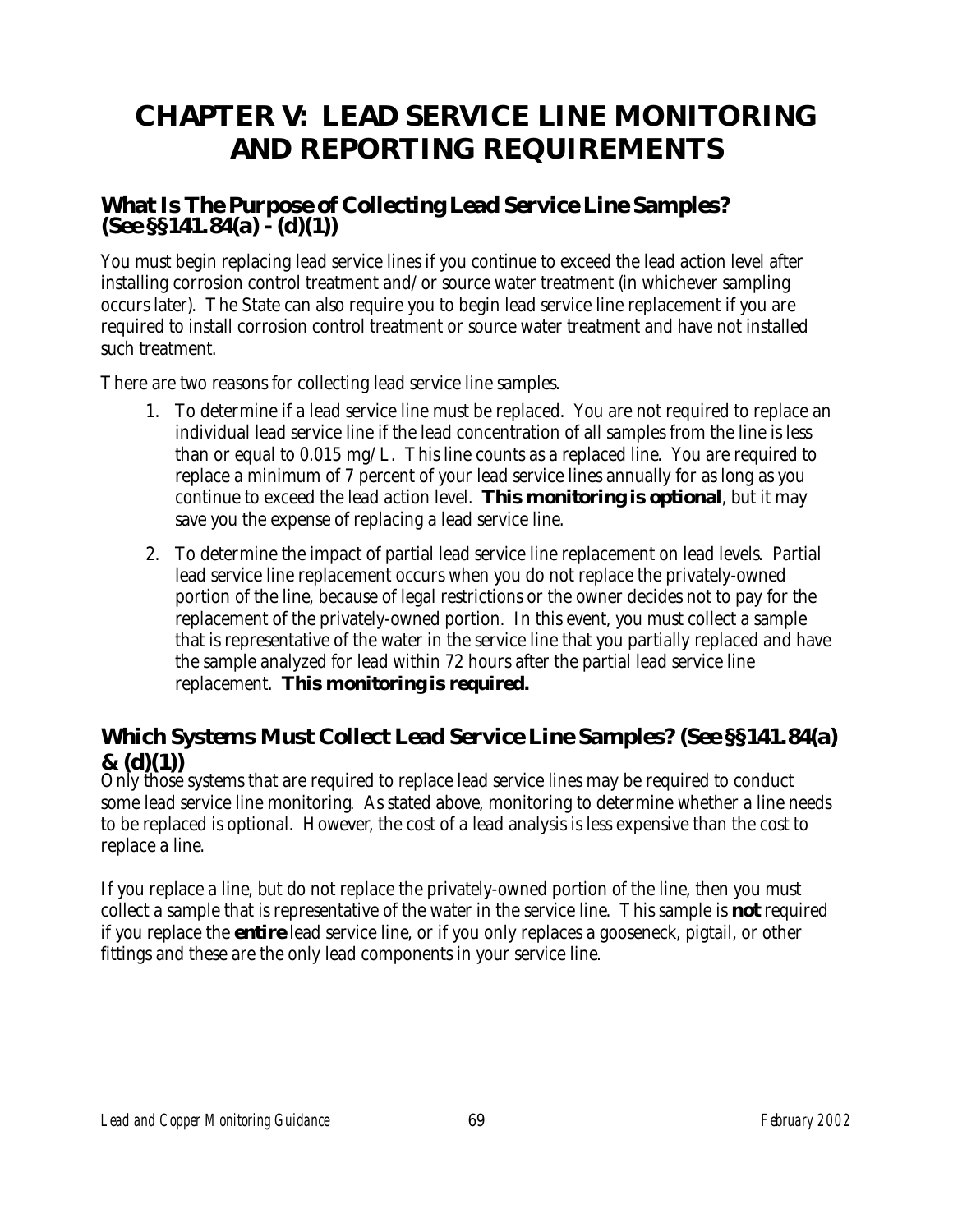# *When Do I Collect Lead Service Line Samples? (§§141.84(b) & (e)(3))*

The first required year of lead service line replacement begins on the date you exceed the lead action level in tap samples collected after installing corrosion control or source water treatment, whichever is later, or as specified by the State.

You are required to replace at least 7 percent *(or more if required by the State)* of the initial number of lead service lines in your distribution system. The initial number of lead service lines is the number in place at the time the replacement program began. You must continue replacing the required percentage of lead service lines each year until you no longer exceed the lead action level during *2 consecutive monitoring* periods of any duration.

# *How Do I Collect Lead Service Line Samples? (See §141.86(b)(3))*

You can collect these samples using one of the following procedures. For each method, collect a 1-liter sample from the tap by filling the sample bottle to the 1-liter mark, then cap immediately.

- *Flushing a Specified Volume* The sample should be collected from the building tap which is closest to the portion of the lead service line that was not replaced (i.e., the first tap in the building, most likely a kitchen or bathroom tap on the first floor). Flush the estimated volume of water between the service connection and the sample tap. You can estimate the volume of water by using Table 5-1, Pipe Volume Table. EPA recommends selecting the pipe diameter that is one size larger than the actual pipe size, since pipe material thickness can vary, affecting the interior diameter and the actual volume of water. You can also estimate the volume by measuring the length and diameter of piping from tap to connection and the length and diameter of the service connection itself into a graduated beaker or cylinder to ensure that you have collected the correct volume, then close the tap.
- *Direct Service Line Samples* In communities where the meters are located outside the buildings (or unmetered areas) service line taps may already exist. Prior to sampling, water should be run to flush the pipe that connects the faucet and the service line. If no tap exists, but the lead service line can be made accessible, a tap constructed of lead-free materials can be installed directly into the line for sample collection purposes. However, because installation of a tap directly into the lead service line could induce additional corrosion activity and is an expensive process as well, this option is not recommended when there are no existing service line taps.
- *Temperature Variation* This method is recommended if the temperatures of lead service line and interior piping are easily distinguishable (for example in a single-family home). A tap sample should be collected by gently opening the tap and running the water at a normal flow rate, keeping a hand/finger under the flowing water. When a change in water temperature is detected, a 1-liter sample should be collected by filling the sample bottle to the appropriate level and capping.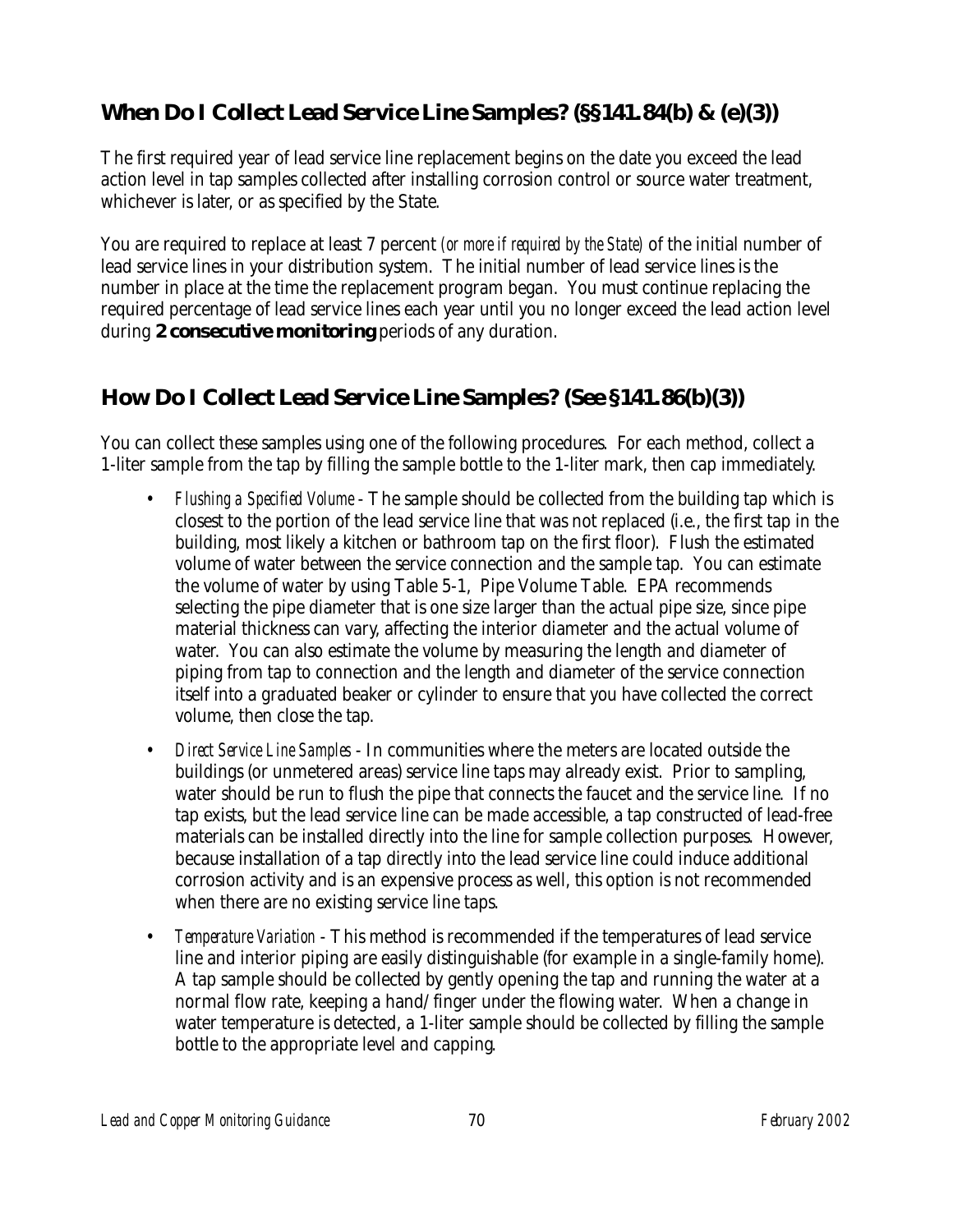|                  |      |      | Table 5-1: Pipe Volume Table (Volumes Listed in Liters) |      |              |                |
|------------------|------|------|---------------------------------------------------------|------|--------------|----------------|
| <b>Pipe</b>      |      |      | <b>Pipe Diameter (Inches)</b>                           |      |              |                |
| Length<br>(Feet) | 3/8  | 1/2  | 5/8                                                     | 3/4  | $\mathbf{1}$ | $1\frac{1}{4}$ |
| $\boldsymbol{2}$ | 0.06 | 0.09 | 0.14                                                    | 0.19 | 0.32         | 0.50           |
| 3                | 0.09 | 0.14 | 0.21                                                    | 0.29 | 0.49         | 0.74           |
| $\boldsymbol{4}$ | 0.11 | 0.18 | 0.27                                                    | 0.38 | 0.65         | 0.99           |
| $\mathbf 5$      | 0.14 | 0.23 | 0.34                                                    | 0.48 | 0.81         | 1.24           |
| $\bf{6}$         | 0.17 | 0.27 | 0.41                                                    | 0.57 | 0.97         | 1.48           |
| $\overline{7}$   | 0.20 | 0.32 | 0.48                                                    | 0.67 | 1.14         | 1.73           |
| 8                | 0.23 | 0.36 | 0.55                                                    | 0.76 | 1.30         | 1.98           |
| $\boldsymbol{9}$ | 0.26 | 0.41 | 0.62                                                    | 0.86 | 1.46         | 2.22           |
| 10               | 0.28 | 0.45 | 0.69                                                    | 0.95 | 1.62         | 2.47           |
| 11               | 0.31 | 0.50 | 0.75                                                    | 1.05 | 1.78         | 2.72           |
| 12               | 0.34 | 0.55 | 0.82                                                    | 1.14 | 1.95         | 2.96           |
| 13               | 0.37 | 0.59 | 0.89                                                    | 1.24 | 2.11         | 3.21           |
| 14               | 0.40 | 0.64 | 0.96                                                    | 1.33 | 2.26         | 3.46           |
| 15               | 0.43 | 0.68 | 1.03                                                    | 1.43 | 2.43         | 3.71           |
| 16               | 0.46 | 0.73 | 1.10                                                    | 1.52 | 2.60         | 3.95           |
| 17               | 0.49 | 0.78 | 1.16                                                    | 1.62 | 2.76         | 4.20           |
| 18               | 0.51 | 0.82 | 1.23                                                    | 1.71 | 2.92         | 4.45           |
| 19               | 0.54 | 0.86 | 1.30                                                    | 1.81 | 3.08         | 4.70           |
| 20               | 0.57 | 0.91 | 1.37                                                    | 1.90 | 3.24         | 4.94           |
| 25               | 0.71 | 1.14 | 1.71                                                    | 2.38 | 4.06         | 6.18           |
| 30               | 0.86 | 1.36 | 2.06                                                    | 2.85 | 4.87         | 7.41           |
| 35               | 1.00 | 1.59 | 2.40                                                    | 3.33 | 5.68         | 8.65           |
| 40               | 1.14 | 1.82 | 2.74                                                    | 3.80 | 6.49         | 9.88           |
| 60               | 1.43 | 2.27 | 3.43                                                    | 4.76 | 8.11         | 12.36          |

# **Notes:**

1. Volumes can be added together for pipe lengths not listed.

- 2. Liters can be converted to gallons by dividing by 3.785.
- 3. EPA recommends selecting the pipe diameter that is one size larger than the actual pipe size, since pipe material thickness can vary, affecting the interior diameter and the actual volume of water.

# *Can I Ever Discontinue Lead Service Line Monitoring? (See §141.84(f))*

*Lead and Copper Monitoring Guidance* 71 *February 2002*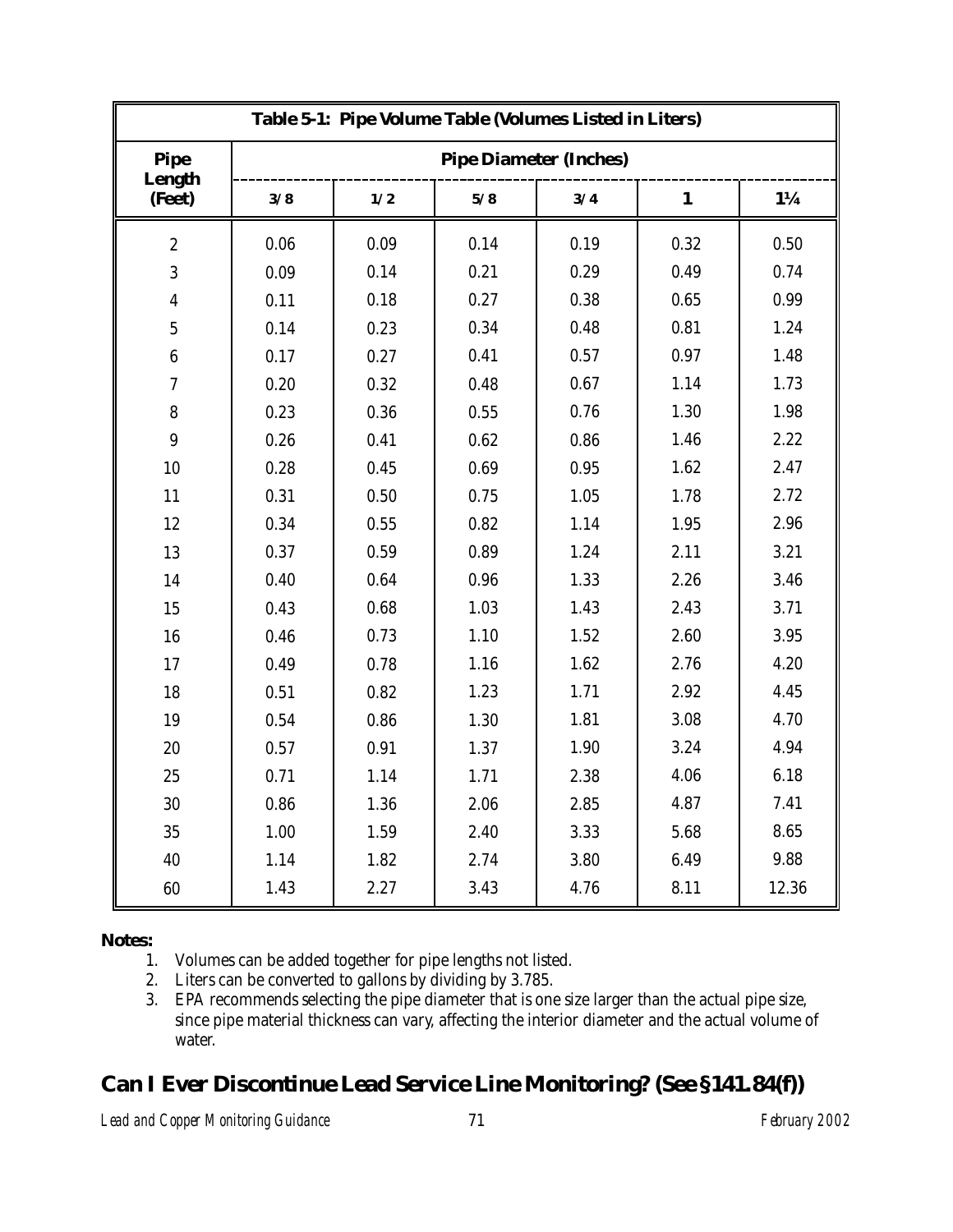You can discontinue lead service line replacement and thus eliminate any need to conduct lead service line monitoring whenever your  $90<sup>th</sup>$  percentile lead levels are at or below the lead action level for *2, consecutive monitoring periods*. You must start replacement again if you subsequently exceed the lead action level during any monitoring period.

> **REMEMBER:** It takes 2, consecutive monitoring periods to stop replacement, but only 1 monitoring period to be triggered back into lead service line replacement.

# *What Lead Service Line-Related Information Must I Report to the State? (See §141.90)(e))*

# **Within 12 Months of When You Exceed the Lead Action Level**

You must provide the State with written demonstration that your materials evaluation was completed, including the evaluation to identify the initial number of lead service lines in your distribution system, as follows:

- Schedule for replacing at least 7 percent each year of the initial number of lead service lines in your distribution system.
- Letter stating for the previous year:
	- the number of lines scheduled that were to be replaced;
	- the number and location of lines actually replaced; and
	- if measured, the water lead concentration and location of each lead service line sampled, the sampling method, and the date of sampling.

*This letter is due every 12 months until you complete lead service line replacement or no longer exceed the lead action level during 2, consecutive rounds of tap monitoring.*

# **Newly Required Under the LCRMR**

If you do not replace the entire length of the lead service line (i.e., partial replacement), you must provide the following information to the State.

- The analytical results of lead service line samples collected in response to partial lead service line replacement:
	- the results are due within 10 days following the month in which you received these analytical results; and
	- the State can also eliminate the requirement to report these sample results.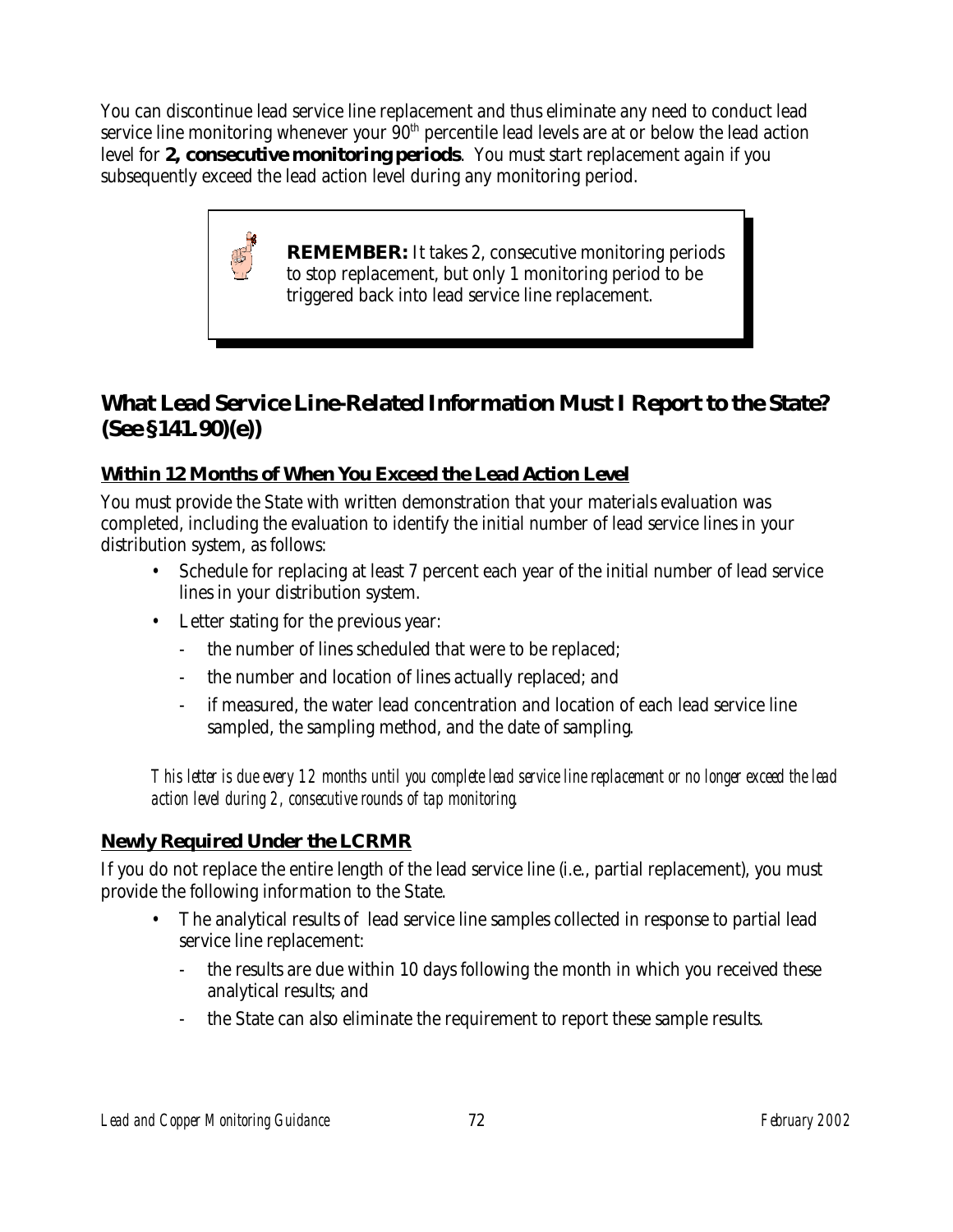• Any additional information as specified by the State, and in a time and manner prescribed by the State, to verify that all partial lead service line replacement activities have taken place.

# **No Longer Required under LCRMR**

Under the LCRMR you are no longer need to provide evidence that you do not control the entire lead service line if you are only replacing a portion of the line. Under the 1991 LCR, you were required to replace the entire line unless you could demonstrate that you did not "control" the entire line. The LCRMR require you to replace the portion that you own versus control, thereby, making this demonstration unnecessary.

# *What If I Do Not Fulfill My Lead Service Line Replacement Requirements? (See §141.80(k))*

You are in violation if you fail to:

- Replace the required number of lead service lines by the annual deadline (i.e., at least 7% annually) (see §§141.84(a) & (b)); *or*
- Report the required lead service line information on time that demonstrates that the replacement rate was met (see §141.90(e)).

You are also in violation if you do not meet the following partial lead service line replacement requirements (only applicable if you do not replace the entire lead service line) (see §141.84(d)):

- Provide notice and guidance to residents at least 45 days before lead service line replacement begins (unless the State allows a shorter notification period);
- Collect a tap sample within 72 hours of completing the partial lead service line replacement;
- Mail and/or post results of the analysis to the owner and residents within 3 days of receipt of the results; *or*
- Report information that the State requires to assess whether you met your partial lead service line replacement monitoring and notification requirements.

If you are in violation for any of the above reasons you must:

- 1. Report the violation to the State within 48 hours of determining the noncompliance (see §141.31(b)).
- 2. Deliver public notification to your customers (see §141.32 if your State has not adopted the new public notification requirements or §141.201 & 141.203 - 141.206 if your State has adopted these new requirements).
- 3. Include a discussion of the violation in your consumer confidence report if you are a CWS (see §141.153).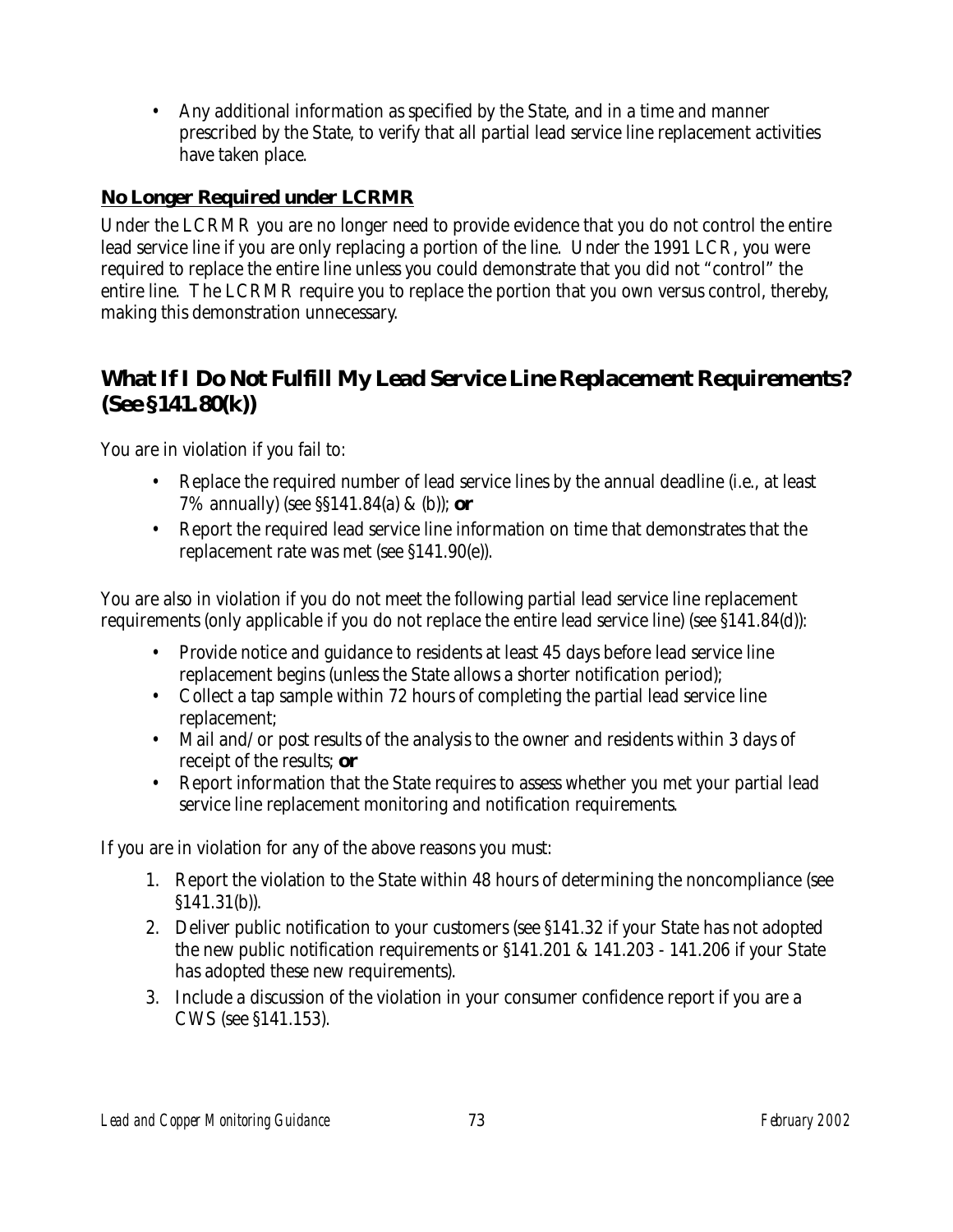# *What Provisions of the LCRMR Pertain to Lead Service Line Monitoring and Replacement? (See §141.88(d) & §141.90(e))*

The table below summarize each of the LCRMR provisions that impact your lead service line monitoring and replacement requirements. You were required to begin implementing these requirements on April 11, 2000.

# **You Were Required to Comply with These Monitoring and Reporting Requirements Beginning April 11, 2000**

Under the LCRMR, you:

- Must replace the portion of the lead service line that you own. Under the LCR you were required to replace the portion of the line that you controlled, unless you could demonstrate that you controlled less than the entire line.
- Must notify the owner (or owner's authorized agent) about the replacement, and offer to replace the owner's portion of the line.
- Are not required to pay for replacing the privately-owned portion of the line.
- Are not required to replace the privately-owned portion of the line if precluded by law, or where the owner chooses not to pay the cost of replacing the privately-owned portion.

In those instances where you do not replace the privately-owned portion of the line, you must:

- Notify all residents served by the line you are replacing, at least 45 days prior to partial replacement. The State can allow you to provide less advanced notice if the line is being replaced in conjunction with emergency repairs.
- Collect at your expense *one* representative service line sample for each replaced lead service line within 72 hours of removing the line. Under the LCR, you were required to collect a sample from each resident (if the resident(s) so desired) within 14 days of the partial replacement.
- Report sample results to the building owner(s) and the resident(s) served by the partially replaced line within 3 business days of receiving these results. You must notify residents by mail. However, for multi-family dwellings you can post the notification in a conspicuous common-use area of the building.
- Submit these monitoring results to the State within the first 10 days of the month following that in which you receive the results. However, the LCRMR give States the option to modify reporting requirements, so you need to check with your State to be sure of your specific requirements.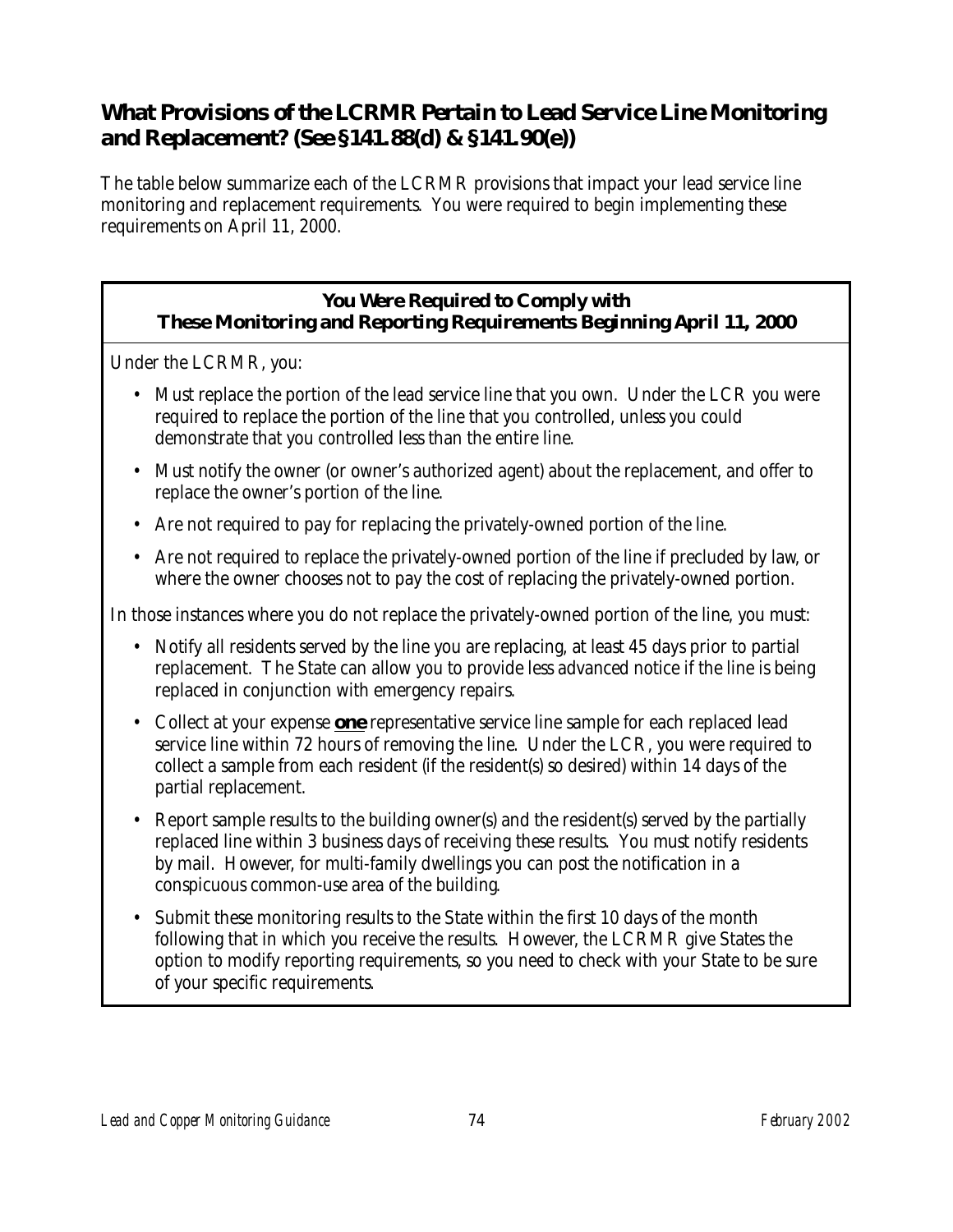

# *What Key Points Should I Remember About Lead Service Line Monitoring and Reporting? (See §§141.84 & 141.86(b)(3))*

- $\triangle$  Lead service line replacement is not required unless:
	- You continue to exceed the lead action level in monitoring conducted after you install corrosion control treatment or source water monitoring (whichever occurs later); *or*
	- The State requires it because you have missed your deadline for installing corrosion control treatment or source water treatment.
- $\rightarrow$  You are not required to replace an individual lead service line if the lead concentration of all samples from the line is less than or equal to 0.015 mg/L. This line counts as a replaced line.
- $\triangle$  If you do not replace the privately-owned portion of a lead service line (also known as partial lead service line replacement), you must collect a sample that is representative of the water in the service line within 72 hours of the replacement.
- $\triangle$  There are 3 methods for collecting a lead service line sample: 1) Flushing a specified volume; 2) Direct service line samples; and 3) Using temperature variation.
- $\rightarrow$  You can discontinue lead service line replacement and thus, any need to conduct lead service line monitoring whenever your  $90<sup>th</sup>$  percentile lead levels are at or below the lead action level for 2, consecutive monitoring periods.
- $\rightarrow$  You must recommence lead service line replacement if you subsequently exceed the lead action level during any monitoring period.



*Requirements for Partial Lead Service Line Replacement under the Lead and Copper Rule*, April 2000, EPA 815-R-99-022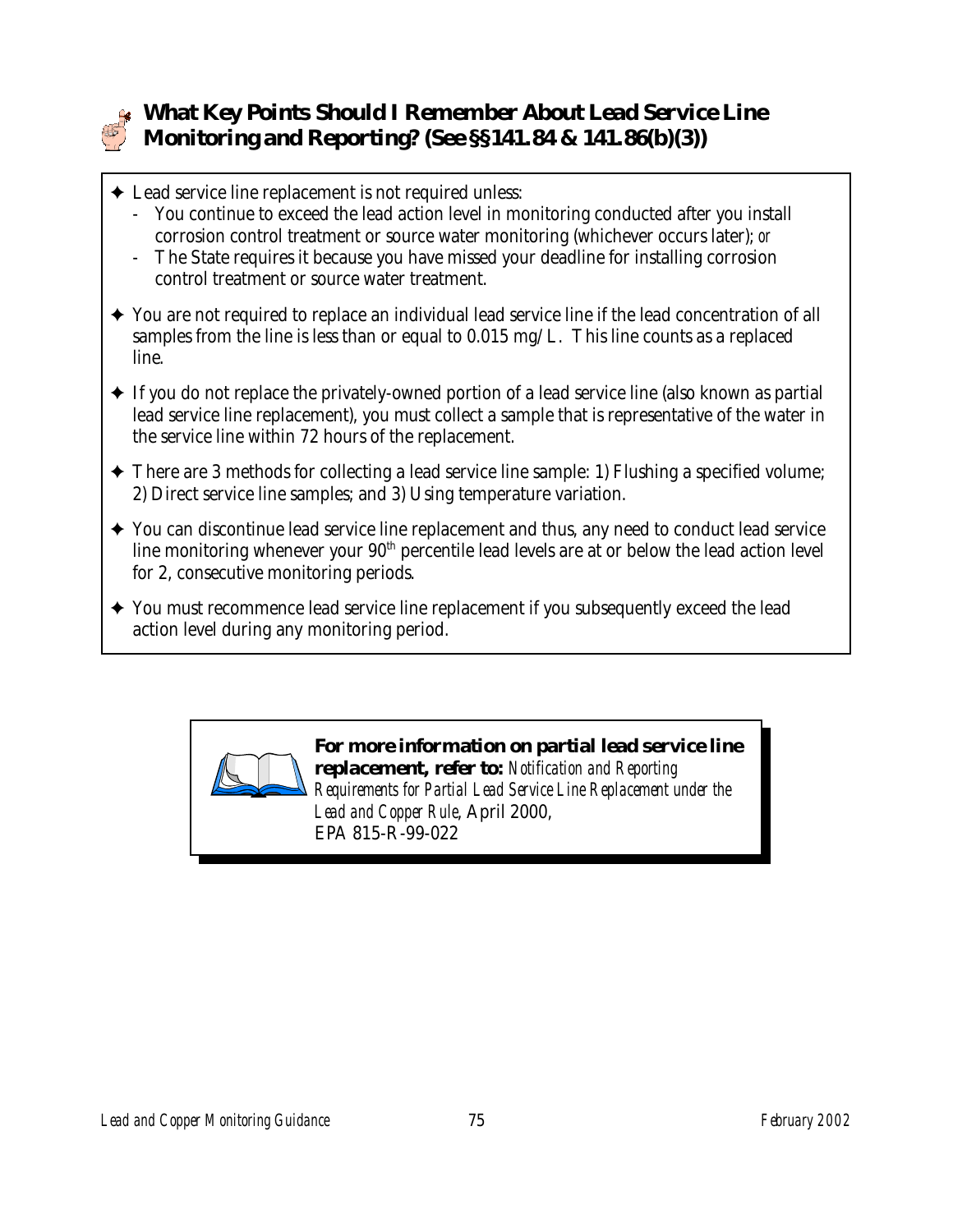# **APPENDICES**

- Appendix A: List of LCRMR Outreach Materials for Water Systems
- Appendix B: Definitions
- Appendix C: Monitoring Timelines
- Appendix D: Summary of Monitoring and Reporting Violations
- Appendix E: Worksheets and Instructions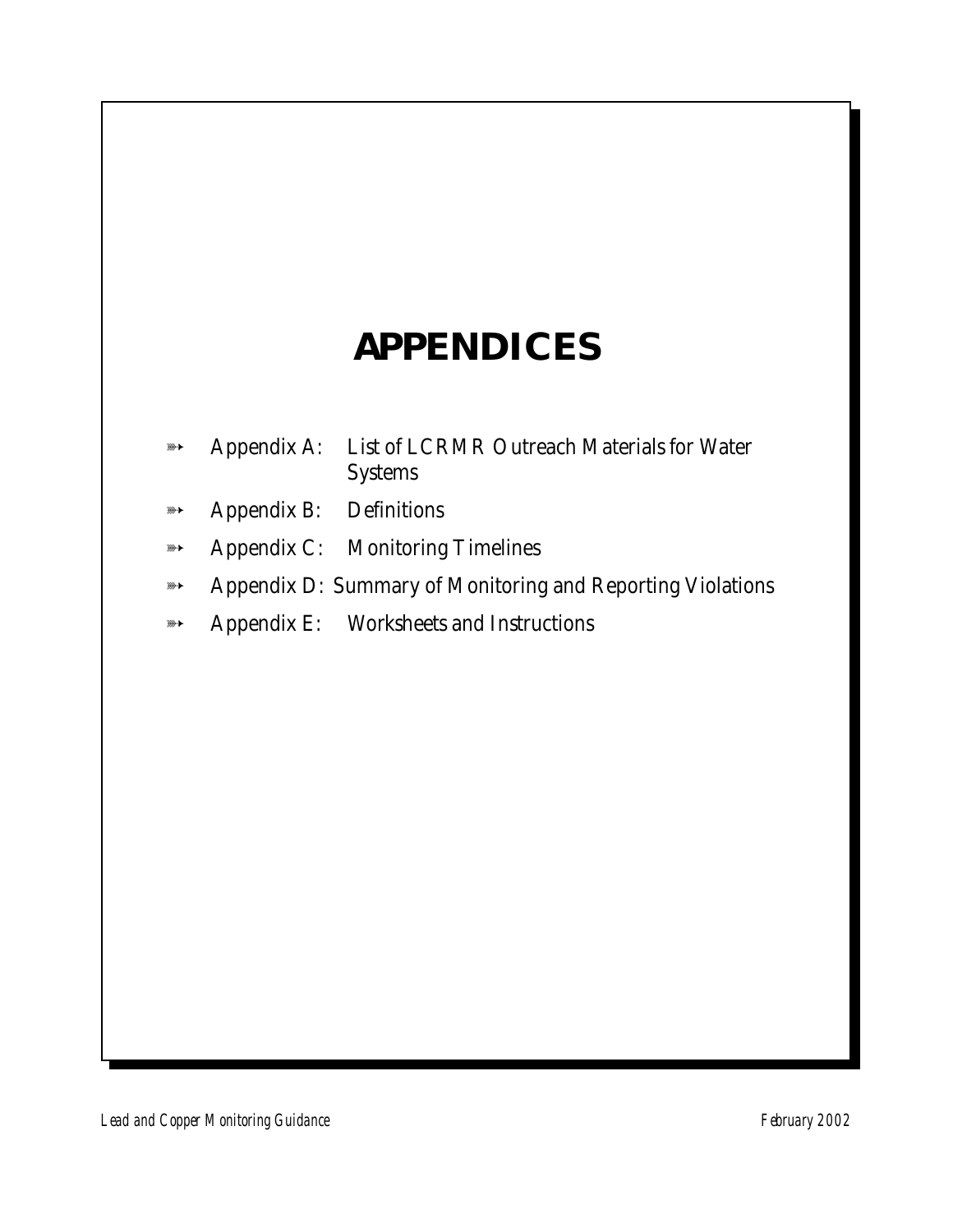# **APPENDIX A List of LCRMR Outreach Materials for Water Systems**



Below is a comprehensive list of outreach materials that were developed to help you understand and implement the minor revisions to the Lead and Copper Rule.

# **Guidance Documents**

- T *How to Determine Compliance with Optimal Water Quality Parameters as Revised by the Lead and Copper Rule Minor Revisions,* February 2001, EPA 815-R-99-019.
- T *Lead and Copper Rule: Summary of Revisions,* April 2000, EPA 815-R-99-020.
- T *Monitoring Waivers under The Lead and Copper Rule Minor Revisions for Systems Serving 3,300 or Fewer People,* April 2000, EPA 815-R-99-021.
- T *Notification and Reporting Requirements for Partial Lead Service Line Replacement under the Lead and Copper Rule,* April 2000, EPA 815-R-99-022.
- $\checkmark$  Lead and Copper Rule: Minor Revisions Compared to the 1991 Rule, April 2000, EPA 816-R-00-009
- T *Lead in Drinking Water Regulation: Public Education Guidance* (revised), EPA 816-R-02-010

# **Fact Sheets**

- $\checkmark$  Fact Sheet Lead and Copper Rule Minor Revisions, December 1999, EPA 815-F-99-010.
- $\checkmark$  Fact Sheet for Public Water Systems that Serve 3,300 or Fewer Persons, February 2001, EPA 816-F-00-007.
- $\checkmark$  Fact Sheet for Public Water Systems that Serve 3,301 to 50,000 Persons, February 2001, EPA 816-F-00-008.
- $\checkmark$  Fact Sheet for Public Water Systems that Serve More Than 50,000 Persons, February 2001, EPA 816-F-00-009.
- $\checkmark$  Fact Sheet for Tribal Water System Owners and Operators, February 2001, EPA 816-F-00-010.

# **Training**

 $\checkmark$  Comprehensive Lead and Copper Rule Training, January 2001.

You can obtain any of these documents from the Safe Drinking Water Hotline, or the Office of Ground Water and Drinking Water web page at www.epa.gov/safewater/leadcop.html.

*Lead and Copper Monitoring Guidance* A-1 *February 2002*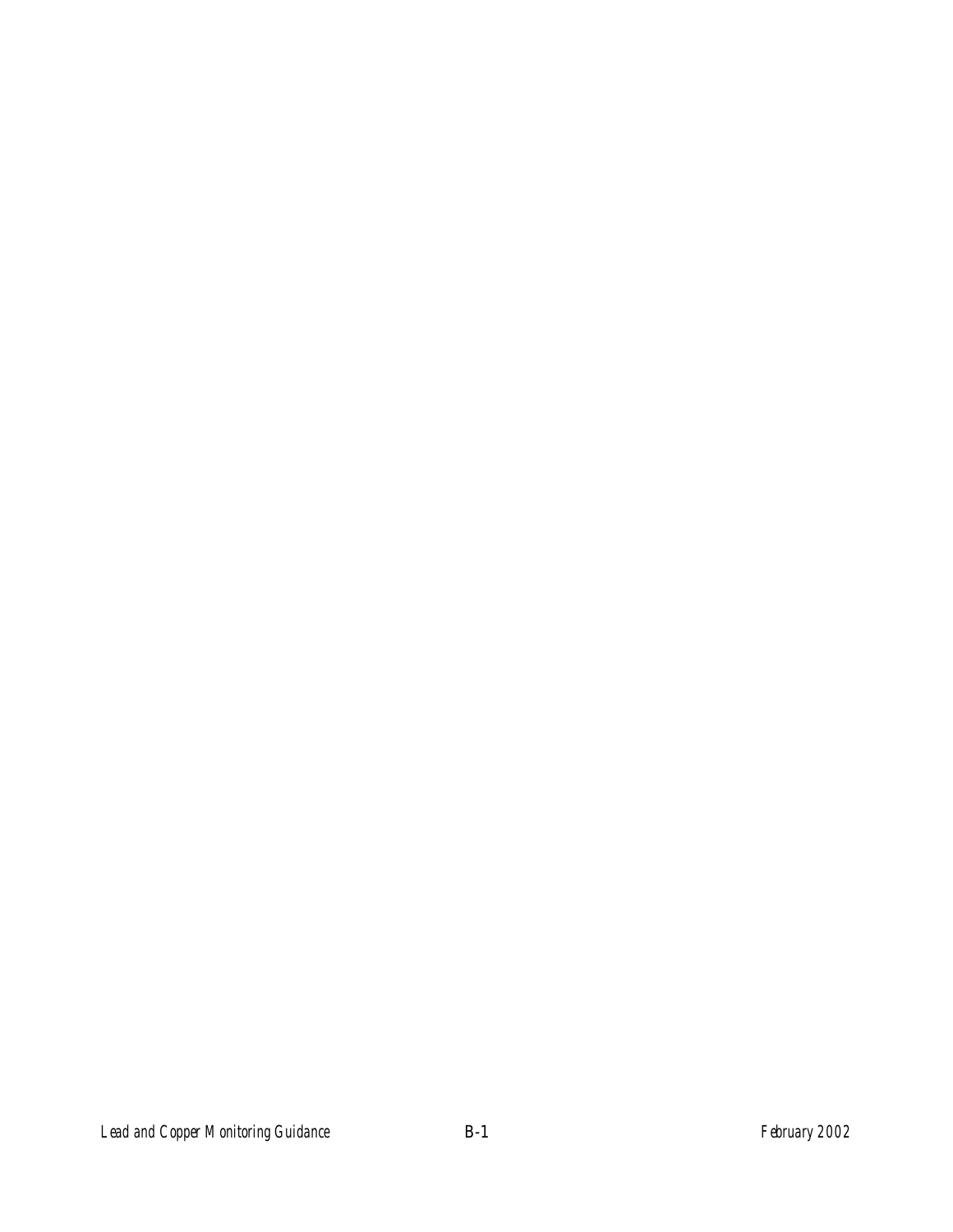# **APPENDIX B Definitions**

| <b>Term</b>                                                                                | <b>Definition</b>                                                                                                                                                                                                                                                                                                                                                                                         |
|--------------------------------------------------------------------------------------------|-----------------------------------------------------------------------------------------------------------------------------------------------------------------------------------------------------------------------------------------------------------------------------------------------------------------------------------------------------------------------------------------------------------|
|                                                                                            | <b>Note: New terms introduced under the LCRMR are shown in italics.</b>                                                                                                                                                                                                                                                                                                                                   |
| 90 <sup>th</sup> Percentile                                                                | The highest concentration of lead or copper in tap water that is exceeded by 10 percent of<br>the sites sampled during a monitoring period. This value is compared to the lead or copper<br>action level (AL) to determine whether an AL has been exceeded.                                                                                                                                               |
| <b>Accelerated Reduced</b><br><b>Lead and Copper Tap</b><br><b>Monitoring</b>              | Allows water systems with very low levels of lead and copper in their tap water to be placed on a triennial<br>monitor schedule after only 2, consecutive, 6-month monitoring periods. $90^h$ percentile lead level must be $\leq$<br>0.005 mg/L, and $90^h$ percentile copper levels must be $\leq 0.65$ mg/L.                                                                                           |
| <b>Accelerated Reduced</b><br><b>Water Quality</b><br>Parameter (WQP)<br><b>Monitoring</b> | Allows water systems to proceed more quickly to a triennial WQP monitoring schedule. Systems must meet the<br>requirement for accelerated reduced lead and copper levels and be in compliance with their optimal water quality<br>parameter specifications for 2, consecutive monitoring periods (either 6-month or annual periods).                                                                      |
| <b>Action Level (AL)</b>                                                                   | The concentration of lead or copper in tap water which determines whether a system may be<br>required to install corrosion control treatment, collect WQP samples, collect lead and copper<br>source water samples, replace lead service lines, and/or deliver public education about lead.<br>The action level for lead is 0.015 mg/L or 15 ppb. The action level for copper is 1.3 mg/L<br>or 1300 ppb. |
| $(b)(1)$ system                                                                            | A small or medium system that is at or below both action levels during 2, consecutive, 6-<br>month rounds of lead and copper tap monitoring.                                                                                                                                                                                                                                                              |
| $(b)(2)$ system                                                                            | A systems that is deemed to have optimized corrosion control after demonstrating that it has<br>completed corrosion control treatment steps prior to 12/7/92 that are equivalent to those<br>described in §141.81(b)(2) of the regulation.                                                                                                                                                                |
| $(b)(3)$ system                                                                            | A system that is deemed to have optimized corrosion control by demonstrating that it has<br>minimal levels of corrosion entering the distribution system based on lead and copper source<br>and tap water samples.                                                                                                                                                                                        |
| <b>Community Water</b><br>System (CWS)                                                     | A public water system that services at least 15 service connections used by year-round<br>residents or regularly serves at least 25 year-round residents.                                                                                                                                                                                                                                                 |
| <b>Corrosion Control</b><br><b>Treatment</b>                                               | A treatment designed to reduce the dissolving of lead and/or copper in plumbing materials<br>during water delivery to consumers.                                                                                                                                                                                                                                                                          |
| Cu                                                                                         | The chemical symbol for copper.                                                                                                                                                                                                                                                                                                                                                                           |
| Daily values                                                                               | The sample results of WQPs. They are calculated for each WQP at each sampling location. They are based on<br>the sampling frequency for that WQP and sampling point.                                                                                                                                                                                                                                      |
| Deemed to have<br>optimized<br>corrosion control                                           | Systems that are delivering minimally corrosive water (i.e., (b)(1), (b)(2), or (b)(3) systems).<br>These systems are subject to fewer monitoring and treatment technique requirements.                                                                                                                                                                                                                   |
| <b>Entry Point</b>                                                                         | Refers to points of entry to the drinking water distribution system from which samples will be<br>representative of each source of supply after treatment.                                                                                                                                                                                                                                                |
| <b>Exceedance</b>                                                                          | Occurs when the $90th$ percentile lead or copper sample is above its respective action level.                                                                                                                                                                                                                                                                                                             |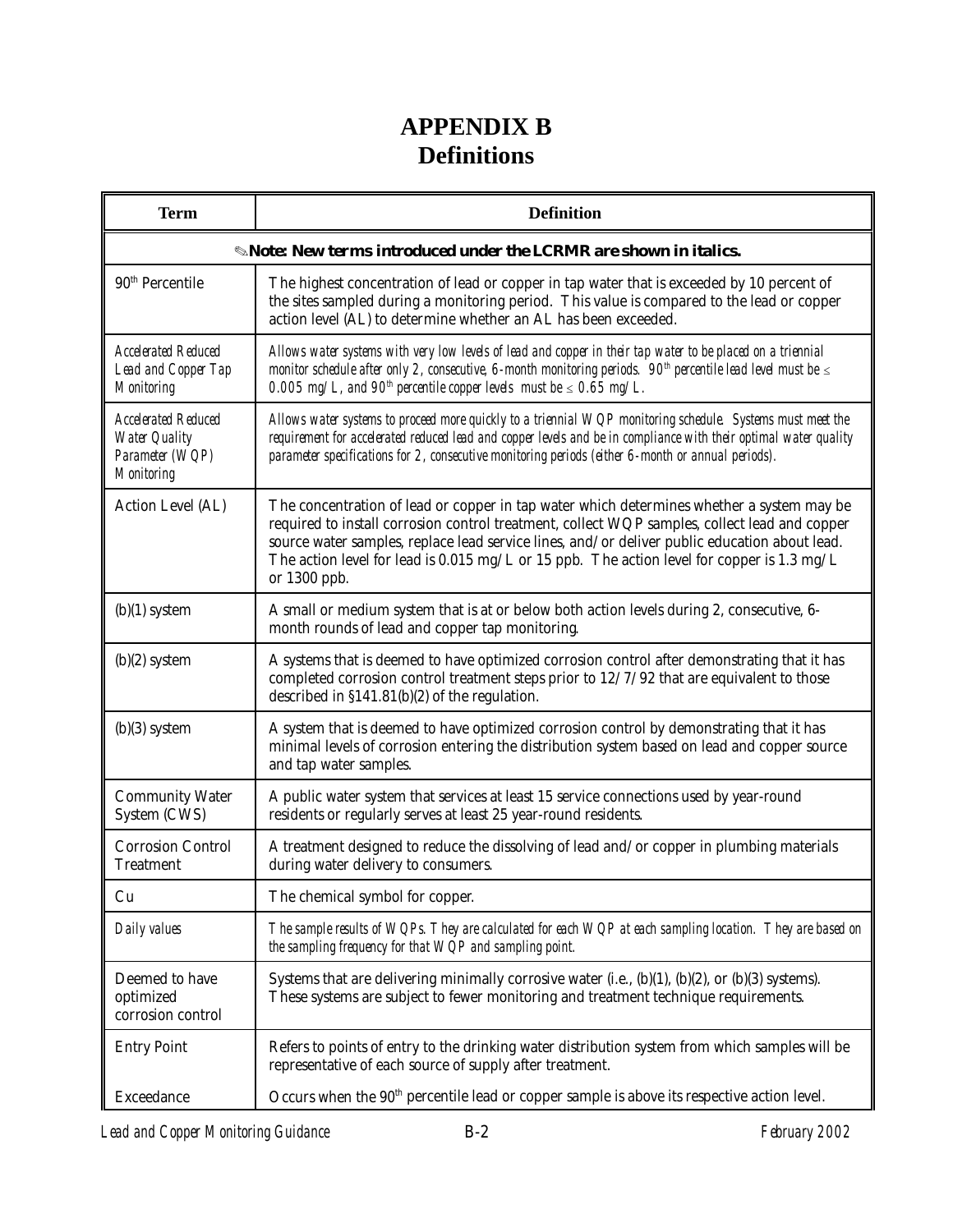| <b>Term</b>                                           | <b>Definition</b>                                                                                                                                                                                                                                                                                                                                                                                                                                       |
|-------------------------------------------------------|---------------------------------------------------------------------------------------------------------------------------------------------------------------------------------------------------------------------------------------------------------------------------------------------------------------------------------------------------------------------------------------------------------------------------------------------------------|
|                                                       | <i><b>Note: New terms introduced under the LCRMR are shown in italics.</b></i>                                                                                                                                                                                                                                                                                                                                                                          |
| <b>Excursion</b>                                      | Refers to a "daily value" for a WQP at a sampling location that is below the minimum optimal water quality<br>parameter (OWQP) value or outside the range of values designated by the State.                                                                                                                                                                                                                                                            |
| <b>First-Draw Sample</b>                              | Refers to a 1-liter sample of tap water that has been standing motionless in plumbing pipes at<br>least 6 hours and is collected without flushing the tap.                                                                                                                                                                                                                                                                                              |
| Follow-up<br><b>Monitoring</b>                        | Refers to the lead and copper tap water and WQP (tap and entry point) monitoring that takes<br>place after corrosion control treatment is in place and before the State determines OWQP<br>ranges or minimums. The samples are taken during the 2, consecutive 6-month monitoring<br>periods immediately following the installation of corrosion control treatment.                                                                                     |
| <b>Full Waiver</b>                                    | This waiver allows a small system to collect both lead and copper tap samples at a frequency of once every 9<br>years at a reduced number of sites. To receive this waiver a system must meet the monitoring and materials<br>criteria for both lead and copper.                                                                                                                                                                                        |
| <b>GUDI</b>                                           | An acronym for systems that have been determined to be ground water under the direct<br>influence of surface water.                                                                                                                                                                                                                                                                                                                                     |
| <b>Initial Tap</b><br><b>Monitoring</b>               | For systems serving 50,000 or fewer people, refers to the first set(s) of lead and copper tap<br>water samples that are taken at 6-month intervals until which point the system exceeds either<br>action level, or is at or below both action levels for 2, consecutive, 6-month monitoring<br>periods. For systems serving more than 50,000 people, refers to tap samples collected during<br>the first 2, consecutive, 6-month periods of monitoring. |
| <b>Large Water</b><br><b>System</b>                   | A water system that serves more than 50,000 people.                                                                                                                                                                                                                                                                                                                                                                                                     |
| <b>LCR</b>                                            | An acronym for the Lead and Copper Rule. Also referred to in this document as the 1991<br>Rule.                                                                                                                                                                                                                                                                                                                                                         |
| <b>LCRMR</b>                                          | The acronym for the Lead and Copper Rule Minor Revisions.                                                                                                                                                                                                                                                                                                                                                                                               |
| <b>Lead Service Line</b><br>(LSL)                     | A service line made of lead which connects the water main to the building inlet and any lead<br>pigtail, gooseneck or other fitting which is connected to such lead line.                                                                                                                                                                                                                                                                               |
| <b>Materials Survey</b>                               | Refers to a system's initial evaluation of materials that are contained in its pipes and<br>distribution system in order to identify sites with a high risk of lead and copper occurrence.                                                                                                                                                                                                                                                              |
| <b>Maximum</b><br><b>Permissible Levels</b><br>(MPLs) | The highest allowable lead and copper concentrations after treatment for source water that is<br>entering a water system's distribution system. These levels are determined by the State after<br>it has reviewed source water samples from before and after a system has installed source<br>water treatment, and are set to reflect lead and copper levels from a properly operated and<br>maintained treatment system.                               |
| <b>Medium Water</b><br><b>System</b>                  | A water system that serves 3,301 to 50,000 people.                                                                                                                                                                                                                                                                                                                                                                                                      |
| <b>Method Detection</b><br>Limit (MDL)                | The minimum concentration of a substance that can be measured and reported with 99%<br>confidence that the analyte concentration is greater than zero.                                                                                                                                                                                                                                                                                                  |
| <b>Monitoring Waiver</b>                              | This waiver allows a small system (those serving 3,300 or fewer people) to collect lead and copper tap samples<br>at a frequency of once every 9 years at a reduced number of sites. To receive this waiver a system must meet the<br>monitoring and materials criteria for lead and copper.                                                                                                                                                            |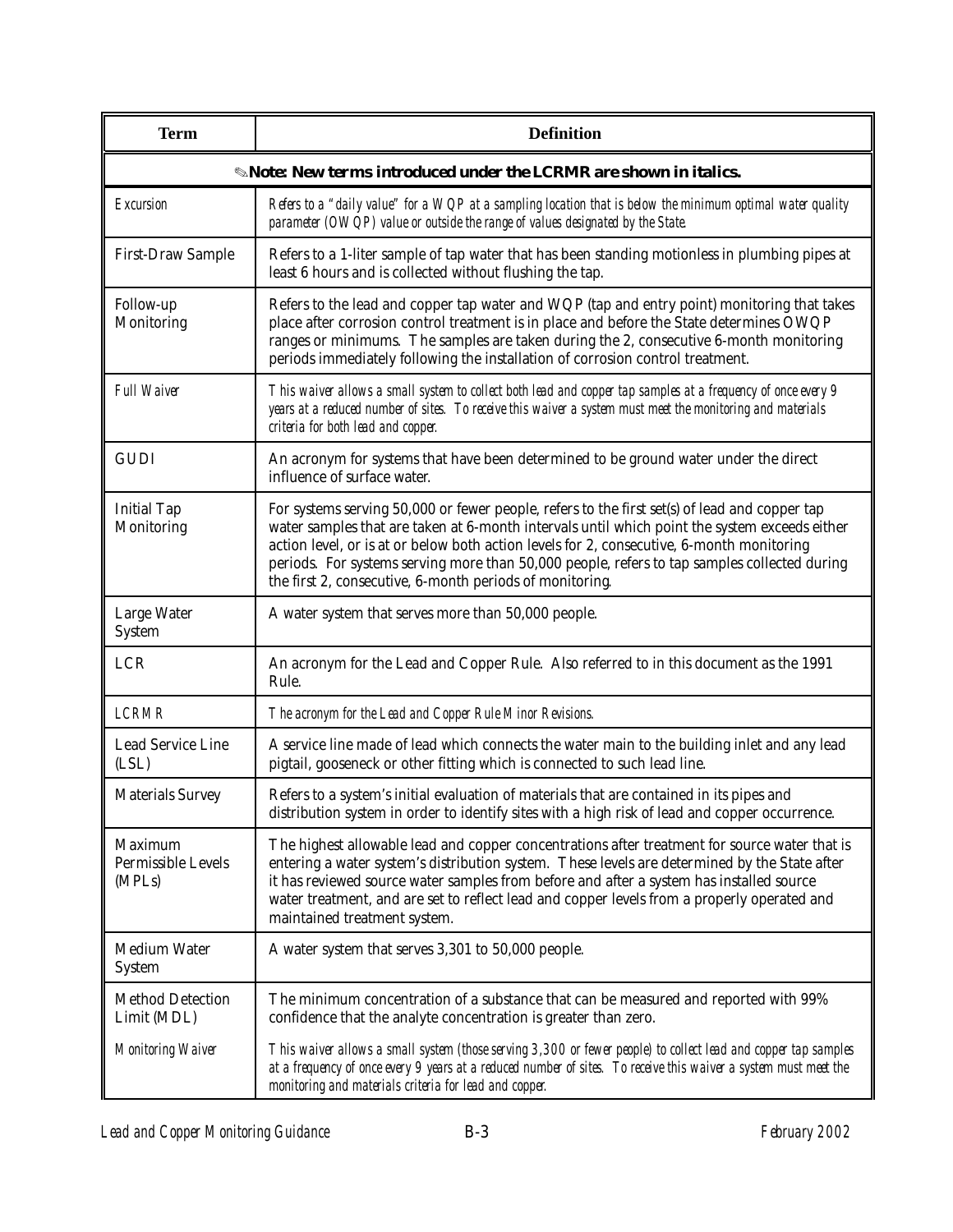| <b>Term</b>                                                                | <b>Definition</b>                                                                                                                                                                                                                                                                                                                                                                                                                                             |
|----------------------------------------------------------------------------|---------------------------------------------------------------------------------------------------------------------------------------------------------------------------------------------------------------------------------------------------------------------------------------------------------------------------------------------------------------------------------------------------------------------------------------------------------------|
|                                                                            | <b>Note: New terms introduced under the LCRMR are shown in italics.</b>                                                                                                                                                                                                                                                                                                                                                                                       |
| Non-transient.<br><b>Non-Community</b><br><b>Water System</b><br>(NTNCWSs) | A public water system that is not a community water system and regularly serves at least 25 of<br>the same persons during a minimum of 6 months of each year.                                                                                                                                                                                                                                                                                                 |
| <b>Optimal Corrosion</b><br><b>Control Treatment</b><br>(OCCT)             | The corrosion control treatment that minimizes the lead and copper concentrations at users'<br>taps while ensuring that the treatment does not cause the water system to violate any national<br>primary drinking water regulations.                                                                                                                                                                                                                          |
| <b>Optimal Water</b><br><b>Quality Parameters</b><br>(OWQPs)               | Specific ranges or minimums that are determined by the State for each relevant WQP.<br>OWQPs represent the conditions under which systems must operate their corrosion control<br>treatment to most effectively minimize the lead and copper concentrations at their users' taps.                                                                                                                                                                             |
| <b>Partial Wavier</b>                                                      | This type of waiver may be granted if a small system meets the materials and monitoring criteria for either lead<br>or copper, but not both. It allows the system to monitor once every 9 years at a reduced number of sites for the<br>contaminant for which it receives the waiver. The State may elect not to grant partial waivers.                                                                                                                       |
| Pb                                                                         | The chemical symbol for lead.                                                                                                                                                                                                                                                                                                                                                                                                                                 |
| <b>Practical</b><br><b>Quantitation Level</b><br>(PQL)                     | The lowest concentration of an analyte that can be reliably measured within specified limits<br>of precision and accuracy during routine laboratory operating conditions. For lead, the PQL<br>equals 0.005 mg/L; for copper it equals 0.050 mg/L.                                                                                                                                                                                                            |
| <b>Public Water</b><br><b>System (PWS)</b>                                 | A system that provides piped water for human consumption, which has at least 15 service<br>connections or regularly serves an average of at least 25 individuals daily for at least 60 days<br>of the year. It includes: 1) the collection, treatment, storage, and distribution facilities<br>operated and used by the system, and 2) any collection or pretreatment storage facilities not<br>under the control of the system, but which it primarily uses. |
| <b>Reduced</b><br><b>Monitoring</b>                                        | Refers to the sampling frequency and number of monitoring sites from which a system must<br>collect lead and copper tap samples or WQP distribution samples after it has met the criteria<br>that is specified under §141.86(d)(4) or §141.97(e), respectively. After meeting any one of<br>these criteria, systems are allowed to sample from a reduced number of monitoring sites<br>and/or at a reduced frequency.                                         |
| <b>Representative Site</b>                                                 | A sampling site that is connected to plumbing materials which are similar to materials used at other sites in the<br>water system.                                                                                                                                                                                                                                                                                                                            |
| <b>Service Line</b><br><b>Sample</b>                                       | A 1-liter sample of water, collected in accordance with §141.86(b)(3), that has been standing<br>for at least 6 hours in a lead service line.                                                                                                                                                                                                                                                                                                                 |
| <b>Single Family</b><br><b>Residences (SFRs)</b>                           | Single family residence structures which can include for purposes of identifying targeted<br>sampling locations: (1) Non-Residential structures; and (2) Multi-Family Residences (MFRs) if<br>they constitute more than 20% of the service connections within the system's service area.                                                                                                                                                                      |
| <b>Single Family</b><br><b>Structure</b>                                   | A building constructed as a single-family residence that is currently used as either a residence<br>or a place of business.                                                                                                                                                                                                                                                                                                                                   |
| <b>Small Water</b><br><b>System</b>                                        | A water system that serves 25 to 3,300 people.                                                                                                                                                                                                                                                                                                                                                                                                                |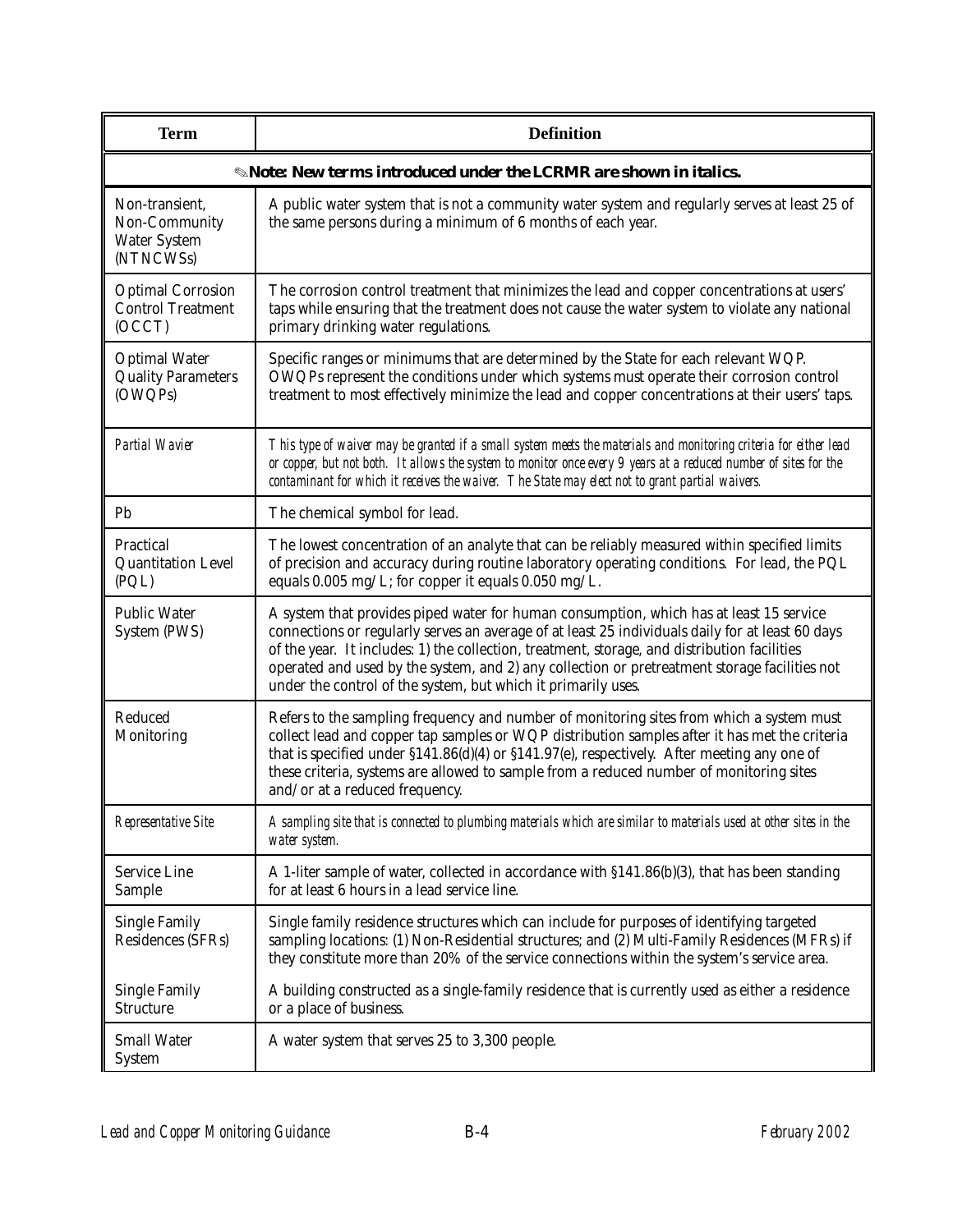| <b>Term</b>                                | <b>Definition</b>                                                                                                                                                                                                                                                                                                                                                                                                                               |
|--------------------------------------------|-------------------------------------------------------------------------------------------------------------------------------------------------------------------------------------------------------------------------------------------------------------------------------------------------------------------------------------------------------------------------------------------------------------------------------------------------|
|                                            | <b>Note: New terms introduced under the LCRMR are shown in italics.</b>                                                                                                                                                                                                                                                                                                                                                                         |
| <b>Solder</b>                              | A metallic compound used to seal joints in plumbing. Until the lead ban took effect, most<br>solder contained about 50 percent lead.                                                                                                                                                                                                                                                                                                            |
| <b>Source Water</b><br><b>Sample</b>       | A sample collected at entry point(s) to the distribution system representative of each source of<br>supply after treatment.                                                                                                                                                                                                                                                                                                                     |
| <b>Source Water</b><br><b>Treatment</b>    | Treatment designed to remove lead and/or copper from the source of the water supply.                                                                                                                                                                                                                                                                                                                                                            |
| Special-Case CWS                           | A facility, such as a prison or a hospital, where the population served is not capable of or is prevented from<br>making improvements to plumbing or installing point of use treatment devices; and the water system supplies<br>water as part of the cost of services provided and does not separately charge for water consumption. For certain<br>monitoring and public education requirements, these systems may be treated like an NTNCWS. |
| <b>Standard</b><br><b>Monitoring</b>       | Refers to the monitoring frequency and number of monitoring sites from which a system<br>must collect samples before a system has qualified to go to a reduced monitoring schedule.<br>Standard monitoring is conducted at 6-month intervals.                                                                                                                                                                                                   |
| <b>Tier 1 Site</b>                         | For a CWS, it is a single family structure that contains lead pipes, or copper pipes with lead<br>solder installed after 1982, and/or is served by lead service lines. For an NTNCWS, it is a<br>building that contains copper pipes with lead solder installed after 1982, and/or is served by<br>lead service lines.                                                                                                                          |
| <b>Tier 2 Site</b>                         | For a CWS, it is a building and multiple-family residence that contains lead pipes, or copper<br>pipes with lead solder installed after 1982, and/or is served by lead service lines. For an<br>NTNCWS, it is a building that contains copper pipes with lead solder installed before 1983.                                                                                                                                                     |
| <b>Tier 3 Site</b>                         | Applies only to a CWS, and is a single family structures that contain copper pipes with lead<br>solder installed before 1983.                                                                                                                                                                                                                                                                                                                   |
| <b>Water Distribution</b><br><b>System</b> | Refers to the piping, devices, and related fittings that are used to carry a system's drinking<br>water to its users. It includes the treatment plant, distribution system, water meter, water<br>meter setting equipment, piping and plumbing that conveys drinking water, and individual<br>fixtures.                                                                                                                                         |
| <b>Water Quality</b><br>Parameters (WQPs)  | Used to help systems and States determine what levels of corrosion control treatment would<br>work best for the system and whether this treatment is being properly operated and<br>maintained over time. WQPs include: pH, temperature, conductivity, alkalinity, calcium,<br>orthophosphate, and silica.                                                                                                                                      |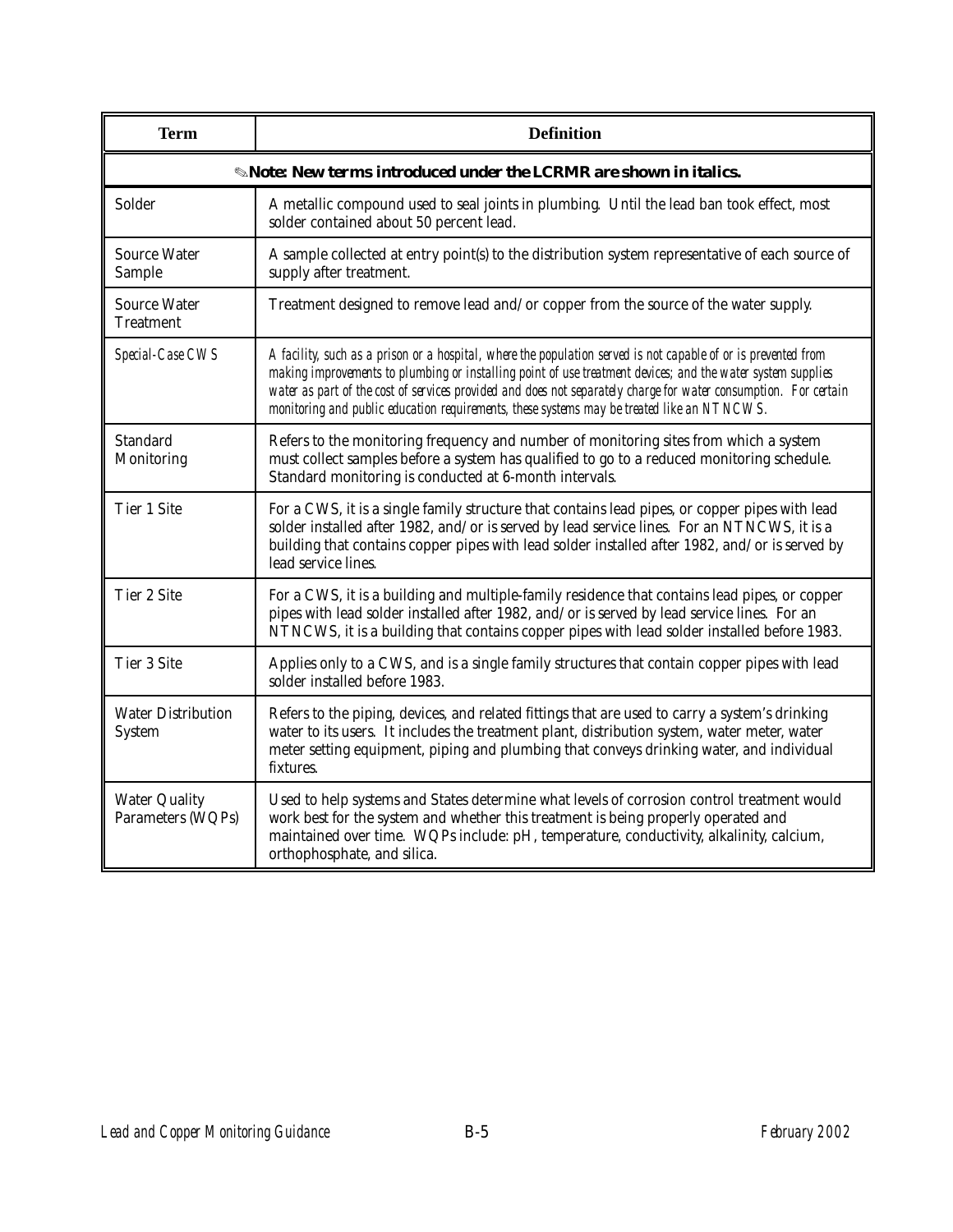# **APPENDIX C Monitoring Timelines** 8 **Lead and Copper Tap and WQP Monitoring Schedule for Large Water Systems (> 50,000)** This timeline illustrates the schedule for corrosion control treatment (CCT), lead and copper tap monitoring, and WQP monitoring for (b)(3) and non-(b)(3) large systems. 8 **Lead and Copper Tap Schedule for Medium Water Systems (3,301 - 50,000) that Do Not Exceed An Action Level** This timeline shows the lead and copper monitoring requirements for medium water systems that do not exceed an action level. 8 **Lead and Copper Tap and WQP Monitoring Schedule for Medium Water Systems (3,301 - 50,000) that Exceed An Action Level (No Longer Exceed After Installing Treatment)** This timeline illustrates the CCT and monitoring schedule for medium systems that no longer exceed an action level after treatment. 8 **Lead and Copper Tap and WQP Monitoring Schedule for Medium Water Systems (3,301 - 50,000) that Exceed An Action Level (Continue to Exceed After Installing Treatment)** This timeline shows the CCT and monitoring schedule for medium water systems that continue to exceed an action level after CCT. **→ Lead and Copper Tap Schedule for Small Water Systems (** $\leq$  **3,300) that Do Not Exceed An Action Level** This timeline shows the lead and copper monitoring requirements for small water systems that do not exceed an action level. 8 **Lead and Copper Tap and WQP Monitoring Schedule for Small Water Systems (**# **3,300) that Exceed An Action Level (No Longer Exceed After Installing Treatment)** This timeline illustrates the CCT and monitoring schedule for small systems that no longer exceed an action level after treatment. 8 **Lead and Copper Tap and WQP Monitoring Schedule for Small Water Systems (**# **3,300) that Exceed An Action Level (Continue to Exceed After Installing Treatment)** This timeline illustrates the CCT and monitoring schedule for small systems that continue to exceed an action level after installing CCT.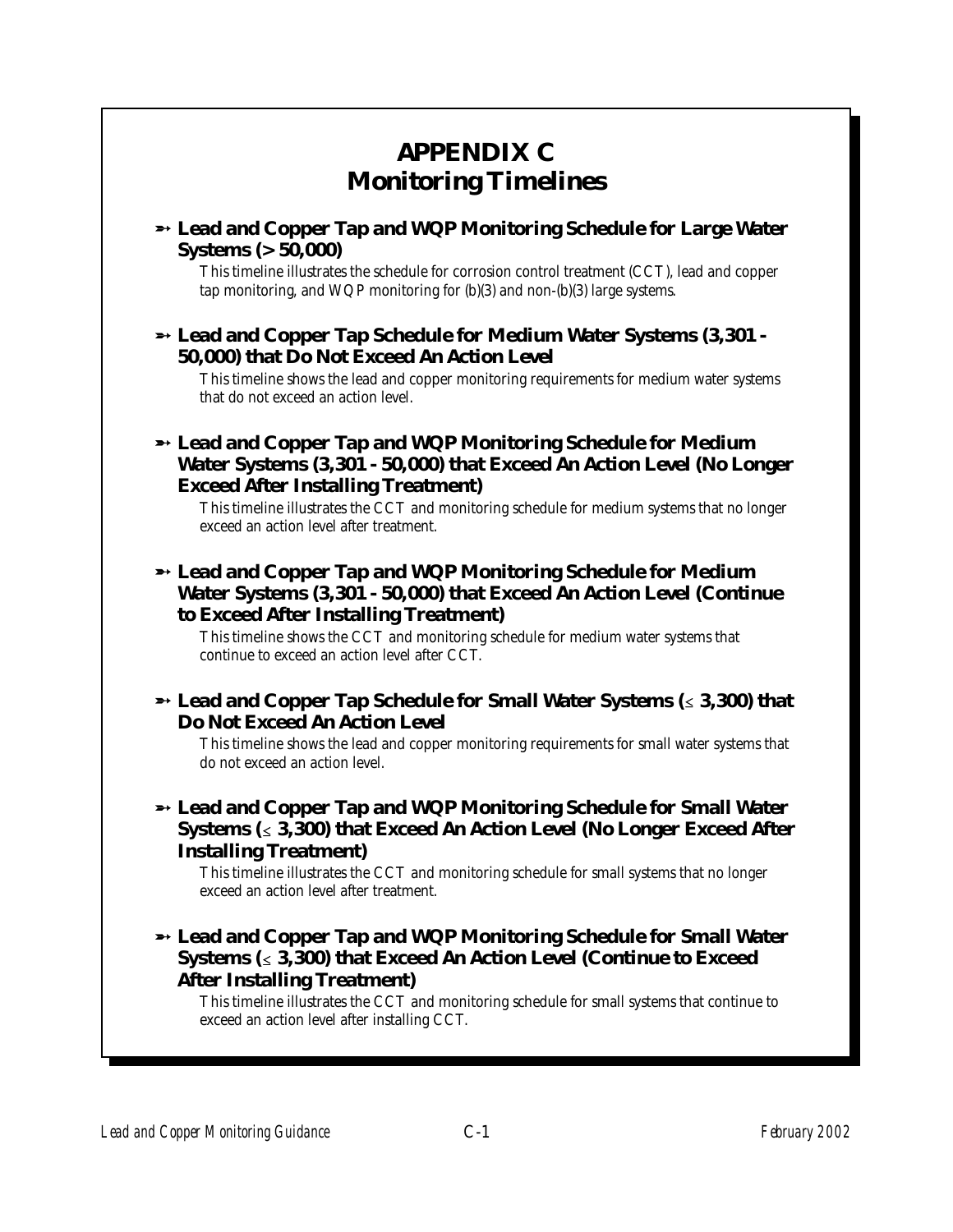# **Lead and Copper Tap and WQP Monitoring Schedule for Large Water Systems (> 50,000)**

|                                  | 1992               |                    | 1993                 | 1994 |                     | 1995                                                                       | 1996                    |                         | 1997                    | 1998                         |                                                                                   | 1999     |                                   | 2000                   |                                   | 2001                   |                                   | 2002              | 2003                              |                                   | 2004 | 2005                                 | 2006 | 2007 |                        | 2008                                          |
|----------------------------------|--------------------|--------------------|----------------------|------|---------------------|----------------------------------------------------------------------------|-------------------------|-------------------------|-------------------------|------------------------------|-----------------------------------------------------------------------------------|----------|-----------------------------------|------------------------|-----------------------------------|------------------------|-----------------------------------|-------------------|-----------------------------------|-----------------------------------|------|--------------------------------------|------|------|------------------------|-----------------------------------------------|
| $Non-(b)(3)$<br>Systems<br>Pb/Cu | Initial Monitoring | Initial Monitoring | Conduct<br>Treatment |      | State Specifies CCT | <b>Install Treatment</b>                                                   |                         | Follow-up<br>monitoring | Follow-up<br>monitoring | State Sets OWOP <sub>s</sub> | $\operatorname{Standard}$                                                         | Standard | ${\bf Reduced} \atop {\bf Anual}$ |                        | ${\bf Reduced} \atop {\bf Anual}$ |                        |                                   |                   | <b>Reduced Triennial</b>          |                                   |      | <b>Reduced Triennial</b>             |      |      |                        | Reduced<br>Triennial<br>$7/1/07 -$<br>6/30/09 |
| <b>WQP</b>                       | Initial Monitoring | Initial Monitoring | Studies              |      |                     |                                                                            |                         | Follow-up<br>monitoring | Follow-up<br>monitoring |                              | Standard                                                                          | Standard | Reduced<br>semi-annual            | Reduced<br>semi-annual | Reduced<br>semi-annual            | Reduced<br>semi-annual | ${\bf Reduced} \atop {\bf Anual}$ |                   | ${\bf Reduced} \atop {\bf Anual}$ | ${\bf Reduced} \atop {\bf Anual}$ |      | Reduced Triennial                    |      |      |                        | Reduced<br>Triennial<br>$7/1/07 -$<br>6/30/09 |
| $(b)(3)$ Systems<br>Pb/Cu        | Initial Monitoring | Initial Monitoring |                      |      |                     | 1991 LCR was unclear on the system's continuing<br>monitoring requirements |                         |                         |                         |                              | One round of monitoring is<br>conducted between $9/1/97$ -<br>(LCRMR requirement) | 9/30/00  |                                   |                        |                                   |                        |                                   | Reduced Triennial |                                   |                                   |      | Reduced Triennial                    |      |      | $10/1/06$ –<br>9/30/09 | Reduced Triennial                             |
| WQP                              | Initial Monitoring | Initial Monitoring |                      |      |                     | 1991 LCR was unclear on the system's continuing                            | monitoring requirements |                         |                         |                              |                                                                                   |          |                                   |                        |                                   |                        |                                   |                   |                                   |                                   |      | WQP monitoring is no longer required |      |      |                        |                                               |

### **Notes:**

- 1. If a water system exceeded the lead or copper action level, it must conduct initial source water monitoring within 6 months of the exceedance *(Timeline for source water monitoring to be developed.)*
- 2. The diagram assumes that (b)(3) systems meet these criteria based on initial lead and copper tap and source water samples.
- 3. Reduced lead and copper tap monitoring and WQP tap monitoring (shown in the shaded boxes) is conducted at the reduced number of sites.
- 4. Depending on when and if the State adopts the accelerated reduced lead and copper tap provision and the system meets the criteria of this provision, it can omit some or all of the annual monitoring rounds and proceed directly to triennial monitoring.
- 5. Similarly, depending on when and if the State adopts the accelerated reduced WQP tap monitoring provisions and if a non-(b)(3) system meets these provisions, it can omit some or all of the annual WQP tap monitoring and proceed directly to triennial monitoring.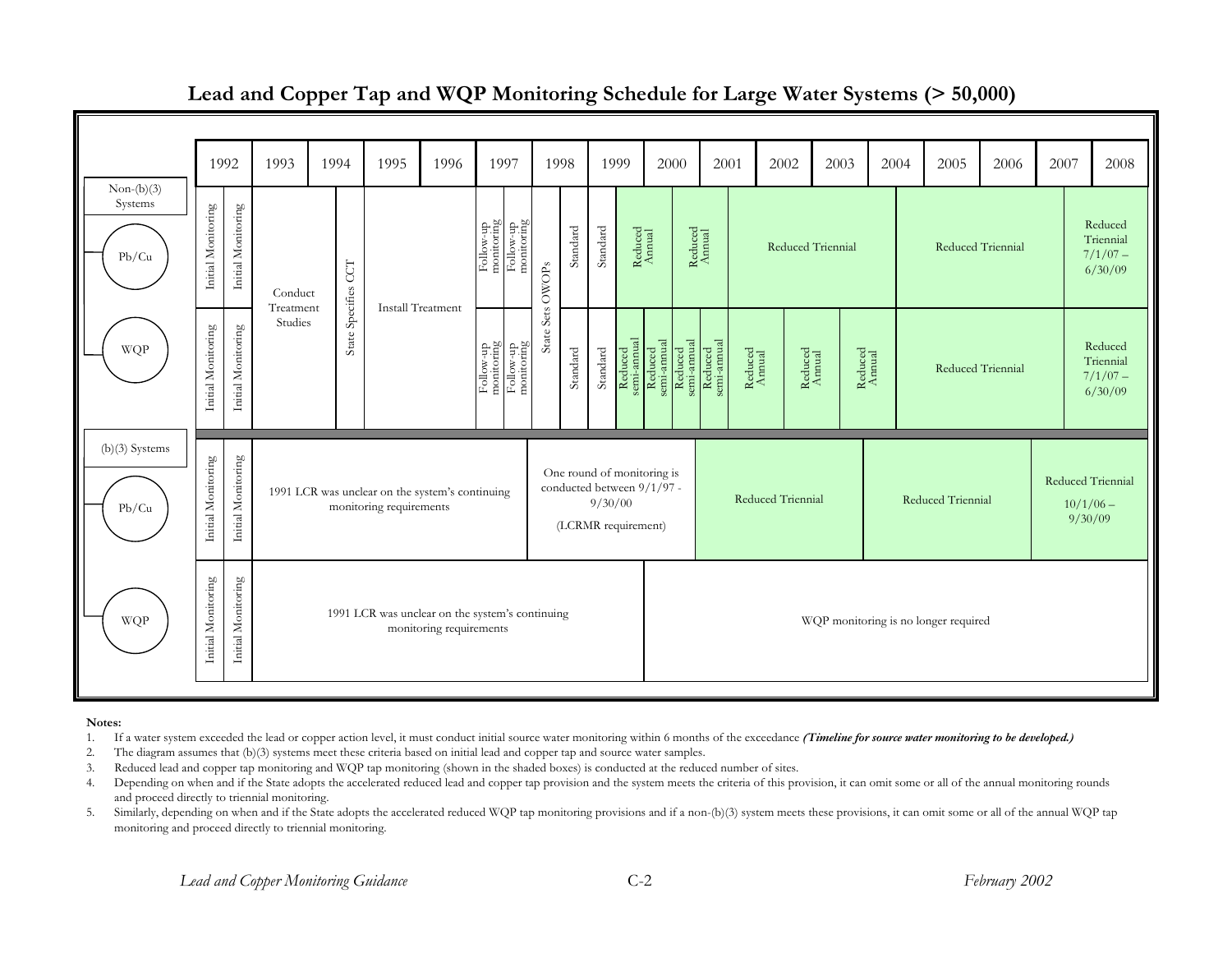# **Lead and Copper Tap Schedule for Medium Water Systems (3,301 - 50,000) that Do Not Exceed An Action Level**



### **Notes:**

1. Corrosion control treatment is not required for systems serving 50,000 and fewer people that remain at or below both action levels.

2. Reduced lead and copper tap monitoring (shown as shaded boxes) is conducted at the reduced number of sites.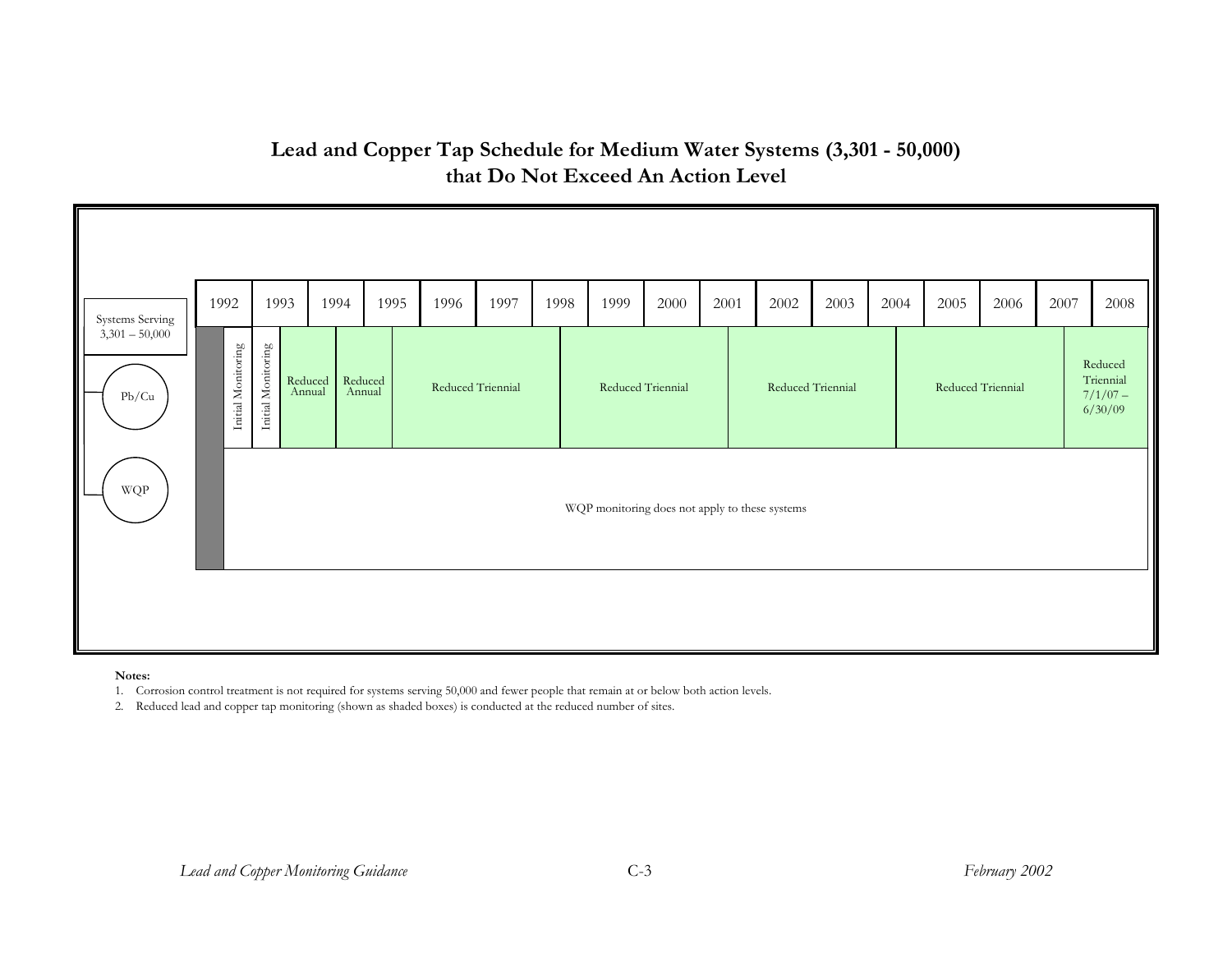# **Lead and Copper Tap and WQP Monitoring Schedule for Medium Water Systems (3,301 - 50,000) that Exceed An Action Level**

19922 | 1993 | 1994 | 1995 | 1996 | 1997 | 1998 | 1999 | 2000 | 2001 | 2002 | 2003 | 2004 | 2005 | 2006 | 2007 | 2008 Systems Conducting StudiesInitial Monitoring Initial Monitoring Initial Monitoring Follow-up monitoring Follow-up monitoring Example 12 Reduced<br>
Standard Annual Standard State Decides Study Is Needed Treatment<br>Study Study Reduced Reduced Triennial Reduced Triennial AnnualPb/Cu State Second<br>State Specifies Contract Install Treatment<br>Specifies Contract Install Treatment State sets OWQPs State sets OWQPs Initial Monitoring Follow-up monitoring Follow-up monitoring WQP WQP monitoring is no longer required Systems Not Conducting Studies Initial Monitoring Initial Monitoring State<br>
Specifies Corrosion Control<br>
Treatment<br>
Treatment<br>
Treatment Reduced Follow-up monitoring Follow-up monitoring TriennialStandard Standard Reduced Reduced Reduced Triennial Reduced Triennial  $1/1/07 Pb/Cu$  |  $g$  |  $g$  |  $g$  |  $g$  |  $g$  |  $g$  |  $g$  |  $g$  |  $g$  |  $g$  |  $g$  |  $g$  |  $g$  |  $g$  |  $g$  |  $g$  |  $g$  |  $g$  |  $g$  |  $g$  |  $g$  |  $g$  |  $g$  |  $g$  |  $g$  |  $g$  |  $g$  |  $g$  |  $g$  |  $g$  |  $g$  |  $g$  |  $g$  |  $g$  |  $g$  |  $g$ AnnualAnnual12/31/09  $\rm O WQPs$ State sets OWQPs Install Treatmentsets State Follow-up monitoring Follow-up monitoring WQP WQP monitoring is no longer required

# **(No Longer Exceed After Installing Treatment)**

### **Notes:**

- 1. This diagram assumes that the system exceeded the lead or copper action level in the first round of initial monitoring and no longer exceeds after the installation of corrosion control treatment.
- 2. Initial source water monitoring is due within 6 months of the lead or copper exceedance *(Timeline for source water monitoring to be developed.)*
- 3. Reduced lead and copper tap monitoring (shown as shaded boxes) is conducted at the reduced number of sites. Depending on when and if the State adopts the accelerated reduced lead and copper tap monitoring provisions and the system meets these criteria, it can omit some of the annual monitoring rounds and proceed directly to triennial tap monitoring.

*Lead and Copper Monitoring Guidance* C-4 *February 2002*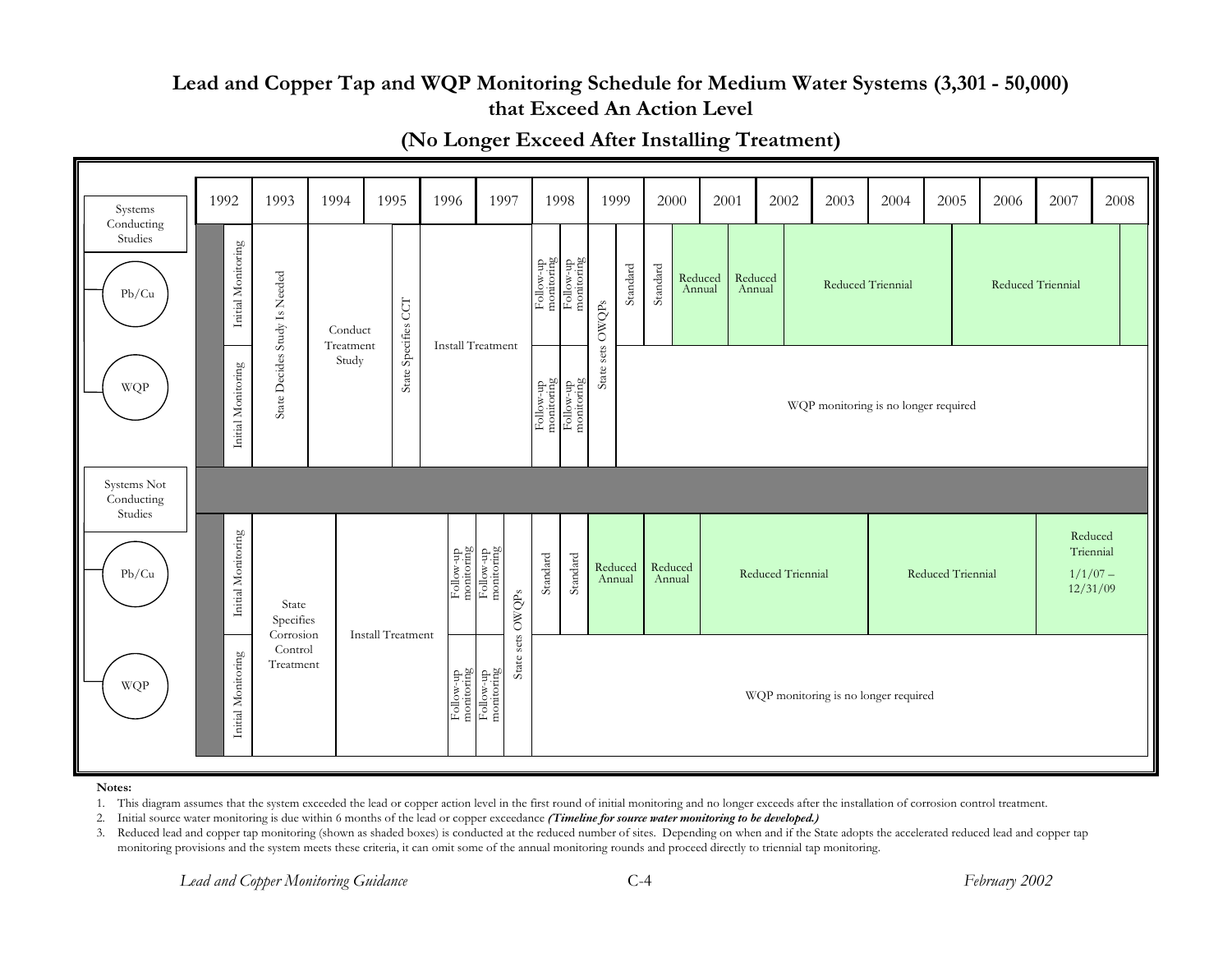# Lead and Copper Tap and WQP Monitoring Schedule for Medium Water Systems (3,301 - 50,000) **that Exceed An Action Level**

| Systems                              | 1992               | 1993                              | 1994               | 1995                     |                     | 1996                                                                                                                                                                                                                                                                                                                                                                                                                                                                                                                                                     | 1997                                                                                                                                                                                                                                                                                                                                                                                                                                                                                                        |                         | 1998                                                                                                                                                                                                                                | 1999                                             |          | 2000                   |                                                                     | 2001                              |                        | 2002                                                                | 2003                              |                                   | 2004                              | 2005              | 2006              | 2007                                           | 2008 |
|--------------------------------------|--------------------|-----------------------------------|--------------------|--------------------------|---------------------|----------------------------------------------------------------------------------------------------------------------------------------------------------------------------------------------------------------------------------------------------------------------------------------------------------------------------------------------------------------------------------------------------------------------------------------------------------------------------------------------------------------------------------------------------------|-------------------------------------------------------------------------------------------------------------------------------------------------------------------------------------------------------------------------------------------------------------------------------------------------------------------------------------------------------------------------------------------------------------------------------------------------------------------------------------------------------------|-------------------------|-------------------------------------------------------------------------------------------------------------------------------------------------------------------------------------------------------------------------------------|--------------------------------------------------|----------|------------------------|---------------------------------------------------------------------|-----------------------------------|------------------------|---------------------------------------------------------------------|-----------------------------------|-----------------------------------|-----------------------------------|-------------------|-------------------|------------------------------------------------|------|
| Conducting<br>Studies<br>Pb/Cu       | Initial Monitoring | State Decides Study Is Needed     | Conduct            |                          |                     |                                                                                                                                                                                                                                                                                                                                                                                                                                                                                                                                                          |                                                                                                                                                                                                                                                                                                                                                                                                                                                                                                             |                         | $\begin{tabular}{c} \multicolumn{1}{c}{\text{Following}}\\ \multicolumn{1}{c}{\text{Follow-up}}\\ \multicolumn{1}{c}{\text{Follow-up}}\\ \multicolumn{1}{c}{\text{Follow-up}}\\ \multicolumn{1}{c}{\text{montoring}} \end{tabular}$ |                                                  | Standard | Standard               | Reduced<br>Annual                                                   |                                   | Reduced<br>Annual      |                                                                     |                                   | Reduced Triennial                 |                                   |                   | Reduced Triennial | $7/1/06 - 6/30/09$                             |      |
| <b>WQP</b>                           | Initial Monitoring |                                   | Treatment<br>Study |                          | State Specifies CCT |                                                                                                                                                                                                                                                                                                                                                                                                                                                                                                                                                          | Install Treatment                                                                                                                                                                                                                                                                                                                                                                                                                                                                                           | Follow-up<br>monitoring | Follow-up<br>monitoring                                                                                                                                                                                                             | State sets OWQPs                                 | Standard | Standard               | Reduced<br>semi-amual                                               | Reduced<br>semi-annual            | Reduced<br>semi-annual | $\begin{array}{c} \text{Reduced} \\ \text{semi-annual} \end{array}$ | ${\bf Reduced} \atop {\bf Anual}$ | ${\bf Reduced} \atop {\bf Anual}$ | ${\bf Reduced} \atop {\bf Anuud}$ |                   | Reduced Triennial |                                                |      |
| Systems Not<br>Conducting<br>Studies |                    |                                   |                    |                          |                     |                                                                                                                                                                                                                                                                                                                                                                                                                                                                                                                                                          |                                                                                                                                                                                                                                                                                                                                                                                                                                                                                                             |                         |                                                                                                                                                                                                                                     |                                                  |          |                        |                                                                     |                                   |                        |                                                                     |                                   |                                   |                                   |                   |                   |                                                |      |
| Pb/Cu                                | Initial Monitoring | State<br>Specifies                |                    |                          |                     | Follow-up<br>monitoring                                                                                                                                                                                                                                                                                                                                                                                                                                                                                                                                  | $\begin{array}{c}\n\text{Following}\\ \text{montoring}\end{array}$                                                                                                                                                                                                                                                                                                                                                                                                                                          | Standard                | Standard                                                                                                                                                                                                                            | Reduced<br>Annual                                |          | Reduced<br>Annual      |                                                                     |                                   |                        | Reduced Triennial                                                   |                                   |                                   |                                   | Reduced Triennial |                   | Reduced<br>Triennial<br>$1/1/07 -$<br>12/31/09 |      |
| <b>WQP</b>                           | Initial Monitoring | Corrosion<br>Control<br>Treatment |                    | <b>Install Treatment</b> |                     | $\begin{array}{c}\n\text{Following} \\ \text{Equation:}\quad\quad \  \  \, \text{The image}\quad\quad \  \  \, \text{The image}\quad\quad \  \  \, \text{The image}\quad\quad \  \  \, \text{The image}\quad\quad \  \  \, \text{The image}\quad\quad \  \  \, \text{The image}\quad\quad \  \  \, \text{The image}\quad\quad \  \  \, \text{The image}\quad\quad \  \  \, \text{The image}\quad\quad \  \  \, \text{The image}\quad\quad \  \  \, \text{The image}\quad\quad \  \  \, \text{The image}\quad\quad \  \  \, \text{The image}\quad\quad \$ | State sets OWQPs<br>$\begin{array}{c}\n\text{Following}\n\\ \text{Equation 1:}\n\\ \text{Equation 2:}\n\\ \text{Equation 3:}\n\\ \text{Equation 4:}\n\\ \text{Equation 5:}\n\\ \text{Equation 6:}\n\\ \text{Equation 7:}\n\\ \text{Equation 7:}\n\\ \text{Equation 7:}\n\\ \text{Equation 7:}\n\\ \text{Equation 8:}\n\\ \text{Equation 9:}\n\\ \text{Equation 9:}\n\\ \text{Equation 1:}\n\\ \text{Equation 1:}\n\\ \text{Equation 1:}\n\\ \text{Equation 1:}\n\\ \text{Equation 1:}\n\\ \text{Equation 1$ | Standard                | Standard                                                                                                                                                                                                                            | Reduced<br>semi-annual<br>Reduced<br>semi-annual |          | Reduced<br>semi-annual | $\begin{array}{c} \text{Reduced} \\ \text{semi-annual} \end{array}$ | ${\bf Reduced} \atop {\bf Anual}$ |                        | ${\bf Reduced} \atop {\bf Anual}$                                   | ${\bf Reduced} \atop {\bf Anual}$ |                                   |                                   | Reduced Triennial |                   | Triennial<br>$1/1/07 -$<br>12/31/09            |      |

**(Continue to Exceed After Installing Treatment)**

### **Notes:**

- 1. This diagram assumes that the system exceeded the lead or copper action level in the first round of initial monitoring.
- 2. This diagram also assumes that the system continued to exceed an action level after installing treatment and qualifies for reduced lead and copper tap and WQP tap monitoring because it is in compliance with its OWQPs.
- 3. Initial source water monitoring is due within 6 months of the lead or copper exceedance *(Timeline for source water monitoring to be developed.)*
- 4. Reduced lead and copper tap monitoring and WQP tap monitoring (shown in the shaded boxes) is conducted at the reduced number of sites.

*Lead and Copper Monitoring Guidance* C-5 *February 2002*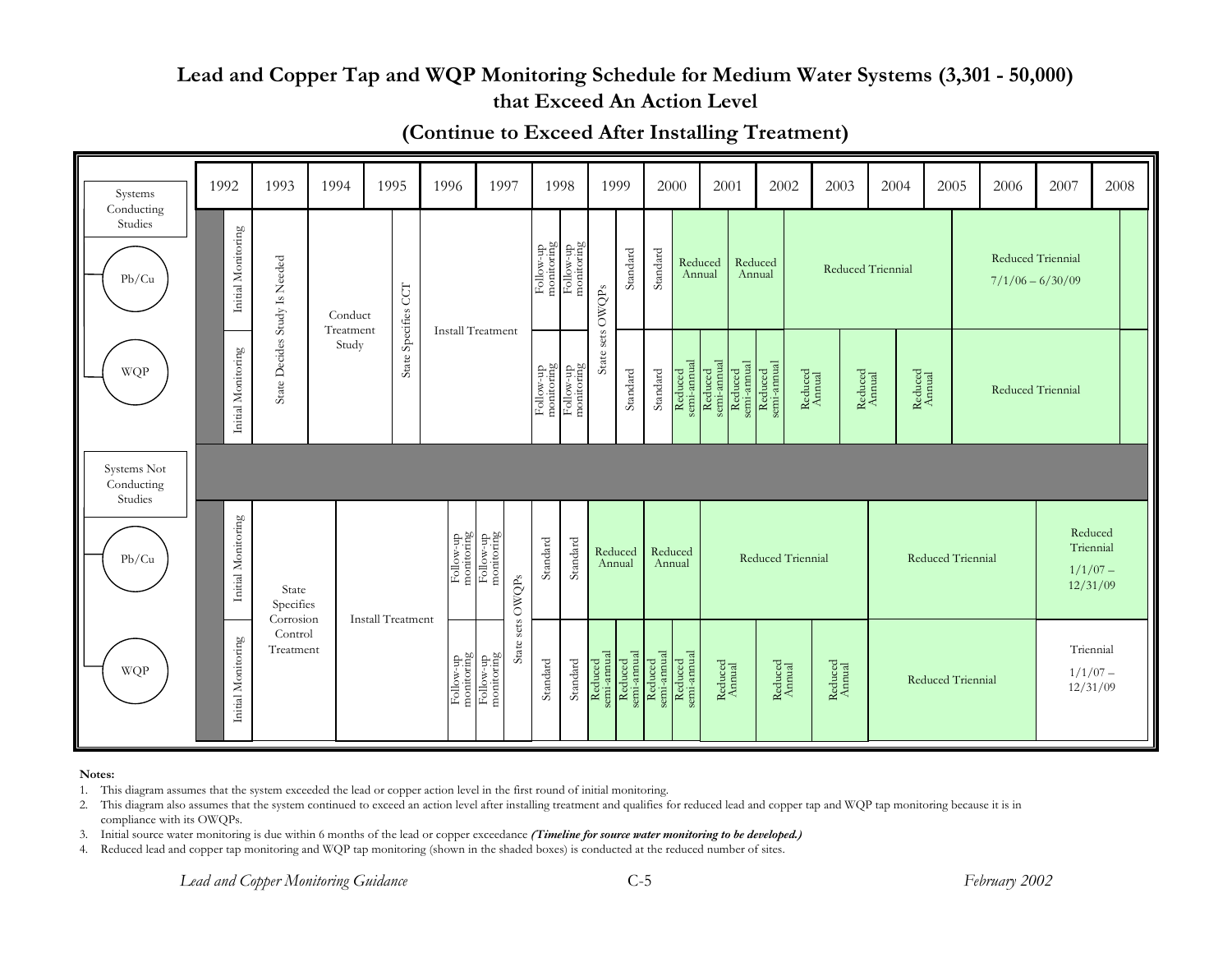# 19922 | 1993 | 1994 | 1995 | 1996 | 1997 | 1998 | 1999 | 2000 | 2001 | 2002 | 2003 | 2004 | 2005 | 2006 | 2007 | 2008 Systems Serving 25 – 3,300 Initial Monitoring Initial Monitoring Francisco Reduced Reduced Reduced Triennial Reduced Triennial Reduced Triennial Reduced Triennial Reduced Triennial Reduced Triennial Reduced Triennial Reduced Triennial Reduced Triennial Reduced Triennial Reduced Triennia Reduced I Reduced Reduced Triennial Reduced Triennial AnnualAnnualPb/Cu WQP WQP monitoring does not apply to these systems

# **Lead and Copper Tap Schedule for Small Water Systems (**# **3,300) that Do Not Exceed An Action Level**

### **Notes:**

1. Corrosion control treatment is not required for systems serving 25 – 50,000 people that remain at or below both action levels.

2. Reduced lead and copper tap monitoring (shown as shaded boxes) is conducted at the reduced number of sites.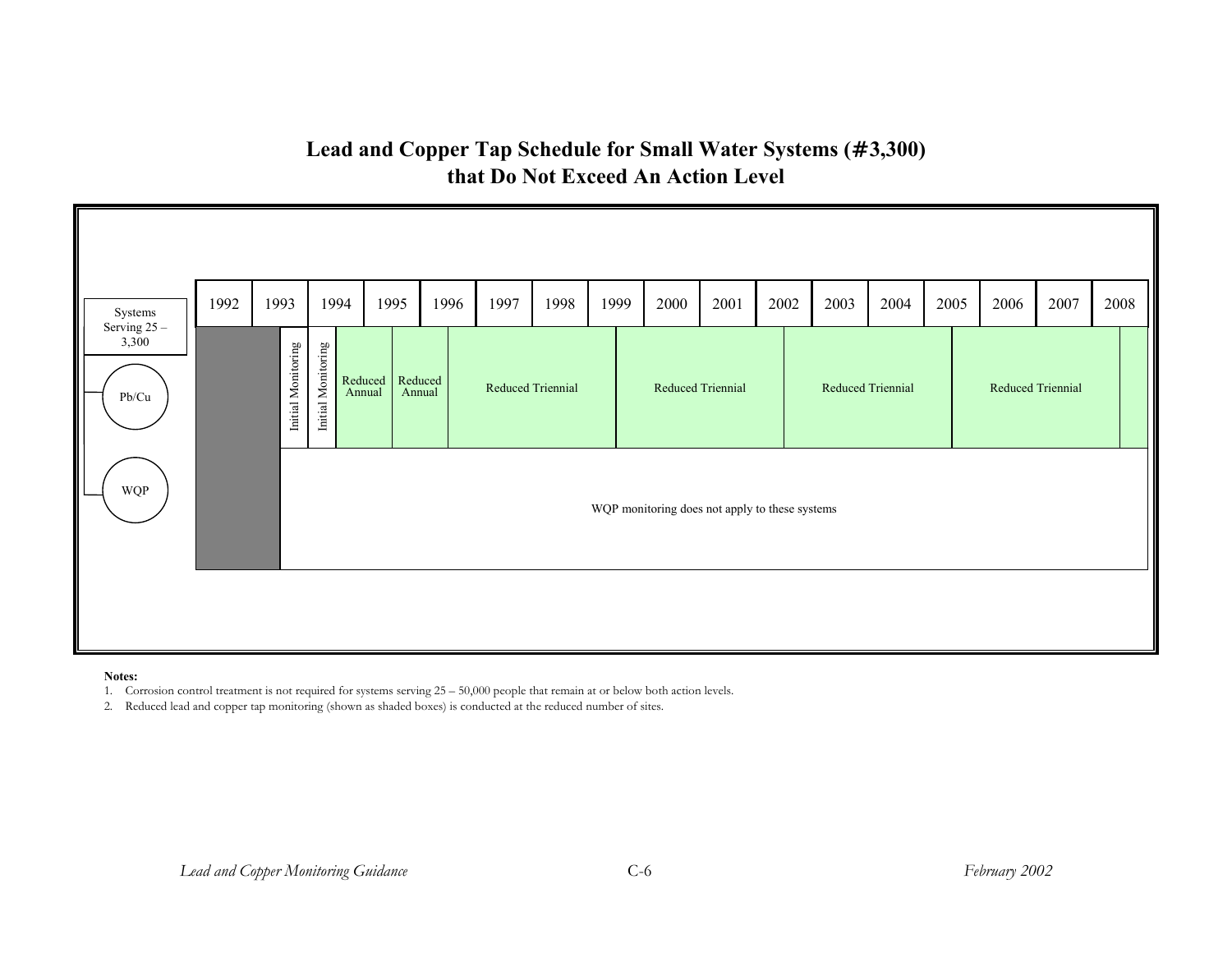# Lead and Copper Tap and WQP Monitoring Schedule for Medium Water Systems (# 3,300) that **Exceed An Action Level**

| Systems                        | 1992 | 1993               | 1994                          | 1995                                | 1996                | 1997                     |                                                                                                       | 1998                                                                                    |                         | 1999                                                                                                                                                                                                                                 |                  | 2000              | 2001     |                   | 2002 |                   | 2003 | 2004                                 | 2005 | 2006 | 2007                                    | 2008 |
|--------------------------------|------|--------------------|-------------------------------|-------------------------------------|---------------------|--------------------------|-------------------------------------------------------------------------------------------------------|-----------------------------------------------------------------------------------------|-------------------------|--------------------------------------------------------------------------------------------------------------------------------------------------------------------------------------------------------------------------------------|------------------|-------------------|----------|-------------------|------|-------------------|------|--------------------------------------|------|------|-----------------------------------------|------|
| Conducting<br>Studies<br>Pb/Cu |      | Initial Monitoring | State Decides Study Is Needed | Conduct<br>Treatment                | State Specifies CCT | <b>Install Treatment</b> |                                                                                                       |                                                                                         | Follow-up<br>monitoring | Follow-up<br>monitoring                                                                                                                                                                                                              | State sets OWQPs | Standard          | Standard | Reduced<br>Annual |      | Reduced<br>Annual |      | Reduced Triennial                    |      |      | Reduced Triennial<br>$7/1/06 - 6/30/09$ |      |
| <b>WQP</b>                     |      | Initial Monitoring |                               | Study                               |                     |                          |                                                                                                       |                                                                                         |                         | $\begin{tabular}{c} \multicolumn{1}{c}{\text{Following}}\\ \multicolumn{1}{c}{\text{nonicoring}}\\ \multicolumn{1}{c}{\text{Function}}\\ \multicolumn{1}{c}{\text{Following}}\\ \multicolumn{1}{c}{\text{nonicoring}} \end{tabular}$ |                  |                   |          |                   |      |                   |      | WQP monitoring is no longer required |      |      |                                         |      |
| Systems Not<br>Conducting      |      |                    |                               |                                     |                     |                          |                                                                                                       |                                                                                         |                         |                                                                                                                                                                                                                                      |                  |                   |          |                   |      |                   |      |                                      |      |      |                                         |      |
| Studies<br>Pb/Cu               |      | Initial Monitoring |                               | <b>State Specifies</b><br>Corrosion |                     | <b>Install Treatment</b> | $\begin{array}{c} \rm{Follow}\ \rm{up} \\ \rm{q} \ \rm{u} \text{-} \rm{wollo}\ \rm{u} \\ \end{array}$ | Follow-up<br>monitoring                                                                 | State sets OWQPs        | Standard                                                                                                                                                                                                                             | Standard         | Reduced<br>Annual |          | Reduced<br>Annual |      |                   |      | Reduced Triennial                    |      |      | Reduced Triennial                       |      |
| WQP                            |      | Initial Monitoring |                               | Control<br>Treatment                |                     |                          | Follow-up<br>monitoring                                                                               | $\begin{tabular}{ c c } \hline \textbf{Follow-up} \\ \textbf{mointoring} \end{tabular}$ |                         |                                                                                                                                                                                                                                      |                  |                   |          |                   |      |                   |      | WQP monitoring is no longer required |      |      |                                         |      |

# **(No Longer Exceed After Installing Treatment)**

### **Notes:**

- 1. This diagram assumes that the system exceeded the lead or copper action level in the first round of initial monitoring and no longer exceeds after installing corrosion control treatment.
- 2. Initial source water monitoring is due within 6 months of the lead or copper exceedance *(Timeline for source water monitoring to be developed.)*
- 3. Reduced lead and copper tap monitoring (shown as shaded boxes) is conducted at the reduced number of sites. Depending on when and if the State adopts the accelerated reduced lead and copper tap monitoring provisions and the system meets these criteria, the system can omit some of the annual monitoring rounds and proceed directly to triennial tap monitoring.

*Lead and Copper Monitoring Guidance* C-7 *February 2002*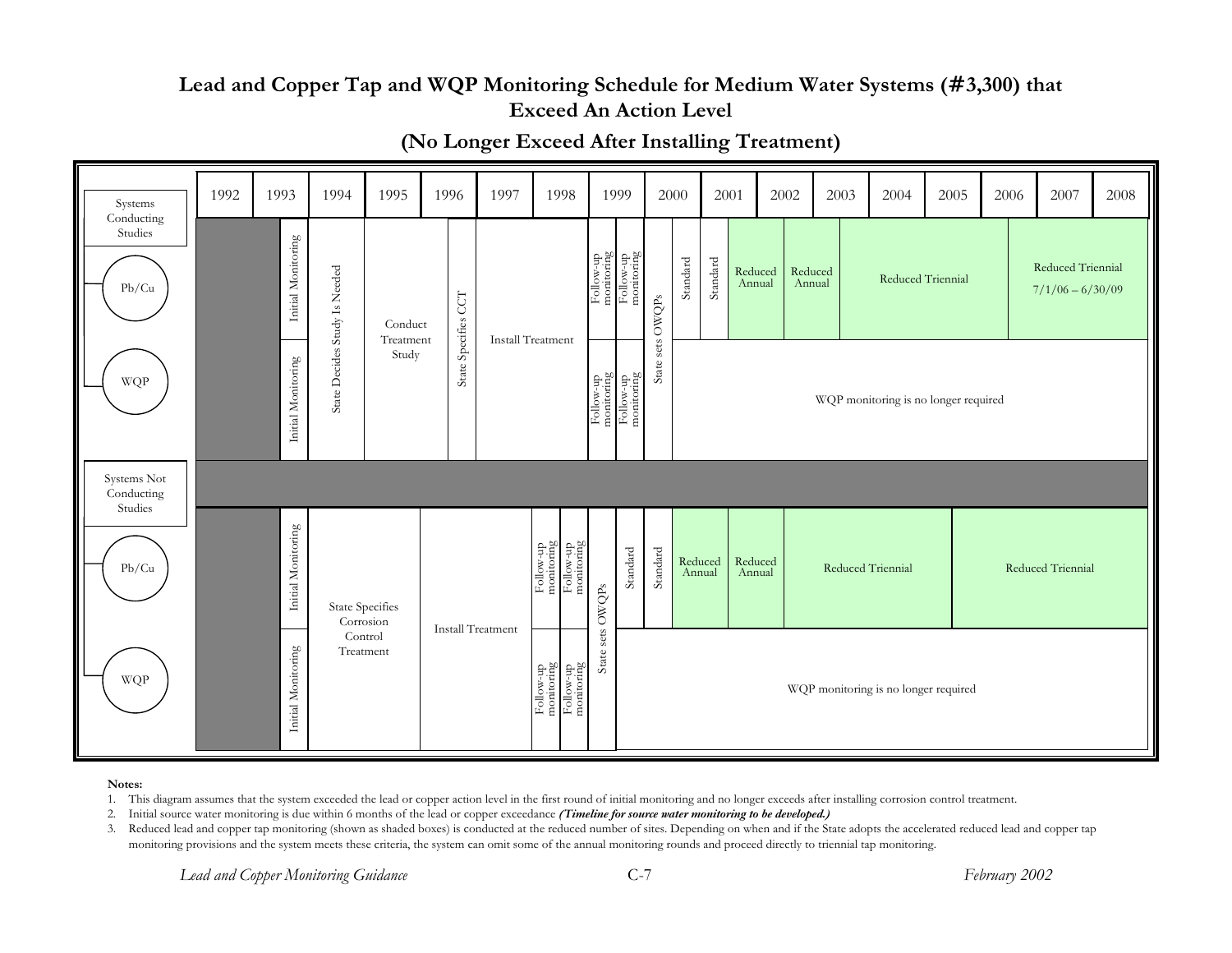# Lead and Copper Tap and WQP Monitoring Schedule for Medium Water Systems (# 3,300) that **Exceed An Action Level**

| Systems                        | 1992 | 1993 |                    | 1994                                | 1995                 | 1996                | 1997                     | 1998                                                                                                                                                                                                                                                                                                                                                                                                                                                                                                   | 1999             |                                                                                                                                               | 2000             |                   | 2001        |                   | 2002              |                   | 2003        | 2004              |                          | 2005   | 2006 | 2007                                    | 2008 |
|--------------------------------|------|------|--------------------|-------------------------------------|----------------------|---------------------|--------------------------|--------------------------------------------------------------------------------------------------------------------------------------------------------------------------------------------------------------------------------------------------------------------------------------------------------------------------------------------------------------------------------------------------------------------------------------------------------------------------------------------------------|------------------|-----------------------------------------------------------------------------------------------------------------------------------------------|------------------|-------------------|-------------|-------------------|-------------------|-------------------|-------------|-------------------|--------------------------|--------|------|-----------------------------------------|------|
| Conducting<br>Studies<br>Pb/Cu |      |      | Initial Monitoring | State Decides Study Is Needed       | Conduct<br>Treatment | State Specifies CCT |                          | <b>Install Treatment</b>                                                                                                                                                                                                                                                                                                                                                                                                                                                                               |                  | $\begin{tabular}{c} \textbf{Following}\\ \textbf{nonicoring}\\ \textbf{Following}\\ \textbf{Following}\\ \textbf{nonicoring}\\ \end{tabular}$ | State sets OWQPs | Standard          | Standard    |                   | Reduced<br>Annual | Reduced<br>Annual |             |                   | <b>Reduced Triennial</b> |        |      | Reduced Triennial<br>$7/1/06 - 6/30/09$ |      |
| <b>WQP</b>                     |      |      | Initial Monitoring |                                     | Study                |                     |                          |                                                                                                                                                                                                                                                                                                                                                                                                                                                                                                        |                  | Follow-up<br>monitoring<br>Follow-up<br>monitoring                                                                                            |                  | Standard          | Standard    | Semi-annual       | Semi-annual       | Semi-annual       | Semi-annual | Annual            | Annual                   | Annual |      | Triennial<br>$7/1/06 - 6/30/09$         |      |
| Systems Not<br>Conducting      |      |      |                    |                                     |                      |                     |                          |                                                                                                                                                                                                                                                                                                                                                                                                                                                                                                        |                  |                                                                                                                                               |                  |                   |             |                   |                   |                   |             |                   |                          |        |      |                                         |      |
| Studies<br>Pb/Cu               |      |      | Initial Monitoring | <b>State Specifies</b><br>Corrosion |                      |                     | <b>Install Treatment</b> | $\begin{tabular}{c} \multicolumn{1}{c}{\text{Following}}\\ \multicolumn{1}{c}{\text{Follow-up}}\\ \multicolumn{1}{c}{\text{Follow-up}}\\ \multicolumn{1}{c}{\text{Follow-up}}\\ \multicolumn{1}{c}{\text{Follow-up}}\\ \multicolumn{1}{c}{\text{Follow-up}}\\ \multicolumn{1}{c}{\text{Follow-up}}\\ \multicolumn{1}{c}{\text{Follow-up}}\\ \multicolumn{1}{c}{\text{Follow-up}}\\ \multicolumn{1}{c}{\text{Follow-up}}\\ \multicolumn{1}{c}{\text{Follow-up}}\\ \multicolumn{1}{c}{\text{Follow-up}}$ |                  | Standard                                                                                                                                      | Standard         | Reduced<br>Annual |             | Reduced<br>Annual |                   |                   |             | Reduced Triennial |                          |        |      | Reduced Triennial                       |      |
| <b>WQP</b>                     |      |      | Initial Monitoring | Control<br>Treatment                |                      |                     |                          | $\begin{tabular}{c} \multicolumn{1}{c}{\text{Following}}\\ \multicolumn{1}{c}{\text{Follow-up}}\\ \multicolumn{1}{c}{\text{Follow-up}}\\ \multicolumn{1}{c}{\text{Follow-up}}\\ \multicolumn{1}{c}{\text{Follow-up}}\\ \multicolumn{1}{c}{\text{m}{\text{outroup}}} \end{tabular}$                                                                                                                                                                                                                     | State sets OWQPs | Standard                                                                                                                                      | Standard         | Semi-annual       | Semi-annual | Semi-annual       | Semi-annual       | Annual            |             | Annual            | Annual                   |        |      | Triennial                               |      |

# **(Continue to Exceed After Installing Treatment)**

### **Notes:**

1. This diagram assumes that the system exceeded the lead or copper action level in the first round of initial monitoring.

2. This diagram also assumes that the system continued to exceed an action level after installing treatment and qualifies for reduced lead and copper tap and WQP tap monitoring because the system it is in compliance with its OWQPs.

3. Initial source water monitoring is due within 6 months of the lead or copper exceedance *(Timeline for source water monitoring to be developed.)*

4. Reduced lead and copper tap monitoring (shown as shaded boxes) is conducted at the reduced number of sites.

*Lead and Copper Monitoring Guidance* C-8 *February 2002*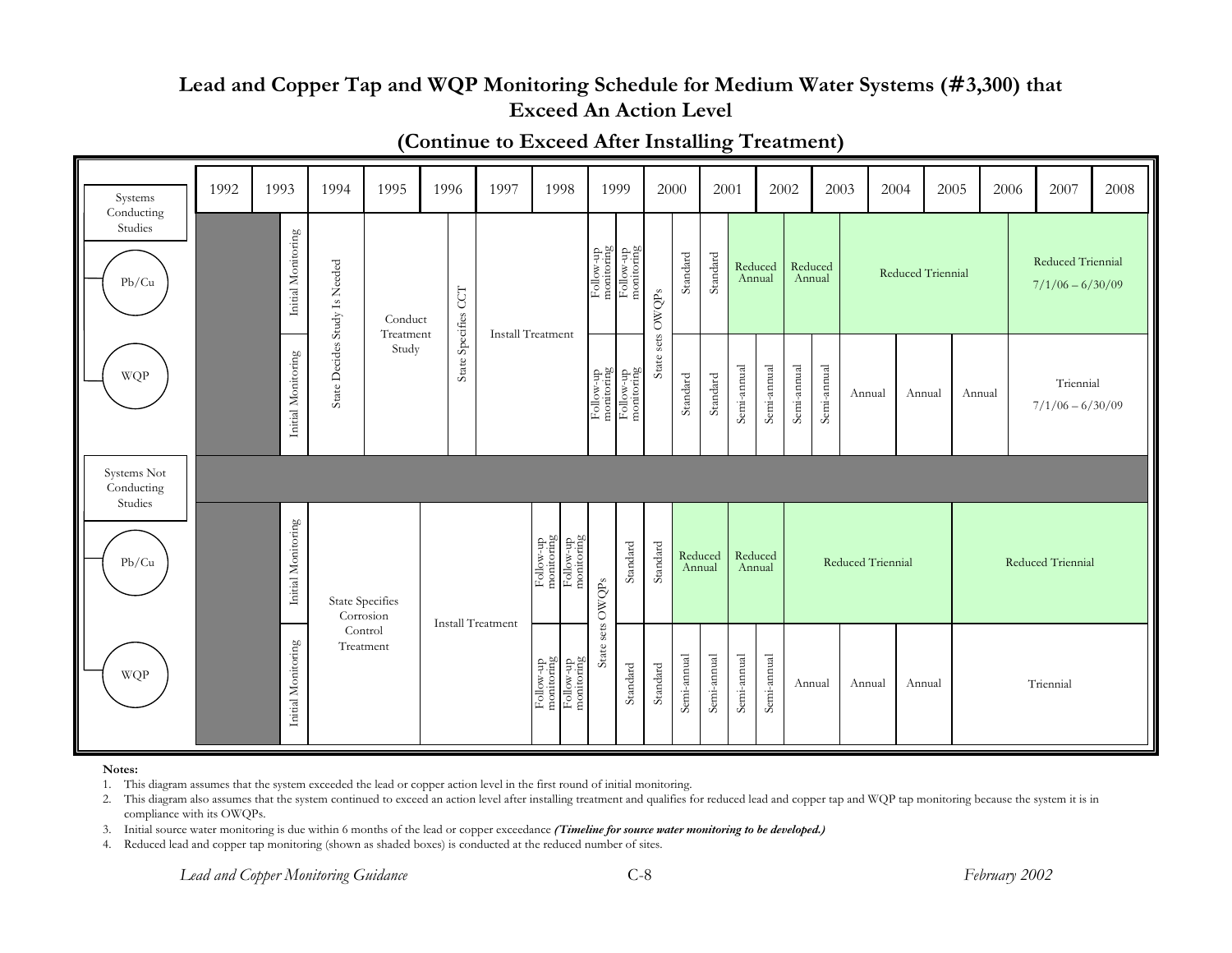# **APPENDIX D Summary of Monitoring and Reporting Violations**

 *Monitoring and Reporting (M/R) violations fall into four major categories as described below.*

# **1. M/R for lead and copper at customers' taps**

You are in violation if you do not meet all of the following monitoring and reporting requirements within the time frame specified by the rule:

- Use appropriate sampling procedures in accordance with  $\S$ \$141.86(a) and (b);
- Collect the required number of samples during the specified time frame in accordance with §§141.86(c) and (d);
- Ensure samples are analyzed properly in accordance with §141.89(a);
- Submit all required monitoring information on time in accordance with §141.90(a); *or*
- Report a change in treatment, or an addition of a new source, within 60 days or within the time frame specified by the State, if you are on reduced monitoring, have a waiver, or are a (b)(3) system, as required by §141.90(a)(3).

Depending on whether the State adopts the less stringent provisions of the LCRMR into its revised drinking water regulation, you may also be in violation if you do not meet the following requirements within the timeframe specified by the rule:

- Meet replacement sample requirements for invalidated samples as described in  $$141.86(f)(4)$ where these samples are needed to meet minimum sampling requirements;
- Meet the conditions of your monitoring waivers in §141.86(g) or provide the required information in §§141.90(a)(4)(ii)-(iv);
- Provide sample information needed for your State to perform the 90<sup>th</sup> percentile calculation as outlined in §141.90(h);
- Collect non-first draw samples that did not meet the criteria in §141.86(b)(5); *or*
- Meet the monitoring deadline for transitioning to an alternate period (i.e., months other than June through September) for collecting reduced lead and copper tap samples, as specified in  $$141.86(d)(4)(iv)(B).$

# **2. M/R for WQPs at entry points and taps in the distribution system**

You are in violation if you do not meet all of the following monitoring and reporting requirements within the time frame specified by the rule:

- Use appropriate sampling procedures in accordance with §§141.87(a)(1);
- Collect the required number and type of samples in accordance with  $\S(141.87(a)(2), (b)-(e))$ ;
- Ensure samples are analyzed properly in accordance with §141.89(a);
- Submit all required monitoring information on time in accordance with §141.90(a)(vi)-(viii);
- Meet the State-approved sampling plan for collecting WQPs at representative entry point locations in accordance with §§141.87(c)(3) *(this criterion would only apply if you are a ground water system and your State's regulation allows you to limit entry point WQP monitoring to representative sites)*.

# **2. M/R for WQPs at entry points and taps in the distribution system (continued)**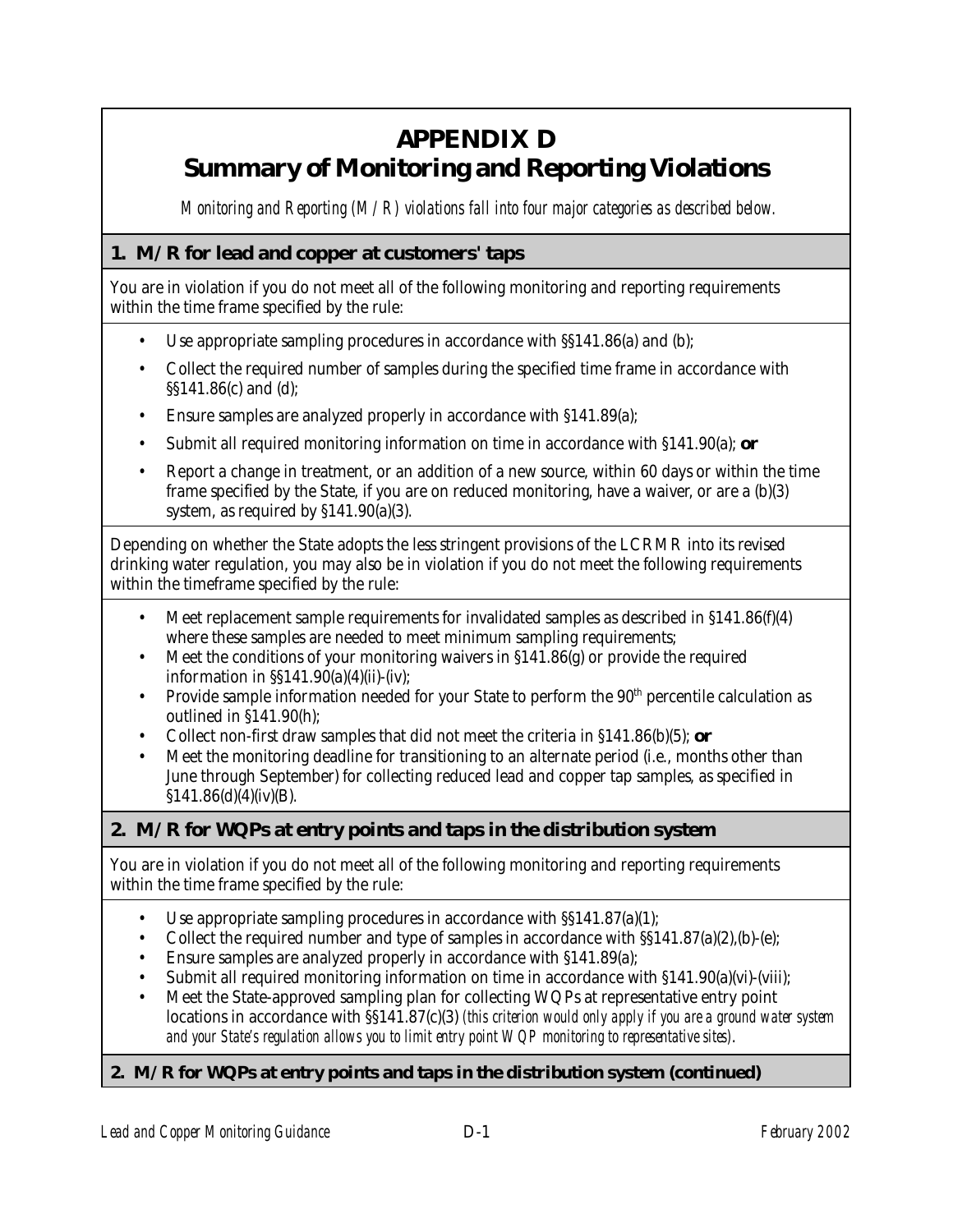# **Summary of Monitoring and Reporting Violations**

 *Monitoring and Reporting (M/R) violations fall into four major categories as described below.*

In addition, you are in violation if you do not meet your OWQP ranges or minimums set by the State as follows:

- If your State assesses compliance using the 1991 LCR procedure, you are out of compliance if the results of any WQP sample, or the average of the original sample and a confirmation sample, does not meet the State-designated OWQP ranges or minimums.
- If your State assesses compliance using the LCRMR, you are in violation of your requirements if you have OWQP excursions for more than 9 days in a 6-month compliance period.

# **3. M/R for lead and copper in source water**

You are in violation if you do not meet all of the following monitoring and reporting requirements within the time frame specified by the rule:

- Use appropriate sampling procedures (see §§141.88(a)(1) and (2));
- Collect the required number of source water samples (see  $\S(141.88(a)(1) (e))$ ;
- Ensure samples are analyzed properly (see §141.89(a)); *or*
- Submit all required sampling information on time (see §141.90(b)).

In addition, you are in violation if you do not meet your State-designated or approved MPLs (see §141.88(a)(2)) *(Note: If you are above either MPL, you can take a confirmation sample within 2 weeks of the original sample, if allowed by the State. The results of the original and confirmation samples are averaged to determine whether you are in compliance with your MPLs*)

# **4. M/R for lead and other requirements associated with lead service line replacement**

You are in violation if you do not:

- Replace the required number of lead service lines by the annual deadline (i.e., at least 7% annually) (see §§141.84(a) & (b)); *or*
- Report the required lead service line information on time that demonstrates that you replaced the required number of lead service lines by the annual deadline (see §141.90(e))

You are also in violation if you do not meet the following partial lead service line replacement requirements *(only applicable if you do not replace the entire lead service line) (see §141.84(d))*:

- Provide notice and guidance to residents at least 45 days before lead service line replacement begins (unless the State allows a shorter notification period);
- Collect a tap sample within 72 hours of completing the partial lead service line replacement;
- Mail and/or post results of the analysis to the owner and residents within 3 days of receipt of the results; *or*
- Report information that the State requires to assess whether you met your partial lead service line replacement monitoring and notification requirements.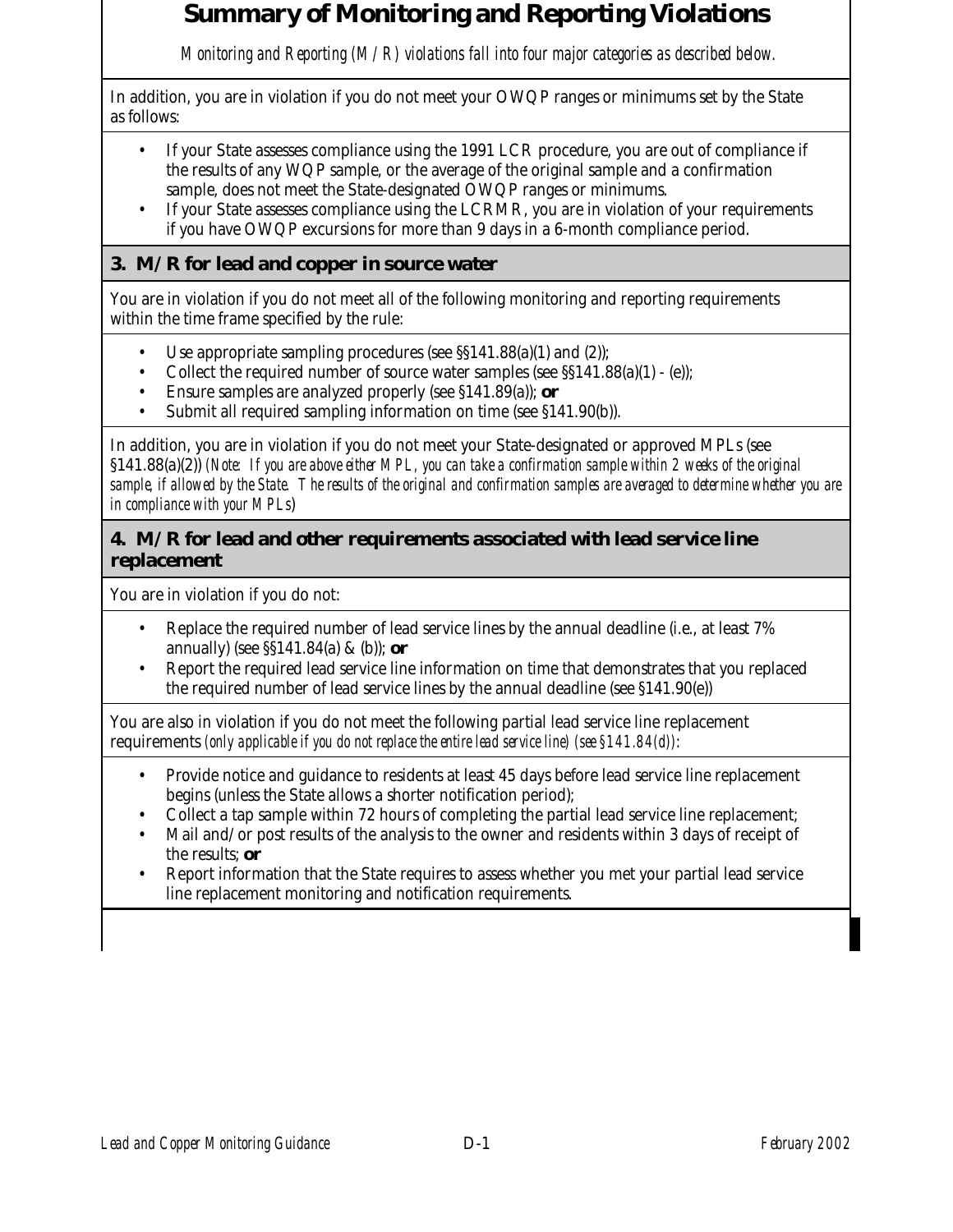# **APPENDIX E Worksheet and Instructions**

### 8 **Worksheet 1: Materials Survey Investigation Results**

This worksheet can be used to record information about sampling sites based on your materials investigation (e.g., presence of lead service lines (LSLs), contact information).

# 8 **Worksheet 2: Materials Survey Results by Number of Service Connections for each Plumbing Materials Type**

This worksheet allows you to record the number of service connections by type of structure (i.e., single or multi-family residence, or public/commercial buildings) and the type of interior and distribution system plumbing materials (e.g., copper pipe with lead solder, LSL).

## 8 **Worksheet 3: Summary of Material Survey Results**

This worksheet allows you to tally the number of service connections by type of structure and type of plumbing material.

# 8 **Suggested Directions for Homeowner Tap Sample Collection Procedures**

This page provides suggested language that you can use when instructing homeowners on the proper procedure for collecting lead and copper tap samples.

# 8 **Form 141-A: Sample Site Identification and Certification**

This form is used to identify: the number of sites that meet the tiering criteria; a certification that each sample was collecting using proper sampling procedures; your  $90<sup>th</sup>$  percentile calculations and the number of samples upon which these levels are based; the number of WQPs sample collected vs. the number of required samples; and an explanation of any changes in sampling locations.

# 8 **Amended Form 141-A: Sample Site Identification and Certification**

This version of Form141-A deletes those certifications which are no longer required under the LCRMR. However, you must first check with your State before using this form.

# 8 **Form 141-B: Request for Reduced Lead and Copper Tap Monitoring**

This form can be used to request permission from the State to collect lead and copper tap samples at a reduced number and frequency based on your continued compliance with your OWQPs. The LCRMR no longer require you to submit a formal request for reduced monitoring; however, first check with your State to determine if this requirement still applies.

# 8 **Form 141-C: Optimal Corrosion Control Treatment Recommendation**

This 2-page form has several applications. It can be used to: 1) document the results of monitoring used to evaluate various corrosion control treatment (CCT) options and to provide your study recommendation, 2) certify that you have properly installed CCT, or 3) request a modification to your State's decision regarding CCT and/or OWQPs.

# 8 **Form 141-D: Source Water Monitoring and Treatment**

This form is similar to Form 141-C. It can be used to: 1) document your initial source water monitoring and source water treatment (SOWT) recommendation; 2) certify that you have properly installed SOWT; or 3) request a modification to the State's decision regarding SOWT or MPLs.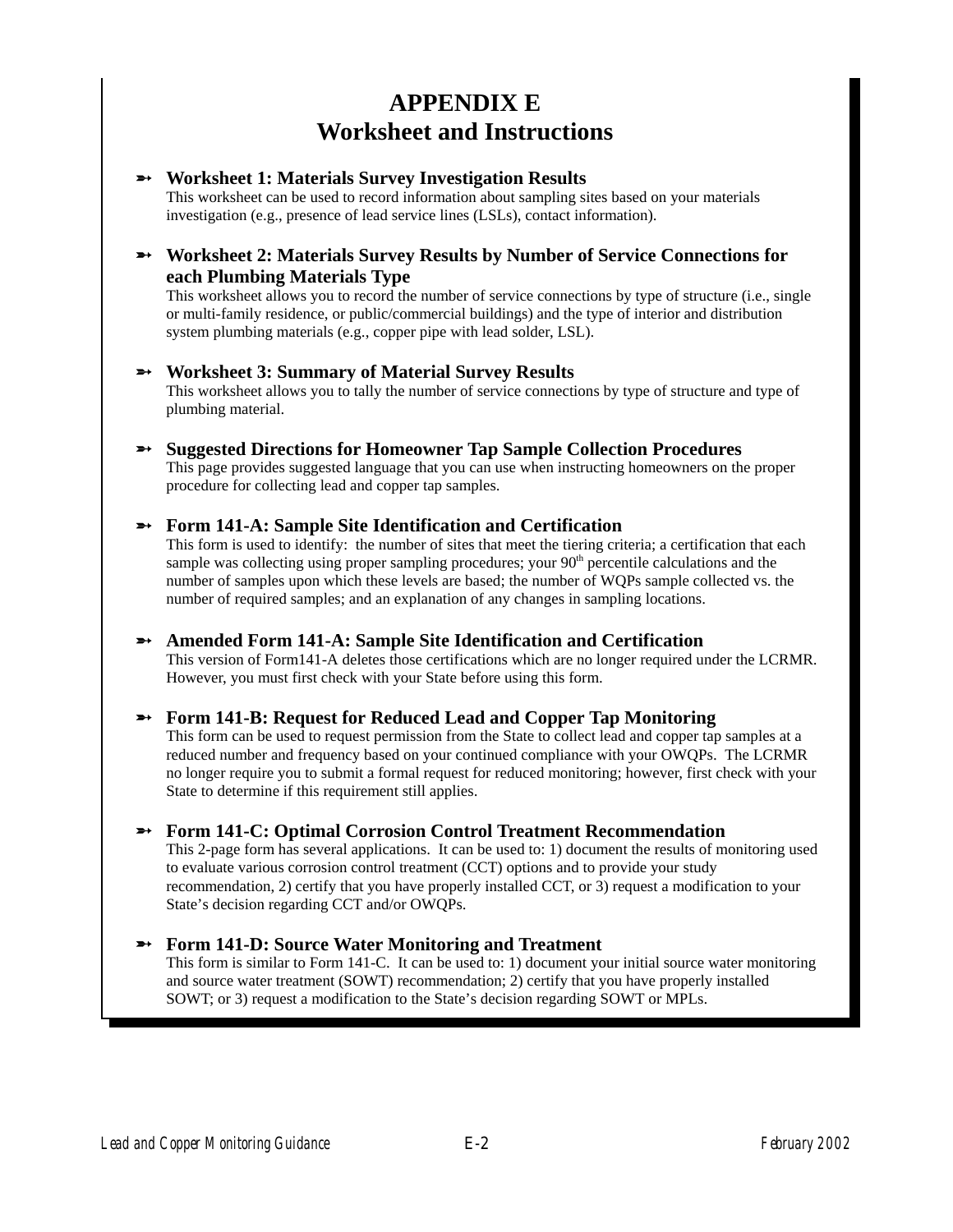# MATERIALS SURVEY INVESTIGATION RESULTS **MATERIALS SURVEY INVESTIGATION RESULTS** WORKSHEET #1 **WORKSHEET #1**

# **PWS ID NUMBER PWS ID NUMBER**



# POPULATION SERVED BY PWS **POPULATION SERVED BY PWS**

|                       | Received Training<br>Material |  |  |  |  |  |  |
|-----------------------|-------------------------------|--|--|--|--|--|--|
|                       | Optional                      |  |  |  |  |  |  |
| Selected              | Routine                       |  |  |  |  |  |  |
|                       | Volunteered                   |  |  |  |  |  |  |
|                       | Verified                      |  |  |  |  |  |  |
|                       | Home<br>Plumbing<br>Material  |  |  |  |  |  |  |
|                       | $_{\rm LSL}$                  |  |  |  |  |  |  |
|                       | Phone                         |  |  |  |  |  |  |
| <b>Contact Person</b> | Name                          |  |  |  |  |  |  |
|                       | Location                      |  |  |  |  |  |  |
|                       | Type of<br>Structure          |  |  |  |  |  |  |

Lead and Copper Monitoring Guidance February 2002 Lead and Copper Monitoring Guidance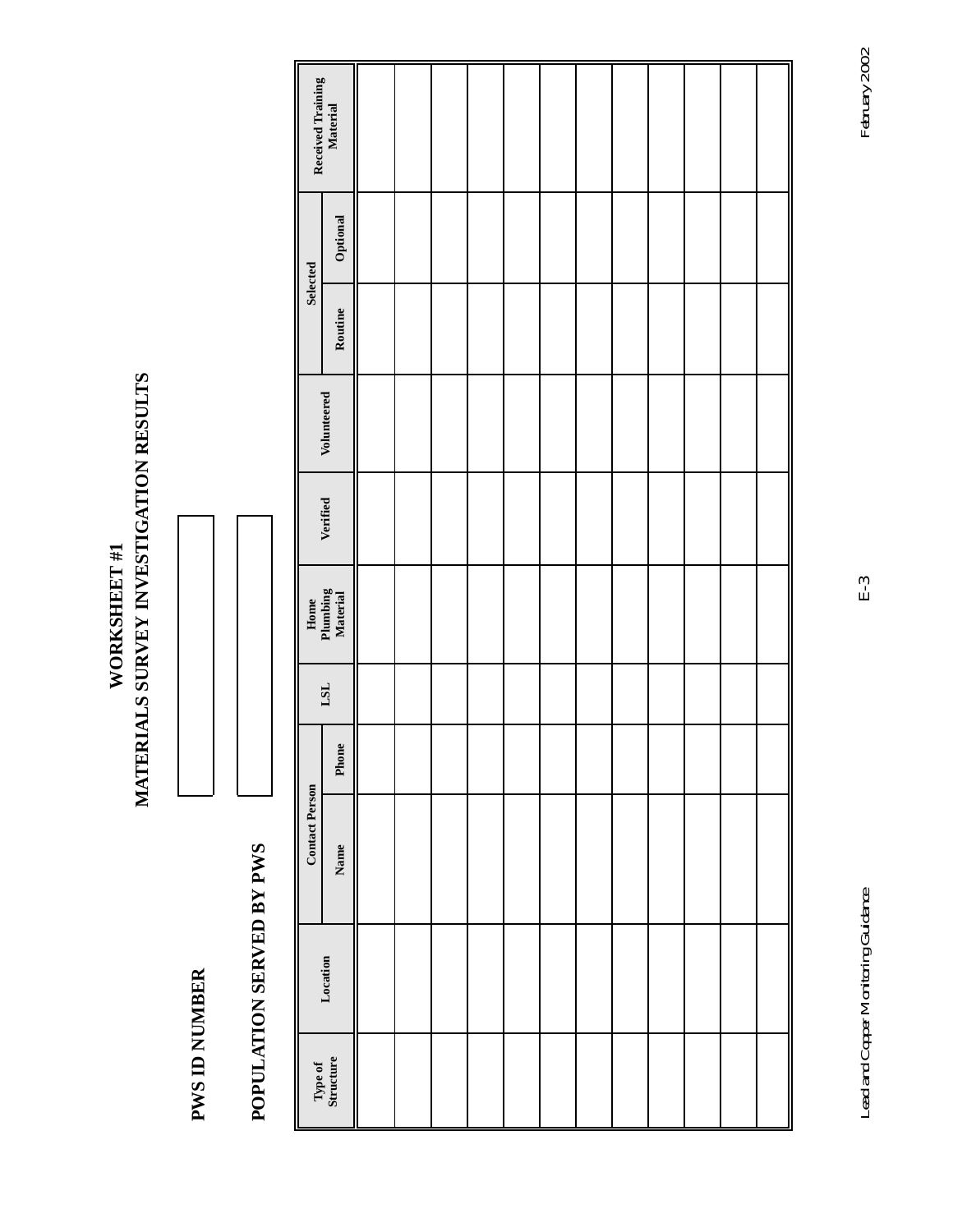**WORKSHEET#2 WORKSHEET #2**

# MATERIALS SURVEY RESULTS BY NUMBER OF SERVICE CONNECTIONS **MATERIALS SURVEY RESULTS BY NUMBER OF SERVICE CONNECTIONS**  FOR EACH PLUMBING MATERIALS TYPE **FOR EACH PLUMBING MATERIALS TYPE**

| È<br>Ċ<br>ع<br>⋍<br>Ę<br>╯             |  |
|----------------------------------------|--|
| ر<br>⊟<br>Ģ<br>$\circ$<br>ŗ<br>٦<br>֚֬ |  |

POPULATION SERVED BY PWS **POPULATION SERVED BY PWS**

|                    |                  |                               | Type of Plumbing Material           |                               |              |
|--------------------|------------------|-------------------------------|-------------------------------------|-------------------------------|--------------|
| Type of Structure  |                  | <b>Interior Plumbing</b>      |                                     | Distribution System Piping    |              |
|                    |                  |                               | Copper with Lead   Copper with Lead | LSLs                          |              |
|                    | <b>Lead Pipe</b> | Solder >1982 <sup>4</sup>     | Solder <1983 <sup>5</sup>           | <b>Entire Line</b>            | Partial Line |
|                    | Z                | lumber of Service Connections |                                     | Number of Service Connections |              |
| SFRs <sup>1</sup>  |                  |                               |                                     |                               |              |
| $\text{MFRs}^2$    |                  |                               |                                     |                               |              |
| BLDGs <sup>3</sup> |                  |                               |                                     |                               |              |
| TOTAL              |                  |                               |                                     |                               |              |

<sup>1</sup> SFR - single family residence 1 SFR - single family residence

 $^2$  MFR - multi-family residence 2 MFR - multi-family residence

<sup>3</sup> BLDG - public or commercials buildings 3 BLDG - public or commercials buildings

 $^4$  Refers to buildings that contain copper pipes with lead solder installed after 1982. Sefers to buildings that contain copper pipes with lead solder installed before 1983. 4 Refers to buildings that contain copper pipes with lead solder installed after 1982.

5 Refers to buildings that contain copper pipes with lead solder installed before 1983.

Lead and Copper Monitoring Guidance February 2002 Lead and Copper Monitoring Guidance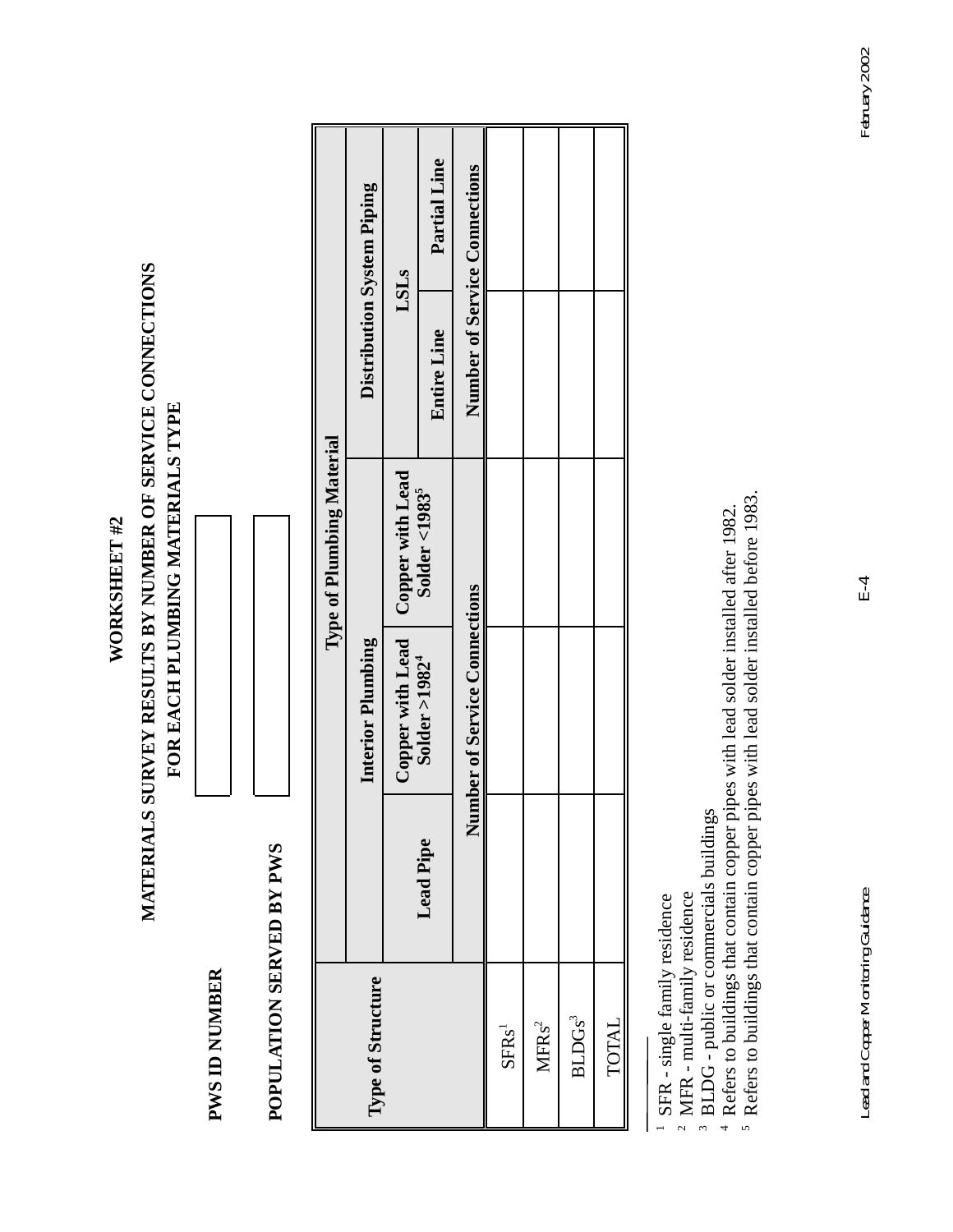# **WORKSHEET #3 SUMMARY OF MATERIALS SURVEY RESULTS**

# **PWS ID NUMBER**

# **POPULATION SERVED BY PWS**

|                                               | <b>Type of Structure</b> |                                      |                   |
|-----------------------------------------------|--------------------------|--------------------------------------|-------------------|
| <b>Plumbing Material</b>                      | $\mathbf{SFR}^1$         | MFR <sup>2</sup>                     | BLDG <sup>3</sup> |
|                                               |                          | <b>Number of Service Connections</b> |                   |
| <b>Interior Plumbing</b>                      |                          |                                      |                   |
| Lead Pipe                                     |                          |                                      |                   |
| Copper Pipe With Lead Solder $>1982^4$        |                          |                                      |                   |
| Copper Pipe With Lead Solder $\langle 1983^5$ |                          |                                      |                   |
| <b>Service Lines</b>                          |                          |                                      |                   |
| <b>LSLs</b>                                   |                          |                                      |                   |
| <b>Entire Line</b>                            |                          |                                      |                   |
| Partial Line                                  |                          |                                      |                   |
| <b>Total Available Sites</b>                  |                          |                                      |                   |

<sup>&</sup>lt;sup>1</sup> SFR - single family residence

<sup>&</sup>lt;sup>2</sup> MFR - multi-family residence

<sup>&</sup>lt;sup>3</sup> BLDG - public or commercials buildings

<sup>&</sup>lt;sup>4</sup> Refers to buildings that contain copper pipes with lead solder installed after 1982.

<sup>&</sup>lt;sup>5</sup> Refers to buildings that contain copper pipes with lead solder installed before 1983.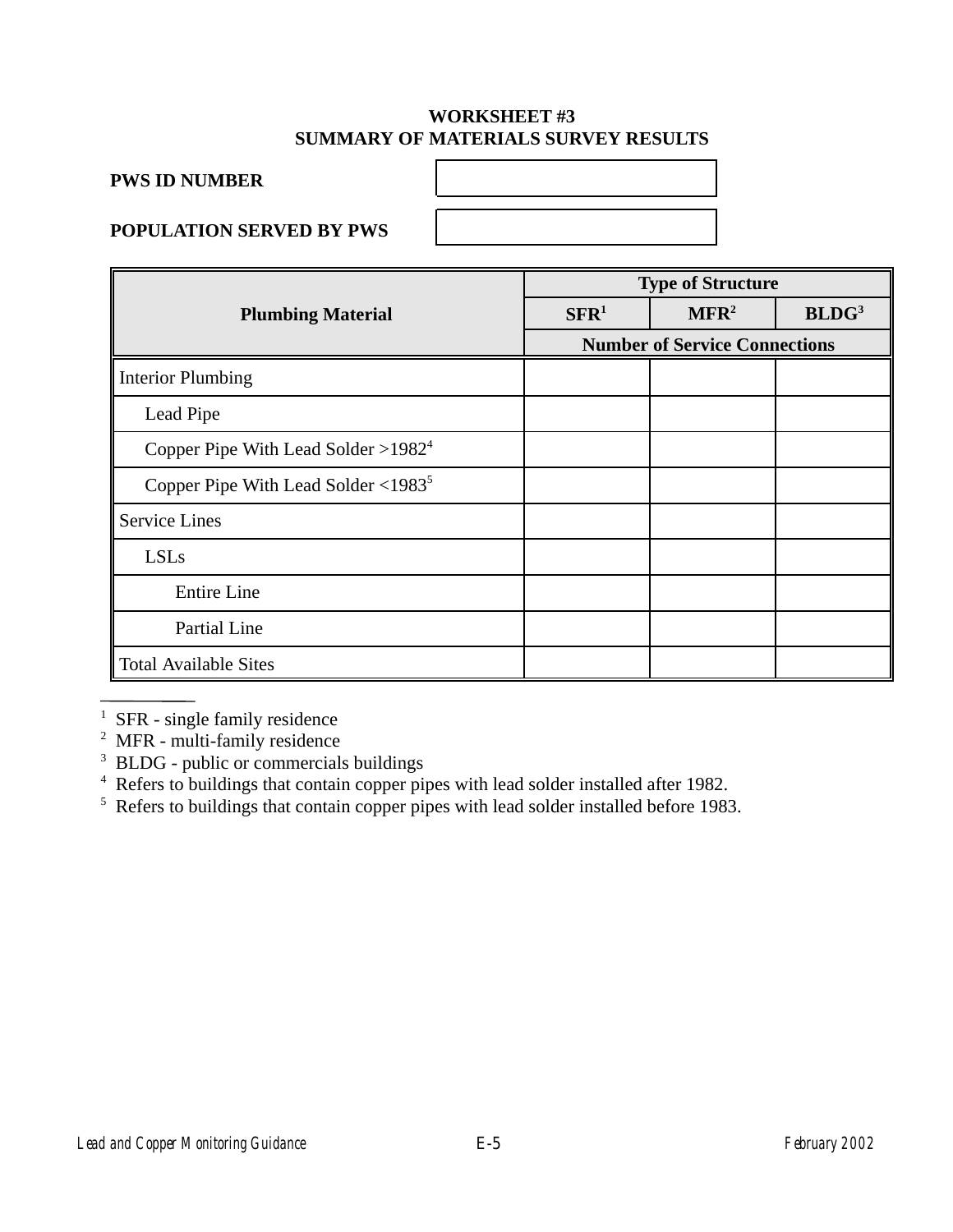# **Suggested Directions for Homeowner Tap Sample Collection Procedures**

These samples are being collected to determine the lead and copper levels in your tap water. This sampling effort is required by the U.S. Environmental Protection Agency and your State, and is being accomplished through the cooperation of homeowners and residents.

Collect samples from a tap that has not been used for a minimum of 6 hours. Because of this requirement, the best time to collect samples is either early in the morning or in the evening upon returning from work. Be sure to use taps that have been in general use by your household for the past few months. The collection procedure is described in more detail below.

- 1. Prior arrangements will be made with the customer to coordinate the sample collection event. Dates will be set for sample kit delivery and pick-up by water department staff.
- 2. There must be a minimum of 6 hours during which there is no water used from the tap the sample is taken from and any taps adjacent or close to that tap. The water department recommends that either early mornings or evenings upon returning home are the best sampling times to ensure that the necessary stagnant water conditions exist.
- 3. A kitchen or bathroom cold-water faucet is to be used for sampling. If you have water softeners on your kitchen taps, collect your sample from the bathroom tap that is not attached to a water softener, if possible. Place the opened sample bottle below the faucet and gently open the cold water tap. Fill the sample bottle to the line marked "1000-mL" and turn off the water.
- 4. Tightly cap the sample bottle and place in the sample kit provided. Please review the sample kit label at this time to ensure that all information contained on the label is correct.
- **5.** *IF ANY PLUMBING REPAIRS OR REPLACEMENT HAS BEEN DONE IN THE HOME SINCE THE PREVIOUS SAMPLING EVENT, NOTE THIS INFORMATION ON THE LABEL AS PROVIDED. ALSO IF YOUR SAMPLE WAS COLLECTED FROM A TAP WITH A WATER SOFTENER, NOTE THIS AS WELL.*
- 6. Place the sample kit outside of the residence in the location of the kit's delivery so that department staff may pick up the sample kit.
- 7. Results from this monitoring effort will be provided to participating customers when reports are generated for the State. However, if excessive lead and/or copper levels are found, immediate notification will be provided (usually 10 working days from the time of sample collection).

Call \_\_\_\_\_\_\_\_\_\_\_\_\_\_\_\_\_\_\_ at \_\_\_\_\_\_\_\_\_\_\_\_\_\_\_if you have any questions regarding these instructions.

| <b>TO BE COMPLETED BY RESIDENT</b>                                                                |              |              |  |  |
|---------------------------------------------------------------------------------------------------|--------------|--------------|--|--|
| <b>Water was last used:</b><br>Sample was collected:                                              | Time<br>Time | Date<br>Date |  |  |
| I have read the above directions and have taken a tap sample in accordance with these directions. |              |              |  |  |
| <b>Signature</b>                                                                                  |              | Date         |  |  |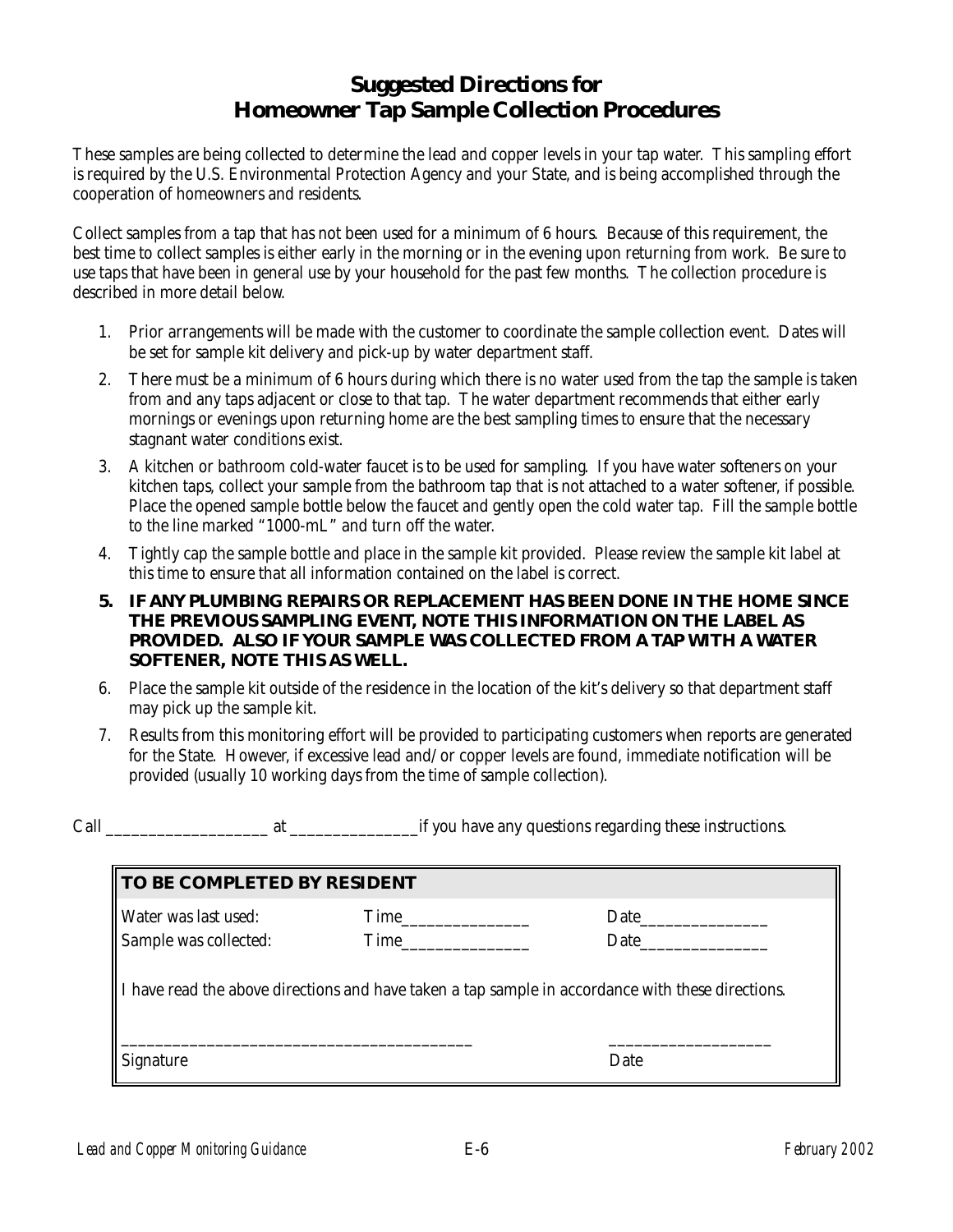**Form 141-A** Page 1 of 3

| <b>SAMPLE SITE IDENTIFICATION AND CERTIFICATION</b>                                                                                                                                                                                                                                                                                                                                                                                                                                                                                                                                                                                                                                                                                                                                                                                                                                                                                                                                                                                                                                                                                                                                                                                                                                                                                                                                                                                                                                                                                                                                                         |                                                                        |                                                             |  |  |  |  |
|-------------------------------------------------------------------------------------------------------------------------------------------------------------------------------------------------------------------------------------------------------------------------------------------------------------------------------------------------------------------------------------------------------------------------------------------------------------------------------------------------------------------------------------------------------------------------------------------------------------------------------------------------------------------------------------------------------------------------------------------------------------------------------------------------------------------------------------------------------------------------------------------------------------------------------------------------------------------------------------------------------------------------------------------------------------------------------------------------------------------------------------------------------------------------------------------------------------------------------------------------------------------------------------------------------------------------------------------------------------------------------------------------------------------------------------------------------------------------------------------------------------------------------------------------------------------------------------------------------------|------------------------------------------------------------------------|-------------------------------------------------------------|--|--|--|--|
| <b>System's Name:</b><br><u> 1980 - Johann Barbara, martin a</u>                                                                                                                                                                                                                                                                                                                                                                                                                                                                                                                                                                                                                                                                                                                                                                                                                                                                                                                                                                                                                                                                                                                                                                                                                                                                                                                                                                                                                                                                                                                                            | <b>System Type: <math>\Box</math> CWS</b>                              | $\Box$ NTNCWS                                               |  |  |  |  |
| <b>Address:</b><br><b>Number of People Served:</b>                                                                                                                                                                                                                                                                                                                                                                                                                                                                                                                                                                                                                                                                                                                                                                                                                                                                                                                                                                                                                                                                                                                                                                                                                                                                                                                                                                                                                                                                                                                                                          |                                                                        |                                                             |  |  |  |  |
|                                                                                                                                                                                                                                                                                                                                                                                                                                                                                                                                                                                                                                                                                                                                                                                                                                                                                                                                                                                                                                                                                                                                                                                                                                                                                                                                                                                                                                                                                                                                                                                                             | $\Box > 100,000$<br>$\Box$ 10,001 to 100,000<br>$\Box$ 3,301 to 10,000 | □ 501 to 3,300<br>$\Box$ 101 to 500<br>$\square$ $\leq 100$ |  |  |  |  |
|                                                                                                                                                                                                                                                                                                                                                                                                                                                                                                                                                                                                                                                                                                                                                                                                                                                                                                                                                                                                                                                                                                                                                                                                                                                                                                                                                                                                                                                                                                                                                                                                             |                                                                        |                                                             |  |  |  |  |
| <b>Contact</b>                                                                                                                                                                                                                                                                                                                                                                                                                                                                                                                                                                                                                                                                                                                                                                                                                                                                                                                                                                                                                                                                                                                                                                                                                                                                                                                                                                                                                                                                                                                                                                                              |                                                                        |                                                             |  |  |  |  |
| <b>CERTIFICATION OF SAMPLING SITES</b>                                                                                                                                                                                                                                                                                                                                                                                                                                                                                                                                                                                                                                                                                                                                                                                                                                                                                                                                                                                                                                                                                                                                                                                                                                                                                                                                                                                                                                                                                                                                                                      |                                                                        |                                                             |  |  |  |  |
| <b>LEAD SOLDER SITES</b><br># of single-family structures with copper pipes with lead solder installed<br>after 1982 or lead pipes and/or lead service lines (Tier 1)<br># of multi-family structures with copper pipes with lead solder installed<br>after 1982 or lead pipes and/or lead service lines (Tier 1)<br># of buildings containing copper pipes with lead solder installed<br>after 1982 or lead pipes and/or lead service lines (Tier 2)<br># of sites that contain copper pipes with lead solder installed before 1983<br>(Tier 3)<br># of sites that do not meet Tier 1, 2, or 3 criteria (to be used only if other<br>conditions have been exhausted)<br><b>TOTAL</b><br>The following sources have been explored to determine the number of structures which have interior<br>lead pipe or copper pipe with lead solder.<br>Plumbing and/or building codes<br>____ Plumbing and/or building permits<br>Contacts within the building department, municipal clerk's office, or State regulatory agencies<br>for historical documentation of the service area development<br><b>Water Quality Data</b><br><b>Other Resources Which PWS May Utilize</b><br><b>Interviews with building inspectors</b><br>Survey of service area plumbers about when and where lead solder was used from 1982 to<br>present<br>Survey residents in sections of the service area where lead pipe and/or copper pipe with lead<br>solder is suspected to exist<br><b>Interviews with local contractors and developers</b><br><b>Explanation of Tier 2 and Tier 3 sites (attach additional pages if necessary)</b> |                                                                        |                                                             |  |  |  |  |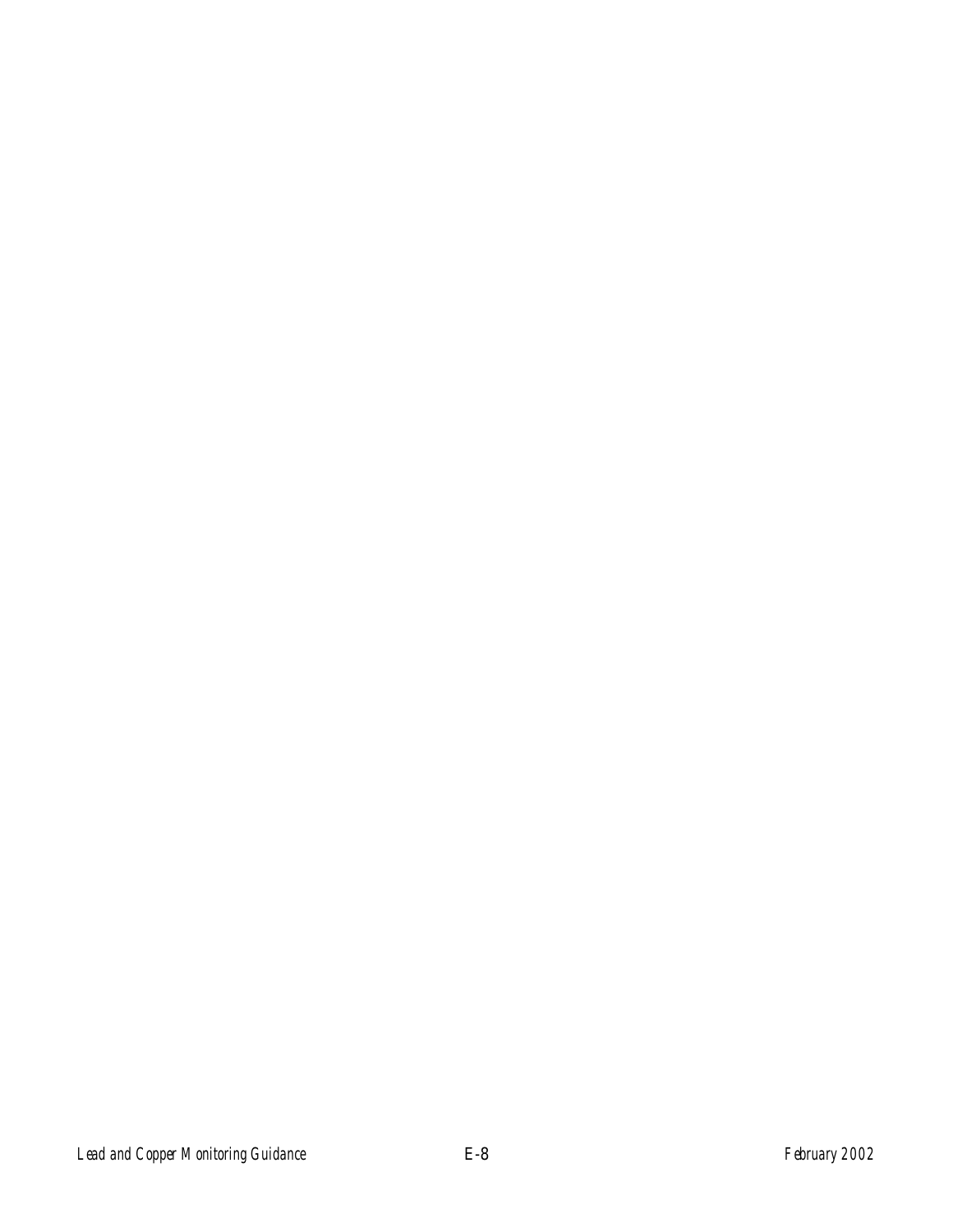| SAMPLE SITE IDENTIFICATION AND CERTIFICATION                                                                                                                                                                                                                                                                                                                                                                                                                                        |  |  |  |  |
|-------------------------------------------------------------------------------------------------------------------------------------------------------------------------------------------------------------------------------------------------------------------------------------------------------------------------------------------------------------------------------------------------------------------------------------------------------------------------------------|--|--|--|--|
| <b>CERTIFICATION OF SAMPLING SITES</b>                                                                                                                                                                                                                                                                                                                                                                                                                                              |  |  |  |  |
| <b>LEAD SERVICE LINE SITES</b><br># of samples required to be drawn from lead service<br>line sites<br># of samples actually drawn from lead service line sites<br>Difference (explain differences other than zero)                                                                                                                                                                                                                                                                 |  |  |  |  |
| The following sources have been explored to determine the number of lead service lines in the<br>distribution system.<br>Distribution system maps and record drawings<br>Information collected for the presence of lead and copper as required under §141.42 of the Code<br>of Federal Regulations<br>Capital improvement plans and/or master plans for distribution system development                                                                                             |  |  |  |  |
| Current and historical standard operating procedures and/or operation and maintenance (O&M)<br>manuals for the type of materials used for service connections<br>Utility records including meter installation records, customer complaint investigations and all<br>historical documentation which indicate and/or confirm the location of lead service connections<br>Existing water quality data for indications of 'troubled areas'                                              |  |  |  |  |
| <b>Other Sources Which PWS Utilized</b><br><b>Interviews with senior personnel</b><br>Conduct service line sampling where lead service lines are suspected to exist but their presence is<br>not confirmed<br><b>Review of permit files</b><br><b>Community survey</b><br><b>Review of USGS maps and records</b><br>Interviews with pipe suppliers, contractors, and/or developers<br>Explanation of fewer than 50% LSL sites identified (attach additional pages if<br>necessary): |  |  |  |  |
|                                                                                                                                                                                                                                                                                                                                                                                                                                                                                     |  |  |  |  |

# **CERTIFICATION OF COLLECTION METHODS**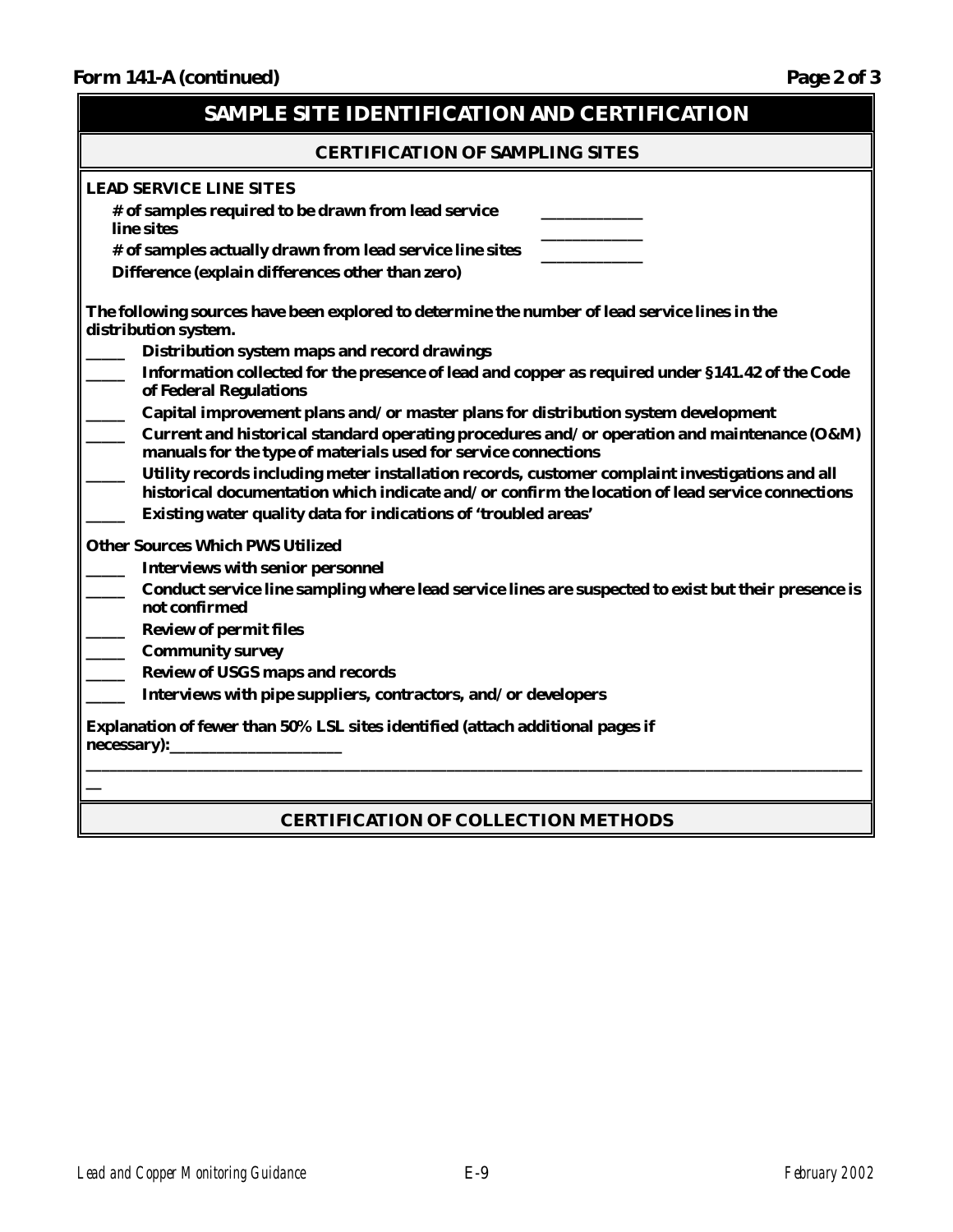# **SAMPLE SITE IDENTIFICATION AND CERTIFICATION**

### **I certify that:**

- **Each first draw tap sample for lead and copper is 1 liter in volume and has stood motionless in the plumbing system of each sampling site for at least 6 hours.**
- **Each first draw sample collected from a single-family residence has been collected from the cold water kitchen tap or bathroom sink tap.**
- **Each first draw sample collected from a non-residential building has been collected at an interior tap from which water is typically drawn for consumption.**
- **Each first-draw sample collected during an annual or triennial monitoring period has been collected in the months of June, July, August, or September or in the alternate period specified by the State.**
- **Each resident who volunteered to collect tap water samples from his or her home has been properly instructed by [insert water system's name] \_\_\_\_\_\_\_\_\_\_\_\_\_\_\_\_\_\_\_\_\_\_\_\_\_\_\_\_\_\_\_\_\_\_\_\_\_\_\_\_\_\_\_\_\_\_\_\_\_ in the proper methods for collecting lead and copper samples. I do not challenge the accuracy of those sampling results. Enclosed is a copy of the material distributed to residents explaining the proper collection methods, and a list of the residents who performed sampling.**

### **Form 141-A (continued) Page 3 of 3**

# **SAMPLE SITE IDENTIFICATION AND CERTIFICATION**

### **RESULTS OF MONITORING**

### **THE RESULTS OF LEAD AND COPPER TAP WATER SAMPLES MUST BE ATTACHED TO THIS DOCUMENT**

**# of samples required \_\_\_\_\_\_**

**# of samples submitted \_\_\_\_\_\_**

 **90th Percentile Pb \_\_\_\_\_\_** 

| <b>90th Percentile Cu</b> |  |
|---------------------------|--|
|---------------------------|--|

*Note: If the State has informed you that it will calculate your 90<sup>th</sup> percentile levels, you do not need to submit the 90th percentile calculations. However, you must still provide your sample results to the State by the deadline that they have specified.*

### **THE RESULTS OF WATER QUALITY PARAMETER SAMPLES MUST BE ATTACHED TO THIS DOCUMENT**

**# of WQP tap samples required \_\_\_\_\_\_\_\_**

**# of WQP tap samples submitted \_\_\_\_\_\_\_\_**

**# of entry point samples required \_\_\_\_\_\_\_\_** 

**# of entry point samples submitted \_\_\_\_\_\_\_\_**

### **CHANGE IN SAMPLING SITES**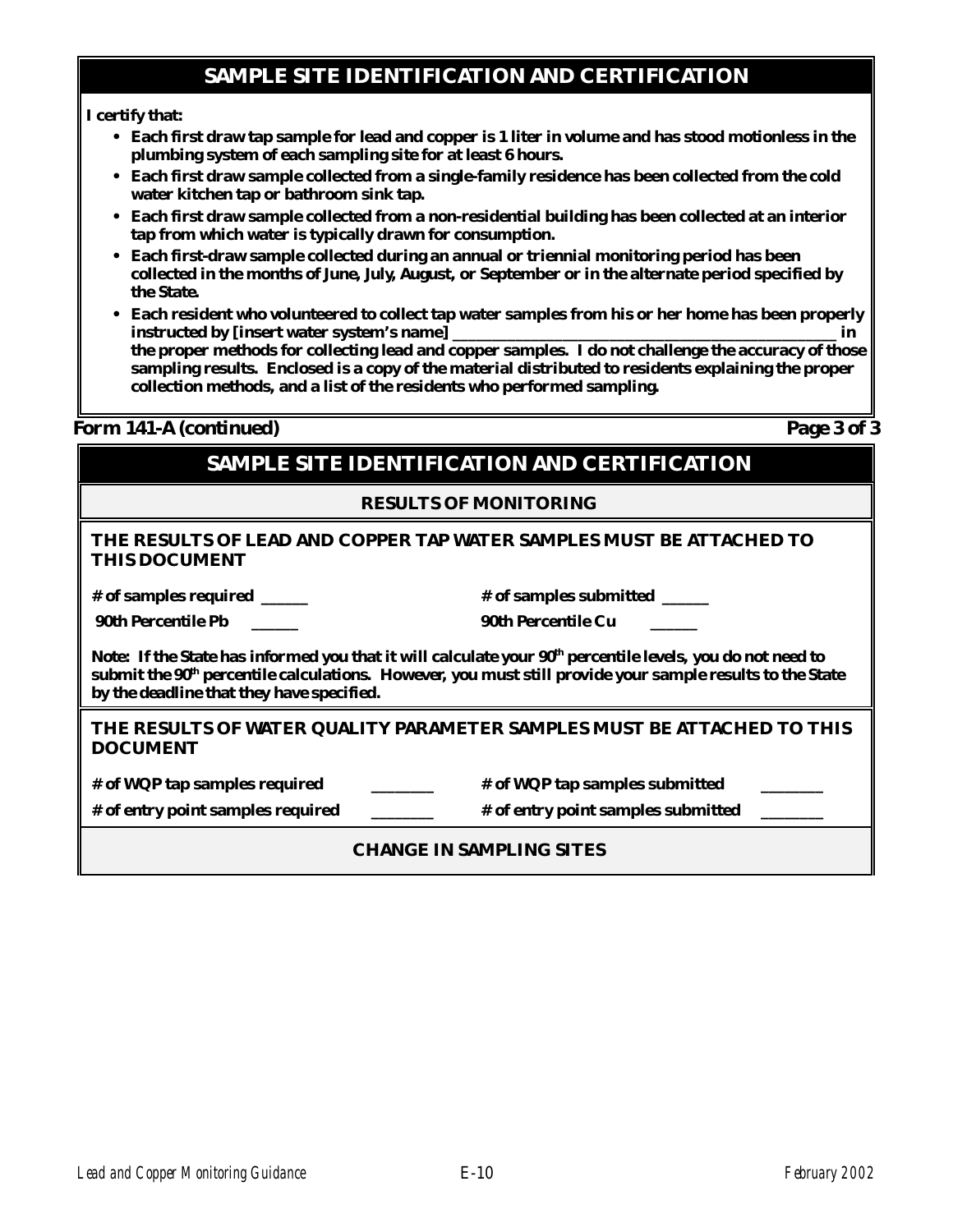# **SAMPLE SITE IDENTIFICATION AND CERTIFICATION**

| <b>New site address:</b>                                                                                                                                                                                                                                              |              |                                                                                                                                                                                                |
|-----------------------------------------------------------------------------------------------------------------------------------------------------------------------------------------------------------------------------------------------------------------------|--------------|------------------------------------------------------------------------------------------------------------------------------------------------------------------------------------------------|
|                                                                                                                                                                                                                                                                       |              |                                                                                                                                                                                                |
|                                                                                                                                                                                                                                                                       |              |                                                                                                                                                                                                |
|                                                                                                                                                                                                                                                                       |              |                                                                                                                                                                                                |
|                                                                                                                                                                                                                                                                       |              |                                                                                                                                                                                                |
| <b>Distance between sites (approximately):</b>                                                                                                                                                                                                                        |              |                                                                                                                                                                                                |
| Targeting Criteria: NEW: _________________________                                                                                                                                                                                                                    |              |                                                                                                                                                                                                |
| Reason for change (attach additional pages if                                                                                                                                                                                                                         |              |                                                                                                                                                                                                |
| $\frac{1}{1}$ and $\frac{1}{2}$ are contained a set of $\frac{1}{2}$ and $\frac{1}{2}$ are contained a set of $\frac{1}{2}$ and $\frac{1}{2}$ are contained a set of $\frac{1}{2}$ and $\frac{1}{2}$ are contained as a set of $\frac{1}{2}$ and $\frac{1}{2}$ are co |              |                                                                                                                                                                                                |
|                                                                                                                                                                                                                                                                       |              |                                                                                                                                                                                                |
|                                                                                                                                                                                                                                                                       |              |                                                                                                                                                                                                |
|                                                                                                                                                                                                                                                                       |              |                                                                                                                                                                                                |
|                                                                                                                                                                                                                                                                       |              |                                                                                                                                                                                                |
|                                                                                                                                                                                                                                                                       |              |                                                                                                                                                                                                |
|                                                                                                                                                                                                                                                                       |              |                                                                                                                                                                                                |
|                                                                                                                                                                                                                                                                       |              |                                                                                                                                                                                                |
| <b>SIGNATURE</b>                                                                                                                                                                                                                                                      |              |                                                                                                                                                                                                |
|                                                                                                                                                                                                                                                                       |              |                                                                                                                                                                                                |
| <b>PRINTED NAME</b>                                                                                                                                                                                                                                                   | <b>TITLE</b> | <b>DATE</b>                                                                                                                                                                                    |
|                                                                                                                                                                                                                                                                       |              | <b>Note: The LCRMR no longer require you to complete the certification of sampling sites, or</b>                                                                                               |
|                                                                                                                                                                                                                                                                       |              | certification of collection methods. A modified version of Form 141-A is provided below. This<br>revised form deletes those certifications that are no longer required under the LCRMR. Please |
|                                                                                                                                                                                                                                                                       |              |                                                                                                                                                                                                |
| check with your State before using the amended Form 141-A.                                                                                                                                                                                                            |              |                                                                                                                                                                                                |

|  |  | <b>SAMPLE SITE IDENTIFICATION AND CERTIFICATION</b> |  |  |
|--|--|-----------------------------------------------------|--|--|
|--|--|-----------------------------------------------------|--|--|

| <b>System's Name:</b> | System Type: $\Box$ CWS         | $\Box$ NTNCWS |
|-----------------------|---------------------------------|---------------|
| <b>Address:</b>       | <b>Number of People Served:</b> |               |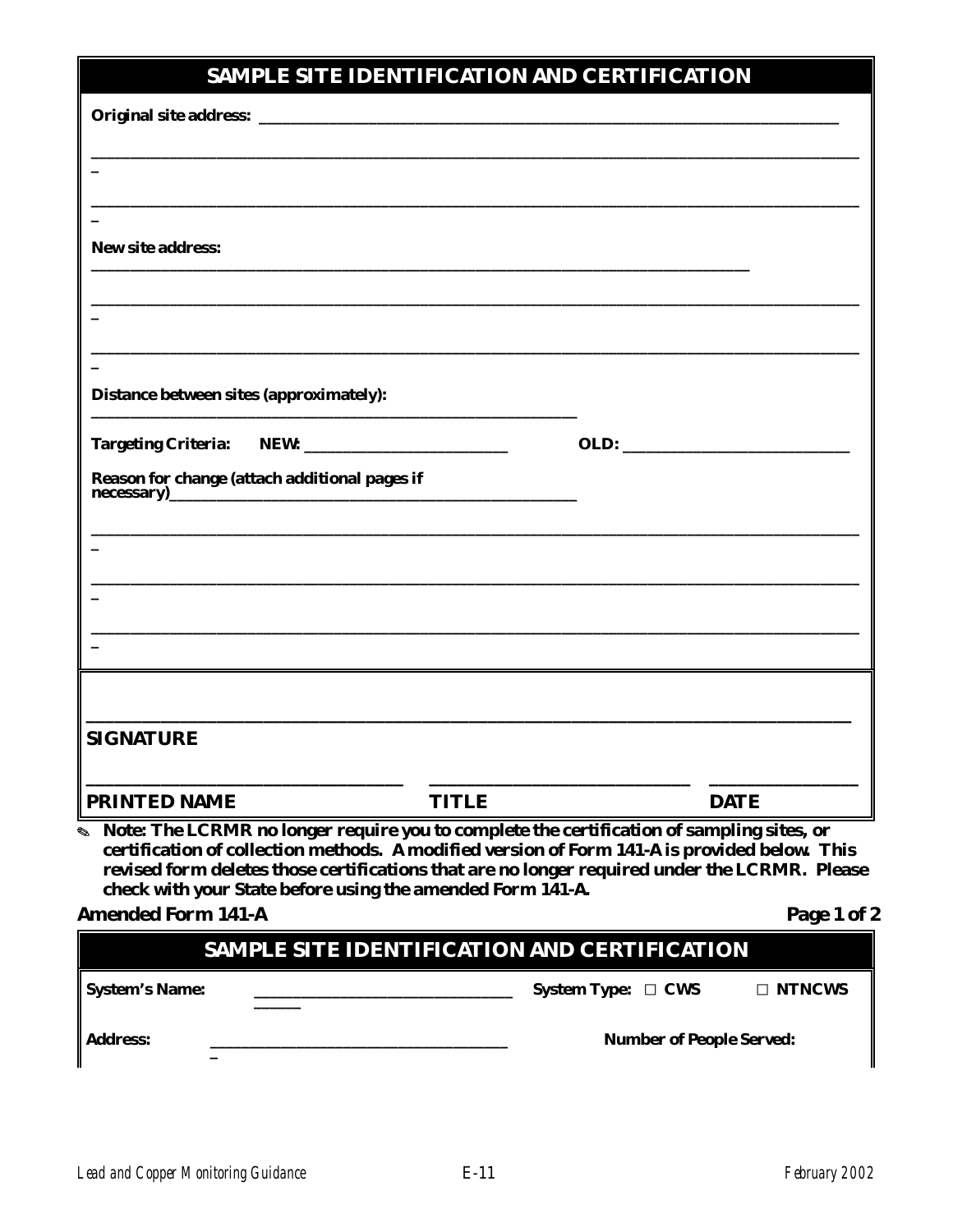| <b>SAMPLE SITE IDENTIFICATION AND CERTIFICATION</b>                                                                                                                                                                                                      |                                                                                                                             |  |  |
|----------------------------------------------------------------------------------------------------------------------------------------------------------------------------------------------------------------------------------------------------------|-----------------------------------------------------------------------------------------------------------------------------|--|--|
|                                                                                                                                                                                                                                                          | $\Box > 100,000$ $\Box 501$ to 3,300<br>$\Box$ 10,001 to $\Box$ 101 to 500<br>100,000 $\Box$ ≤100<br>$\Box$ 3,301 to 10,000 |  |  |
| <b>System ID#:</b>                                                                                                                                                                                                                                       |                                                                                                                             |  |  |
|                                                                                                                                                                                                                                                          |                                                                                                                             |  |  |
|                                                                                                                                                                                                                                                          | <b>RESULTS OF MONITORING</b>                                                                                                |  |  |
| THE RESULTS OF LEAD AND COPPER TAP WATER SAMPLES MUST BE ATTACHED TO<br><b>THIS DOCUMENT</b>                                                                                                                                                             |                                                                                                                             |  |  |
| # of samples required _____<br><b>90th Percentile Pb</b>                                                                                                                                                                                                 | # of samples submitted _____<br><b>90th Percentile Cu</b>                                                                   |  |  |
| Note: If the State has informed you that it will calculate your 90 <sup>th</sup> percentile levels, you do not need to<br>submit the 90 <sup>th</sup> percentile calculations.  However, you must still provide your sample results to the State by<br>t |                                                                                                                             |  |  |
| THE RESULTS OF WATER QUALITY PARAMETER SAMPLES MUST BE ATTACHED TO<br><b>THIS DOCUMENT</b>                                                                                                                                                               |                                                                                                                             |  |  |
| # of WQP tap samples required _______<br># of entry point samples required ______                                                                                                                                                                        | # of WQP tap samples submitted<br># of entry point samples submitted                                                        |  |  |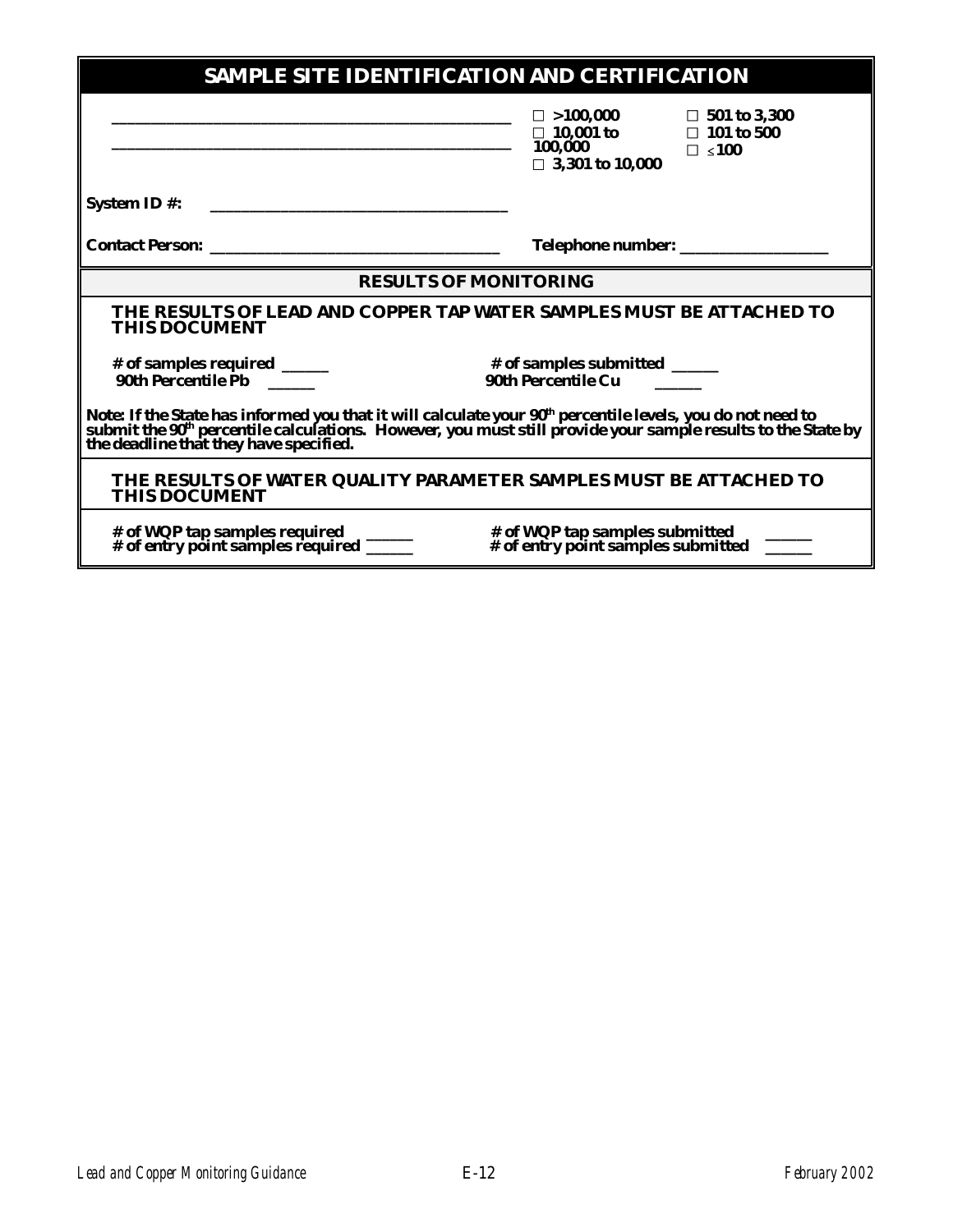| <b>SAMPLE SITE IDENTIFICATION AND CERTIFICATION</b>         |              |             |  |  |
|-------------------------------------------------------------|--------------|-------------|--|--|
| <b>CHANGE IN SAMPLING SITES</b>                             |              |             |  |  |
|                                                             |              |             |  |  |
|                                                             |              |             |  |  |
|                                                             |              |             |  |  |
| <b>New site address:</b>                                    |              |             |  |  |
|                                                             |              |             |  |  |
|                                                             |              |             |  |  |
| <b>Distance between sites (approximately):</b>              |              |             |  |  |
|                                                             |              |             |  |  |
| <b>Targeting Criteria:</b>                                  |              | <b>OLD:</b> |  |  |
| Reason for change (attach additional pages if<br>necessary) |              |             |  |  |
|                                                             |              |             |  |  |
|                                                             |              |             |  |  |
|                                                             |              |             |  |  |
|                                                             |              |             |  |  |
|                                                             |              |             |  |  |
| <b>SIGNATURE</b>                                            |              |             |  |  |
| <b>PRINTED NAME</b>                                         | <b>TITLE</b> | <b>DATE</b> |  |  |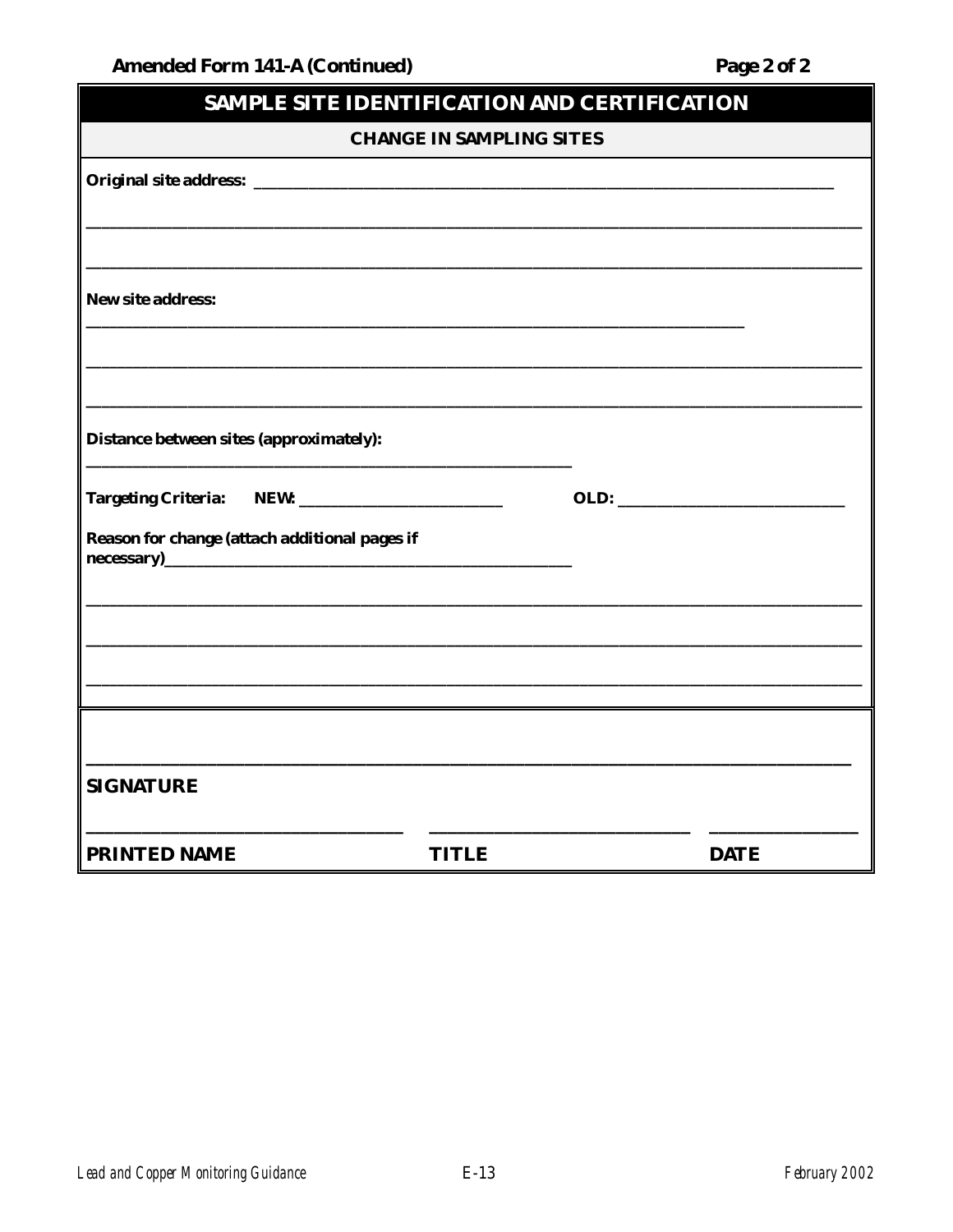O **Note:** The LCRMR no longer require a system, which is in compliance with its OWQPs, to submit a written request to its State to allow it to collect lead and copper tap samples at a reduced number and frequency. Therefore, this or a similar form may no longer be required by your State. **Please note** that this form *cannot* be used to request a monitoring waiver. Monitoring waiver forms are provided in the guidance document, *Monitoring Waivers under the Lead and Copper Rule Minor Revisions for Systems Serving 3,300 or Fewer People,* April 2000, EPA 815-R-99-021.

| <b>Form 141-B</b>                                                                                                                                                                                                                                                                                                                                                                                                                                                                              | <b>REQUEST FOR REDUCED LEAD AND COPPER TAP WATER</b> |                                                                              |                                                       |                         |  |  |
|------------------------------------------------------------------------------------------------------------------------------------------------------------------------------------------------------------------------------------------------------------------------------------------------------------------------------------------------------------------------------------------------------------------------------------------------------------------------------------------------|------------------------------------------------------|------------------------------------------------------------------------------|-------------------------------------------------------|-------------------------|--|--|
|                                                                                                                                                                                                                                                                                                                                                                                                                                                                                                |                                                      | <b>System Type:</b>                                                          | $\Box$ CWS                                            | $\Box$<br><b>NTNCWS</b> |  |  |
|                                                                                                                                                                                                                                                                                                                                                                                                                                                                                                |                                                      | <b>Number of People Served:</b>                                              |                                                       |                         |  |  |
|                                                                                                                                                                                                                                                                                                                                                                                                                                                                                                |                                                      | $\square > 100,000$<br>$\Box$ 10,001 to<br>100,000<br>$\Box$ 3,301 to 10,000 | □ 501 to 3,300<br>$\Box$ 101 to 500<br>$\square$ <100 |                         |  |  |
|                                                                                                                                                                                                                                                                                                                                                                                                                                                                                                |                                                      |                                                                              |                                                       |                         |  |  |
|                                                                                                                                                                                                                                                                                                                                                                                                                                                                                                |                                                      | Telephone number: _______________                                            |                                                       |                         |  |  |
| The <b>the contract of the contract of the contract of the contract of the contract of the contract of the contract of the contract of the contract of the contract of the contract of the contract of the contract of the contr</b><br>accordance with the State-specified water quality parameters during each of the following<br>monitoring periods. The above named water system hereby requests that the State permit the<br>system to reduce lead and copper tap water monitoring from: |                                                      |                                                                              |                                                       |                         |  |  |
|                                                                                                                                                                                                                                                                                                                                                                                                                                                                                                |                                                      | $\square$ 100 to 50                                                          |                                                       |                         |  |  |
| □ Biannual to Annual                                                                                                                                                                                                                                                                                                                                                                                                                                                                           |                                                      | $\Box$ 60 to 30                                                              |                                                       |                         |  |  |
| 0r                                                                                                                                                                                                                                                                                                                                                                                                                                                                                             |                                                      | $\Box$ 40 to 20                                                              |                                                       |                         |  |  |
| $\Box$ Annual to Triennial                                                                                                                                                                                                                                                                                                                                                                                                                                                                     |                                                      | $\square$ 20 to 10                                                           |                                                       |                         |  |  |
|                                                                                                                                                                                                                                                                                                                                                                                                                                                                                                |                                                      | $\Box$ 10 to 5                                                               |                                                       |                         |  |  |
| The results of all water quality parameter samples and lead and copper tap water samples<br>collected during each of the monitoring periods are summarized and attached.                                                                                                                                                                                                                                                                                                                       |                                                      |                                                                              |                                                       |                         |  |  |
| <b>SIGNATURE</b>                                                                                                                                                                                                                                                                                                                                                                                                                                                                               |                                                      |                                                                              |                                                       |                         |  |  |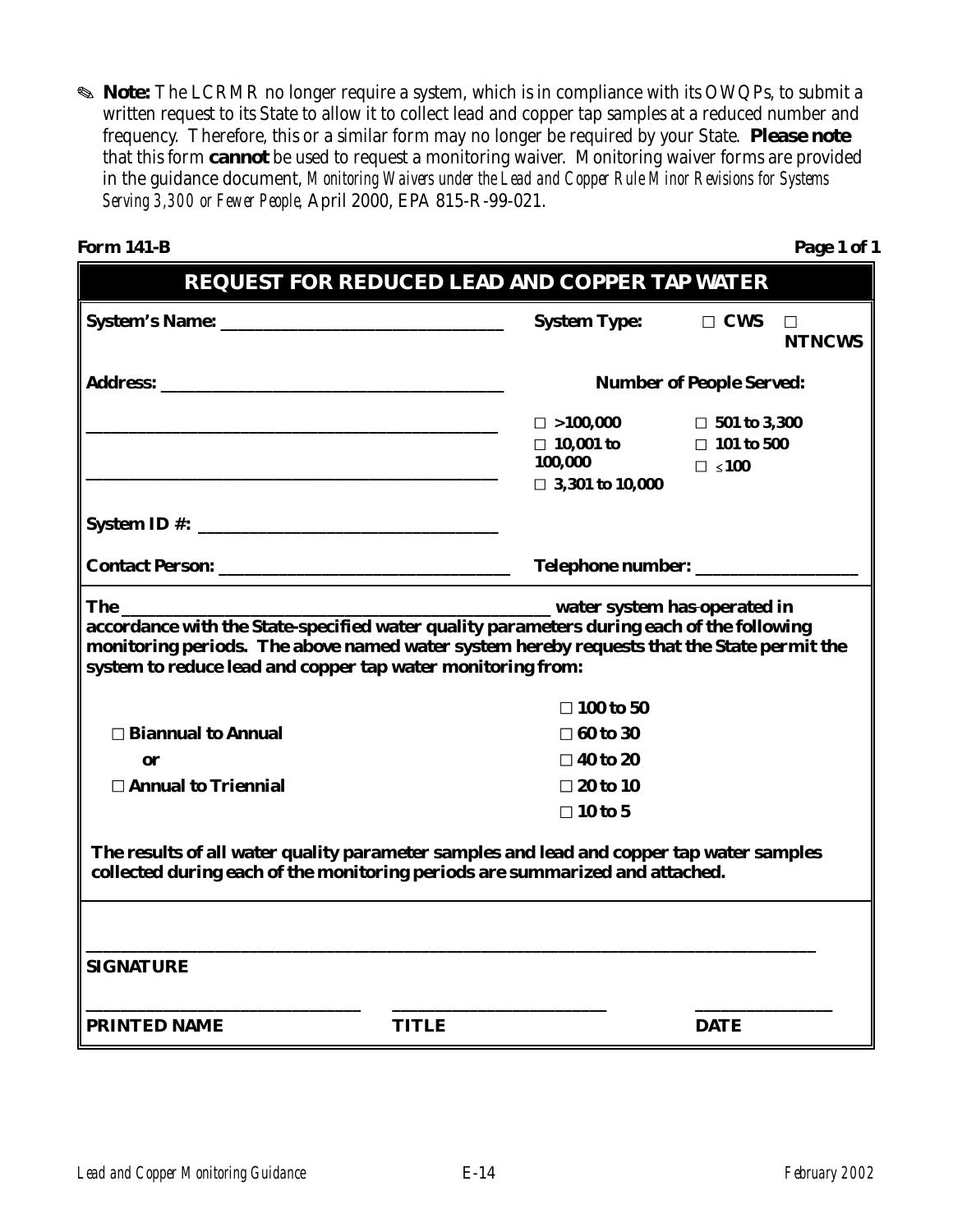| <b>OPTIMAL CORROSION CONTROL TREATMENT RECOMMENDATION</b> |                                                                                                                                                                                  |                              |                                                                                                                                    |                                                                                                                     |               |
|-----------------------------------------------------------|----------------------------------------------------------------------------------------------------------------------------------------------------------------------------------|------------------------------|------------------------------------------------------------------------------------------------------------------------------------|---------------------------------------------------------------------------------------------------------------------|---------------|
| <b>System's Name:</b>                                     |                                                                                                                                                                                  |                              |                                                                                                                                    | System Type: $\Box$ CWS                                                                                             | $\Box$ NTNCWS |
| <b>Address:</b>                                           |                                                                                                                                                                                  |                              |                                                                                                                                    | <b>Number of People Served:</b>                                                                                     |               |
|                                                           |                                                                                                                                                                                  |                              | $\Box > 100,000$<br>□ 501 to 3,300<br>$\Box$ 101 to 500<br>$\Box$ 10,001 to<br>$\square$ <100<br>100,000<br>$\Box$ 3,301 to 10,000 |                                                                                                                     |               |
| <b>System ID#:</b>                                        |                                                                                                                                                                                  |                              |                                                                                                                                    |                                                                                                                     |               |
| <b>Contact Person:</b>                                    |                                                                                                                                                                                  |                              |                                                                                                                                    | Telephone number: _____________                                                                                     |               |
|                                                           |                                                                                                                                                                                  | <b>RESULTS OF MONITORING</b> |                                                                                                                                    |                                                                                                                     |               |
|                                                           | The Results of Source Water, Tap Water, and WQP Samples Must Be Attached to This Document                                                                                        |                              |                                                                                                                                    |                                                                                                                     |               |
| # of tap water samples required                           | # of source water samples required _____                                                                                                                                         |                              |                                                                                                                                    | # of tap water samples submitted<br># of source water samples submitted                                             |               |
|                                                           | <b>RESULTS OF OPTIMAL CORROSION CONTROL TREATMENT STUDIES</b><br>(If the State requires you to conduct additional treatment analyses, copy this form and attach the<br>results.) |                              |                                                                                                                                    |                                                                                                                     |               |
|                                                           | <b>Test 1 – Alkalinity &amp; pH Adjustment</b>                                                                                                                                   |                              |                                                                                                                                    | <b>Test 2 – Calcium Hardness Treatment</b>                                                                          |               |
| <b>Before</b>                                             | <b>Parameters</b><br>Pb<br>Cu<br>pH<br>alkalinity<br>calcium<br>conductivity<br>orthophosphate<br>silicate                                                                       | <b>After</b>                 | <b>Before</b>                                                                                                                      | <b>Parameters</b><br><b>Pb</b><br>$cu$<br>pН<br>alkalinity<br>calcium<br>conductivity<br>orthophosphate<br>silicate | <b>After</b>  |
|                                                           | water<br>temperature                                                                                                                                                             |                              |                                                                                                                                    | water<br>temperature                                                                                                |               |
|                                                           | <b>Test 3-Addition of Corrosion Inhibitor</b>                                                                                                                                    |                              | Test $4-$                                                                                                                          |                                                                                                                     |               |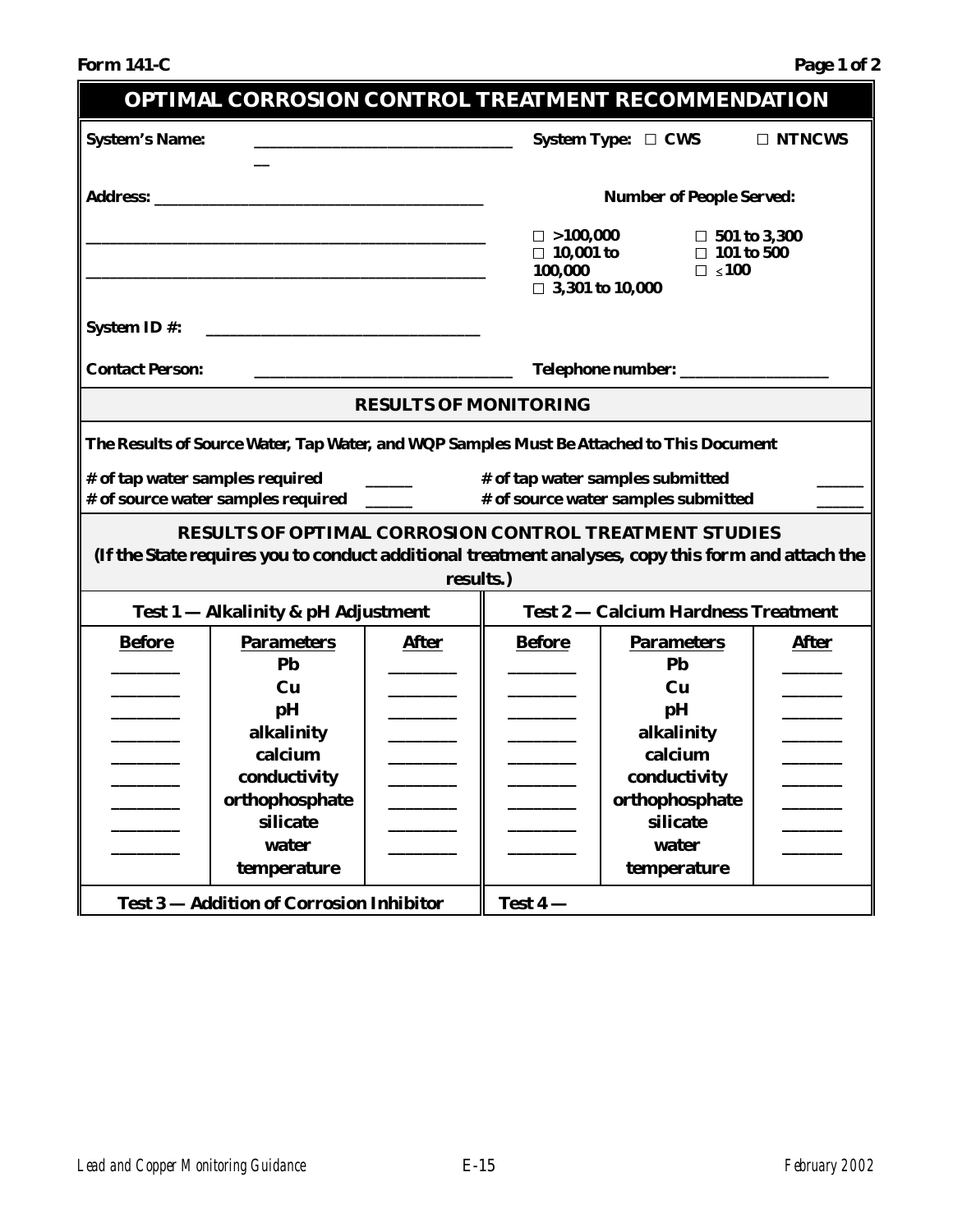| <b>Before</b> | <b>Parameters</b> | <b>After</b> | <b>Before</b> | <b>Parameters</b> | <b>After</b> |
|---------------|-------------------|--------------|---------------|-------------------|--------------|
|               | Pb                |              |               | Pb                |              |
|               | $cu$              |              |               | Cu                |              |
|               | pH                |              |               | pH                |              |
|               | alkalinity        |              |               | alkalinity        |              |
|               | calcium           |              |               | calcium           |              |
|               | conductivity      |              |               | conductivity      |              |
|               | orthophosphate    |              |               | orthophosphate    |              |
|               | silicate          |              |               | silicate          |              |
|               | water             |              |               | water             |              |
|               | temperature       |              |               | temperature       |              |

**Form 141-C (continued)** Page 2 of 2

# **OPTIMAL CORROSION CONTROL TREATMENT RECOMMENDATION**

### **CORROSION CONTROL TREATMENT RECOMMENDATION**

**\_\_\_\_\_\_\_\_\_\_\_\_\_\_\_\_\_\_\_\_\_\_\_\_\_\_\_\_\_\_\_\_\_\_\_\_\_\_\_\_\_\_\_\_\_\_\_\_\_\_\_\_\_\_\_\_\_\_\_\_\_\_\_\_\_\_\_\_\_\_\_\_\_\_\_\_\_\_\_\_\_\_\_\_\_\_ \_\_\_\_\_\_\_\_\_\_\_\_\_\_\_\_\_\_\_\_\_\_\_\_\_\_\_\_\_\_\_\_\_\_\_\_\_\_\_\_\_\_\_\_\_\_\_\_\_\_\_\_\_\_\_\_\_\_\_\_\_\_\_\_\_\_\_\_\_\_\_\_\_\_\_\_\_\_\_\_\_\_\_\_\_\_\_**

- **1. Treatment recommendation and rationale:**
- **2. Test methodologies used to evaluate each treatment (e.g., pipe rig loop tests, metal coupon tests, etc.):**
- **3. Identify any chemical or physical constraint that limits or prohibits the use of a particular corrosion control treatment (attach all data indicating that a particular treatment has adversely affected other water treatment processes or is ineffective for reducing corrosion):**

**\_\_\_\_\_\_\_\_\_\_\_\_\_\_\_\_\_\_\_\_\_\_\_\_\_\_\_\_\_\_\_\_\_\_\_\_\_\_\_\_\_\_\_\_\_\_\_\_\_\_\_\_\_\_\_\_\_\_\_\_\_\_\_\_\_\_\_\_\_\_\_\_\_\_\_\_\_\_\_\_\_\_\_\_\_\_\_ \_\_\_\_\_\_\_\_\_\_\_\_\_\_\_\_\_\_\_\_\_\_\_\_\_\_\_\_\_\_\_\_\_\_\_\_\_\_\_\_\_\_\_\_\_\_\_\_\_\_\_\_\_\_\_\_\_\_\_\_\_\_\_\_\_\_\_\_\_\_\_\_\_\_\_\_\_\_\_\_\_\_\_\_\_\_\_**

**\_\_\_\_\_\_\_\_\_\_\_\_\_\_\_\_\_\_\_\_\_\_\_\_\_\_\_\_\_\_\_\_\_\_\_\_\_\_\_\_\_\_\_\_\_\_\_\_\_\_\_\_\_\_\_\_\_\_\_\_\_\_\_\_\_\_\_\_\_\_\_\_\_\_\_\_\_\_\_\_\_\_\_\_\_\_\_ \_\_\_\_\_\_\_\_\_\_\_\_\_\_\_\_\_\_\_\_\_\_\_\_\_\_\_\_\_\_\_\_\_\_\_\_\_\_\_\_\_\_\_\_\_\_\_\_\_\_\_\_\_\_\_\_\_\_\_\_\_\_\_\_\_\_\_\_\_\_\_\_\_\_\_\_\_\_\_\_\_\_\_\_\_\_\_** 

## **CERTIFICATION THAT OPTIMAL CORROSION CONTROL TREATMENT HAS BEEN INSTALLED**

| The                                                                                        | water system certifies that optimal corrosion control                                 |  |  |  |
|--------------------------------------------------------------------------------------------|---------------------------------------------------------------------------------------|--|--|--|
| treatment has been installed and is being properly operated as agreed to between the above |                                                                                       |  |  |  |
|                                                                                            | named water system and the State of ______________________. Optimal corrosion control |  |  |  |
| treatment was required to be installed by __________                                       | (date). Optimal corrosion control                                                     |  |  |  |
| <b>treatment was installed on</b>                                                          | (date).                                                                               |  |  |  |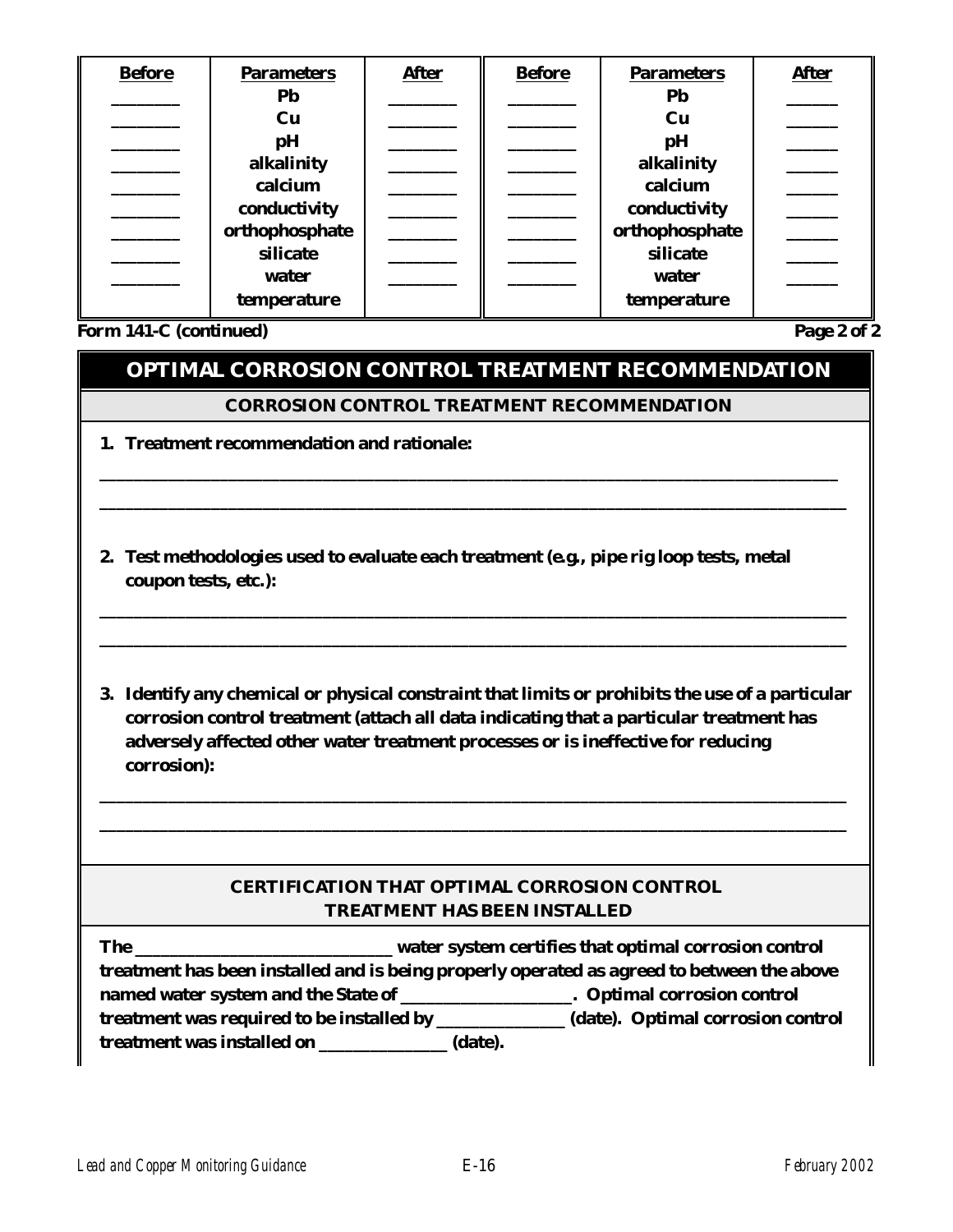| <b>OPTIMAL CORROSION CONTROL TREATMENT RECOMMENDATION</b>                                                                                                                                                                |                                                                                                                      |                                                                                             |                                   |
|--------------------------------------------------------------------------------------------------------------------------------------------------------------------------------------------------------------------------|----------------------------------------------------------------------------------------------------------------------|---------------------------------------------------------------------------------------------|-----------------------------------|
|                                                                                                                                                                                                                          |                                                                                                                      | <b>CORROSION CONTROL TREATMENT RECOMMENDATION</b>                                           |                                   |
| REQUEST FOR MODIFICATION OF CURRENT CORROSION CONTROL TREATMENT                                                                                                                                                          | <b>AND/OR WATER QUALITY PARAMETERS</b>                                                                               |                                                                                             |                                   |
| <b>Reason for</b>                                                                                                                                                                                                        |                                                                                                                      |                                                                                             |                                   |
| (Attach all supporting studies, data, treatment specifications, etc., that substantiate this<br>request for modification.)                                                                                               |                                                                                                                      |                                                                                             |                                   |
| <b>SIGNATURE</b>                                                                                                                                                                                                         |                                                                                                                      |                                                                                             |                                   |
| <b>PRINTED NAME</b>                                                                                                                                                                                                      | <b>TITLE</b>                                                                                                         |                                                                                             | <b>DATE</b>                       |
| <b>Form 141-D</b>                                                                                                                                                                                                        |                                                                                                                      |                                                                                             | Page 1 of 2                       |
|                                                                                                                                                                                                                          |                                                                                                                      | SOURCE WATER MONITORING AND TREATMENT                                                       |                                   |
| <b>System's Name:</b>                                                                                                                                                                                                    |                                                                                                                      | System Type: $\Box$ CWS                                                                     | $\Box$ NTNCWS                     |
| <b>Address:</b>                                                                                                                                                                                                          |                                                                                                                      |                                                                                             | <b>Number of People Served:</b>   |
|                                                                                                                                                                                                                          |                                                                                                                      | $\square > 100,000$<br>$\Box$ 10,001 to 100,000 $\Box$ 101 to 500<br>$\Box$ 3,301 to 10,000 | □ 501 to 3,300<br>$\square$ <100  |
| <b>System ID #:</b>                                                                                                                                                                                                      |                                                                                                                      |                                                                                             |                                   |
| <b>Contact Person:</b>                                                                                                                                                                                                   | <u> 1980 - Johann Stein, mars an deutscher Stein und der Stein und der Stein und der Stein und der Stein und der</u> | Telephone number: _________                                                                 |                                   |
|                                                                                                                                                                                                                          | <b>SOURCE WATER DATA</b>                                                                                             |                                                                                             |                                   |
| Attach all data collected at all entry points to the distribution system. List the highest values obtained<br>in sampling for this monitoring period and attach the results of all other samples collected at each entry |                                                                                                                      |                                                                                             |                                   |
| <b>Entry Point Location</b>                                                                                                                                                                                              |                                                                                                                      | <b>Lead Values</b><br>(in mg/L)                                                             | <b>Copper Values</b><br>(in mg/L) |
| 1.                                                                                                                                                                                                                       |                                                                                                                      |                                                                                             |                                   |
| 2.                                                                                                                                                                                                                       |                                                                                                                      |                                                                                             |                                   |

**3.**

**4.**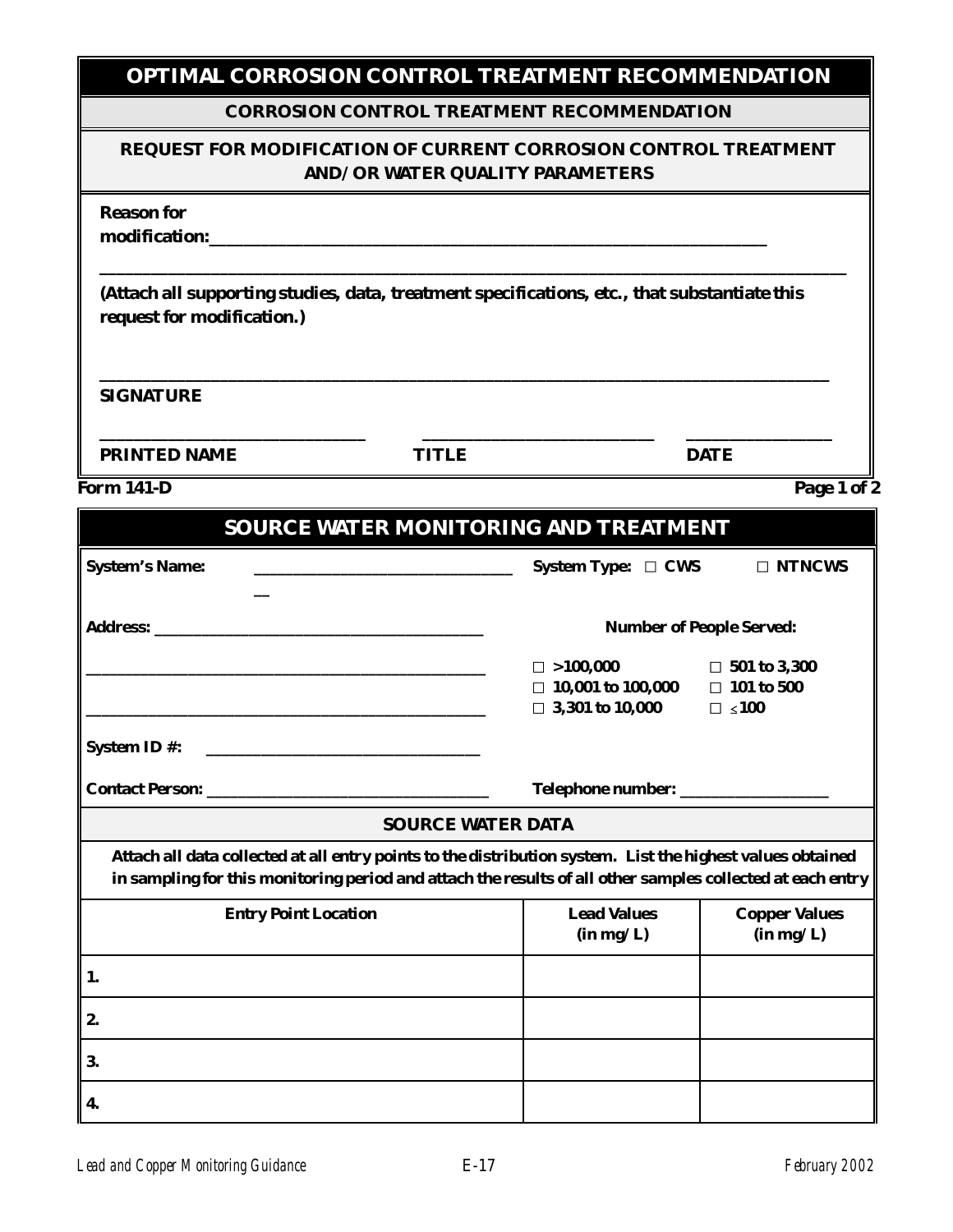| SOURCE WATER MONITORING AND TREATMENT |  |  |  |  |
|---------------------------------------|--|--|--|--|
| 5.                                    |  |  |  |  |
| 6.                                    |  |  |  |  |
| 7.                                    |  |  |  |  |
| 8.                                    |  |  |  |  |
| 9.                                    |  |  |  |  |
| 10.                                   |  |  |  |  |